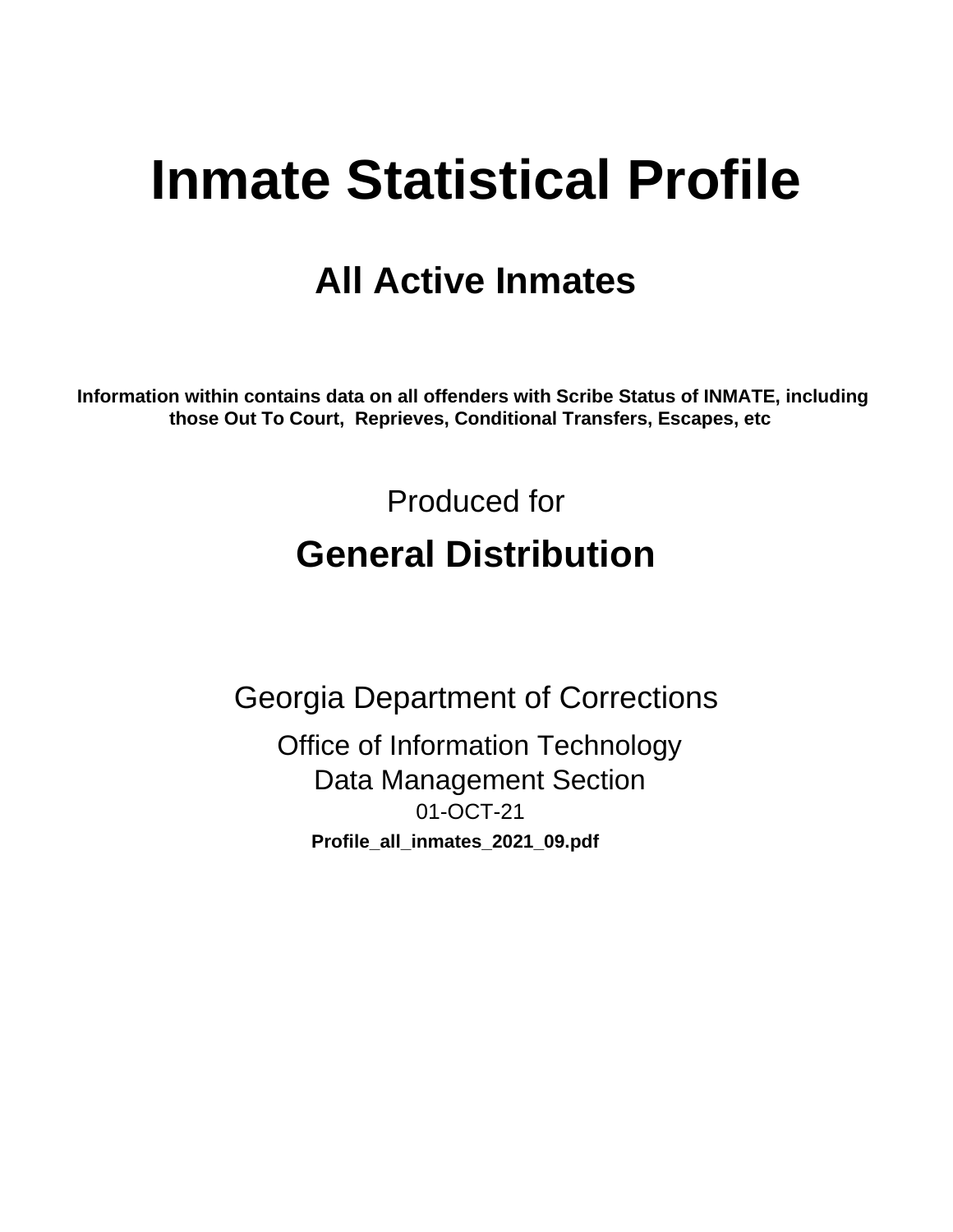### **Inmate Statistical Profile 01-OCT-21** Contents

**All Active Inmates** 

Produced for General Distribution

## **Table of Contents**

| <b>Demographic information</b>                                        |
|-----------------------------------------------------------------------|
| 4 Current age, broken out in ten year age groups                      |
| 5 Race group                                                          |
| 6 Marital status, self-reported at entry to prison                    |
| 7 Number of Inmates with Dependents, self-reported at entry to prison |
| 8 Religious affiliation, self-reported at entry to prison             |
| 9 Home county - self-reported at entry to prison                      |
| 14 Employment status before prison, self-reported at entry to prison  |
| 15 Age at admission                                                   |
| 17 Age at admission                                                   |
| 20 Height, measured at entry to prison                                |
| 22 Weight, measured at entry to prison                                |
| 23 Military service                                                   |
| <b>Correctional information</b>                                       |
| 24 Type of admission to prison                                        |
| 25 Current / last supervision level                                   |
| 26 Current / last institution type                                    |
| 27 Institution type - transitional centers                            |
| 28 Institution type - county prisons                                  |
| 30 Institution type - state prisons                                   |
| 32 Institution type - private prisons                                 |
| 33 Institution type - inmate boot camp                                |
| 34 Number of disciplinary reports                                     |
| 35 Number of transfers                                                |
| 36 Number of escapes                                                  |
| 37 Split sentence - Probation to follow                               |
| 38 Probable future release type of still active inmates               |
| 39 Time served in current (or last) institution                       |
| Educational, psychological and physical information                   |
| 40 Highest grade level attained                                       |
| 41 Culture fair IQ scores                                             |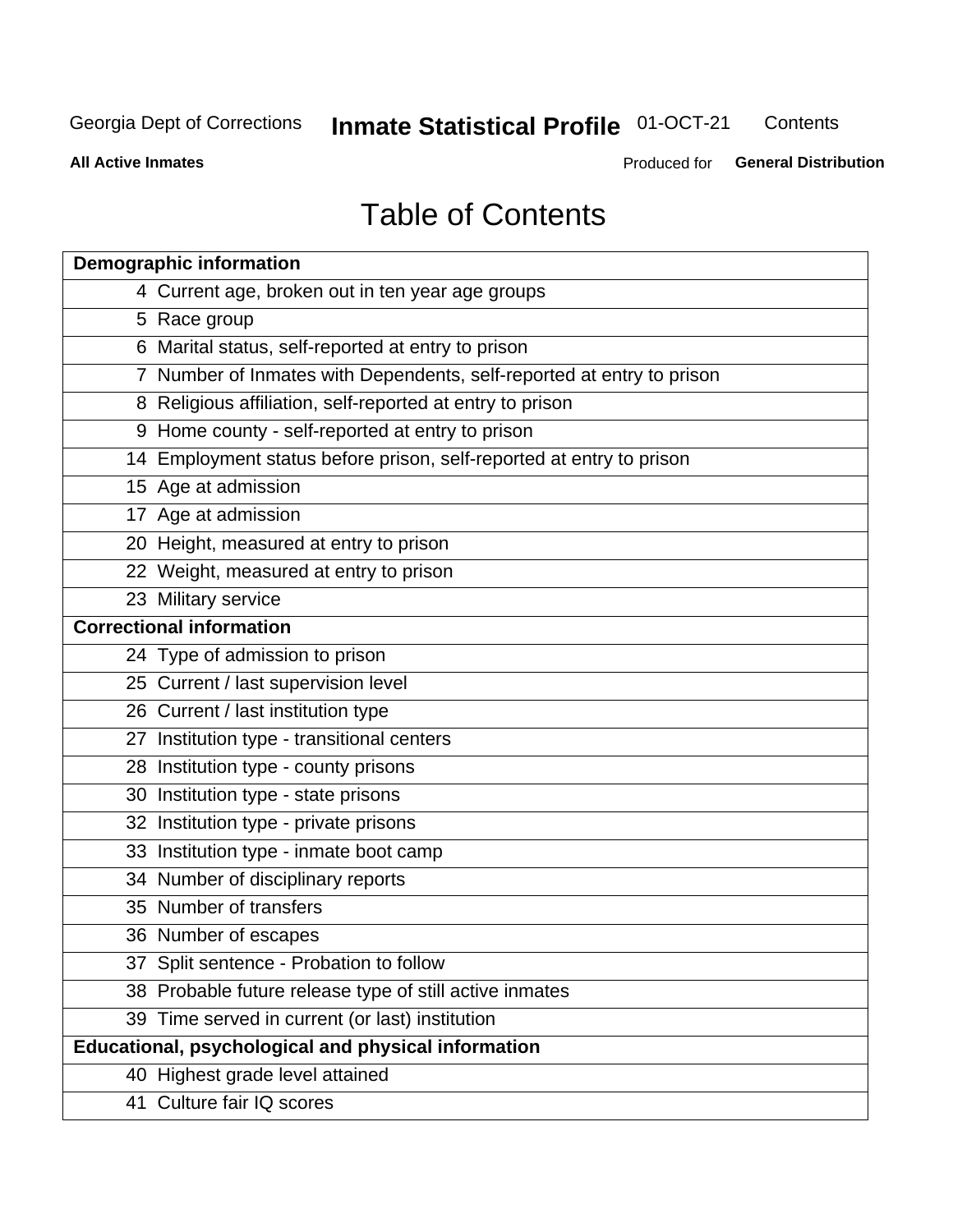## **Inmate Statistical Profile 01-OCT-21**

Contents

**All Active Inmates** 

Produced for General Distribution

## **Table of Contents**

| Educational, psychological and physical information              |
|------------------------------------------------------------------|
| 42 Wide Range Achievement Test (WRAT) reading score              |
| 43 Wide Range Achievement Test (WRAT) math score                 |
| 44 Wide Range Achievement Test (WRAT) spelling score             |
| 45 Current / last mental health treatment level                  |
| 46 PULHESDWIT medical scale - 'P' overall condition ('P'hysical) |
| 47 PULHESDWIT medical scale - 'U' upper body                     |
| 48 PULHESDWIT medical scale - 'L' lower body                     |
| 49 PULHESDWIT medical scale - 'H' hearing                        |
| 50 PULHESDWIT medical scale - 'E' vision                         |
| 51 PULHESDWIT medical scale -'S' psychiatric                     |
| 52 PULHESDWIT medical scale - 'D' dental                         |
| 53 PULHESDWIT medical scale - 'W' work ability                   |
| 54 PULHESDWIT medical scale - 'I' impairment                     |
| 55 PULHESDWIT medical scale - 'T' transportability               |
| <b>Crimes and criminal history information</b>                   |
| 56 Number of prior Georgia incarcerations                        |
| 57 Prison sentence in years                                      |
| 58 Primary offense, broken out into felonies vs misdemeanors     |
| 59 Primary offense, broken out into six broad crime categories   |
| 60 Primary offense, detailed offense code                        |
| 68 County of conviction of primary offense                       |
| 73 Circuit of conviction of primary offense                      |
| 75 Years served (jail + prison) in this incarceration            |
| <b>Medical information</b>                                       |
| 76 Results of most recent HIV test                               |
| 77 Results of most recent tuberculosis test                      |
| 78 Results of most recent syphilis test                          |
| 79 Results of most recent Hepatitis-C test                       |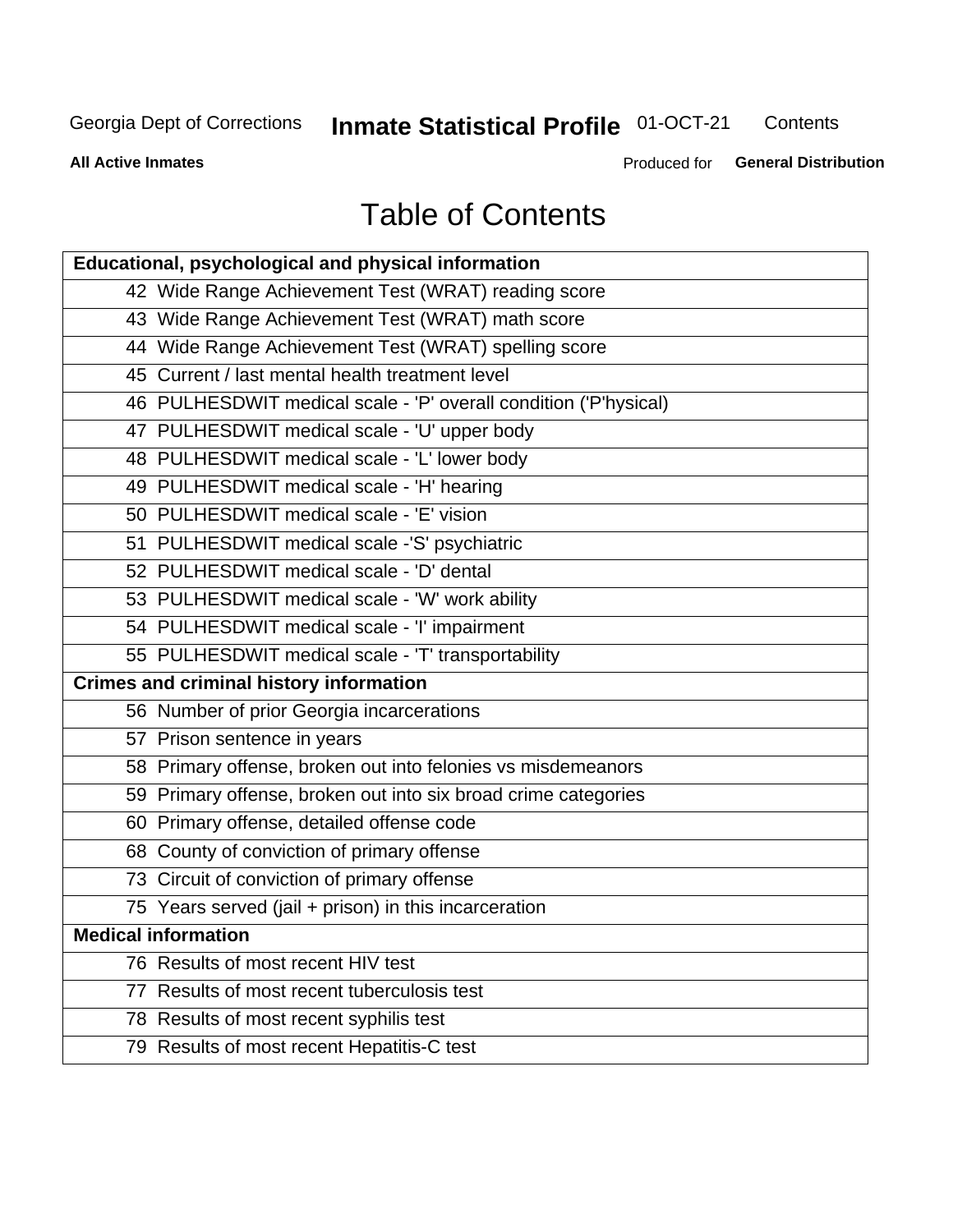#### Inmate Statistical Profile 01-OCT-21 Page 4

### **All Active Inmates**

### Produced for General Distribution

## Current age, broken out in ten-year age groups

COL % - percent each COUNT is of its particular column

|                          | <b>Male</b>  |        |        | <b>Female</b> |          |          | <b>Total</b> |        |
|--------------------------|--------------|--------|--------|---------------|----------|----------|--------------|--------|
| <b>Current Age</b>       | <b>Count</b> | Col %  | Row %  | <b>Count</b>  | Col %    | Row %    | <b>Total</b> | Col %  |
| <b>Teens (1-19)</b>      | 320          | 0.74%  | 97.26% | 9             | $0.30\%$ | 2.74%    | 329          | 0.71%  |
| <b>Twenties (20-29)</b>  | 10,007       | 23.08% | 93.88% | 652           | 21.84%   | 6.12%    | 10,659       | 23.00% |
| Thirties (30-39)         | 13,542       | 31.23% | 92.69% | 1,068         | 35.77%   | $7.31\%$ | 14,610       | 31.53% |
| <b>Forties (40-49)</b>   | 9,835        | 22.68% | 92.98% | 742           | 24.85%   | 7.02%    | 10,577       | 22.82% |
| <b>Fifties (50-59)</b>   | 6,132        | 14.14% | 94.18% | 379           | 12.69%   | 5.82%    | 6,511        | 14.05% |
| <b>Sixties (60-69)</b>   | 2.814        | 6.49%  | 95.98% | 118           | 3.95%    | 4.02%    | 2,932        | 6.33%  |
| Seventy + (70 and above) | 707          | 1.63%  | 97.52% | 18            | $0.60\%$ | 2.48%    | 725          | 1.56%  |
| <b>Total Reported</b>    | 43,357       | 100%   | 93.56% | 2,986         | 100%     | 6.44%    | 46,343       | 100%   |

| τeα<br><b>NOT</b> | ったの<br>סככ |       | 359                        |
|-------------------|------------|-------|----------------------------|
|                   | $-1$       | 2,987 | $AB$ 70 $^{\circ}$<br>⊾ט ז |

| <b>Mean</b><br>(average) | 39.66 | 38.61 | 39.59 |
|--------------------------|-------|-------|-------|
| Median (middle)          | 38    |       | 38    |
| Mode<br>(most frequent)  |       | vu    | 30    |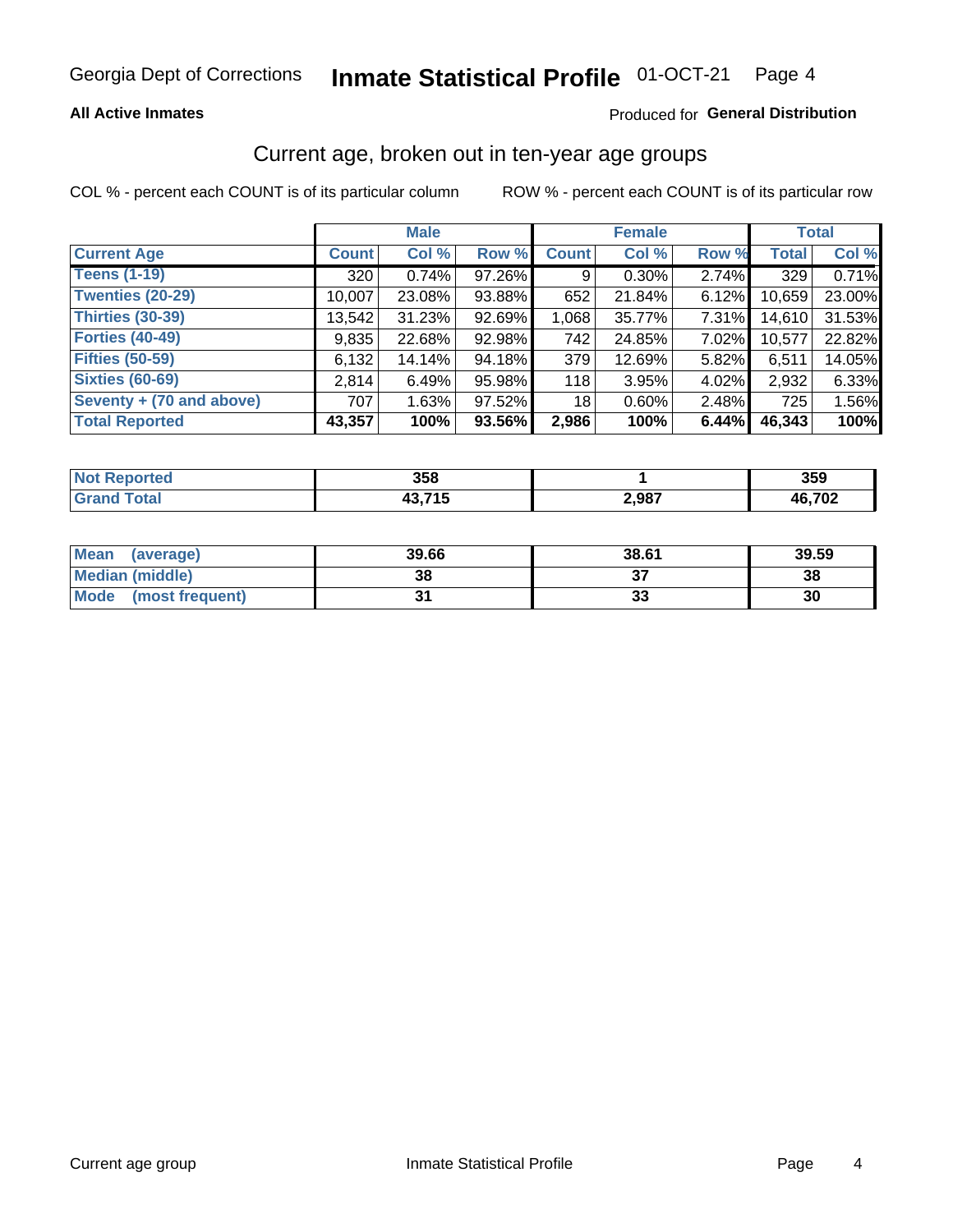### Inmate Statistical Profile 01-OCT-21 Page 5

### **All Active Inmates**

### Produced for General Distribution

### Race group

COL % - percent each COUNT is of its particular column

|                                   |              | <b>Male</b> |             |       | <b>Female</b> |          |              | <b>Total</b> |  |
|-----------------------------------|--------------|-------------|-------------|-------|---------------|----------|--------------|--------------|--|
| <b>Race Group</b>                 | <b>Count</b> | Col %       | Row % Count |       | Col %         | Row %    | <b>Total</b> | Col %        |  |
| <b>White</b>                      | 15,097       | 34.54%      | 89.56%      | 1,759 | 58.89%        | 10.44%   | 16,856       | 36.09%       |  |
| <b>Black</b><br>2                 | 26,563       | 60.76%      | 95.78%      | 1,170 | 39.17%        | 4.22%    | 27,733       | 59.38%       |  |
| <b>Other</b><br>5.                | 20           | $.05\%$     | 95.24%      |       | .03%          | 4.76%    | 21           | .04%         |  |
| <b>Asian</b><br>6                 | 142          | $.32\%$     | 95.95%      | 6     | .20%          | 4.05%    | 148          | .32%         |  |
| <b>Unknown</b><br>9               | 4            | $.01\%$     | 100.00%     |       |               |          | 4            | .01%         |  |
| <b>Hispanic</b><br>10             | 1,870        | 4.28%       | 97.45%      | 49    | 1.64%         | 2.55%    | 1,919        | 4.11%        |  |
| <b>Native American</b><br>$12 \,$ | 19           | .04%        | 90.48%      | 2     | $.07\%$       | $9.52\%$ | 21           | .04%         |  |
| <b>Total Reported</b>             | 43,715       | 100%        | 93.6%       | 2,987 | 100%          | 6.4%     | 46,702       | 100%         |  |

| orted<br>N6           |                      |       |        |
|-----------------------|----------------------|-------|--------|
| <b>otal</b><br>'Grano | 19 74 E<br>40. I I J | 2,987 | 46,702 |

| m | <br>w |  |
|---|-------|--|
|   |       |  |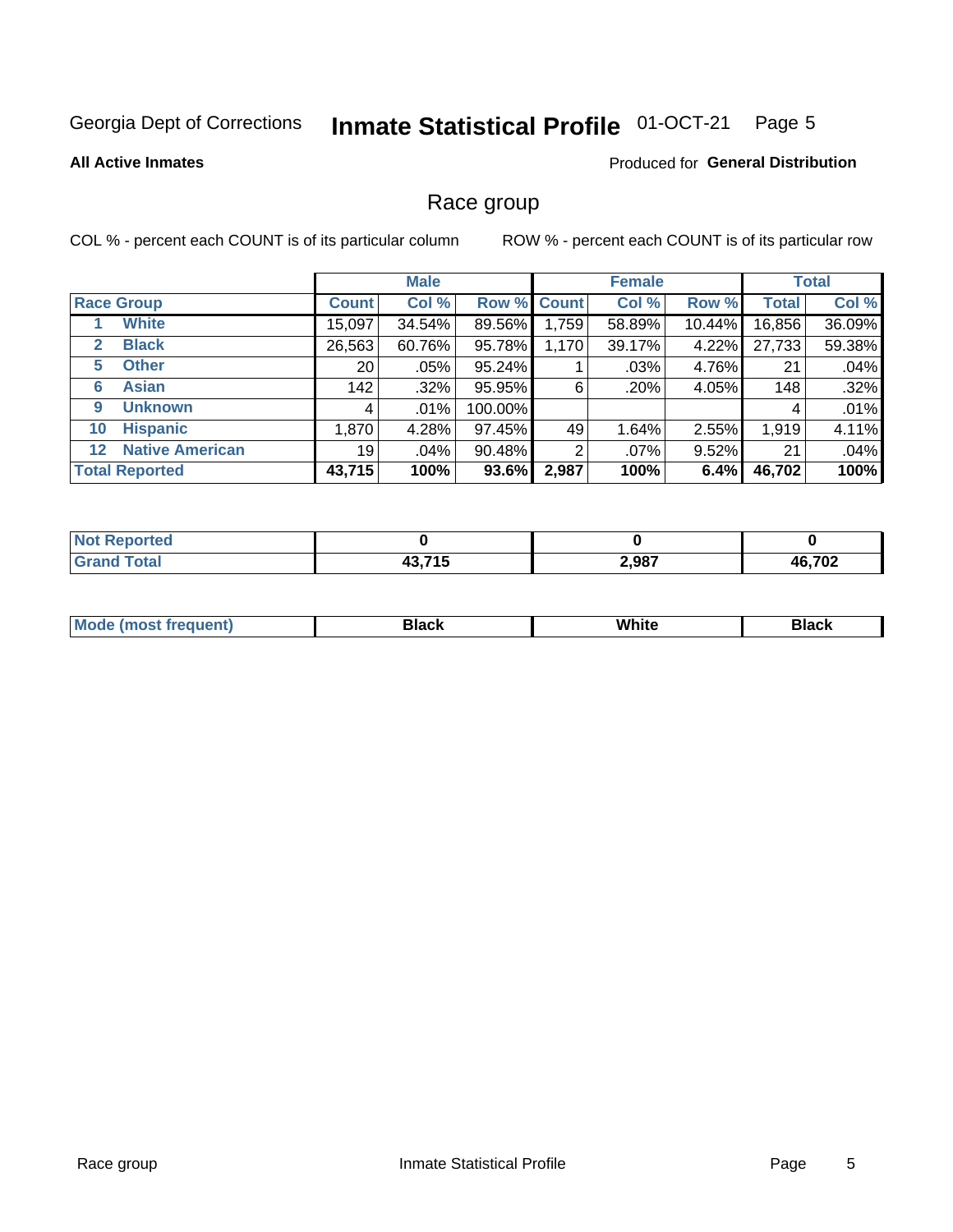#### Inmate Statistical Profile 01-OCT-21 Page 6

**All Active Inmates** 

### Produced for General Distribution

## Marital status, self-reported at entry to prison

COL % - percent each COUNT is of its particular column

|                            | <b>Male</b>  |        |        |              | <b>Female</b> | <b>Total</b> |              |        |
|----------------------------|--------------|--------|--------|--------------|---------------|--------------|--------------|--------|
| <b>Marital Status</b>      | <b>Count</b> | Col %  | Row %  | <b>Count</b> | Col %         | Row %        | <b>Total</b> | Col %  |
| <b>Unknown</b><br>$\bf{0}$ | 1,712        | 3.92%  | 94.22% | 105          | 3.52%         | 5.78%        | 1,817        | 3.89%  |
| <b>Divorced</b><br>D       | 3,968        | 9.08%  | 90.37% | 423          | 14.16%        | 9.63%        | 4,391        | 9.40%  |
| <b>Married</b><br>М        | 5,578        | 12.76% | 91.23% | 536          | 17.94%        | $8.77\%$     | 6,114        | 13.09% |
| <b>Separated</b><br>S.     | 1,343        | 3.07%  | 91.24% | 129          | 4.32%         | 8.76%        | 1,472        | 3.15%  |
| <b>Unmarried</b><br>U      | 30,614       | 70.03% | 94.84% | 1,667        | 55.81%        | 5.16%        | 32,281       | 69.12% |
| <b>Widow</b><br>W          | 500          | 1.14%  | 79.74% | 127          | 4.25%         | 20.26%       | 627          | 1.34%  |
| <b>Total Reported</b>      | 43,715       | 100%   | 93.6%  | 2,987        | 100%          | 6.4%         | 46,702       | 100%   |

| A (÷IO)<br><b>NO</b> |       |       |                          |
|----------------------|-------|-------|--------------------------|
| $int^{\bullet}$      | - - - | 2,987 | <b>702</b><br>л£.<br>ั∪∡ |

|--|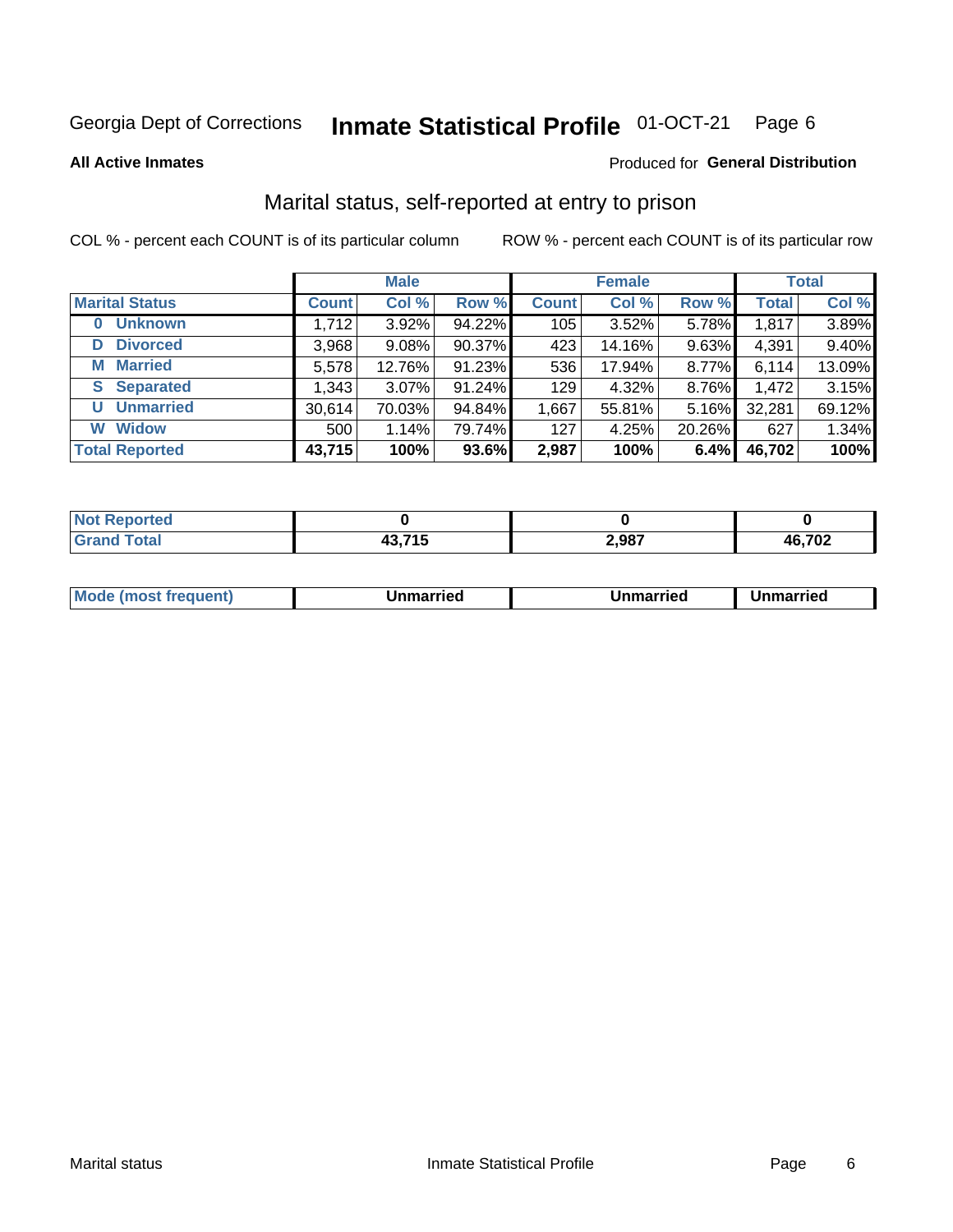### **Inmate Statistical Profile 01-OCT-21** Page 7

### **All Active Inmates**

### Produced for General Distribution

## Number of Inmates with Dependents, Self-Reported at Entry to Prison

COL % - percent each COUNT is of its particular column

|                             |              | <b>Male</b> |         | <b>Female</b> |        | <b>Total</b> |              |        |
|-----------------------------|--------------|-------------|---------|---------------|--------|--------------|--------------|--------|
| <b>Number of dependents</b> | <b>Count</b> | Col %       | Row %   | <b>Count</b>  | Col %  | Row %        | <b>Total</b> | Col %  |
| l 0                         | 13,287       | 36.51%      | 91.70%  | 1,203         | 45.62% | 8.30%        | 14,490       | 37.13% |
|                             | 8,433        | 23.17%      | 94.67%  | 475           | 18.01% | 5.33%        | 8,908        | 22.83% |
| $\overline{2}$              | 6,430        | 17.67%      | 93.83%  | 423           | 16.04% | 6.17%        | 6,853        | 17.56% |
| $\overline{\mathbf{3}}$     | 3,860        | 10.61%      | 93.10%  | 286           | 10.85% | 6.90%        | 4,146        | 10.62% |
| 4                           | 2,079        | 5.71%       | 93.65%  | 141           | 5.35%  | 6.35%        | 2,220        | 5.69%  |
| 5                           | 1,067        | 2.93%       | 94.59%  | 61            | 2.31%  | 5.41%        | 1,128        | 2.89%  |
| 6                           | 555          | 1.53%       | 96.02%  | 23            | 0.87%  | 3.98%        | 578          | 1.48%  |
| 7                           | 264          | 0.73%       | 95.65%  | 12            | 0.46%  | 4.35%        | 276          | 0.71%  |
| 8                           | 169          | 0.46%       | 95.48%  | 8             | 0.30%  | 4.52%        | 177          | 0.45%  |
| 9                           | 75           | 0.21%       | 97.40%  | 2             | 0.08%  | 2.60%        | 77           | 0.20%  |
| 10                          | 64           | 0.18%       | 95.52%  | 3             | 0.11%  | 4.48%        | 67           | 0.17%  |
| Over 10                     | 107          | 0.29%       | 100.00% |               |        |              | 107          | 0.27%  |
| <b>Total Reported</b>       | 36,390       | 100%        | 93.24%  | 2,637         | 100%   | 6.76%        | 39,027       | 100%   |

| 7,325          | 350   | 7,675  |
|----------------|-------|--------|
| 19 74 E<br>1 J | 2,987 | 46,702 |

| Mean (average)          | . 53 | .28، | 1.52 |
|-------------------------|------|------|------|
| <b>Median (middle)</b>  |      |      |      |
| Mode<br>(most frequent) |      |      |      |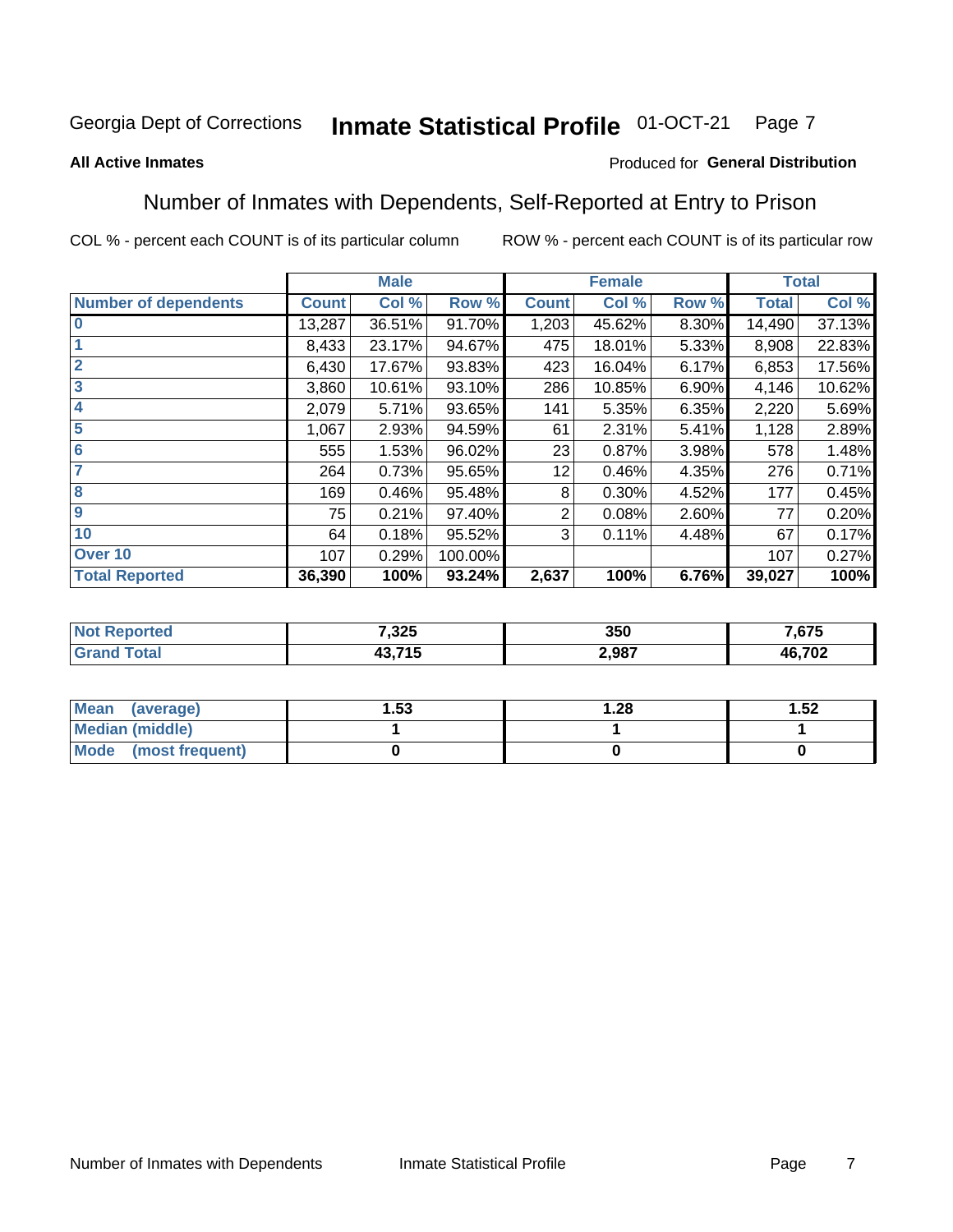#### Inmate Statistical Profile 01-OCT-21 Page 8

### **All Active Inmates**

### Produced for General Distribution

## Religious affiliation, self-reported at entry to prison

COL % - percent each COUNT is of its particular column

|                         |                              |                         | <b>Male</b> |         |                         | <b>Female</b> |                  |                 | <b>Total</b> |
|-------------------------|------------------------------|-------------------------|-------------|---------|-------------------------|---------------|------------------|-----------------|--------------|
|                         | <b>Religious Affiliation</b> | <b>Count</b>            | Col %       | Row %   | <b>Count</b>            | Col %         | Row <sup>%</sup> | <b>Total</b>    | Col %        |
| 1                       | <b>Islam</b>                 | 1,859                   | 8.08%       | 95.04%  | $\overline{97}$         | 3.81%         | 4.96%            | 1,956           | 7.66%        |
| $\overline{\mathbf{2}}$ | <b>Catholic</b>              | 1,040                   | 4.52%       | 89.73%  | 119                     | 4.67%         | 10.27%           | 1,159           | 4.54%        |
| 3                       | <b>Baptist</b>               | 10,105                  | 43.95%      | 91.13%  | 983                     | 38.58%        | 8.87%            | 11,088          | 43.41%       |
| 4                       | <b>Methodist</b>             | 296                     | 1.29%       | 91.93%  | 26                      | 1.02%         | 8.07%            | 322             | 1.26%        |
| 5                       | <b>Episcopal</b>             | 32                      | .14%        | 88.89%  | $\overline{\mathbf{4}}$ | .16%          | 11.11%           | 36              | .14%         |
| $\overline{6}$          | <b>Presbyterian</b>          | 56                      | .24%        | 93.33%  | $\overline{4}$          | .16%          | 6.67%            | 60              | .23%         |
| 7                       | <b>Church Of God</b>         | 291                     | 1.27%       | 91.80%  | 26                      | 1.02%         | 8.20%            | 317             | 1.24%        |
| 8                       | <b>Holiness</b>              | 391                     | 1.70%       | 88.26%  | 52                      | 2.04%         | 11.74%           | 443             | 1.73%        |
| $\overline{9}$          | <b>Jewish</b>                | 75                      | .33%        | 78.13%  | 21                      | .82%          | 21.88%           | 96              | .38%         |
| 10                      | <b>Anglican</b>              | 23                      | .10%        | 92.00%  | $\overline{c}$          | .08%          | 8.00%            | 25              | .10%         |
| 11                      | <b>Greek Orthodox</b>        | $\overline{4}$          | .02%        | 66.67%  | $\overline{2}$          | .08%          | 33.33%           | 6               | .02%         |
| 12                      | <b>Hindu</b>                 | 15                      | .07%        | 93.75%  | $\mathbf{1}$            | .04%          | 6.25%            | 16              | .06%         |
| 13                      | <b>Buddhist</b>              | 50                      | .22%        | 94.34%  | 3                       | .12%          | 5.66%            | 53              | .21%         |
| 14                      | <b>Taoist</b>                | $\overline{\mathbf{4}}$ | .02%        | 100.00% |                         |               |                  | 4               | .02%         |
| 15                      | <b>Shintoist</b>             | $\mathbf{1}$            | .01%        | 100.00% |                         |               |                  | 1               | .01%         |
| 16                      | <b>Seventh Day Adventist</b> | 66                      | .29%        | 76.74%  | 20                      | .78%          | 23.26%           | 86              | .34%         |
| 17                      | <b>Jehovah Witness</b>       | 240                     | 1.04%       | 88.24%  | 32                      | 1.26%         | 11.76%           | 272             | 1.06%        |
| 18                      | <b>Latter Day Saints</b>     | 26                      | .11%        | 86.67%  | $\overline{4}$          | .16%          | 13.33%           | 30              | .12%         |
| 19                      | Quaker                       | $\overline{2}$          | .01%        | 100.00% |                         |               |                  | $\overline{2}$  | .01%         |
| 20                      | <b>Other Prot</b>            | 1,182                   | 5.14%       | 98.42%  | 19                      | .75%          | 1.58%            | 1,201           | 4.70%        |
| $\overline{21}$         | <b>Messianic Judaism</b>     | 61                      | .27%        | 29.61%  | 145                     | 5.69%         | 70.39%           | 206             | .81%         |
| 22                      | <b>Asatru-Odinism</b>        | $\overline{2}$          | .01%        | 100.00% |                         |               |                  | $\overline{2}$  | .01%         |
| 23                      | <b>Hebrew Israelite</b>      | $\overline{71}$         | .31%        | 92.21%  | $\,6$                   | .24%          | 7.79%            | $\overline{77}$ | .30%         |
| 24                      | <b>Nation Of Islam</b>       | 43                      | .19%        | 86.00%  | 7                       | .27%          | 14.00%           | 50              | .20%         |
| 25                      | <b>Native American</b>       | 24                      | .10%        | 100.00% |                         |               |                  | 24              | .09%         |
| 26                      | Pagan                        | 8                       | .03%        | 80.00%  | $\overline{2}$          | .08%          | 20.00%           | 10              | .04%         |
| $\overline{27}$         | <b>Pentecostal</b>           | 89                      | .39%        | 72.95%  | 33                      | 1.30%         | 27.05%           | 122             | .48%         |
| 28                      | <b>Rastafari</b>             | 14                      | .06%        | 60.87%  | $9\,$                   | .35%          | 39.13%           | 23              | .09%         |
| 29                      | <b>Wiccan</b>                | 39                      | .17%        | 86.67%  | $6\phantom{1}$          | .24%          | 13.33%           | 45              | .18%         |
| 30                      | <b>No Religion</b>           | 1,462                   | 6.36%       | 88.23%  | 195                     | 7.65%         | 11.77%           | 1,657           | 6.49%        |
| 31                      | Christian -                  | 4,228                   | 18.39%      | 85.29%  | 729                     | 28.61%        | 14.71%           | 4,957           | 19.41%       |
|                         | <b>Unspecified</b>           |                         |             |         |                         |               |                  |                 |              |
| 96                      | <b>None</b>                  | 1,195                   | 5.20%       | 99.92%  | $\mathbf 1$             | .04%          | .08%             | 1,196           | 4.68%        |
|                         | <b>Total Reported</b>        | 22,994                  | 100%        | 90.02%  | 2,548                   | 100%          | 9.98%            | 25,542          | 100%         |

| тес. | 20,721               | 100   | .160   |
|------|----------------------|-------|--------|
|      | . <i>.</i>           | 439   | O4.    |
|      | 10.71E<br>ŦJ.<br>. . | 2,987 | 46,702 |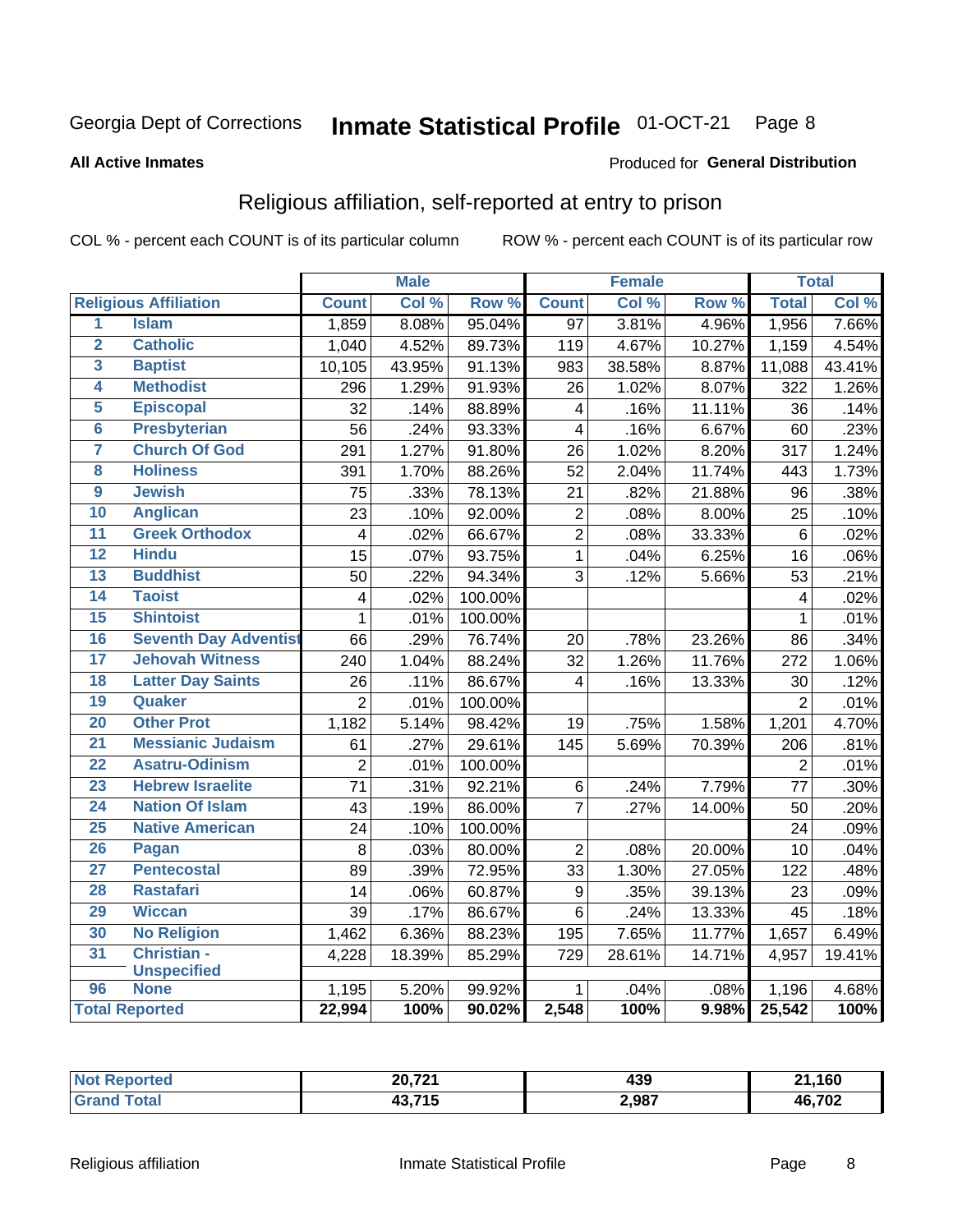#### Inmate Statistical Profile 01-OCT-21 Georgia Dept of Corrections Page 9

### **All Active Inmates**

### Produced for General Distribution

## Religious affiliation, self-reported at entry to prison

COL % - percent each COUNT is of its particular column ROW % - percent each COUNT is of its particular row

| <b>Mode (most frequent)</b> | Baptist | 3aptist | Baptist |
|-----------------------------|---------|---------|---------|
|-----------------------------|---------|---------|---------|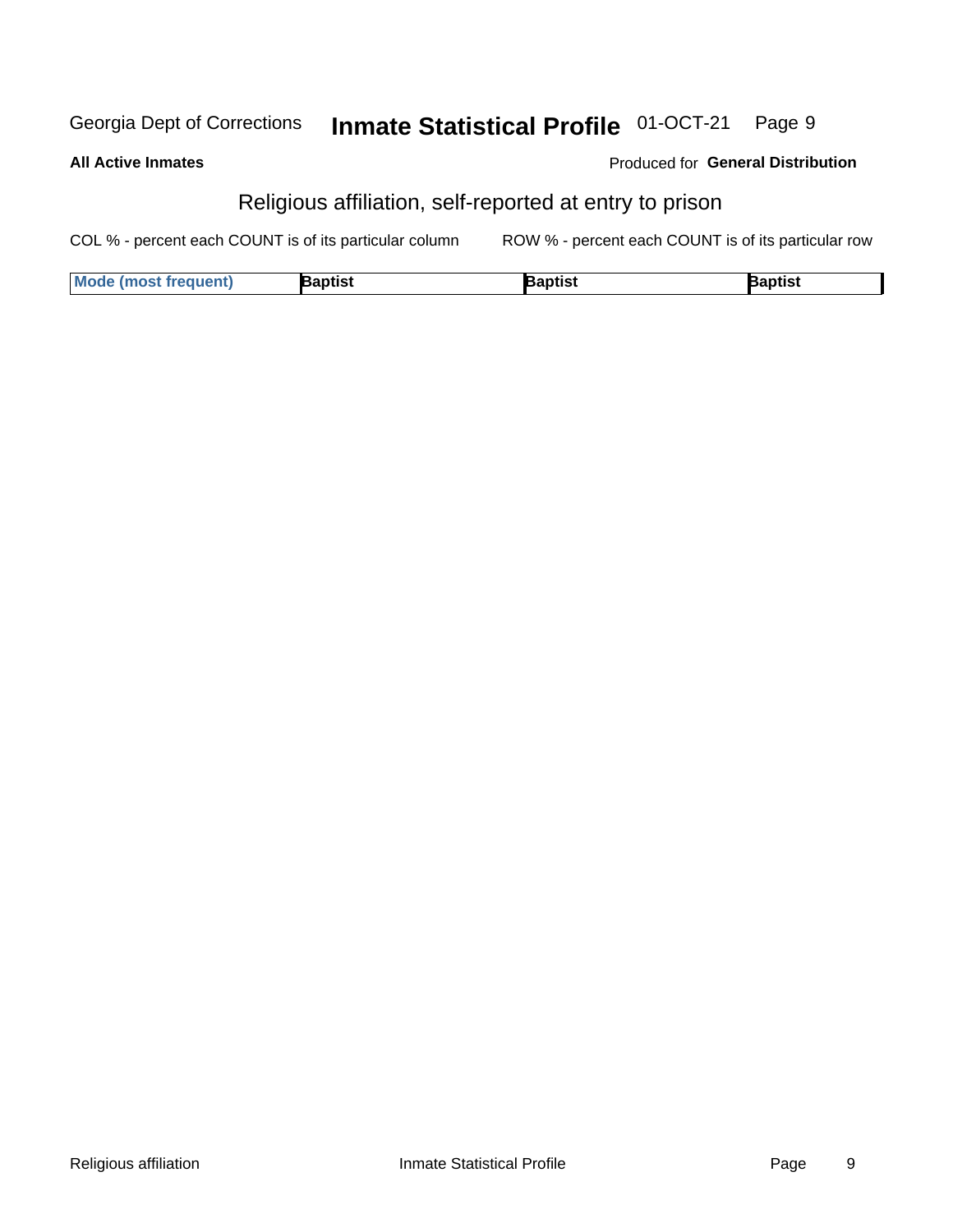#### Inmate Statistical Profile 01-OCT-21 Page 9

### **All Active Inmates**

### Produced for General Distribution

## Home county, self-reported at entry to prison

COL % - percent each COUNT is of its particular column

|     |                             |              | <b>Male</b> |                  |                | <b>Female</b> |        | <b>Total</b> |        |
|-----|-----------------------------|--------------|-------------|------------------|----------------|---------------|--------|--------------|--------|
|     | <b>Home County</b>          | <b>Count</b> | Col %       | Row <sup>%</sup> | <b>Count</b>   | Col %         | Row %  | <b>Total</b> | Col %  |
| 000 | <b>Unknown</b>              | 7,224        | 16.53%      | 93.26%           | 522            | 17.48%        | 6.74%  | 7,746        | 16.59% |
| 001 | <b>Appling County</b>       | 111          | .25%        | 96.52%           | 4              | .13%          | 3.48%  | 115          | .25%   |
| 002 | <b>Atkinson County</b>      | 39           | .09%        | 100.00%          |                |               |        | 39           | .08%   |
| 003 | <b>Bacon County</b>         | 75           | .17%        | 93.75%           | 5              | .17%          | 6.25%  | 80           | .17%   |
| 004 | <b>Baker County</b>         | 16           | .04%        | 94.12%           | $\mathbf{1}$   | .03%          | 5.88%  | 17           | .04%   |
| 005 | <b>Baldwin County</b>       | 253          | .58%        | 91.34%           | 24             | .80%          | 8.66%  | 277          | .59%   |
| 006 | <b>Banks County</b>         | 78           | .18%        | 96.30%           | $\mathbf{3}$   | .10%          | 3.70%  | 81           | .17%   |
| 007 | <b>Barrow County</b>        | 266          | .61%        | 89.56%           | 31             | 1.04%         | 10.44% | 297          | .64%   |
| 008 | <b>Bartow County</b>        | 448          | 1.02%       | 89.78%           | 51             | 1.71%         | 10.22% | 499          | 1.07%  |
| 009 | <b>Ben Hill County</b>      | 154          | .35%        | 93.90%           | 10             | .33%          | 6.10%  | 164          | .35%   |
| 010 | <b>Berrien County</b>       | 82           | .19%        | 95.35%           | 4              | .13%          | 4.65%  | 86           | .18%   |
| 011 | <b>Bibb County</b>          | 989          | 2.26%       | 95.93%           | 42             | 1.41%         | 4.07%  | 1,031        | 2.21%  |
| 012 | <b>Bleckley County</b>      | 58           | .13%        | 87.88%           | 8              | .27%          | 12.12% | 66           | .14%   |
| 013 | <b>Brantley County</b>      | 72           | .16%        | 84.71%           | 13             | .44%          | 15.29% | 85           | .18%   |
| 014 | <b>Brooks County</b>        | 161          | .37%        | 100.00%          |                |               |        | 161          | .34%   |
| 015 | <b>Bryan County</b>         | 61           | .14%        | 92.42%           | 5              | .17%          | 7.58%  | 66           | .14%   |
| 016 | <b>Bulloch County</b>       | 282          | .65%        | 94.95%           | 15             | .50%          | 5.05%  | 297          | .64%   |
| 017 | <b>Burke County</b>         | 161          | .37%        | 98.17%           | $\mathbf{3}$   | .10%          | 1.83%  | 164          | .35%   |
| 018 | <b>Butts County</b>         | 130          | .30%        | 90.91%           | 13             | .44%          | 9.09%  | 143          | .31%   |
| 019 | <b>Calhoun County</b>       | 62           | .14%        | 91.18%           | 6              | .20%          | 8.82%  | 68           | .15%   |
| 020 | <b>Camden County</b>        | 108          | .25%        | 91.53%           | 10             | .33%          | 8.47%  | 118          | .25%   |
| 021 | <b>Candler County</b>       | 70           | .16%        | 93.33%           | 5              | .17%          | 6.67%  | 75           | .16%   |
| 022 | <b>Carroll County</b>       | 452          | 1.03%       | 93.00%           | 34             | 1.14%         | 7.00%  | 486          | 1.04%  |
| 023 | <b>Catoosa County</b>       | 183          | .42%        | 94.33%           | 11             | .37%          | 5.67%  | 194          | .42%   |
| 024 | <b>Charlton County</b>      | 32           | .07%        | 86.49%           | 5              | .17%          | 13.51% | 37           | .08%   |
| 025 | <b>Chatham County</b>       | 1,286        | 2.94%       | 96.04%           | 53             | 1.77%         | 3.96%  | 1,339        | 2.87%  |
| 026 | <b>Chattahoochee County</b> | 13           | .03%        | 92.86%           | 1              | .03%          | 7.14%  | 14           | .03%   |
| 027 | <b>Chattooga County</b>     | 151          | .35%        | 89.35%           | 18             | .60%          | 10.65% | 169          | .36%   |
| 028 | <b>Cherokee County</b>      | 330          | .75%        | 89.43%           | 39             | 1.31%         | 10.57% | 369          | .79%   |
| 029 | <b>Clarke County</b>        | 405          | .93%        | 93.53%           | 28             | .94%          | 6.47%  | 433          | .93%   |
| 030 | <b>Clay County</b>          | 22           | .05%        | 91.67%           | $\overline{2}$ | .07%          | 8.33%  | 24           | .05%   |
| 031 | <b>Clayton County</b>       | 1,221        | 2.79%       | 94.07%           | 77             | 2.58%         | 5.93%  | 1,298        | 2.78%  |
| 032 | <b>Clinch County</b>        | 33           | .08%        | 89.19%           | 4              | .13%          | 10.81% | 37           | .08%   |
| 033 | <b>Cobb County</b>          | 1,309        | 2.99%       | 93.90%           | 85             | 2.85%         | 6.10%  | 1,394        | 2.98%  |
| 034 | <b>Coffee County</b>        | 296          | .68%        | 94.27%           | 18             | .60%          | 5.73%  | 314          | .67%   |
| 035 | <b>Colquitt County</b>      | 195          | .45%        | 93.75%           | 13             | .44%          | 6.25%  | 208          | .45%   |
| 036 | <b>Columbia County</b>      | 239          | .55%        | 91.22%           | 23             | .77%          | 8.78%  | 262          | .56%   |
| 037 | <b>Cook County</b>          | 108          | .25%        | 94.74%           | $\,6$          | .20%          | 5.26%  | 114          | .24%   |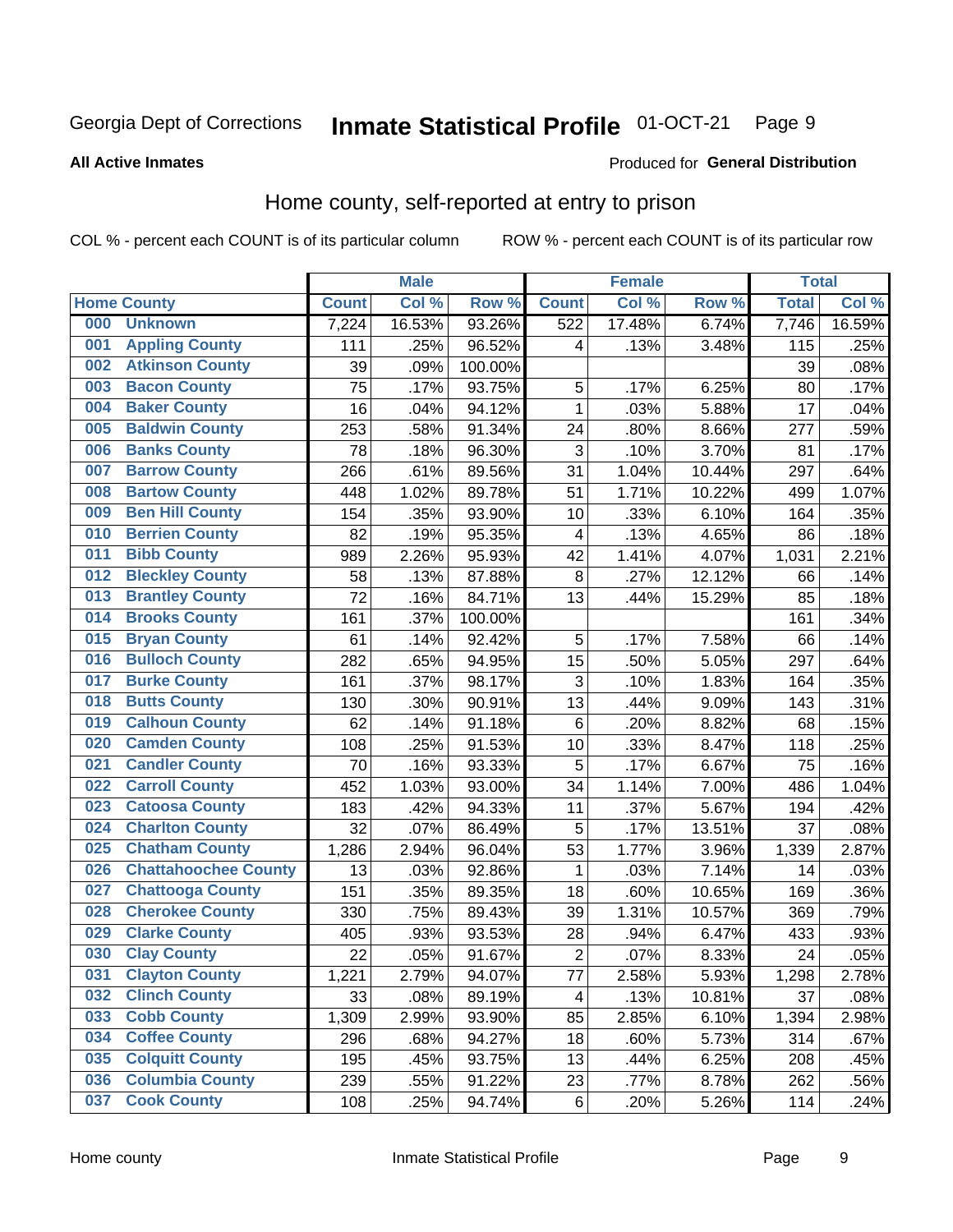#### **Inmate Statistical Profile 01-OCT-21** Page 10

### **All Active Inmates**

### Produced for General Distribution

## Home county, self-reported at entry to prison

COL % - percent each COUNT is of its particular column

|     |                         |                  | <b>Male</b> |         |                         | <b>Female</b> |        | <b>Total</b>   |       |
|-----|-------------------------|------------------|-------------|---------|-------------------------|---------------|--------|----------------|-------|
|     | <b>Home County</b>      | <b>Count</b>     | Col %       | Row %   | <b>Count</b>            | Col %         | Row %  | <b>Total</b>   | Col % |
| 038 | <b>Coweta County</b>    | 401              | .92%        | 95.25%  | 20                      | .67%          | 4.75%  | 421            | .90%  |
| 039 | <b>Crawford County</b>  | 35               | .08%        | 92.11%  | 3                       | .10%          | 7.89%  | 38             | .08%  |
| 040 | <b>Crisp County</b>     | 215              | .49%        | 95.13%  | 11                      | .37%          | 4.87%  | 226            | .48%  |
| 041 | <b>Dade County</b>      | 47               | .11%        | 85.45%  | 8                       | .27%          | 14.55% | 55             | .12%  |
| 042 | <b>Dawson County</b>    | 71               | .16%        | 88.75%  | $\boldsymbol{9}$        | .30%          | 11.25% | 80             | .17%  |
| 043 | <b>Decatur County</b>   | 216              | .49%        | 96.00%  | 9                       | .30%          | 4.00%  | 225            | .48%  |
| 044 | <b>Dekalb County</b>    | 2,211            | 5.06%       | 95.63%  | 101                     | 3.38%         | 4.37%  | 2,312          | 4.95% |
| 045 | <b>Dodge County</b>     | 95               | .22%        | 90.48%  | 10                      | .33%          | 9.52%  | 105            | .22%  |
| 046 | <b>Dooly County</b>     | 117              | .27%        | 98.32%  | $\overline{2}$          | .07%          | 1.68%  | 119            | .25%  |
| 047 | <b>Dougherty County</b> | 611              | 1.40%       | 95.77%  | 27                      | .90%          | 4.23%  | 638            | 1.37% |
| 048 | <b>Douglas County</b>   | 488              | 1.12%       | 93.67%  | 33                      | 1.10%         | 6.33%  | 521            | 1.12% |
| 049 | <b>Early County</b>     | 49               | .11%        | 92.45%  | 4                       | .13%          | 7.55%  | 53             | .11%  |
| 050 | <b>Echols County</b>    | $\boldsymbol{9}$ | .02%        | 100.00% |                         |               |        | 9              | .02%  |
| 051 | <b>Effingham County</b> | 168              | .38%        | 91.80%  | 15                      | .50%          | 8.20%  | 183            | .39%  |
| 052 | <b>Elbert County</b>    | 107              | .24%        | 96.40%  | $\overline{\mathbf{4}}$ | .13%          | 3.60%  | 111            | .24%  |
| 053 | <b>Emanuel County</b>   | 145              | .33%        | 95.39%  | $\overline{7}$          | .23%          | 4.61%  | 152            | .33%  |
| 054 | <b>Evans County</b>     | 61               | .14%        | 91.04%  | $\,6$                   | .20%          | 8.96%  | 67             | .14%  |
| 055 | <b>Fannin County</b>    | 81               | .19%        | 92.05%  | $\overline{7}$          | .23%          | 7.95%  | 88             | .19%  |
| 056 | <b>Fayette County</b>   | 123              | .28%        | 90.44%  | 13                      | .44%          | 9.56%  | 136            | .29%  |
| 057 | <b>Floyd County</b>     | 605              | 1.38%       | 91.25%  | 58                      | 1.94%         | 8.75%  | 663            | 1.42% |
| 058 | <b>Forsyth County</b>   | 174              | .40%        | 91.58%  | 16                      | .54%          | 8.42%  | 190            | .41%  |
| 059 | <b>Franklin County</b>  | 101              | .23%        | 92.66%  | 8                       | .27%          | 7.34%  | 109            | .23%  |
| 060 | <b>Fulton County</b>    | 3,792            | 8.67%       | 95.54%  | 177                     | 5.93%         | 4.46%  | 3,969          | 8.50% |
| 061 | <b>Gilmer County</b>    | 84               | .19%        | 84.00%  | 16                      | .54%          | 16.00% | 100            | .21%  |
| 062 | <b>Glascock County</b>  | 5                | .01%        | 71.43%  | $\overline{2}$          | .07%          | 28.57% | $\overline{7}$ | .01%  |
| 063 | <b>Glynn County</b>     | 334              | .76%        | 94.35%  | 20                      | .67%          | 5.65%  | 354            | .76%  |
| 064 | <b>Gordon County</b>    | 258              | .59%        | 89.90%  | 29                      | .97%          | 10.10% | 287            | .61%  |
| 065 | <b>Grady County</b>     | 106              | .24%        | 93.81%  | $\overline{7}$          | .23%          | 6.19%  | 113            | .24%  |
| 066 | <b>Greene County</b>    | 74               | .17%        | 93.67%  | 5                       | .17%          | 6.33%  | 79             | .17%  |
| 067 | <b>Gwinnett County</b>  | 1,465            | 3.35%       | 94.09%  | 92                      | 3.08%         | 5.91%  | 1,557          | 3.33% |
| 068 | <b>Habersham County</b> | 82               | .19%        | 82.83%  | 17                      | .57%          | 17.17% | 99             | .21%  |
| 069 | <b>Hall County</b>      | 511              | 1.17%       | 92.74%  | 40                      | 1.34%         | 7.26%  | 551            | 1.18% |
| 070 | <b>Hancock County</b>   | 42               | .10%        | 93.33%  | 3                       | .10%          | 6.67%  | 45             | .10%  |
| 071 | <b>Haralson County</b>  | 95               | .22%        | 93.14%  | $\overline{\mathbf{7}}$ | .23%          | 6.86%  | 102            | .22%  |
| 072 | <b>Harris County</b>    | 88               | .20%        | 94.62%  | 5                       | .17%          | 5.38%  | 93             | .20%  |
| 073 | <b>Hart County</b>      | 126              | .29%        | 90.00%  | 14                      | .47%          | 10.00% | 140            | .30%  |
| 074 | <b>Heard County</b>     | 44               | .10%        | 95.65%  | $\overline{c}$          | .07%          | 4.35%  | 46             | .10%  |
| 075 | <b>Henry County</b>     | 572              | 1.31%       | 93.16%  | 42                      | 1.41%         | 6.84%  | 614            | 1.31% |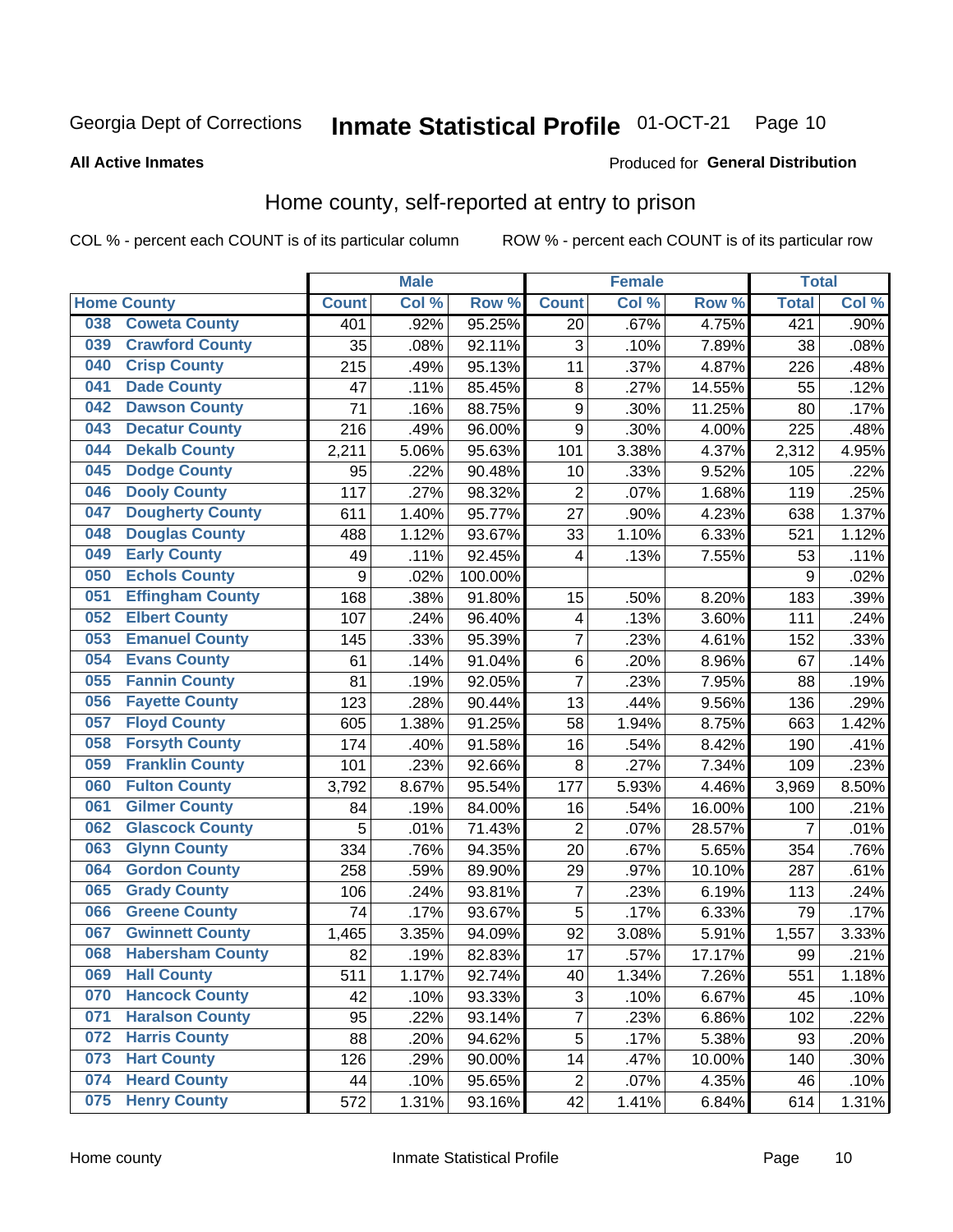#### **Inmate Statistical Profile 01-OCT-21** Page 11

### **All Active Inmates**

### Produced for General Distribution

## Home county, self-reported at entry to prison

COL % - percent each COUNT is of its particular column

|                  |                          |              | <b>Male</b> |        |                         | <b>Female</b>     |        | <b>Total</b> |       |
|------------------|--------------------------|--------------|-------------|--------|-------------------------|-------------------|--------|--------------|-------|
|                  | <b>Home County</b>       | <b>Count</b> | Col %       | Row %  | <b>Count</b>            | Col %             | Row %  | <b>Total</b> | Col % |
| 076              | <b>Houston County</b>    | 522          | 1.19%       | 91.74% | 47                      | 1.57%             | 8.26%  | 569          | 1.22% |
| 077              | <b>Irwin County</b>      | 51           | .12%        | 94.44% | 3                       | .10%              | 5.56%  | 54           | .12%  |
| 078              | <b>Jackson County</b>    | 218          | .50%        | 90.46% | 23                      | .77%              | 9.54%  | 241          | .52%  |
| 079              | <b>Jasper County</b>     | 72           | .16%        | 96.00% | 3                       | .10%              | 4.00%  | 75           | .16%  |
| 080              | <b>Jeff Davis County</b> | 67           | .15%        | 90.54% | $\overline{7}$          | $\overline{.}23%$ | 9.46%  | 74           | .16%  |
| 081              | <b>Jefferson County</b>  | 151          | .35%        | 92.07% | 13                      | .44%              | 7.93%  | 164          | .35%  |
| 082              | <b>Jenkins County</b>    | 73           | .17%        | 94.81% | 4                       | .13%              | 5.19%  | 77           | .16%  |
| 083              | <b>Johnson County</b>    | 35           | .08%        | 94.59% | $\overline{2}$          | .07%              | 5.41%  | 37           | .08%  |
| 084              | <b>Jones County</b>      | 78           | .18%        | 88.64% | 10                      | .33%              | 11.36% | 88           | .19%  |
| 085              | <b>Lamar County</b>      | 65           | .15%        | 90.28% | $\overline{7}$          | .23%              | 9.72%  | 72           | .15%  |
| 086              | <b>Lanier County</b>     | 77           | .18%        | 95.06% | $\overline{\mathbf{4}}$ | .13%              | 4.94%  | 81           | .17%  |
| 087              | <b>Laurens County</b>    | 245          | .56%        | 93.51% | 17                      | .57%              | 6.49%  | 262          | .56%  |
| 088              | <b>Lee County</b>        | 83           | .19%        | 91.21% | 8                       | .27%              | 8.79%  | 91           | .19%  |
| 089              | <b>Liberty County</b>    | 167          | .38%        | 93.30% | 12                      | .40%              | 6.70%  | 179          | .38%  |
| 090              | <b>Lincoln County</b>    | 30           | .07%        | 83.33% | $\,6$                   | .20%              | 16.67% | 36           | .08%  |
| 091              | <b>Long County</b>       | 36           | .08%        | 87.80% | 5                       | .17%              | 12.20% | 41           | .09%  |
| 092              | <b>Lowndes County</b>    | 361          | .83%        | 95.50% | 17                      | .57%              | 4.50%  | 378          | .81%  |
| 093              | <b>Lumpkin County</b>    | 73           | .17%        | 89.02% | $\boldsymbol{9}$        | .30%              | 10.98% | 82           | .18%  |
| 094              | <b>Macon County</b>      | 54           | .12%        | 84.38% | 10                      | .33%              | 15.63% | 64           | .14%  |
| 095              | <b>Madison County</b>    | 152          | .35%        | 95.00% | 8                       | .27%              | 5.00%  | 160          | .34%  |
| 096              | <b>Marion County</b>     | 50           | .11%        | 89.29% | 6                       | .20%              | 10.71% | 56           | .12%  |
| 097              | <b>Mcduffie County</b>   | 121          | .28%        | 92.37% | 10                      | .33%              | 7.63%  | 131          | .28%  |
| 098              | <b>Mcintosh County</b>   | 56           | .13%        | 93.33% | 4                       | .13%              | 6.67%  | 60           | .13%  |
| 099              | <b>Meriwether County</b> | 156          | .36%        | 94.55% | 9                       | .30%              | 5.45%  | 165          | .35%  |
| 100              | <b>Miller County</b>     | 19           | .04%        | 90.48% | $\overline{2}$          | .07%              | 9.52%  | 21           | .04%  |
| 101              | <b>Mitchell County</b>   | 140          | .32%        | 93.33% | 10                      | .33%              | 6.67%  | 150          | .32%  |
| 102              | <b>Monroe County</b>     | 101          | .23%        | 96.19% | 4                       | .13%              | 3.81%  | 105          | .22%  |
| 103              | <b>Montgomery County</b> | 73           | .17%        | 90.12% | 8                       | .27%              | 9.88%  | 81           | .17%  |
| 104              | <b>Morgan County</b>     | 101          | .23%        | 90.99% | 10                      | .33%              | 9.01%  | 111          | .24%  |
| 105              | <b>Murray County</b>     | 179          | .41%        | 89.50% | 21                      | .70%              | 10.50% | 200          | .43%  |
| 106              | <b>Muscogee County</b>   | 806          | 1.84%       | 95.95% | 34                      | 1.14%             | 4.05%  | 840          | 1.80% |
| 107              | <b>Newton County</b>     | 479          | 1.10%       | 93.55% | 33                      | 1.10%             | 6.45%  | 512          | 1.10% |
| 108              | <b>Oconee County</b>     | 42           | .10%        | 85.71% | 7                       | .23%              | 14.29% | 49           | .10%  |
| 109              | <b>Oglethorpe County</b> | 61           | .14%        | 95.31% | 3                       | .10%              | 4.69%  | 64           | .14%  |
| 110              | <b>Paulding County</b>   | 280          | .64%        | 89.46% | 33                      | 1.10%             | 10.54% | 313          | .67%  |
| 111              | <b>Peach County</b>      | 89           | .20%        | 94.68% | 5                       | .17%              | 5.32%  | 94           | .20%  |
| $\overline{112}$ | <b>Pickens County</b>    | 103          | .24%        | 88.79% | 13                      | .44%              | 11.21% | 116          | .25%  |
| 113              | <b>Pierce County</b>     | 82           | .19%        | 92.13% | $\overline{\mathbf{7}}$ | .23%              | 7.87%  | 89           | .19%  |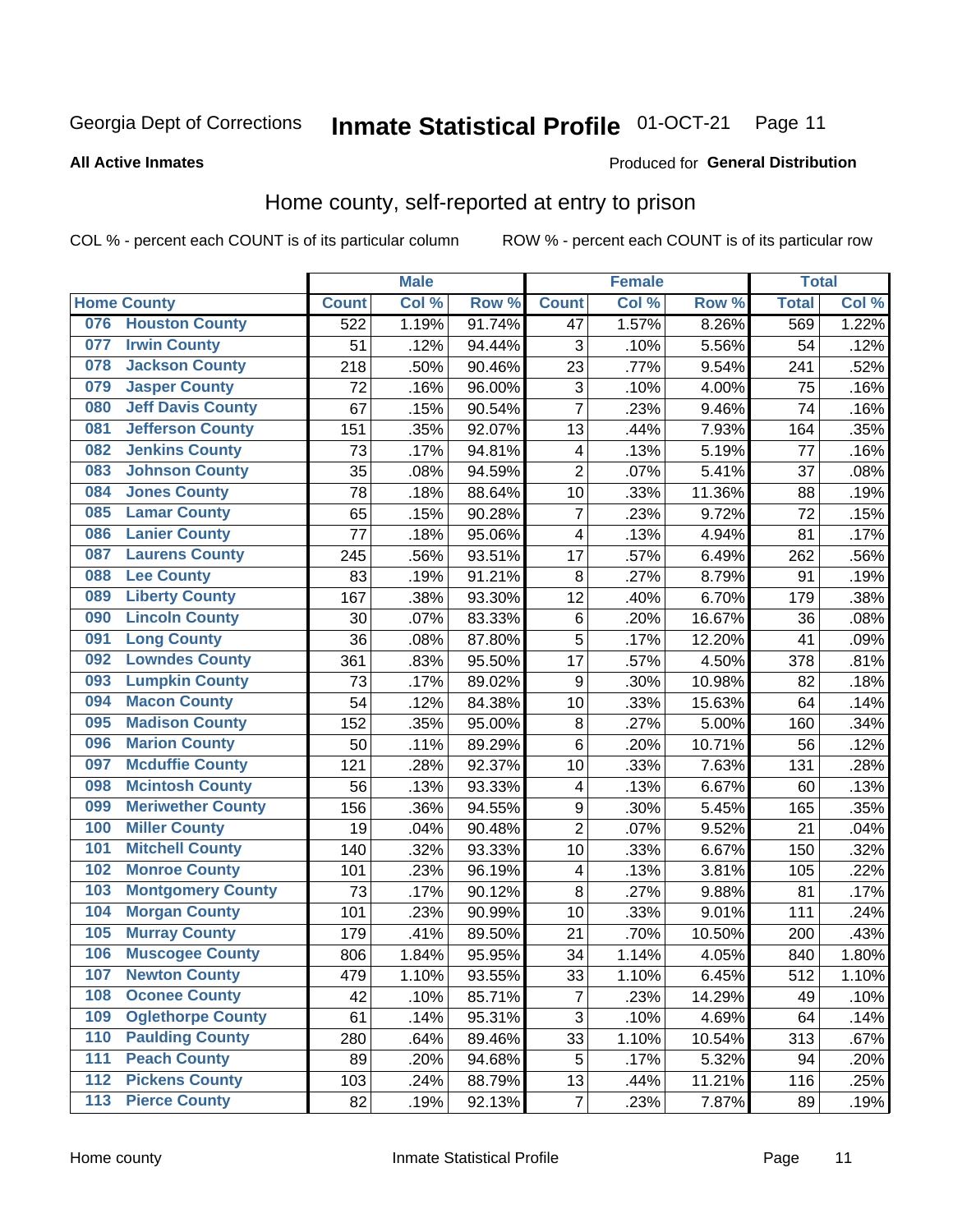#### Inmate Statistical Profile 01-OCT-21 Page 12

### **All Active Inmates**

### Produced for General Distribution

### Home county, self-reported at entry to prison

COL % - percent each COUNT is of its particular column

|                    |                          |              | <b>Male</b> |                  |                         | <b>Female</b> |        | <b>Total</b>    |       |
|--------------------|--------------------------|--------------|-------------|------------------|-------------------------|---------------|--------|-----------------|-------|
| <b>Home County</b> |                          | <b>Count</b> | Col %       | Row <sup>%</sup> | <b>Count</b>            | Col %         | Row %  | <b>Total</b>    | Col % |
| 114                | <b>Pike County</b>       | 35           | .08%        | 94.59%           | 2                       | .07%          | 5.41%  | $\overline{37}$ | .08%  |
| 115                | <b>Polk County</b>       | 208          | .48%        | 88.89%           | 26                      | .87%          | 11.11% | 234             | .50%  |
| 116                | <b>Pulaski County</b>    | 42           | .10%        | 84.00%           | 8                       | .27%          | 16.00% | 50              | .11%  |
| 117                | <b>Putnam County</b>     | 125          | .29%        | 92.59%           | 10                      | .33%          | 7.41%  | 135             | .29%  |
| 118                | <b>Quitman County</b>    | 12           | .03%        | 100.00%          |                         |               |        | 12              | .03%  |
| 119                | <b>Rabun County</b>      | 36           | .08%        | 81.82%           | 8                       | .27%          | 18.18% | 44              | .09%  |
| 120                | <b>Randolph County</b>   | 47           | .11%        | 87.04%           | $\overline{7}$          | .23%          | 12.96% | 54              | .12%  |
| 121                | <b>Richmond County</b>   | 1,395        | 3.19%       | 95.22%           | 70                      | 2.34%         | 4.78%  | 1,465           | 3.14% |
| 122                | <b>Rockdale County</b>   | 285          | .65%        | 92.83%           | 22                      | .74%          | 7.17%  | 307             | .66%  |
| 123                | <b>Schley County</b>     | 14           | .03%        | 100.00%          |                         |               |        | 14              | .03%  |
| 124                | <b>Screven County</b>    | 91           | .21%        | 94.79%           | 5                       | .17%          | 5.21%  | 96              | .21%  |
| 125                | <b>Seminole County</b>   | 59           | .13%        | 89.39%           | $\overline{7}$          | .23%          | 10.61% | 66              | .14%  |
| 126                | <b>Spalding County</b>   | 347          | .79%        | 94.81%           | 19                      | .64%          | 5.19%  | 366             | .78%  |
| 127                | <b>Stephens County</b>   | 109          | .25%        | 89.34%           | 13                      | .44%          | 10.66% | 122             | .26%  |
| 128                | <b>Stewart County</b>    | 26           | .06%        | 100.00%          |                         |               |        | 26              | .06%  |
| 129                | <b>Sumter County</b>     | 174          | .40%        | 97.21%           | 5                       | .17%          | 2.79%  | 179             | .38%  |
| 130                | <b>Talbot County</b>     | 33           | .08%        | 100.00%          |                         |               |        | 33              | .07%  |
| 131                | <b>Taliaferro County</b> | 7            | .02%        | 100.00%          |                         |               |        | $\overline{7}$  | .01%  |
| 132                | <b>Tattnall County</b>   | 190          | .43%        | 96.45%           | 7                       | .23%          | 3.55%  | 197             | .42%  |
| 133                | <b>Taylor County</b>     | 41           | .09%        | 89.13%           | 5                       | .17%          | 10.87% | 46              | .10%  |
| 134                | <b>Telfair County</b>    | 72           | .16%        | 98.63%           | 1                       | .03%          | 1.37%  | 73              | .16%  |
| 135                | <b>Terrell County</b>    | 66           | .15%        | 100.00%          |                         |               |        | 66              | .14%  |
| 136                | <b>Thomas County</b>     | 160          | .37%        | 97.56%           | $\overline{\mathbf{4}}$ | .13%          | 2.44%  | 164             | .35%  |
| 137                | <b>Tift County</b>       | 244          | .56%        | 96.83%           | 8                       | .27%          | 3.17%  | 252             | .54%  |
| 138                | <b>Toombs County</b>     | 221          | .51%        | 92.47%           | 18                      | .60%          | 7.53%  | 239             | .51%  |
| 139                | <b>Towns County</b>      | 17           | .04%        | 70.83%           | $\overline{7}$          | .23%          | 29.17% | 24              | .05%  |
| 140                | <b>Treutlen County</b>   | 52           | .12%        | 96.30%           | $\overline{2}$          | .07%          | 3.70%  | 54              | .12%  |
| 141                | <b>Troup County</b>      | 422          | .97%        | 93.99%           | 27                      | .90%          | 6.01%  | 449             | .96%  |
| 142                | <b>Turner County</b>     | 60           | .14%        | 95.24%           | $\mathbf{3}$            | .10%          | 4.76%  | 63              | .13%  |
| 143                | <b>Twiggs County</b>     | 38           | .09%        | 92.68%           | 3                       | .10%          | 7.32%  | 41              | .09%  |
| 144                | <b>Union County</b>      | 79           | .18%        | 88.76%           | 10                      | .33%          | 11.24% | 89              | .19%  |
| 145                | <b>Upson County</b>      | 128          | .29%        | 94.81%           | $\overline{7}$          | .23%          | 5.19%  | 135             | .29%  |
| 146                | <b>Walker County</b>     | 330          | .75%        | 89.43%           | 39                      | 1.31%         | 10.57% | 369             | .79%  |
| 147                | <b>Walton County</b>     | 415          | .95%        | 91.01%           | 41                      | 1.37%         | 8.99%  | 456             | .98%  |
| 148                | <b>Ware County</b>       | 207          | .47%        | 95.39%           | 10                      | .33%          | 4.61%  | 217             | .46%  |
| 149                | <b>Warren County</b>     | 28           | .06%        | 90.32%           | 3                       | .10%          | 9.68%  | 31              | .07%  |
| 150                | <b>Washington County</b> | 157          | .36%        | 91.81%           | 14                      | .47%          | 8.19%  | 171             | .37%  |
| 151                | <b>Wayne County</b>      | 186          | .43%        | 91.18%           | 18                      | .60%          | 8.82%  | 204             | .44%  |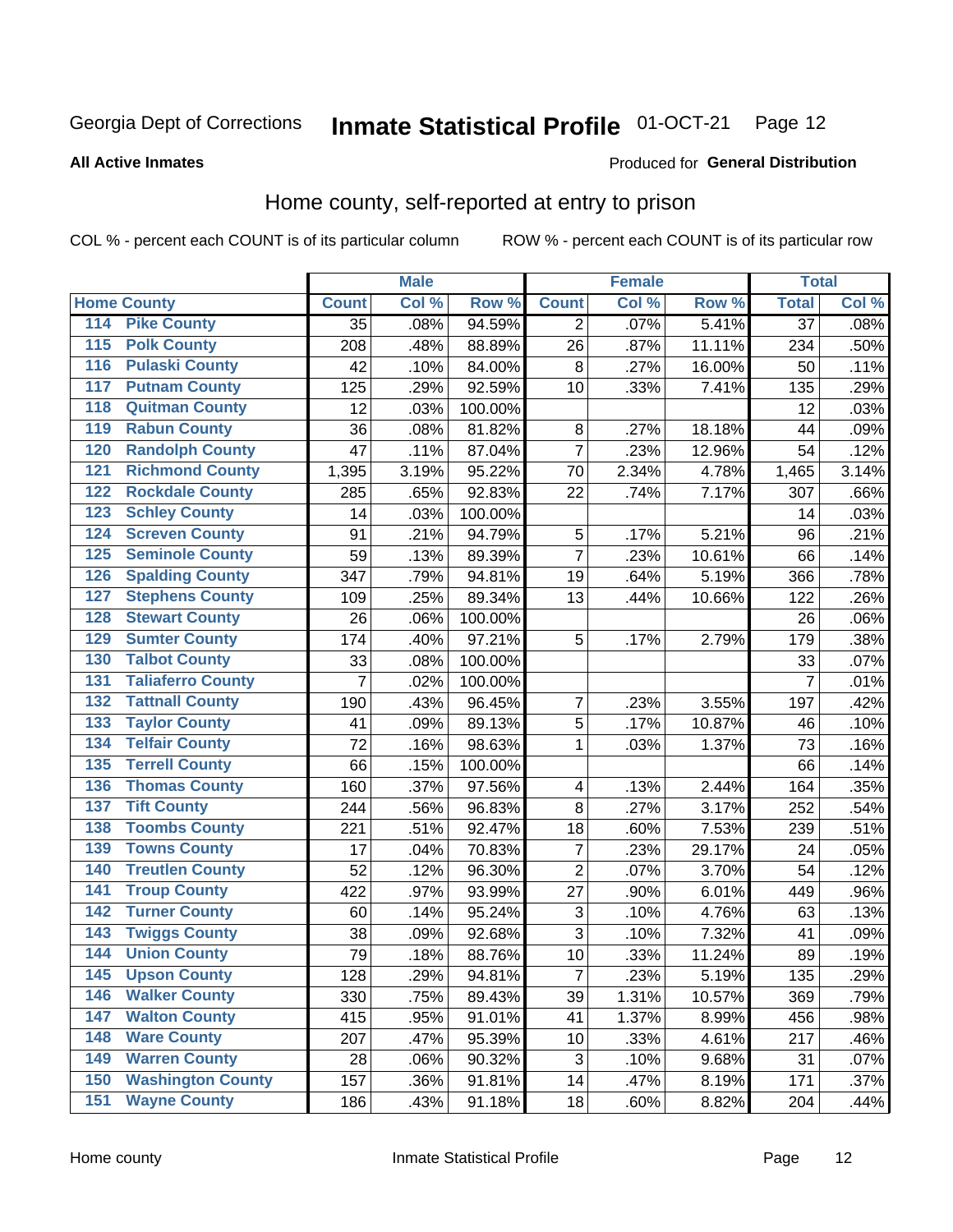### Inmate Statistical Profile 01-OCT-21 Page 13

**All Active Inmates** 

### Produced for General Distribution

### Home county, self-reported at entry to prison

COL % - percent each COUNT is of its particular column

|     |                             |              | <b>Male</b> |        |              | <b>Female</b> |        | <b>Total</b> |       |
|-----|-----------------------------|--------------|-------------|--------|--------------|---------------|--------|--------------|-------|
|     | <b>Home County</b>          | <b>Count</b> | Col %       | Row %  | <b>Count</b> | Col %         | Row %  | <b>Total</b> | Col % |
| 152 | <b>Webster County</b>       | 4            | .01%        | 80.00% |              | .03%          | 20.00% | 5            | .01%  |
| 153 | <b>Wheeler County</b>       | 80           | .18%        | 97.56% | 2            | .07%          | 2.44%  | 82           | .18%  |
| 154 | <b>White County</b>         | 67           | .15%        | 93.06% | 5            | .17%          | 6.94%  | 72           | .15%  |
| 155 | <b>Whitfield County</b>     | 507          | 1.16%       | 90.21% | 55           | 1.84%         | 9.79%  | 562          | 1.20% |
| 156 | <b>Wilcox County</b>        | 58           | .13%        | 95.08% | 3            | .10%          | 4.92%  | 61           | .13%  |
| 157 | <b>Wilkes County</b>        | 59           | .13%        | 92.19% | 5            | .17%          | 7.81%  | 64           | .14%  |
| 158 | <b>Wilkinson County</b>     | 33           | $.08\%$     | 91.67% | 3            | .10%          | 8.33%  | 36           | .08%  |
| 159 | <b>Worth County</b>         | 102          | .23%        | 93.58% | 7            | .23%          | 6.42%  | 109          | .23%  |
| 999 | <b>Other Custody/Out Of</b> | 116          | .27%        | 98.31% | 2            | .07%          | 1.69%  | 118          | .25%  |
|     | <b>State</b>                |              |             |        |              |               |        |              |       |
|     | <b>Total Rported</b>        | 43,715       | 100%        | 93.6%  | 2,987        | 100%          | 6.4%   | 46,702       | 100%  |

| Reported<br>NO        |                       |       |        |
|-----------------------|-----------------------|-------|--------|
| <b>Total</b><br>_____ | 10 74 F<br>ויי<br>тυ, | 2,987 | 46,702 |

|  | Mode (most frequent) | <b>Fulton County</b> | <b>Fulton County</b> | <b>Fulton County</b> |
|--|----------------------|----------------------|----------------------|----------------------|
|--|----------------------|----------------------|----------------------|----------------------|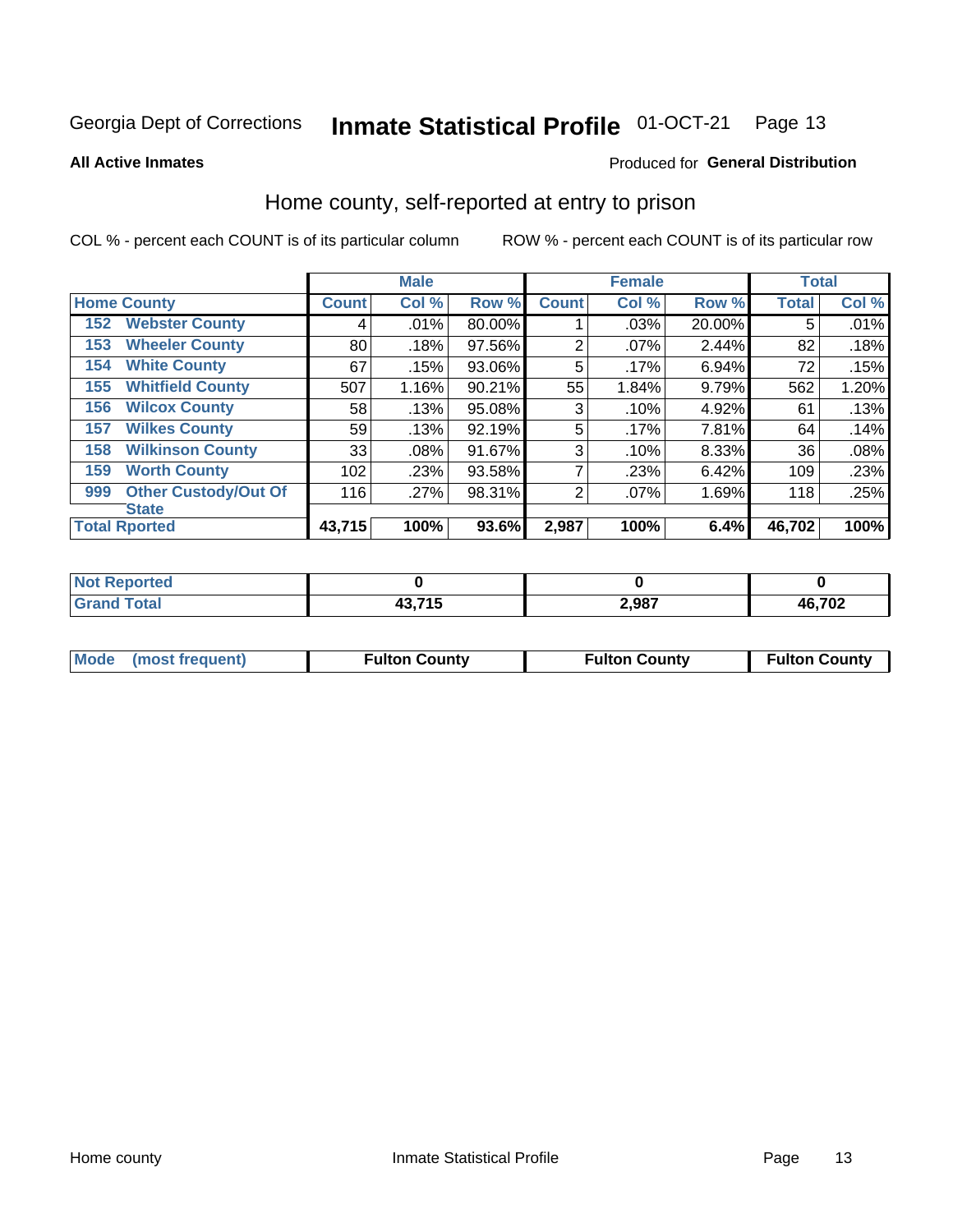#### Inmate Statistical Profile 01-OCT-21 Page 14

### **All Active Inmates**

### Produced for General Distribution

## Employment status before prison, self-reported at entry to prison

COL % - percent each COUNT is of its particular column

|                           |              | <b>Male</b> |        |              | <b>Female</b> |          |              | <b>Total</b> |  |
|---------------------------|--------------|-------------|--------|--------------|---------------|----------|--------------|--------------|--|
| <b>Employment Status</b>  | <b>Count</b> | Col %       | Row %  | <b>Count</b> | Col %         | Row %    | <b>Total</b> | Col %        |  |
| <b>Full Time</b><br>01    | 11,392       | 44.94%      | 95.71% | 511          | 34.23%        | $4.29\%$ | 11,903       | 44.35%       |  |
| <b>Part Time</b><br>02    | 1,769        | 6.98%       | 93.75% | 118          | 7.90%         | 6.25%    | 1,887        | 7.03%        |  |
| Unempl $<$ 6M<br>03       | .669         | 6.58%       | 98.29% | 29           | $1.94\%$      | 1.71%    | 1,698        | 6.33%        |  |
| Unempl > 6M<br>04         | 6,016        | 23.73%      | 92.03% | 521          | 34.90%        | $7.97\%$ | 6,537        | 24.36%       |  |
| <b>Never Worked</b><br>05 | 2,798        | 11.04%      | 96.02% | 116          | 7.77%         | 3.98%    | 2,914        | 10.86%       |  |
| <b>Student</b><br>06      | 688          | 2.71%       | 95.82% | 30           | 2.01%         | 4.18%    | 718          | 2.68%        |  |
| <b>Incapable</b><br>07    | 1,015        | $4.00\%$    | 85.80% | 168          | 11.25%        | 14.20%   | 1,183        | 4.41%        |  |
| <b>Total Reported</b>     | 25,347       | 100%        | 94.44% | 1,493        | 100%          | 5.56%    | 26,840       | 100%         |  |

| าorteo<br>NO | 18.368 | ,494  | 19,862 |
|--------------|--------|-------|--------|
| $\sim$ 10    | 43.715 | 2,987 | 46,702 |

| <b>Mode (most frequent)</b> | rull 1<br>the contract of the contract of the contract of the contract of the contract of the contract of the contract of | 6M | ïme<br>ιuι<br>the contract of the contract of the contract of the contract of the contract of the contract of the contract of |
|-----------------------------|---------------------------------------------------------------------------------------------------------------------------|----|-------------------------------------------------------------------------------------------------------------------------------|
|                             |                                                                                                                           |    |                                                                                                                               |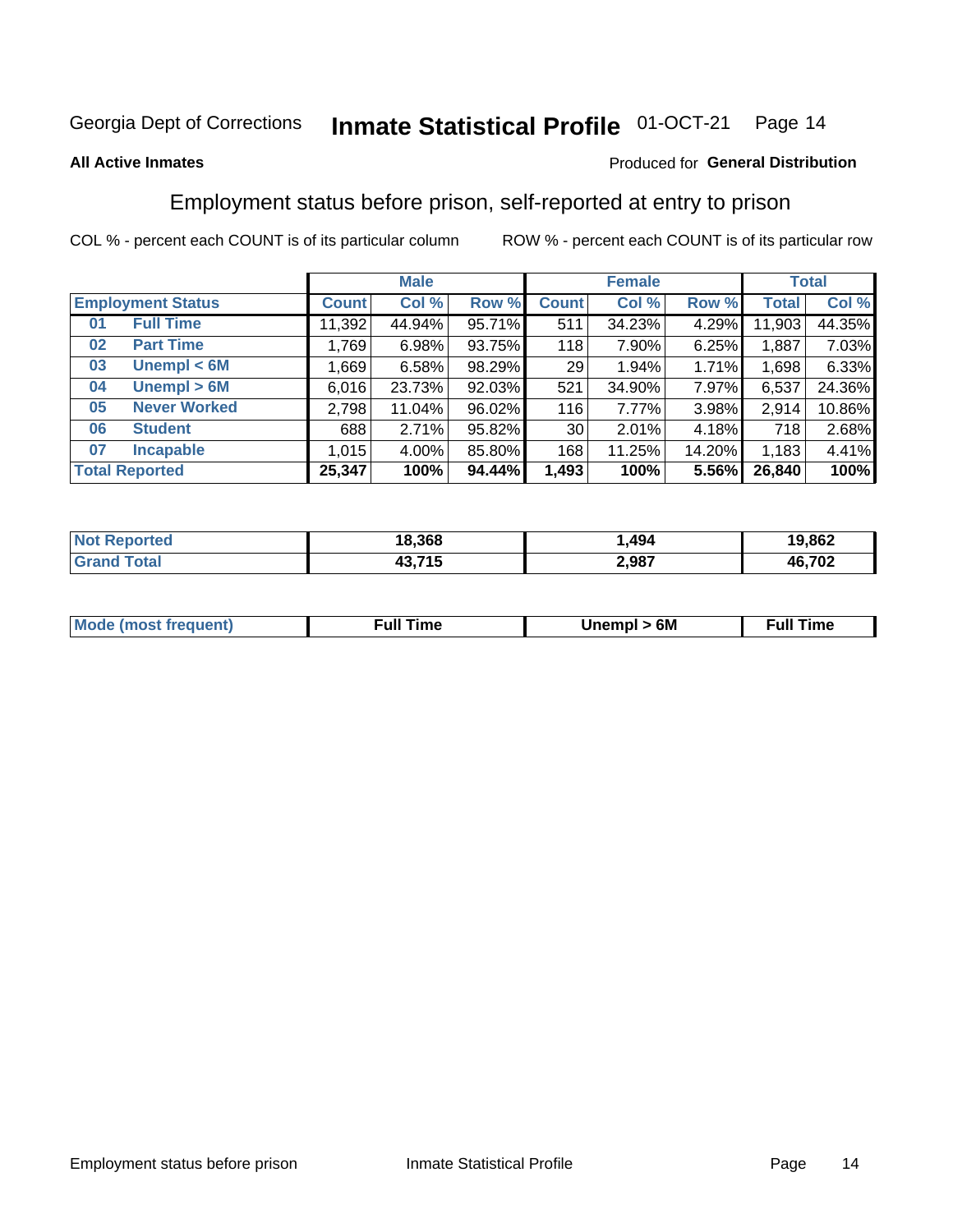## Inmate Statistical Profile 01-OCT-21 Page 15

### **All Active Inmates**

Produced for General Distribution

### Age at admission

COL % - percent each COUNT is of its particular column

|                         | <b>Male</b>  |       | <b>Female</b> |                |       | <b>Total</b> |              |       |
|-------------------------|--------------|-------|---------------|----------------|-------|--------------|--------------|-------|
| <b>Age At Admission</b> | <b>Count</b> | Col % | Row %         | <b>Count</b>   | Col % | Row %        | <b>Total</b> | Col % |
| 13                      | 1.           | 0.01% | 100.00%       |                |       |              | 1            | 0.01% |
| 14                      | 5            | 0.01% | 100.00%       |                |       |              | 5            | 0.01% |
| 15                      | 29           | 0.07% | 100.00%       |                |       |              | 29           | 0.06% |
| 16                      | 114          | 0.26% | 98.28%        | $\overline{2}$ | 0.07% | 1.72%        | 116          | 0.25% |
| $\overline{17}$         | 521          | 1.19% | 95.60%        | 24             | 0.80% | 4.40%        | 545          | 1.17% |
| 18                      | 1,083        | 2.48% | 96.96%        | 34             | 1.14% | 3.04%        | 1,117        | 2.39% |
| 19                      | 1,555        | 3.56% | 97.07%        | 47             | 1.57% | 2.93%        | 1,602        | 3.43% |
| 20                      | 1,701        | 3.89% | 95.67%        | 77             | 2.58% | 4.33%        | 1,778        | 3.81% |
| $\overline{21}$         | 1,732        | 3.96% | 95.85%        | 75             | 2.51% | 4.15%        | 1,807        | 3.87% |
| $\overline{22}$         | 1,767        | 4.04% | 95.46%        | 84             | 2.81% | 4.54%        | 1,851        | 3.96% |
| 23                      | 1,712        | 3.92% | 95.01%        | 90             | 3.01% | 4.99%        | 1,802        | 3.86% |
| $\overline{24}$         | 1,589        | 3.63% | 92.87%        | 122            | 4.08% | 7.13%        | 1,711        | 3.66% |
| $\overline{25}$         | 1,604        | 3.67% | 94.19%        | 99             | 3.31% | 5.81%        | 1,703        | 3.65% |
| 26                      | 1,606        | 3.67% | 93.37%        | 114            | 3.82% | 6.63%        | 1,720        | 3.68% |
| $\overline{27}$         | 1,632        | 3.73% | 93.85%        | 107            | 3.58% | 6.15%        | 1,739        | 3.72% |
| 28                      | 1,516        | 3.47% | 93.99%        | 97             | 3.25% | 6.01%        | 1,613        | 3.45% |
| 29                      | 1,543        | 3.53% | 94.32%        | 93             | 3.11% | 5.68%        | 1,636        | 3.50% |
| 30                      | 1,533        | 3.51% | 92.57%        | 123            | 4.12% | 7.43%        | 1,656        | 3.55% |
| 31                      | 1,393        | 3.19% | 92.50%        | 113            | 3.78% | 7.50%        | 1,506        | 3.22% |
| 32                      | 1,331        | 3.04% | 92.24%        | 112            | 3.75% | 7.76%        | 1,443        | 3.09% |
| 33                      | 1,305        | 2.99% | 90.63%        | 135            | 4.52% | 9.38%        | 1,440        | 3.08% |
| 34                      | 1,275        | 2.92% | 91.93%        | 112            | 3.75% | 8.07%        | 1,387        | 2.97% |
| 35                      | 1,220        | 2.79% | 92.71%        | 96             | 3.21% | 7.29%        | 1,316        | 2.82% |
| 36                      | 1,177        | 2.69% | 93.04%        | 88             | 2.95% | 6.96%        | 1,265        | 2.71% |
| $\overline{37}$         | 1,129        | 2.58% | 93.46%        | 79             | 2.64% | 6.54%        | 1,208        | 2.59% |
| 38                      | 1,051        | 2.40% | 92.19%        | 89             | 2.98% | 7.81%        | 1,140        | 2.44% |
| 39                      | 1,025        | 2.34% | 92.09%        | 88             | 2.95% | 7.91%        | 1,113        | 2.38% |
| 40                      | 978          | 2.24% | 91.83%        | 87             | 2.91% | 8.17%        | 1,065        | 2.28% |
| 41                      | 966          | 2.21% | 92.26%        | 81             | 2.71% | 7.74%        | 1,047        | 2.24% |
| 42                      | 816          | 1.87% | 93.58%        | 56             | 1.87% | 6.42%        | 872          | 1.87% |
| 43                      | 747          | 1.71% | 93.49%        | 52             | 1.74% | 6.51%        | 799          | 1.71% |
| 44                      | 676          | 1.55% | 91.23%        | 65             | 2.18% | 8.77%        | 741          | 1.59% |
| 45                      | 668          | 1.53% | 92.65%        | 53             | 1.77% | 7.35%        | 721          | 1.54% |
| 46                      | 615          | 1.41% | 91.25%        | 59             | 1.98% | 8.75%        | 674          | 1.44% |
| 47                      | 569          | 1.30% | 90.89%        | 57             | 1.91% | 9.11%        | 626          | 1.34% |
| 48                      | 590          | 1.35% | 92.77%        | 46             | 1.54% | 7.23%        | 636          | 1.36% |
| 49                      | 504          | 1.15% | 92.31%        | 42             | 1.41% | 7.69%        | 546          | 1.17% |
| 50                      | 468          | 1.07% | 92.31%        | 39             | 1.31% | 7.69%        | 507          | 1.09% |
| 51                      | 424          | 0.97% | 93.39%        | 30             | 1.00% | 6.61%        | 454          | 0.97% |
| 52                      | 403          | 0.92% | 92.01%        | 35             | 1.17% | 7.99%        | 438          | 0.94% |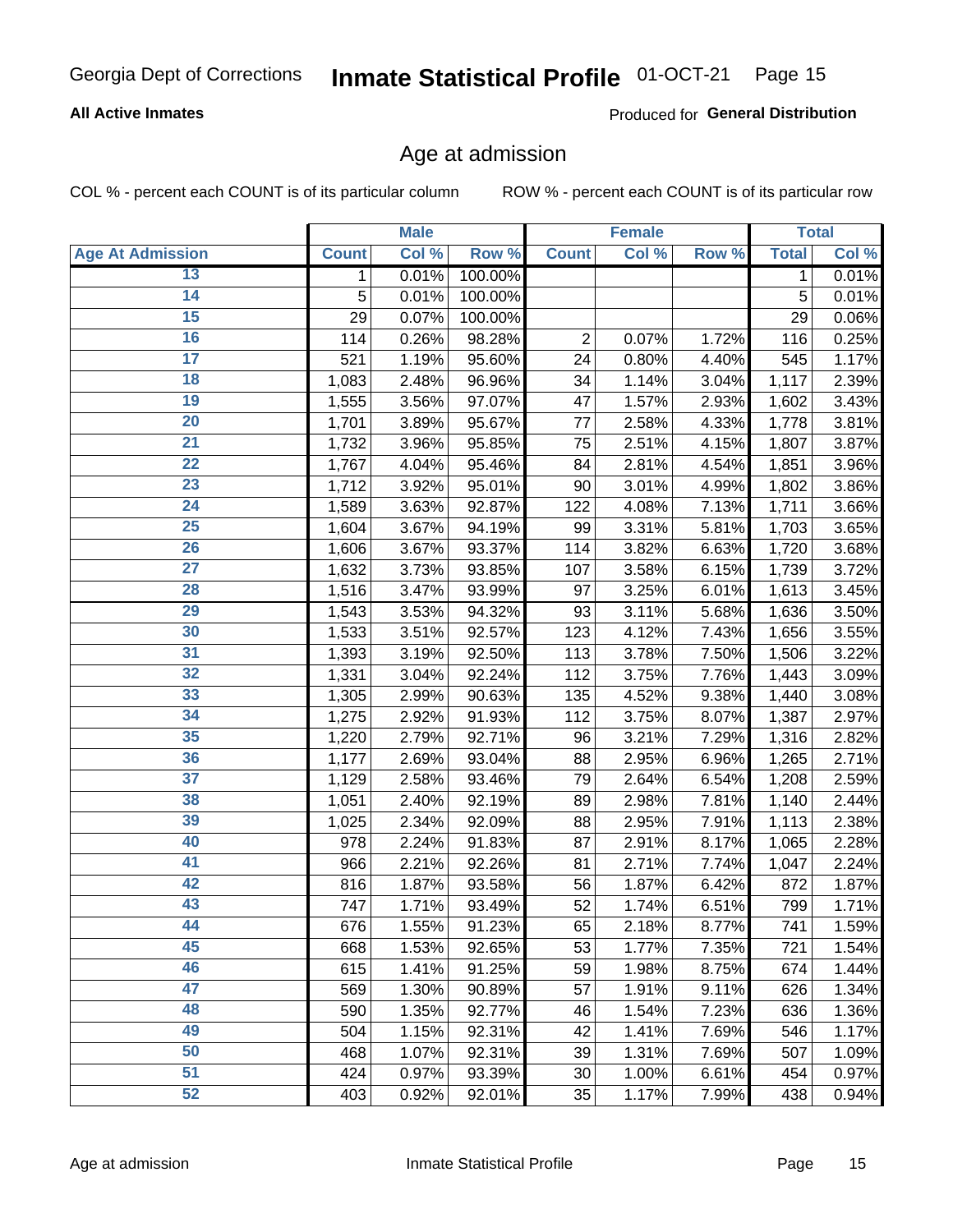## Inmate Statistical Profile 01-OCT-21 Page 16

### **All Active Inmates**

Produced for General Distribution

### Age at admission

COL % - percent each COUNT is of its particular column

|                         |                         | <b>Male</b> |                  |                 | <b>Female</b> |       |                 | <b>Total</b> |
|-------------------------|-------------------------|-------------|------------------|-----------------|---------------|-------|-----------------|--------------|
| <b>Age At Admission</b> | <b>Count</b>            | Col %       | Row <sup>%</sup> | <b>Count</b>    | Col %         | Row % | <b>Total</b>    | Col %        |
| 53                      | 401                     | 0.92%       | 93.47%           | $\overline{28}$ | 0.94%         | 6.53% | 429             | 0.92%        |
| 54                      | 325                     | 0.74%       | 93.66%           | 22              | 0.74%         | 6.34% | 347             | 0.74%        |
| $\overline{55}$         | 306                     | 0.70%       | 93.87%           | 20              | 0.67%         | 6.13% | 326             | 0.70%        |
| 56                      | 277                     | 0.63%       | 92.33%           | 23              | 0.77%         | 7.67% | 300             | 0.64%        |
| 57                      | 260                     | 0.59%       | 95.24%           | 13              | 0.44%         | 4.76% | 273             | 0.58%        |
| 58                      | 264                     | 0.60%       | 94.29%           | $\overline{16}$ | 0.54%         | 5.71% | 280             | 0.60%        |
| 59                      | 224                     | 0.51%       | 92.95%           | $\overline{17}$ | 0.57%         | 7.05% | 241             | 0.52%        |
| 60                      | 185                     | 0.42%       | 95.85%           | 8               | 0.27%         | 4.15% | 193             | 0.41%        |
| 61                      | 158                     | 0.36%       | 93.49%           | 11              | 0.37%         | 6.51% | 169             | 0.36%        |
| 62                      | 149                     | 0.34%       | 95.51%           | $\overline{7}$  | 0.23%         | 4.49% | 156             | 0.33%        |
| 63                      | 103                     | 0.24%       | 95.37%           | 5               | 0.17%         | 4.63% | 108             | 0.23%        |
| 64                      | 91                      | 0.21%       | 97.85%           | $\overline{2}$  | 0.07%         | 2.15% | 93              | 0.20%        |
| 65                      | 82                      | 0.19%       | 100.00%          |                 |               |       | 82              | 0.18%        |
| 66                      | 50                      | 0.11%       | 94.34%           | 3               | 0.10%         | 5.66% | 53              | 0.11%        |
| 67                      | 39                      | 0.09%       | 92.86%           | 3               | 0.10%         | 7.14% | 42              | 0.09%        |
| 68                      | 39                      | 0.09%       | 95.12%           | $\overline{2}$  | 0.07%         | 4.88% | 41              | 0.09%        |
| 69                      | 42                      | 0.10%       | 97.67%           | $\mathbf{1}$    | 0.03%         | 2.33% | 43              | 0.09%        |
| 70                      | 28                      | 0.06%       | 100.00%          |                 |               |       | 28              | 0.06%        |
| $\overline{71}$         | 22                      | 0.05%       | 91.67%           | $\overline{2}$  | 0.07%         | 8.33% | 24              | 0.05%        |
| $\overline{72}$         | 21                      | 0.05%       | 95.45%           | 1               | 0.03%         | 4.55% | 22              | 0.05%        |
| 73                      | 17                      | 0.04%       | 100.00%          |                 |               |       | $\overline{17}$ | 0.04%        |
| 74                      | 11                      | 0.03%       | 91.67%           | 1               | 0.03%         | 8.33% | $\overline{12}$ | 0.03%        |
| 75                      | 10                      | 0.02%       | 100.00%          |                 |               |       | 10              | 0.02%        |
| 76                      | $\overline{7}$          | 0.02%       | 100.00%          |                 |               |       | $\overline{7}$  | 0.01%        |
| $\overline{77}$         | $\overline{\mathbf{4}}$ | 0.01%       | 100.00%          |                 |               |       | 4               | 0.01%        |
| 78                      | $\,6$                   | 0.01%       | 100.00%          |                 |               |       | 6               | 0.01%        |
| 79                      | $\mathbf{1}$            | 0.01%       | 100.00%          |                 |               |       | $\mathbf{1}$    | 0.01%        |
| 80                      | 3                       | 0.01%       | 100.00%          |                 |               |       | 3               | 0.01%        |
| $\overline{81}$         | $\overline{7}$          | 0.02%       | 100.00%          |                 |               |       | 7               | 0.01%        |
| $\overline{82}$         | 4                       | 0.01%       | 100.00%          |                 |               |       | 4               | 0.01%        |
| 83                      | 3                       | 0.01%       | 100.00%          |                 |               |       | 3               | 0.01%        |
| 86                      | 1                       | 0.01%       | 100.00%          |                 |               |       | 1               | 0.01%        |
| 87                      | $\mathbf{1}$            | 0.01%       | 100.00%          |                 |               |       | $\mathbf{1}$    | 0.01%        |
| <b>Total Reported</b>   | 43,714                  | 100%        | 93.60%           | 2,987           | 100%          | 6.40% | 46,701          | 100%         |

| ueo<br>--<br>. |        |       |                      |
|----------------|--------|-------|----------------------|
|                | 12.71E | 2,987 | <b>AG 702</b><br>'∪∡ |

| Mear<br>. | <b>39.49</b><br><b>JJ.IJ</b> | .<br>34.55 | $\sim$<br>. .<br>ـ∠.دد |
|-----------|------------------------------|------------|------------------------|
|           |                              |            |                        |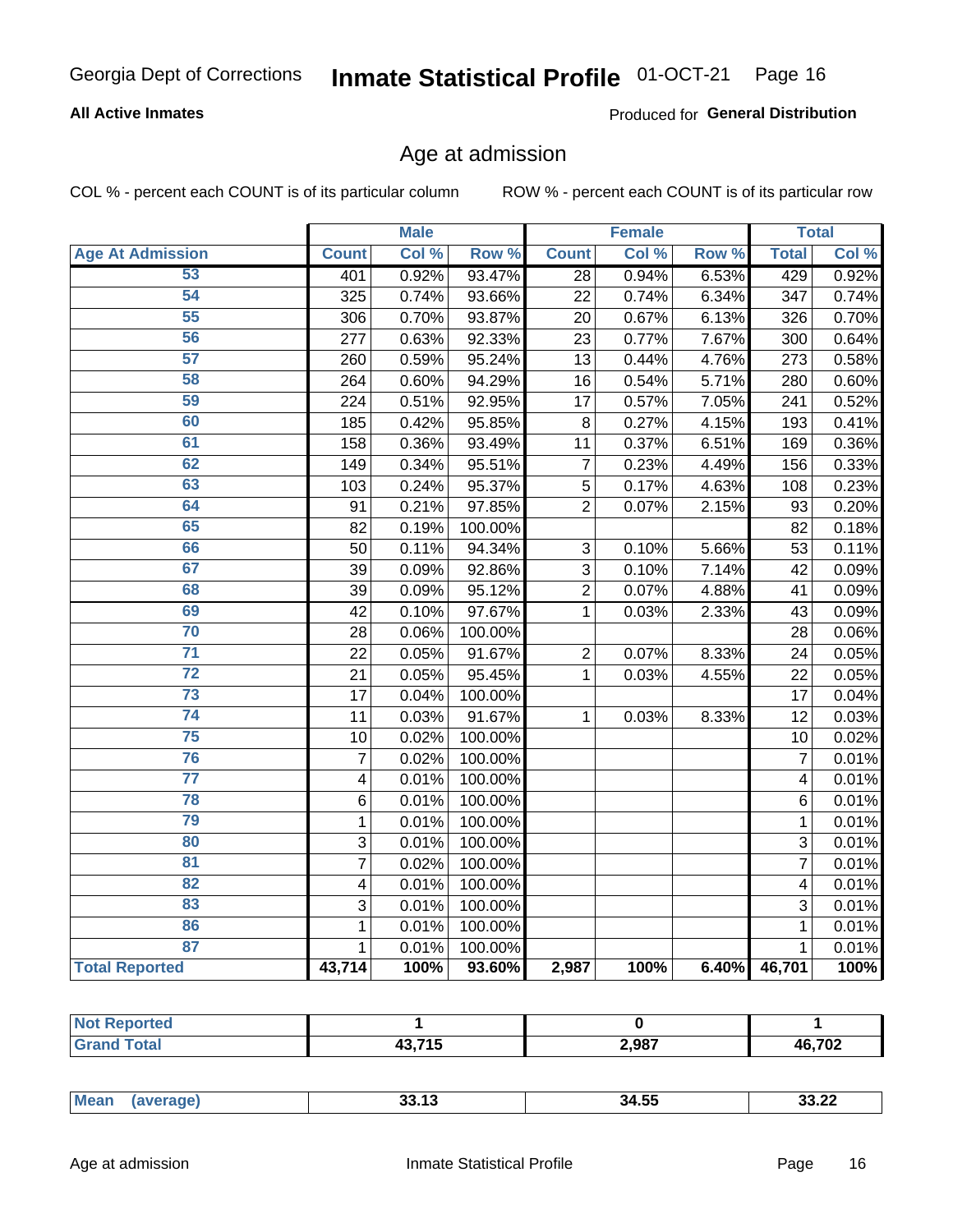| <b>Georgia Dept of Corrections</b> |
|------------------------------------|
|                                    |

### **All Active Inmates**

Produced for General Distribution

## Age at admission

Inmate Statistical Profile 01-OCT-21 Page 17

COL % - percent each COUNT is of its particular column

|                                  | <b>Male</b> | <b>Female</b> | Total |
|----------------------------------|-------------|---------------|-------|
| MetiRap(aniektig)                |             | 33            | 31    |
| <b>Cloaded Tomadst frequent)</b> | --          | 33            | 22    |
|                                  |             |               |       |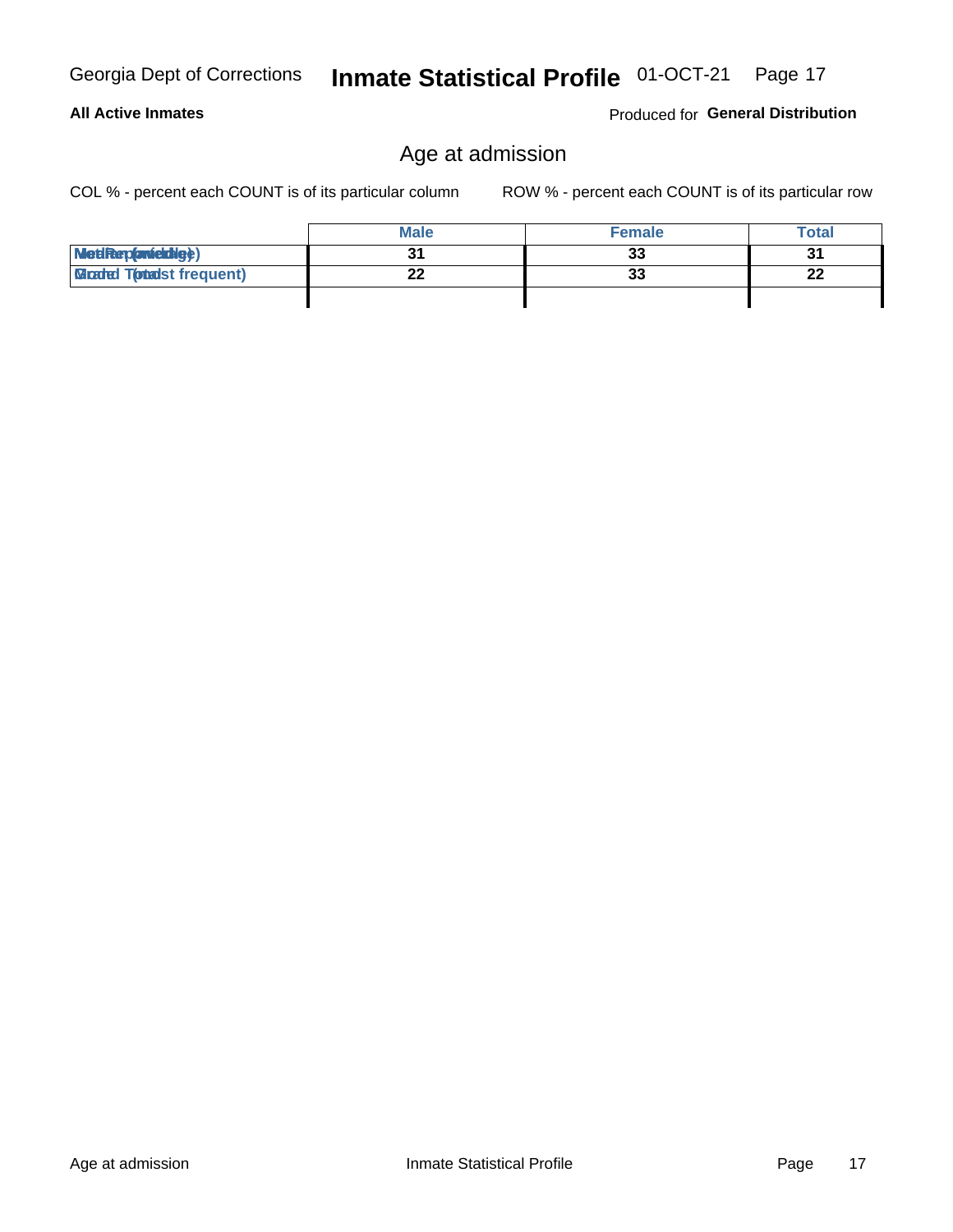### Inmate Statistical Profile 01-OCT-21 Page 20

### **All Active Inmates**

### Produced for General Distribution

### Height, measured at entry to prison

COL % - percent each COUNT is of its particular column

|                         |                | <b>Male</b> |         |                | <b>Female</b> |         |                | <b>Total</b> |
|-------------------------|----------------|-------------|---------|----------------|---------------|---------|----------------|--------------|
| <b>Height</b>           | <b>Count</b>   | Col %       | Row %   | <b>Count</b>   | Col %         | Row %   | <b>Total</b>   | Col %        |
| $\overline{\mathbf{0}}$ | 545            | 1.25%       | 95.61%  | 25             | 0.84%         | 4.39%   | 570            | 1.22%        |
| 4'02''                  | $\overline{2}$ | 0.01%       | 100.00% |                |               |         | 2              | 0.01%        |
| 4'03''                  | 4              | 0.01%       | 100.00% |                |               |         | 4              | 0.01%        |
| 4'04"                   | 1              | 0.01%       | 100.00% |                |               |         | 1              | 0.01%        |
| 4'05"                   | $\overline{2}$ | 0.01%       | 100.00% |                |               |         | $\overline{c}$ | 0.01%        |
| 4'06"                   | $\overline{3}$ | 0.01%       | 75.00%  | $\mathbf{1}$   | 0.03%         | 25.00%  | 4              | 0.01%        |
| 4'07"                   |                |             |         | 1              | 0.03%         | 100.00% | 1              | 0.01%        |
| 4'08"                   | 5              | 0.01%       | 62.50%  | 3              | 0.10%         | 37.50%  | $\bf 8$        | 0.02%        |
| 4'09"                   | 4              | 0.01%       | 30.77%  | 9              | 0.30%         | 69.23%  | 13             | 0.03%        |
| 4'10"                   | 9              | 0.02%       | 50.00%  | 9              | 0.30%         | 50.00%  | 18             | 0.04%        |
| 4'11''                  | 20             | 0.05%       | 22.99%  | 67             | 2.24%         | 77.01%  | 87             | 0.19%        |
| 5'00''                  | 113            | 0.26%       | 52.07%  | 104            | 3.48%         | 47.93%  | 217            | 0.46%        |
| 5'01"                   | 106            | 0.24%       | 39.26%  | 164            | 5.49%         | 60.74%  | 270            | 0.58%        |
| 5'02"                   | 252            | 0.58%       | 45.41%  | 303            | 10.14%        | 54.59%  | 555            | 1.19%        |
| 5'03"                   | 408            | 0.93%       | 50.81%  | 395            | 13.22%        | 49.19%  | 803            | 1.72%        |
| 5'04"                   | 834            | 1.91%       | 66.35%  | 423            | 14.16%        | 33.65%  | 1,257          | 2.69%        |
| 5'05"                   | 1,550          | 3.55%       | 81.19%  | 359            | 12.02%        | 18.81%  | 1,909          | 4.09%        |
| 5'06''                  | 3,108          | 7.11%       | 89.23%  | 375            | 12.55%        | 10.77%  | 3,483          | 7.46%        |
| 5'07"                   | 3,473          | 7.94%       | 92.10%  | 298            | 9.98%         | 7.90%   | 3,771          | 8.07%        |
| 5'08''                  | 4,179          | 9.56%       | 95.72%  | 187            | 6.26%         | 4.28%   | 4,366          | 9.35%        |
| 5'09''                  | 5,569          | 12.74%      | 97.36%  | 151            | 5.06%         | 2.64%   | 5,720          | 12.25%       |
| 5'10''                  | 4,668          | 10.68%      | 98.71%  | 61             | 2.04%         | 1.29%   | 4,729          | 10.13%       |
| 5'11''                  | 5,028          | 11.50%      | 99.54%  | 23             | 0.77%         | 0.46%   | 5,051          | 10.82%       |
| 5'19''                  | 1              | 0.01%       | 100.00% |                |               |         | 1              | 0.01%        |
| 6'00''                  | 4,829          | 11.05%      | 99.63%  | 18             | 0.60%         | 0.37%   | 4,847          | 10.38%       |
| 6'01''                  | 3,524          | 8.06%       | 99.77%  | 8              | 0.27%         | 0.23%   | 3,532          | 7.56%        |
| 6'02"                   | 2,579          | 5.90%       | 99.96%  | 1              | 0.03%         | 0.04%   | 2,580          | 5.52%        |
| 6'03''                  | 1,482          | 3.39%       | 99.87%  | $\overline{2}$ | 0.07%         | 0.13%   | 1,484          | 3.18%        |
| 6'04"                   | 794            | 1.82%       | 100.00% |                |               |         | 794            | 1.70%        |
| 6'05"                   | 333            | 0.76%       | 100.00% |                |               |         | 333            | 0.71%        |
| 6'06''                  | 166            | 0.38%       | 100.00% |                |               |         | 166            | 0.36%        |
| 6'07"                   | 49             | 0.11%       | 100.00% |                |               |         | 49             | 0.10%        |
| 6'08''                  | 32             | 0.07%       | 100.00% |                |               |         | 32             | 0.07%        |
| 6'09''                  | 26             | 0.06%       | 100.00% |                |               |         | 26             | 0.06%        |
| 6'10''                  | 8              | 0.02%       | 100.00% |                |               |         | 8              | 0.02%        |
| 6'11''                  | 5              | 0.01%       | 100.00% |                |               |         | 5              | 0.01%        |
| 7'00"                   | 3              | 0.01%       | 100.00% |                |               |         | 3              | 0.01%        |
| 7'01''                  | 1              | 0.01%       | 100.00% |                |               |         | 1              | 0.01%        |
| <b>Total Reported</b>   | 43,715         | 100%        | 93.60%  | 2,987          | 100%          | 6.40%   | 46,702         | 100%         |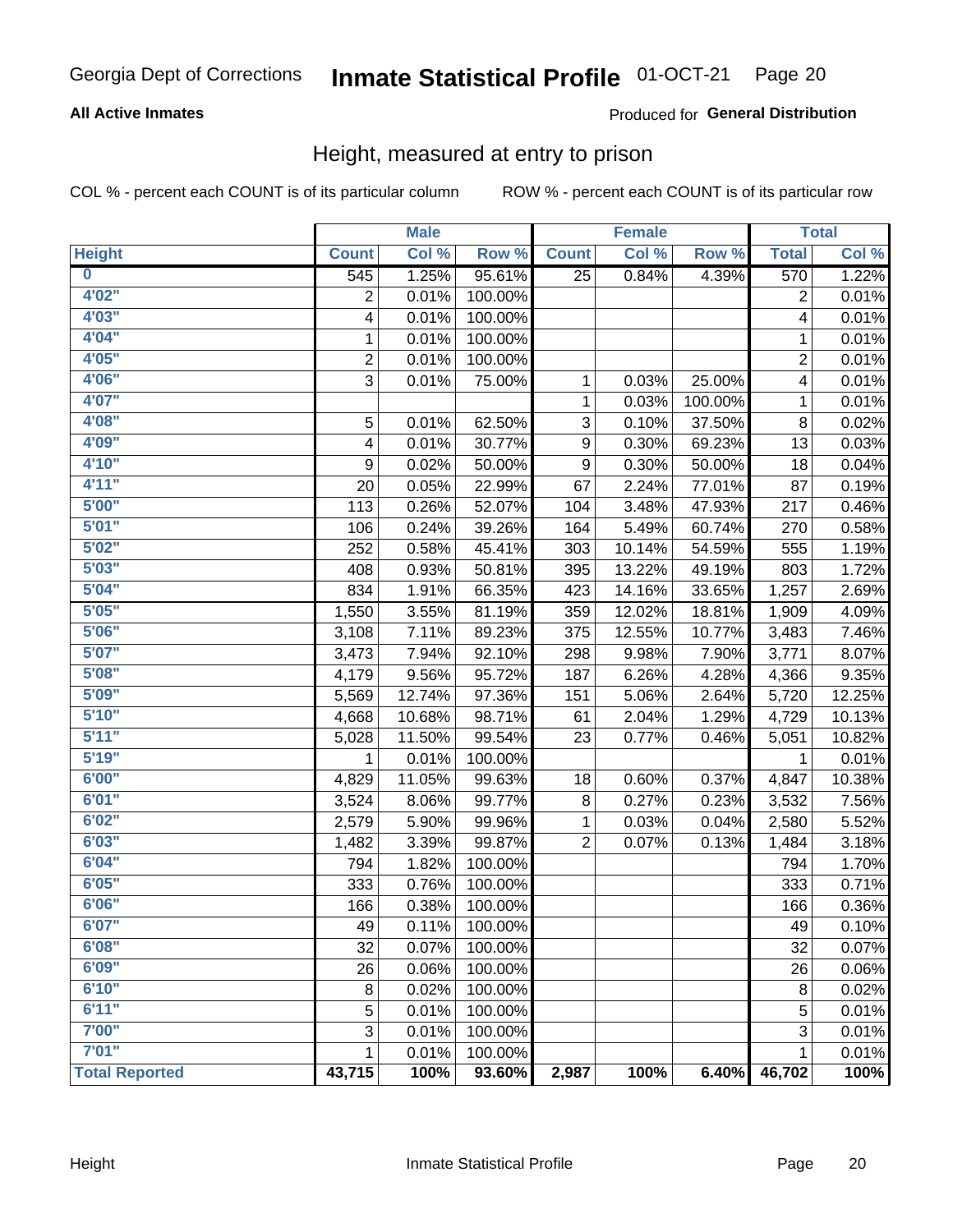## Inmate Statistical Profile 01-OCT-21 Page 21

### **All Active Inmates**

Produced for General Distribution

### Height, measured at entry to prison

COL % - percent each COUNT is of its particular column

|                     | <b>Male</b> | Female | <b>Total</b> |
|---------------------|-------------|--------|--------------|
| <b>Not Reported</b> |             |        |              |
| <b>Grand Total</b>  | 43,715      | 2,987  | 46,702       |

| <b>Mean</b> | 'average) | <b>5'10"</b><br>1 V | 5'05" | <b>CIA AIL</b><br>1 U |
|-------------|-----------|---------------------|-------|-----------------------|
|             |           |                     |       |                       |
| $M_{\odot}$ | auent)    | 5'09"               | 5'04" | 5'09"                 |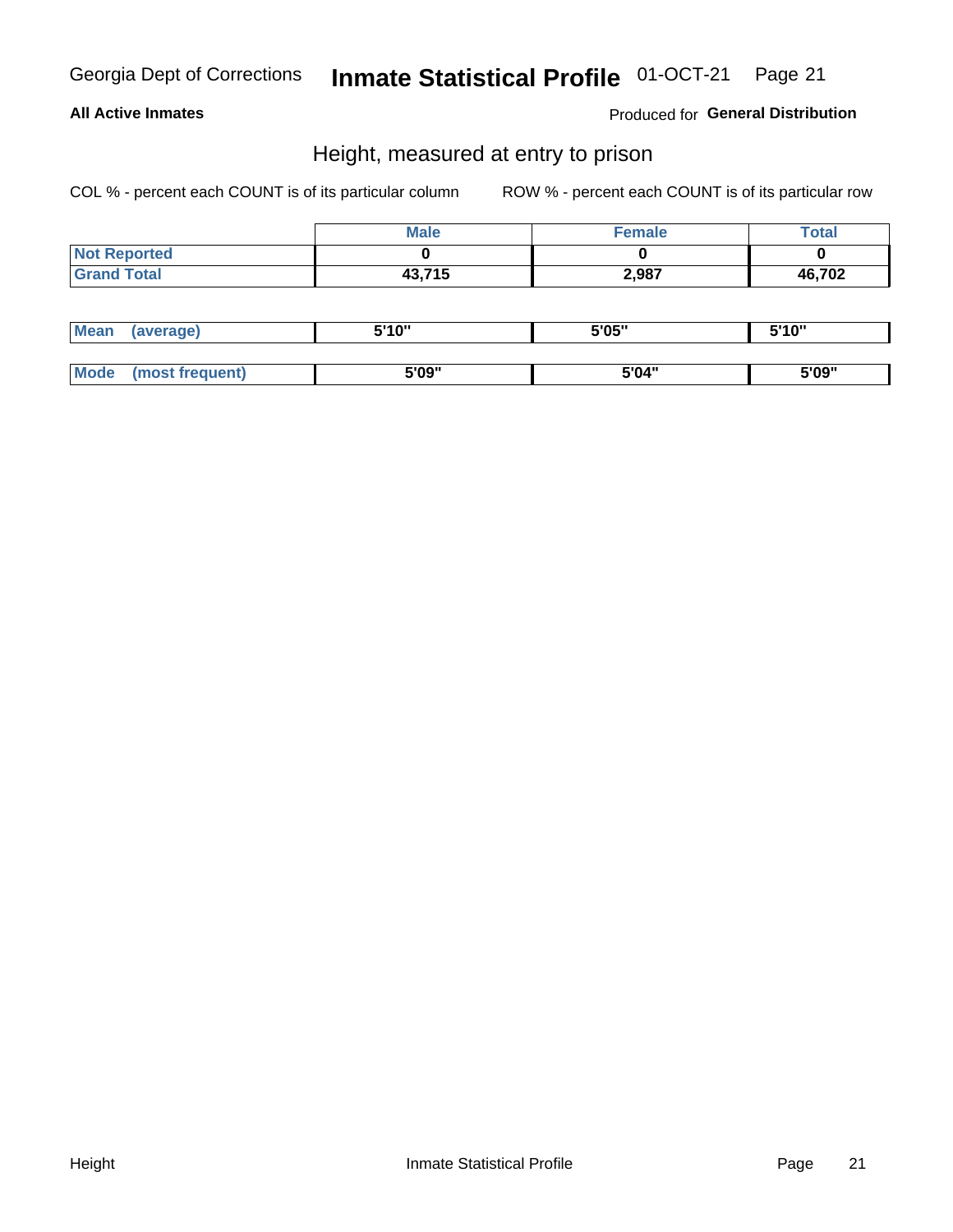#### Inmate Statistical Profile 01-OCT-21 Page 22

**All Active Inmates** 

Produced for General Distribution

## Weight, measured at entry to prison

COL % - percent each COUNT is of its particular column

|                          |              | <b>Male</b> |         |                  | <b>Female</b>    |        |                | <b>Total</b>         |
|--------------------------|--------------|-------------|---------|------------------|------------------|--------|----------------|----------------------|
| <b>Weight</b>            | <b>Count</b> | Col %       | Row %   | <b>Count</b>     | Col %            | Row %  | <b>Total</b>   | Col %                |
| <b>Under 80 pounds</b>   | 9            | 0.02%       | 100.00% |                  |                  |        | 9              | 0.02%                |
| 80 - 89 pounds           | $\mathbf{1}$ | 0.01%       | 100.00% |                  |                  |        | $\mathbf{1}$   | 0.01%                |
| 90 - 99 pounds           | 3            | 0.01%       | 42.86%  | 4                | 0.14%            | 57.14% | $\overline{7}$ | 0.02%                |
| 100 - 109 pounds         | 31           | 0.07%       | 57.41%  | 23               | 0.78%            | 42.59% | 54             | 0.12%                |
| 110 - 119 pounds         | 122          | 0.28%       | 66.30%  | 62               | 2.09%            | 33.70% | 184            | 0.40%                |
| 120 - 129 pounds         | 477          | 1.10%       | 78.45%  | 131              | 4.42%            | 21.55% | 608            | 1.32%                |
| 130 - 139 pounds         | 1,378        | 3.19%       | 87.16%  | 203              | 6.86%            | 12.84% | 1,581          | 3.43%                |
| 140 - 149 pounds         | 2,742        | 6.35%       | 91.19%  | 265              | 8.95%            | 8.81%  | 3,007          | 6.52%                |
| 150 - 159 pounds         | 4,237        | 9.81%       | 93.26%  | 306              | 10.33%           | 6.74%  | 4,543          | 9.84%                |
| 160 - 169 pounds         | 5,425        | 12.56%      | 94.30%  | 328              | 11.08%           | 5.70%  | 5,753          | 12.47%               |
| 170 - 179 pounds         | 5,247        | 12.15%      | 94.51%  | 305              | 10.30%           | 5.49%  | 5,552          | 12.03%               |
| 180 - 189 pounds         | 5,581        | 12.92%      | 95.01%  | 293              | 9.90%            | 4.99%  | 5,874          | 12.73%               |
| 190 - 199 pounds         | 3,796        | 8.79%       | 94.83%  | 207              | 6.99%            | 5.17%  | 4,003          | 8.67%                |
| 200 - 209 pounds         | 3,602        | 8.34%       | 94.42%  | 213              | 7.19%            | 5.58%  | 3,815          | 8.27%                |
| 210 - 219 pounds         | 2,620        | 6.07%       | 95.76%  | 116              | 3.92%            | 4.24%  | 2,736          | 5.93%                |
| 220 - 229 pounds         | 2,276        | 5.27%       | 94.79%  | 125              | 4.22%            | 5.21%  | 2,401          | 5.20%                |
| 230 - 239 pounds         | 1,525        | 3.53%       | 93.90%  | 99               | 3.34%            | 6.10%  | 1,624          | 3.52%                |
| 240 - 249 pounds         | 1,198        | 2.77%       | 94.63%  | 68               | 2.30%            | 5.37%  | 1,266          | 2.74%                |
| 250 - 259 pounds         | 939          | 2.17%       | 93.43%  | 66               | 2.23%            | 6.57%  | 1,005          | 2.18%                |
| 260 - 269 pounds         | 577          | 1.34%       | 93.21%  | 42               | 1.42%            | 6.79%  | 619            | 1.34%                |
| 270 - 279 pounds         | 388          | 0.90%       | 94.17%  | 24               | 0.81%            | 5.83%  | 412            | 0.89%                |
| 280 - 289 pounds         | 330          | 0.76%       | 94.56%  | 19               | 0.64%            | 5.44%  | 349            | 0.76%                |
| 290 - 299 pounds         | 161          | 0.37%       | 94.71%  | 9                | 0.30%            | 5.29%  | 170            | 0.37%                |
| 300 - 309 pounds         | 177          | 0.41%       | 88.94%  | 22               | 0.74%            | 11.06% | 199            | 0.43%                |
| 310 - 319 pounds         | 65           | 0.15%       | 87.84%  | $\boldsymbol{9}$ | 0.30%            | 12.16% | 74             | 0.16%                |
| 320 - 329 pounds         | 85           | 0.20%       | 89.47%  | 10               | 0.34%            | 10.53% | 95             | 0.21%                |
| 330 - 339 pounds         | 39           | 0.09%       | 90.70%  | 4                | 0.14%            | 9.30%  | 43             | 0.09%                |
| 340 - 349 pounds         | 34           | 0.08%       | 100.00% |                  |                  |        | 34             | 0.07%                |
| 350 - 359 pounds         | 43           | 0.10%       | 89.58%  | 5                | 0.17%            | 10.42% | 48             | 0.10%                |
| 360 - 369 pounds         | 18           | 0.04%       | 100.00% |                  |                  |        | 18             | 0.04%                |
| 370 - 379 pounds         | 15           | 0.03%       | 100.00% |                  |                  |        | 15             | 0.03%                |
| 380 - 389 pounds         | 12           | 0.03%       | 85.71%  | $\overline{2}$   | 0.07%            | 14.29% | 14             | 0.03%                |
| 390 - 399 pounds         | 6            | 0.01%       | 85.71%  | 1                | 0.03%            | 14.29% | $\overline{7}$ | 0.02%                |
| 400 pounds and over      | 26           | $0.06\%$    | 100.00% |                  |                  |        | 26             | 0.06%                |
| <b>Total Reported</b>    | 43,185       | 100%        | 93.58%  | 2,961            | 100%             | 6.42%  | 46,146         | $\overline{100.0\%}$ |
|                          |              |             |         |                  |                  |        |                |                      |
| <b>Not Reported</b>      |              | 530         |         |                  | 26               |        |                | 556                  |
| <b>Grand Total</b>       |              | 43,715      |         |                  | 2,987            |        |                | 46,702               |
|                          |              |             |         |                  |                  |        |                |                      |
| <b>Mean</b><br>(average) |              | 187         |         |                  | 179              |        |                | 187                  |
| <b>Median (middle)</b>   |              | 180         |         |                  | $\overline{173}$ |        |                | 180                  |
| Mode (most frequent)     |              | 180         |         | 180              |                  |        |                | 180                  |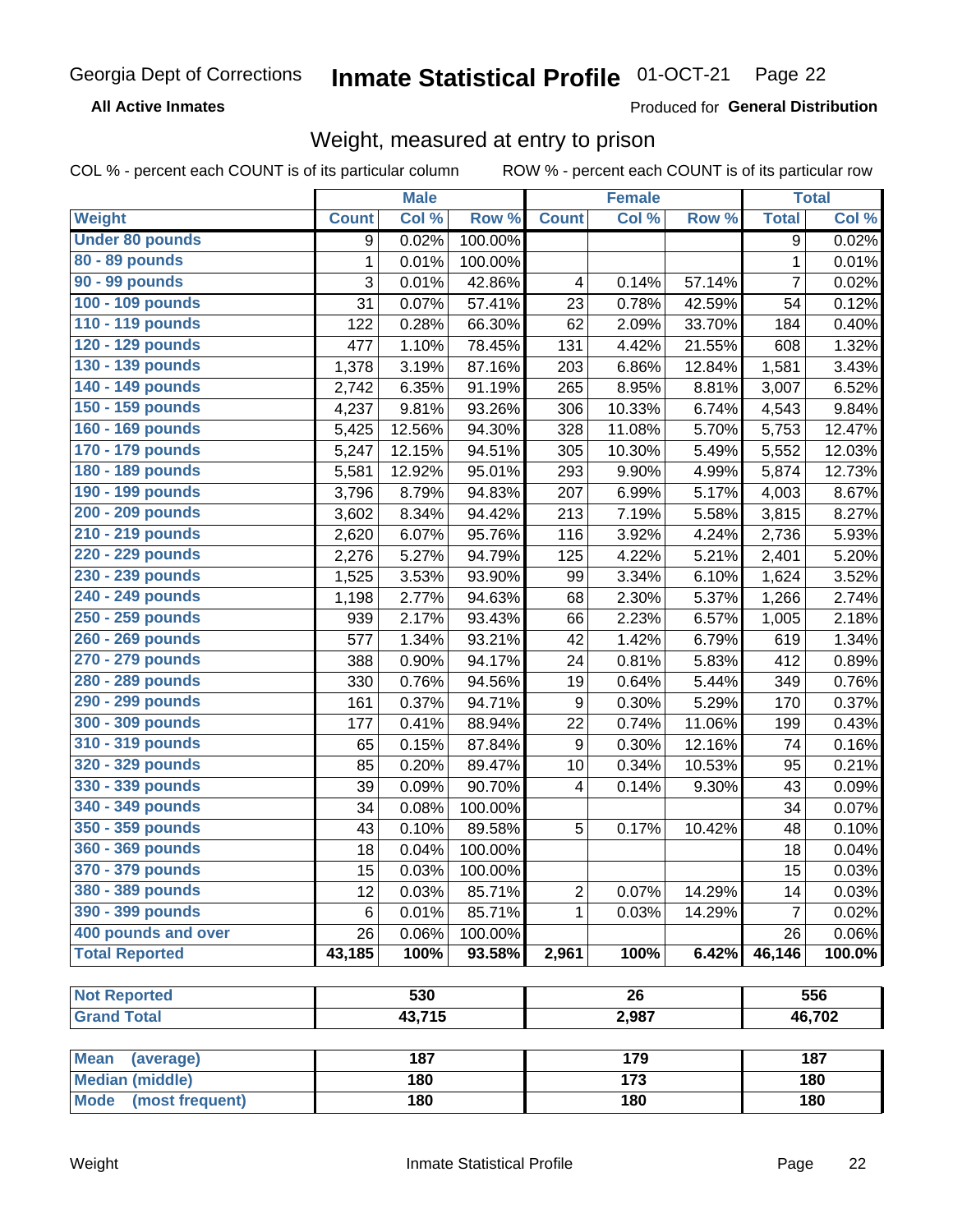#### Inmate Statistical Profile 01-OCT-21 Page 23

**All Active Inmates** 

### Produced for General Distribution

## Veterans validated by Veteran's Administration

COL % - percent each COUNT is of its particular column

|                             |                 | <b>Male</b> |         |                    | <b>Female</b> |       |              | <b>Total</b> |
|-----------------------------|-----------------|-------------|---------|--------------------|---------------|-------|--------------|--------------|
| <b>Military service</b>     | <b>Count</b>    | Col %       |         | <b>Row % Count</b> | Col %         | Row % | <b>Total</b> | Col %        |
| <b>Others</b><br>0          | 652             | 29.13%      | 97.17%  | 19                 | 43.18%        | 2.83% | 671          | 29.40%       |
| <b>Air Force</b>            | 928             | 41.47%      | 98.10%  | 18                 | 40.91%        | 1.90% | 946          | 41.45%       |
| <b>Army</b><br>$\mathbf{2}$ | 122             | 5.45%       | 99.19%  |                    | 2.27%         | .81%  | 123          | 5.39%        |
| <b>Navy</b><br>3            | 306             | 13.67%      | 99.03%  | 3                  | 6.82%         | .97%  | 309          | 13.54%       |
| <b>Marines</b><br>4         | 12 <sup>2</sup> | .54%        | 100.00% |                    |               |       | 12           | .53%         |
| <b>Coast Guard</b><br>5.    | 218             | 9.74%       | 98.64%  | 3                  | 6.82%         | 1.36% | 221          | 9.68%        |
| <b>Total Reported</b>       | 2,238           | 100%        | 98.07%  | 44                 | 100%          | 1.93% | 2,282        | 100%         |

| <b>Not</b><br>Reported | A77<br>л 1 | 2,943 | ,420          |
|------------------------|------------|-------|---------------|
| <b>Fotal</b>           | 43,715     | 2,987 | 16,702<br>46. |

|  |  | <b>Mode (most frequent)</b> | <b>Force</b><br>Aır | วthers | orce |
|--|--|-----------------------------|---------------------|--------|------|
|--|--|-----------------------------|---------------------|--------|------|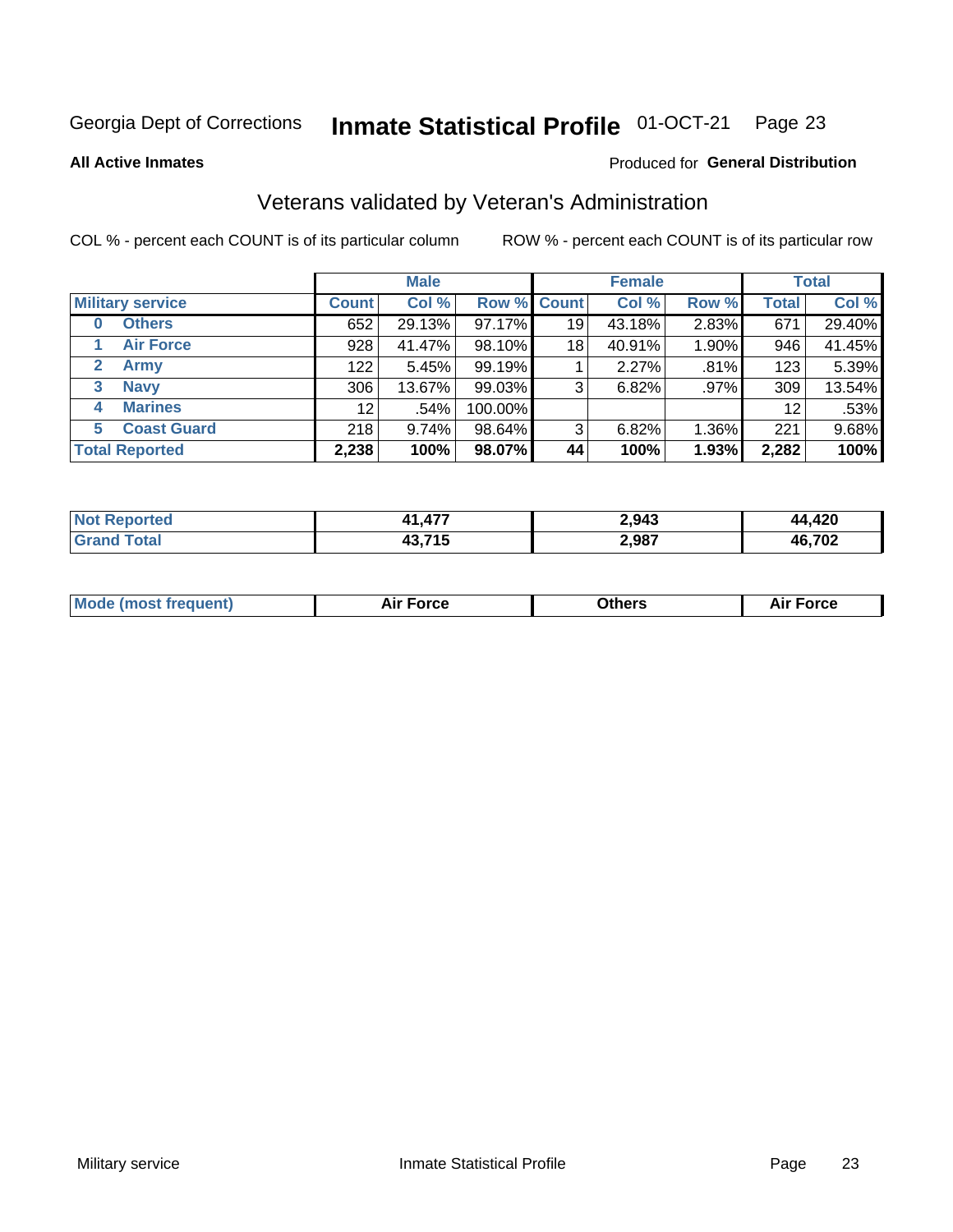### Inmate Statistical Profile 01-OCT-21 Page 24

**All Active Inmates** 

### Produced for General Distribution

### Type of admission to prison

COL % - percent each COUNT is of its particular column

|    |                                  |              | <b>Male</b> |                    |       | <b>Female</b> |       |              | <b>Total</b> |
|----|----------------------------------|--------------|-------------|--------------------|-------|---------------|-------|--------------|--------------|
|    | <b>Type of Admission</b>         | <b>Count</b> | Col %       | <b>Row % Count</b> |       | Col %         | Row % | <b>Total</b> | Col %        |
| 16 | <b>Population Redistribution</b> | 3            | .01%        | 100.00%            |       |               |       | 3            | .01%         |
| 27 | <b>Boot Camp Plus</b>            |              | .01%        | 100.00%            |       |               |       |              | .01%         |
| 28 | <b>Initial Assignment</b>        |              | .02%        | 100.00%            |       |               |       |              | .01%         |
| 52 | <b>New Sentence</b>              | 34,961       | 79.99%      | 93.68%             | 2,359 | 78.98%        | 6.32% | 37,320       | 79.93%       |
| 53 | <b>Probation Rev Partial</b>     | 1,838        | 4.21%       | 92.45%             | 150   | 5.02%         | 7.55% | 1,988        | 4.26%        |
| 54 | <b>Probation Rev Remainder</b>   | 2,839        | 6.50%       | 91.37%             | 268   | 8.97%         | 8.63% | 3,107        | 6.65%        |
| 55 | <b>Parole Rev New Sentence</b>   | 2,503        | 5.73%       | 94.81%             | 137   | 4.59%         | 5.19% | 2,640        | 5.65%        |
| 56 | <b>Parole Rev No New</b>         | 1,500        | 3.43%       | 95.36%             | 73    | 2.44%         | 4.64% | 1,573        | 3.37%        |
|    | <b>Sentence</b>                  |              |             |                    |       |               |       |              |              |
| 57 | <b>Released In Error</b>         | 8            | .02%        | 100.00%            |       |               |       | 8            | .02%         |
| 65 | <b>Return Appeal/Bond</b>        | 2            | .01%        | 100.00%            |       |               |       | 2            | .01%         |
| 67 | <b>Admit Fm Other Cust</b>       | 3            | .01%        | 100.00%            |       |               |       | 3            | .01%         |
| 69 | <b>New Sent/Par Rev Pnd</b>      |              | .01%        | 100.00%            |       |               |       |              | .01%         |
| 70 | <b>Life W/O Parole</b>           | 13           | .03%        | 100.00%            |       |               |       | 13           | .03%         |
| 72 | <b>Par Rev/Rsn Unknown</b>       | 23           | .05%        | 100.00%            |       |               |       | 23           | .05%         |
| 76 | <b>Par Rev/Revoc Center</b>      |              | .01%        | 100.00%            |       |               |       |              | .01%         |
| 82 | <b>Unknown</b>                   | 3            | .01%        | 100.00%            |       |               |       | 3            | .01%         |
|    | <b>Total Reported</b>            | 43,706       | 100%        | 93.6% 2,987        |       | 100%          | 6.4%  | 46,693       | 100%         |

| eported<br>N |         |       |                |
|--------------|---------|-------|----------------|
| <b>Total</b> | 49 74 E | 2,987 | AG 702<br>I VZ |

| <b>Mode (most frequent)</b> | <b>New Sentence</b> | <b>New Sentence</b> | <b>New Sentence</b> |
|-----------------------------|---------------------|---------------------|---------------------|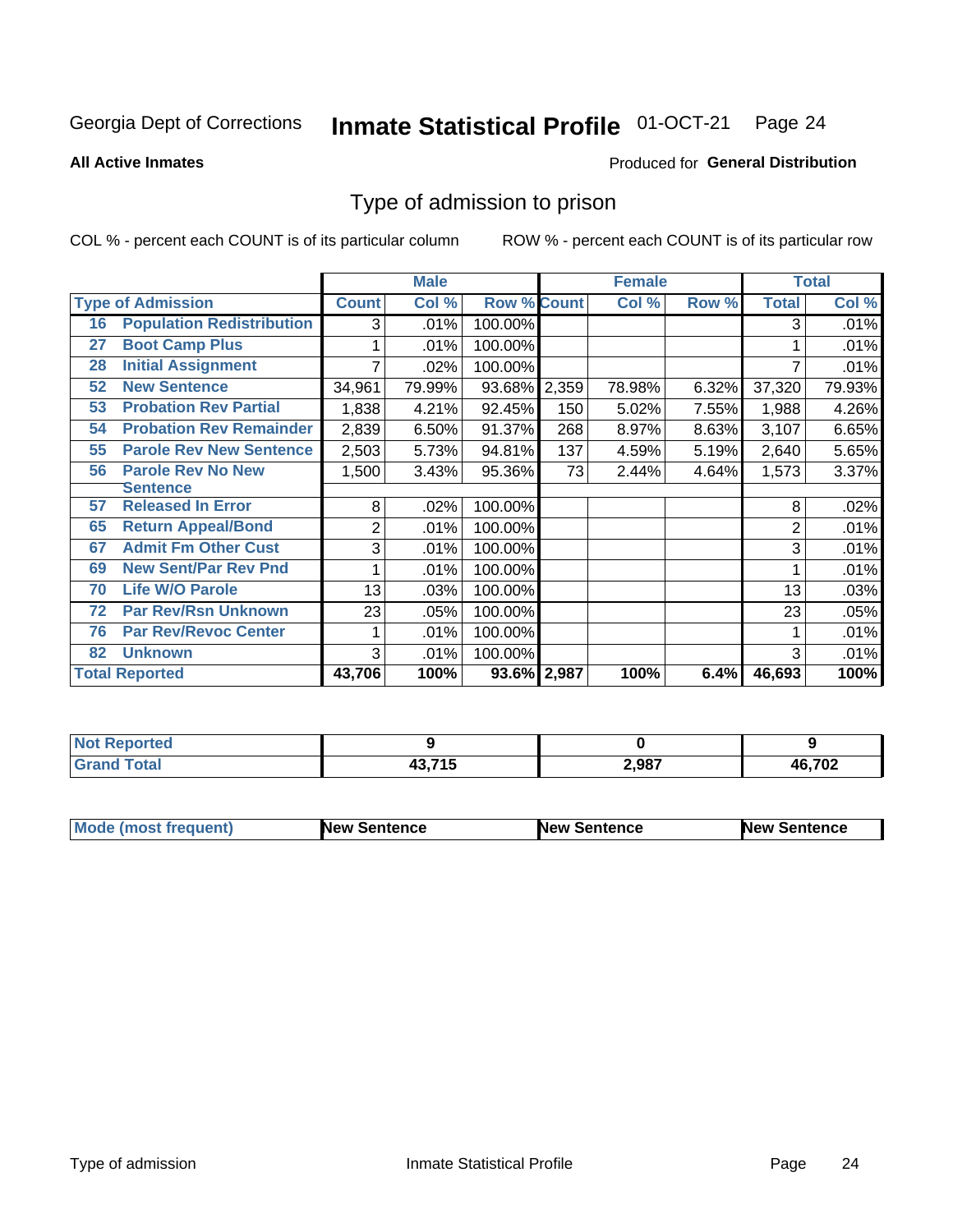## Inmate Statistical Profile 01-OCT-21 Page 25

**All Active Inmates** 

### Produced for General Distribution

## Current / last supervision level

COL % - percent each COUNT is of its particular column

|                        |              | <b>Male</b> |                    |       | <b>Female</b> |           |        | <b>Total</b> |
|------------------------|--------------|-------------|--------------------|-------|---------------|-----------|--------|--------------|
| <b>Security Status</b> | <b>Count</b> | Col %       | <b>Row % Count</b> |       | Col %         | Row %     | Total  | Col %        |
| 3 Minimum              | 4.690        | $10.73\%$   | $80.52\%$          | 1,135 | 38.01%        | $19.48\%$ | 5,825  | 12.48%       |
| 4 Medium               | 28.841       | 65.99%      | 94.50%             | 1,677 | 56.16%        | $5.50\%$  | 30,518 | 65.36%       |
| 5 Close                | 10.172       | 23.28%      | 98.32%             | 174   | 5.83%         | $1.68\%$  | 10,346 | 22.16%       |
| <b>Total Reported</b>  | 43,703       | 100%        | $93.6\%$           | 2,986 | 100%          | $6.4\%$   | 46,689 | 100%         |

| <b>Still being diagnosed</b> |        |       |        |
|------------------------------|--------|-------|--------|
| <b>Not Reported</b>          |        |       |        |
| <b>Grand Total</b>           | 43,715 | 2,987 | 46,702 |

| M | . | -- |
|---|---|----|
|   |   |    |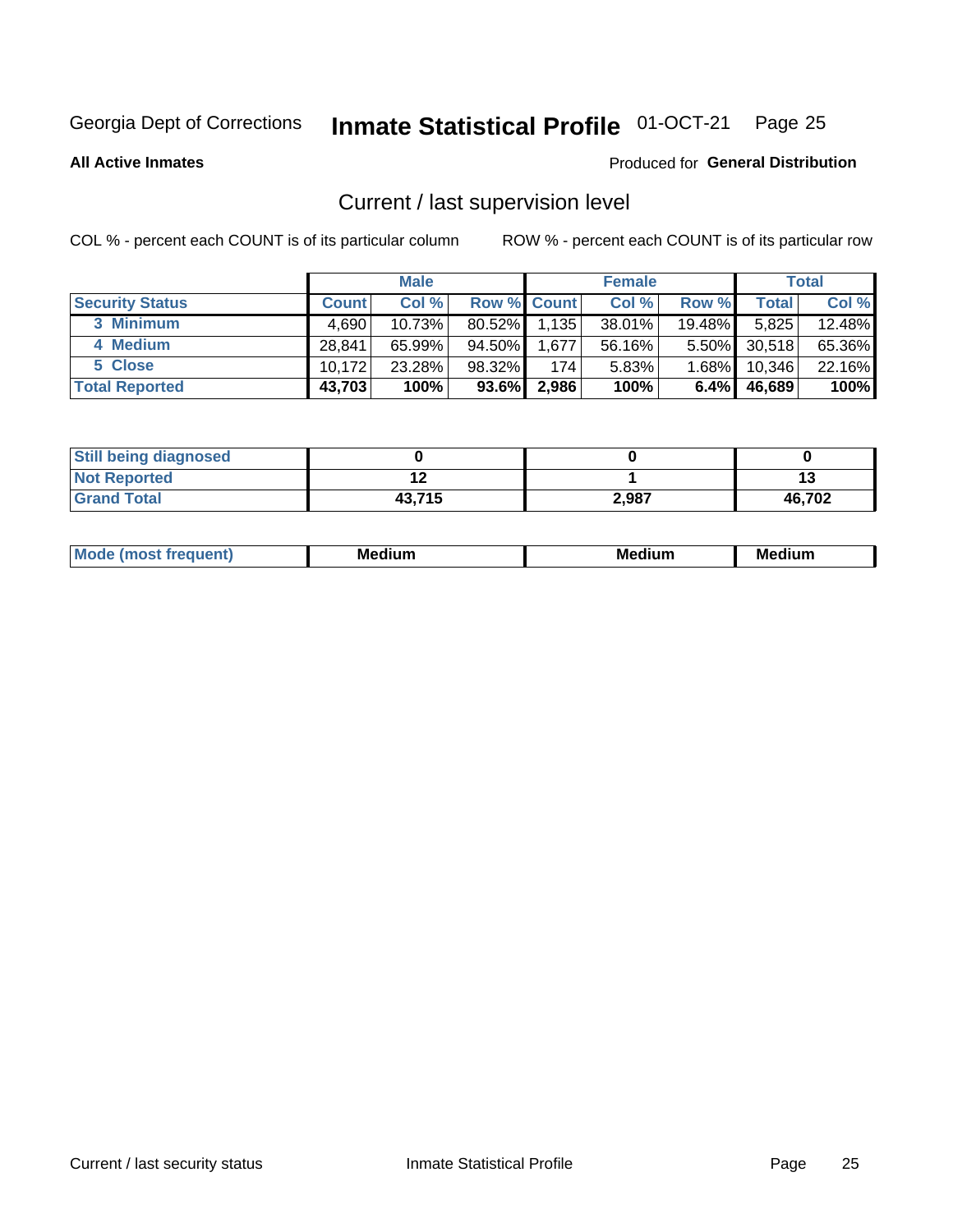### Inmate Statistical Profile 01-OCT-21 Page 26

**All Active Inmates** 

### Produced for General Distribution

## Current / last type of institution

COL % - percent each COUNT is of its particular column

|                            |              | <b>Male</b> |             |       | <b>Female</b> |          |              | <b>Total</b> |
|----------------------------|--------------|-------------|-------------|-------|---------------|----------|--------------|--------------|
| <b>Type of Institution</b> | <b>Count</b> | Col %       | Row % Count |       | Col %         | Row %    | <b>Total</b> | Col %        |
| <b>County Ci</b>           | 3,968        | 9.15%       | 99.97%      |       | $.03\%$       | .03%     | 3,969        | 8.56%        |
| <b>State Prison</b>        | 30,533       | 70.41%      | 91.85%      | 2,708 | $90.69\%$     | $8.15\%$ | 33,241       | 71.71%       |
| <b>Transitional Center</b> | 1,638        | 3.78%       | 85.58%      | 276   | 9.24%         | 14.42%   | 1,914        | 4.13%        |
| <b>Private Prison</b>      | 7,218        | 16.64%      | 100.00%     |       |               |          | 7,218        | 15.57%       |
| <b>County Jail</b>         | 6            | $.01\%$     | 100.00%     |       |               |          | 6            | .01%         |
| <b>State Hospital</b>      | 3            | $.01\%$     | 75.00%      |       | .03%          | 25.00%   | 4            | .01%         |
| <b>Total Reported</b>      | 43,366       | 100%        | 93.56%      | 2,986 | 100%          | 6.44%    | 46,352       | 100%         |

| τeα |        |       |                 |
|-----|--------|-------|-----------------|
|     | 43.366 | 2,986 | $\overline{10}$ |

| Mode (most frequent)<br><b>State Prison</b> | <b>State Prison</b> | <b>State Prisonl</b> |
|---------------------------------------------|---------------------|----------------------|
|---------------------------------------------|---------------------|----------------------|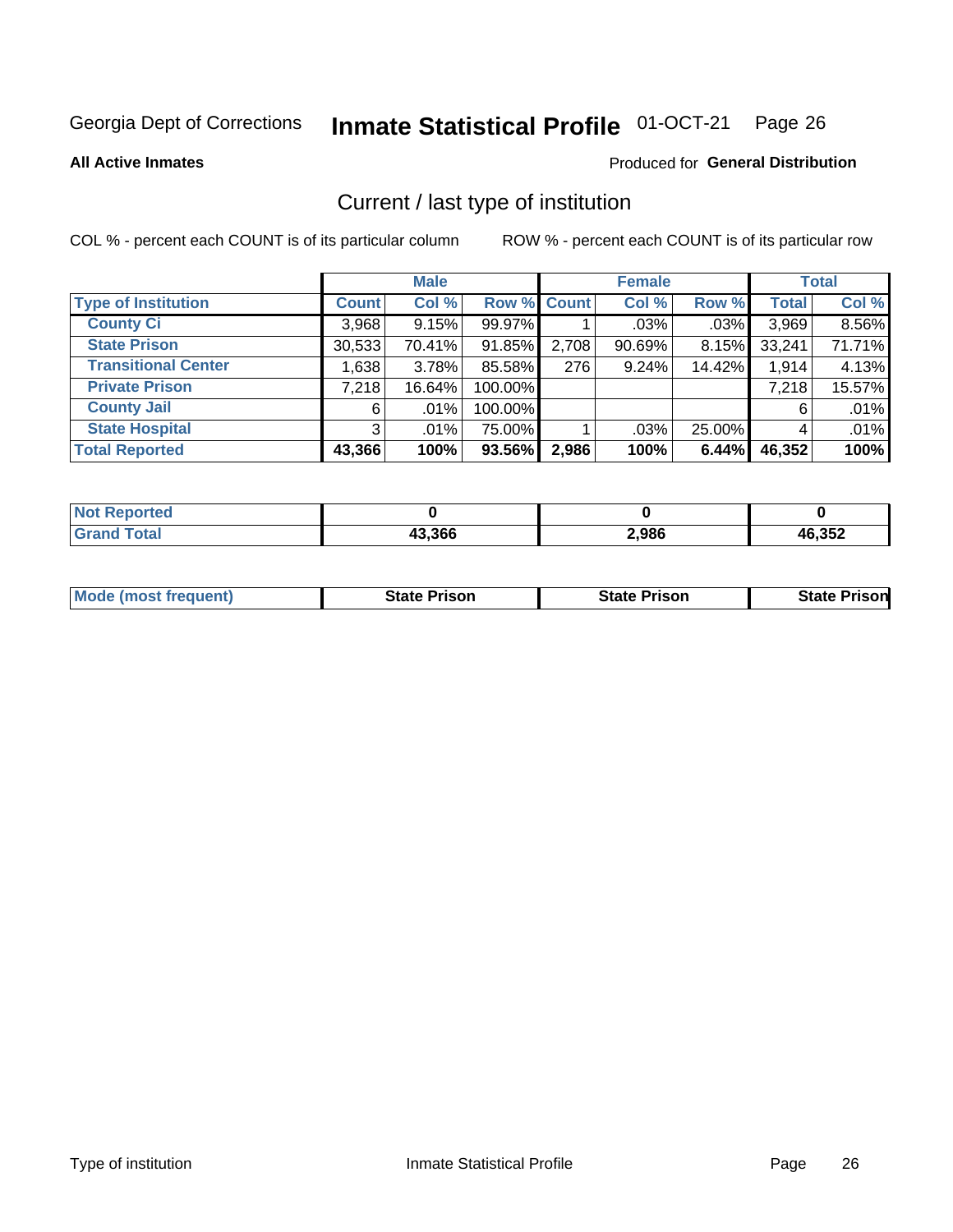### Inmate Statistical Profile 01-OCT-21 Page 27

### **All Active Inmates**

### Produced for General Distribution

### Institution type - transitional centers

COL % - percent each COUNT is of its particular column

|                                          |              | <b>Male</b> |         |                | <b>Female</b> |         |              | <b>Total</b> |
|------------------------------------------|--------------|-------------|---------|----------------|---------------|---------|--------------|--------------|
| <b>Institution Type - Trans. Centers</b> | <b>Count</b> | Col %       | Row %   | <b>Count</b>   | Col %         | Row %   | <b>Total</b> | Col %        |
| <b>Albany Tc</b>                         |              | .06%        | 100.00% |                |               |         |              | .05%         |
| <b>Arrendale Tc</b>                      |              |             |         | 134            | 48.55%        | 100.00% | 134          | 7.00%        |
| <b>Atlanta Tc</b>                        | 226          | 13.80%      | 100.00% |                |               |         | 226          | 11.81%       |
| <b>Augusta Tc</b>                        | 199          | 12.15%      | 100.00% |                |               |         | 199          | 10.40%       |
| <b>Bacon Tc</b>                          | 43           | 2.63%       | 100.00% |                |               |         | 43           | 2.25%        |
| <b>Charles D. Hudson Tc</b>              | 152          | 9.28%       | 100.00% |                |               |         | 152          | 7.94%        |
| <b>Clayton Tc</b>                        | 234          | 14.29%      | 100.00% |                |               |         | 234          | 12.23%       |
| <b>Coastal Tc</b>                        |              | .06%        | 100.00% |                |               |         |              | .05%         |
| <b>Columbus Tc</b>                       | 138          | 8.42%       | 100.00% |                |               |         | 138          | 7.21%        |
| <b>Macon Tc</b>                          | 132          | 8.06%       | 100.00% |                |               |         | 132          | $6.90\%$     |
| <b>Macon Womens Tc</b>                   |              |             |         | $\overline{2}$ | .72%          | 100.00% | 2            | .10%         |
| <b>Metro Tc</b>                          |              |             |         | 140            | 50.72%        | 100.00% | 140          | 7.31%        |
| <b>Phillips Tc</b>                       | 178          | 10.87%      | 100.00% |                |               |         | 178          | 9.30%        |
| <b>Savannah Mens Tc</b>                  |              | .06%        | 100.00% |                |               |         |              | .05%         |
| <b>Smith Tc</b>                          | 181          | 11.05%      | 100.00% |                |               |         | 181          | 9.46%        |
| <b>Valdosta Tc</b>                       | 152          | 9.28%       | 100.00% |                |               |         | 152          | 7.94%        |
| <b>Total Reported</b>                    | 1,638        | 100%        | 85.58%  | 276            | 100%          | 14.42%  | 1,914        | 100%         |

| <b>Reported</b><br>∴NO). |      |                |                            |
|--------------------------|------|----------------|----------------------------|
| <b>Total</b>             | ,638 | $\sim$<br>41 V | 01 <sub>4</sub><br>1, J 14 |

| Mode (most frequent) | <b>Clayton Tc</b> | Metro Tc | <b>Clayton Tc</b> |
|----------------------|-------------------|----------|-------------------|
|                      |                   |          |                   |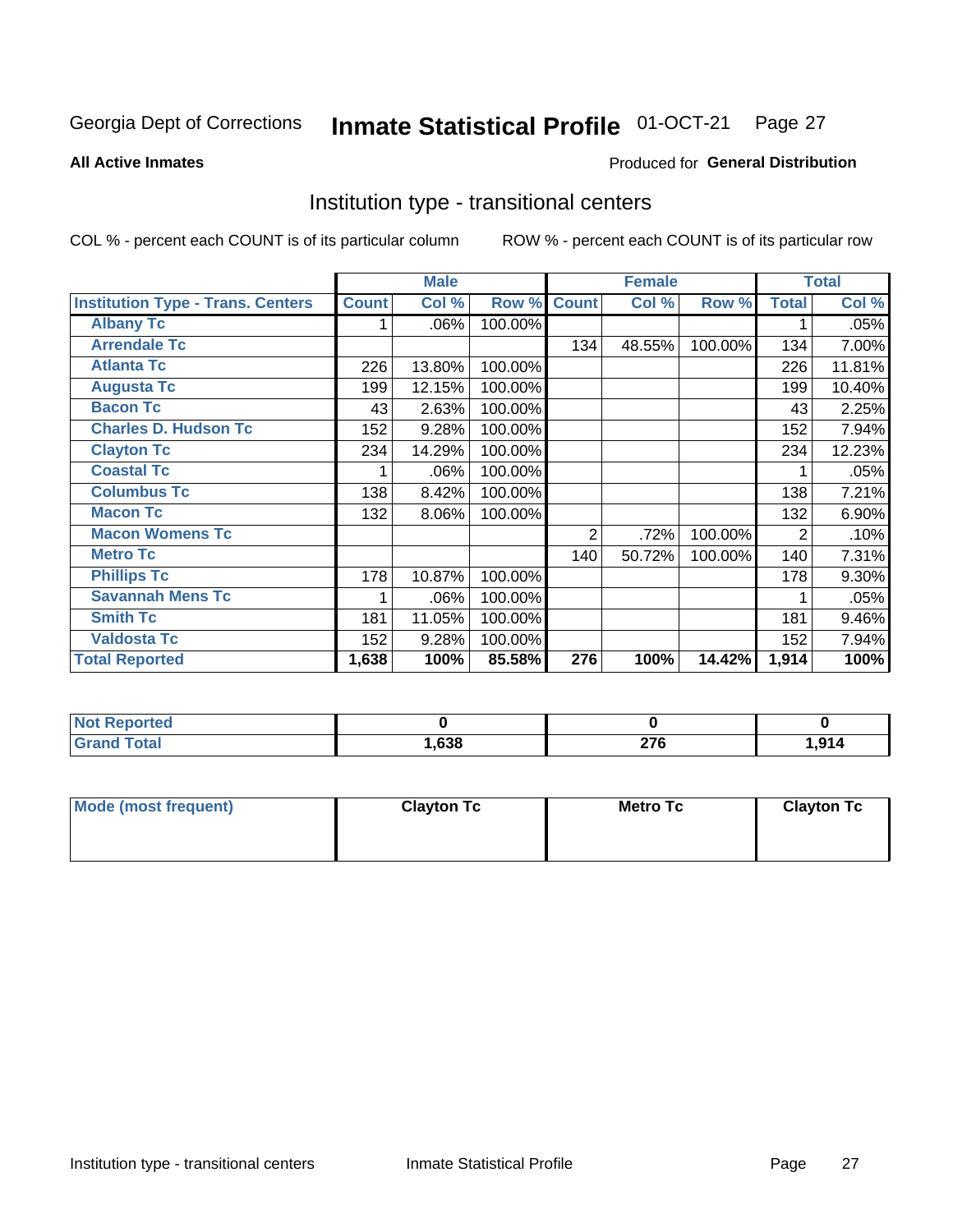## Inmate Statistical Profile 01-OCT-21 Page 28

### **All Active Inmates**

### Produced for General Distribution

### Institution type - county prisons

COL % - percent each COUNT is of its particular column

|                                          |                | <b>Male</b> |         |              | <b>Female</b> |       |                | <b>Total</b> |
|------------------------------------------|----------------|-------------|---------|--------------|---------------|-------|----------------|--------------|
| <b>Institution Type - County Prisons</b> | <b>Count</b>   | Col %       | Row %   | <b>Count</b> | Col %         | Row % | <b>Total</b>   | Col %        |
| <b>Bulloch County Ci</b>                 | 130            | 3.28%       | 100.00% |              |               |       | 130            | 3.28%        |
| <b>Calhoun County Ci</b>                 | 1              | .03%        | 100.00% |              |               |       | 1              | .03%         |
| <b>Carroll County Ci</b>                 | 197            | 4.96%       | 100.00% |              |               |       | 197            | 4.96%        |
| <b>Chattooga County Ci</b>               | 1              | .03%        | 100.00% |              |               |       | 1              | .03%         |
| <b>Clarke County Ci</b>                  | 147            | 3.70%       | 100.00% |              |               |       | 147            | 3.70%        |
| <b>Clayton County Ci</b>                 | 179            | 4.51%       | 100.00% |              |               |       | 179            | 4.51%        |
| <b>Colquitt County Ci</b>                | 145            | 3.65%       | 100.00% |              |               |       | 145            | 3.65%        |
| <b>Coweta County Ci</b>                  | 186            | 4.69%       | 100.00% |              |               |       | 186            | 4.69%        |
| <b>Decatur County Ci</b>                 | 150            | 3.78%       | 100.00% |              |               |       | 150            | 3.78%        |
| <b>Effingham County Ci</b>               | 181            | 4.56%       | 100.00% |              |               |       | 181            | 4.56%        |
| <b>Floyd County Ci</b>                   | 334            | 8.42%       | 100.00% |              |               |       | 334            | 8.42%        |
| <b>Fulton County Ci</b>                  | 7              | .18%        | 100.00% |              |               |       | $\overline{7}$ | .18%         |
| <b>Gilmer County Ci</b>                  | $\overline{2}$ | .05%        | 100.00% |              |               |       | $\overline{2}$ | .05%         |
| <b>Grady County Ci</b>                   | $\overline{2}$ | .05%        | 100.00% |              |               |       | $\overline{2}$ | .05%         |
| <b>Gwinnett County Ci</b>                | 162            | 4.08%       | 100.00% |              |               |       | 162            | 4.08%        |
| <b>Hall County Ci</b>                    | 159            | 4.01%       | 100.00% |              |               |       | 159            | 4.01%        |
| <b>Hancock County Ci</b>                 | 1              | .03%        | 100.00% |              |               |       | $\mathbf{1}$   | .03%         |
| <b>Harris County Ci</b>                  | 138            | 3.48%       | 100.00% |              |               |       | 138            | 3.48%        |
| <b>Hart County Ci</b>                    | 4              | .10%        | 100.00% |              |               |       | 4              | .10%         |
| <b>Henry County Ci</b>                   | 1              | .03%        | 100.00% |              |               |       | 1              | .03%         |
| <b>Jackson County Ci</b>                 | 117            | 2.95%       | 100.00% |              |               |       | 117            | 2.95%        |
| Jefferson County Ci                      | 184            | 4.64%       | 100.00% |              |               |       | 184            | 4.64%        |
| <b>Meriwether County Ci</b>              | 1              | .03%        | 100.00% |              |               |       | 1              | .03%         |
| <b>Miller County Ci</b>                  | 1              | .03%        | 100.00% |              |               |       | $\mathbf{1}$   | .03%         |
| <b>Mitchell County Ci</b>                | 117            | 2.95%       | 100.00% |              |               |       | 117            | 2.95%        |
| <b>Morgan County Ci</b>                  | 1              | .03%        | 100.00% |              |               |       | 1              | .03%         |
| <b>Muscogee County Ci</b>                | 417            | 10.51%      | 100.00% |              |               |       | 417            | 10.51%       |
| <b>Richmond County Ci</b>                | 184            | 4.64%       | 100.00% |              |               |       | 184            | 4.64%        |
| <b>Screven County Ci</b>                 | 115            | 2.90%       | 100.00% |              |               |       | 115            | 2.90%        |
| <b>Spalding County Ci</b>                | 287            | 7.23%       | 100.00% |              |               |       | 287            | 7.23%        |
| <b>Stewart County Ci</b>                 | 1              | .03%        | 100.00% |              |               |       | 1              | .03%         |
| <b>Sumter County Ci</b>                  | 274            | 6.91%       | 100.00% |              |               |       | 274            | 6.90%        |
| <b>Terrell County Ci</b>                 | 128            | 3.23%       | 100.00% |              |               |       | 128            | 3.22%        |
| <b>Thomas County Ci</b>                  | 3              | .08%        | 100.00% |              |               |       | 3              | .08%         |
| <b>Tift County Ci</b>                    | $\overline{3}$ | .08%        | 100.00% |              |               |       | 3              | .08%         |
| <b>Upson County Ci</b>                   | 1              | .03%        | 100.00% |              |               |       | 1              | .03%         |
| <b>Walker County Ci</b>                  | $\mathbf{3}$   | .08%        | 100.00% |              |               |       | 3              | .08%         |
| <b>Walton County Ci</b>                  | $\overline{2}$ | .05%        | 100.00% |              |               |       | $\overline{2}$ | .05%         |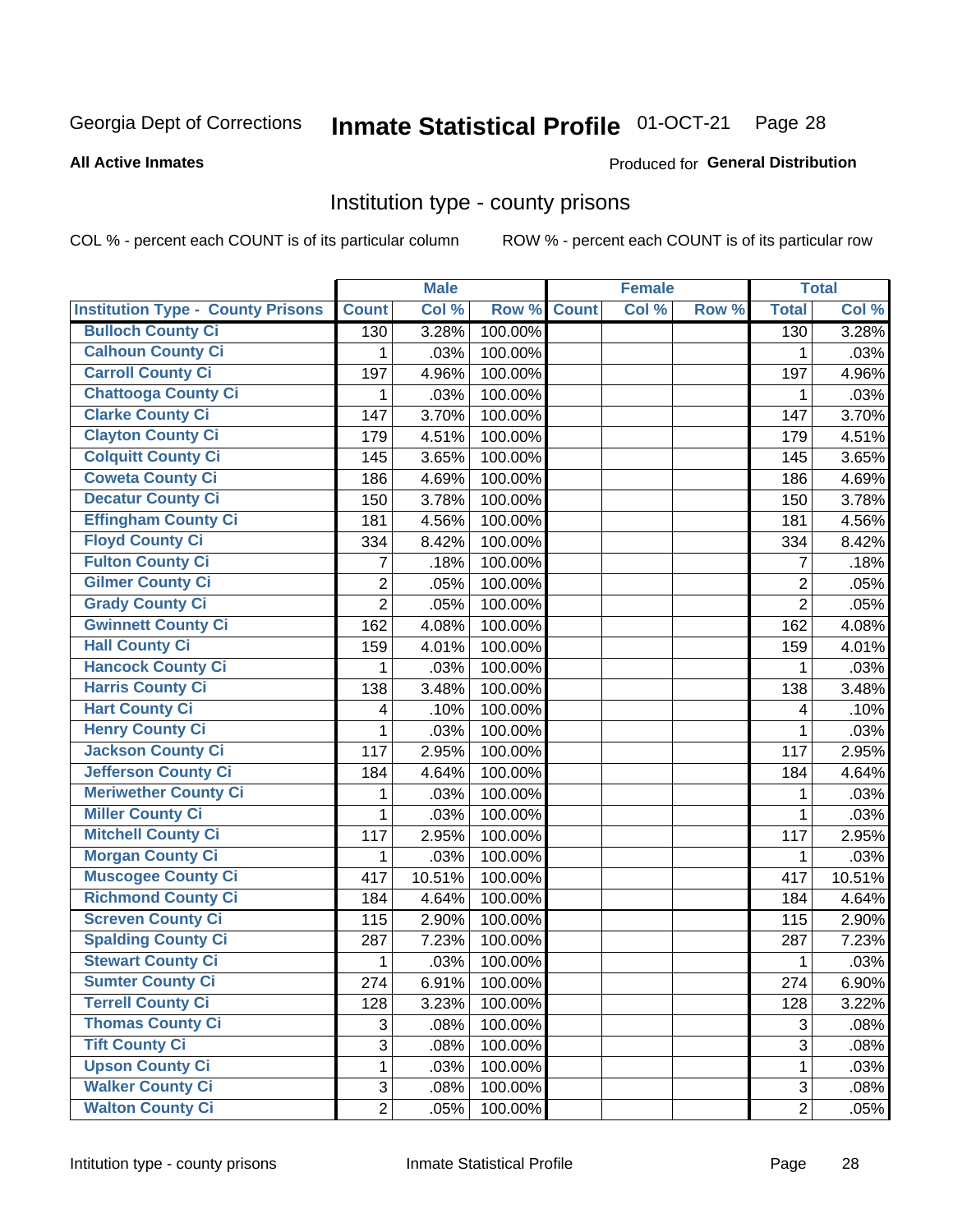## Inmate Statistical Profile 01-OCT-21 Page 29

**All Active Inmates** 

### Produced for General Distribution

### Institution type - county prisons

COL % - percent each COUNT is of its particular column

|                                                    | <b>Male</b> |         |                    | <b>Female</b> |         |         | <b>Total</b> |        |
|----------------------------------------------------|-------------|---------|--------------------|---------------|---------|---------|--------------|--------|
| <b>Institution Type - County Prisons   Count  </b> |             | Col%    | <b>Row % Count</b> |               | Col%    | Row %   | Total        | Col %  |
| <b>Wilkes County Ci</b>                            | $\sim$      | $.05\%$ | 100.00%            |               |         |         |              | .05% l |
| <b>Womens Ci</b>                                   |             |         |                    |               | 100.00% | 100.00% |              | .03%   |
| <b>Total Reported</b>                              | 3,968       | 100%    | 99.97%             |               | 100%    | $.03\%$ | 3,969        | 100%   |

| <b>Not Reported</b> |       |       |
|---------------------|-------|-------|
| <b>Grand Total</b>  | 3.968 | 3,969 |

| Mode (most frequent) | <b>Muscogee County Ci</b> | <b>Womens Ci</b> Muscogee County |
|----------------------|---------------------------|----------------------------------|
|----------------------|---------------------------|----------------------------------|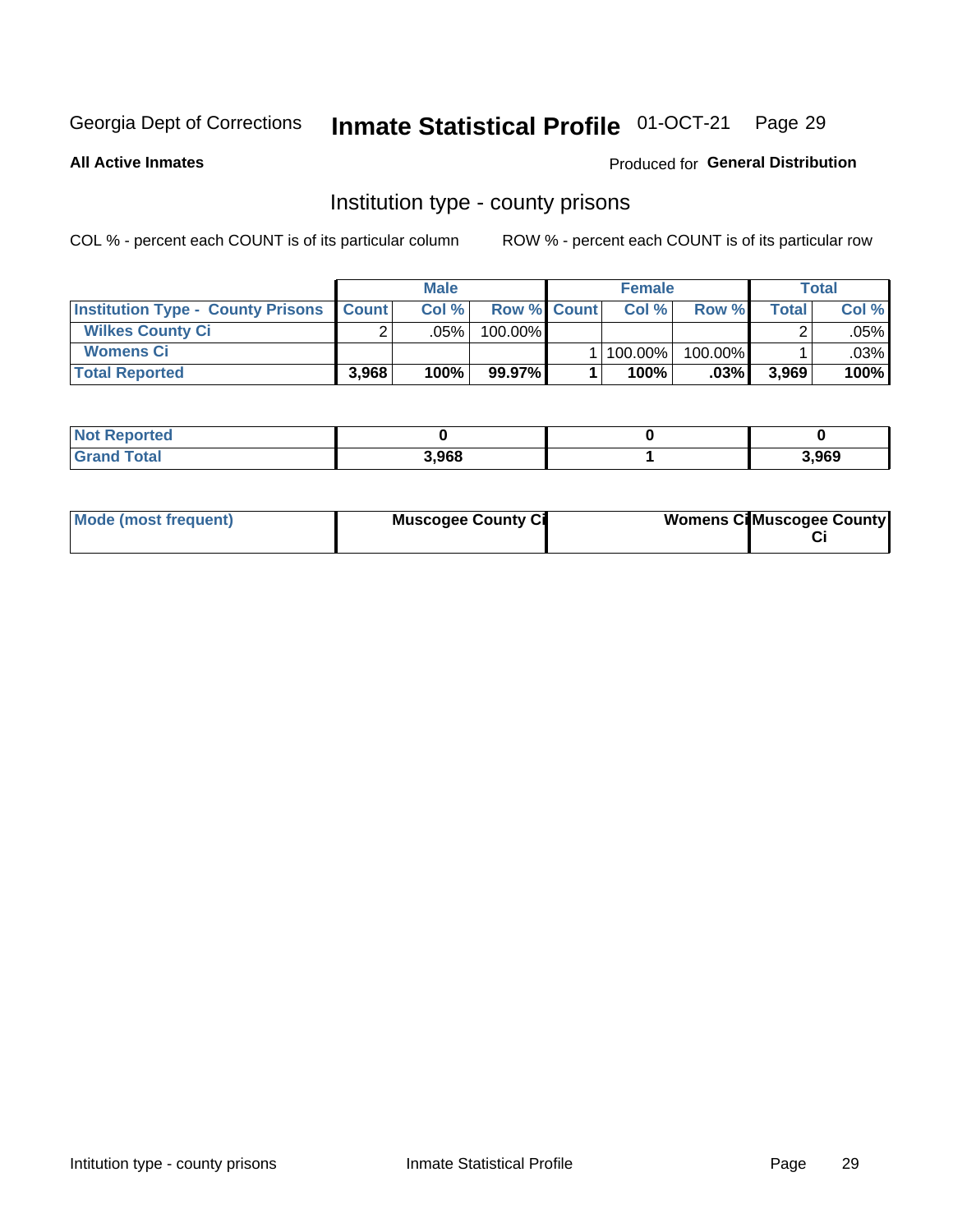### Inmate Statistical Profile 01-OCT-21 Page 30

### **All Active Inmates**

### Produced for General Distribution

### Institution type - state prisons

COL % - percent each COUNT is of its particular column

|                                         |                | <b>Male</b> |         |              | <b>Female</b> |         | <b>Total</b> |       |
|-----------------------------------------|----------------|-------------|---------|--------------|---------------|---------|--------------|-------|
| <b>Institution Type - State Prisons</b> | <b>Count</b>   | Col %       | Row %   | <b>Count</b> | Col %         | Row %   | <b>Total</b> | Col % |
| <b>Arrendale State Prison</b>           | 1              | .01%        | .09%    | 1,148        | 42.39%        | 99.91%  | 1,149        | 3.46% |
| <b>Augusta State Med. Prison</b>        | 1,116          | 3.66%       | 100.00% |              |               |         | 1,116        | 3.36% |
| <b>Autry State Prison</b>               | 876            | 2.87%       | 100.00% |              |               |         | 876          | 2.64% |
| <b>Baldwin State Prison</b>             | 923            | 3.02%       | 100.00% |              |               |         | 923          | 2.78% |
| <b>Burruss Correctional Training</b>    | 684            | 2.24%       | 100.00% |              |               |         | 684          | 2.06% |
| <b>Ctr</b>                              |                |             |         |              |               |         |              |       |
| <b>Calhoun State Prison</b>             | 1,635          | 5.35%       | 100.00% |              |               |         | 1,635        | 4.92% |
| <b>Central State Prison</b>             | 911            | 2.98%       | 100.00% |              |               |         | 911          | 2.74% |
| <b>Chatham State Prison</b>             | $\overline{7}$ | .02%        | 100.00% |              |               |         | 7            | .02%  |
| <b>Coastal State Prison</b>             | 1,410          | 4.62%       | 100.00% |              |               |         | 1,410        | 4.24% |
| <b>Dodge State Prison</b>               | 1,204          | 3.94%       | 100.00% |              |               |         | 1,204        | 3.62% |
| <b>Dooly State Prison</b>               | 1,700          | 5.57%       | 100.00% |              |               |         | 1,700        | 5.11% |
| <b>Emanuel Womens Facility</b>          |                |             |         | 269          | 9.93%         | 100.00% | 269          | .81%  |
| <b>Ga Diag Class Prison</b>             | 2,412          | 7.90%       | 100.00% |              |               |         | 2,412        | 7.26% |
| <b>Ga State Prison</b>                  | 813            | 2.66%       | 100.00% |              |               |         | 813          | 2.45% |
| <b>Hancock State Prison</b>             | 904            | 2.96%       | 100.00% |              |               |         | 904          | 2.72% |
| <b>Hays State Prison</b>                | 989            | 3.24%       | 100.00% |              |               |         | 989          | 2.98% |
| <b>Helms Facility</b>                   | 17             | .06%        | 68.00%  | 8            | .30%          | 32.00%  | 25           | .08%  |
| <b>Johnson State Prison</b>             | 1,305          | 4.27%       | 100.00% |              |               |         | 1,305        | 3.93% |
| <b>Lee State Prison</b>                 | 540            | 1.77%       | 100.00% |              |               |         | 540          | 1.62% |
| <b>Long Unit</b>                        | 174            | .57%        | 100.00% |              |               |         | 174          | .52%  |
| <b>Lowndes Unit</b>                     | $\overline{7}$ | .02%        | 100.00% |              |               |         | 7            | .02%  |
| <b>Macon State Prison</b>               | 1,485          | 4.86%       | 100.00% |              |               |         | 1,485        | 4.47% |
| <b>Metro Reentry Facility</b>           | 175            | .57%        | 100.00% |              |               |         | 175          | .53%  |
| <b>Metro State Prison (W)</b>           |                |             |         | $\mathbf 1$  | .04%          | 100.00% | 1            | .01%  |
| <b>Montgomery State Prison</b>          | 379            | 1.24%       | 100.00% |              |               |         | 379          | 1.14% |
| <b>Phillips State Prison</b>            | 835            | 2.73%       | 100.00% |              |               |         | 835          | 2.51% |
| <b>Pulaski State Prison</b>             |                |             |         | 1,017        | 37.56%        | 100.00% | 1,017        | 3.06% |
| <b>Putnam State Prison</b>              | $\mathbf{1}$   | .01%        | 100.00% |              |               |         | 1            | .01%  |
| <b>Rogers State Prison</b>              | 1,211          | 3.97%       | 100.00% |              |               |         | 1,211        | 3.64% |
| <b>Rutledge State Prison</b>            | 604            | 1.98%       | 100.00% |              |               |         | 604          | 1.82% |
| <b>Smith State Prison</b>               | 1,334          | 4.37%       | 100.00% |              |               |         | 1,334        | 4.01% |
| <b>Special Management Unit</b>          | 189            | .62%        | 100.00% |              |               |         | 189          | .57%  |
| <b>Telfair State Prison</b>             | 1,174          | 3.85%       | 100.00% |              |               |         | 1,174        | 3.53% |
| <b>Valdosta State Prison</b>            | 843            | 2.76%       | 100.00% |              |               |         | 843          | 2.54% |
| <b>Walker State Prison</b>              | 402            | 1.32%       | 100.00% |              |               |         | 402          | 1.21% |
| <b>Ware State Prison</b>                | 1,042          | 3.41%       | 100.00% |              |               |         | 1,042        | 3.13% |
| <b>Washington State Prison</b>          | 1,537          | 5.03%       | 100.00% |              |               |         | 1,537        | 4.62% |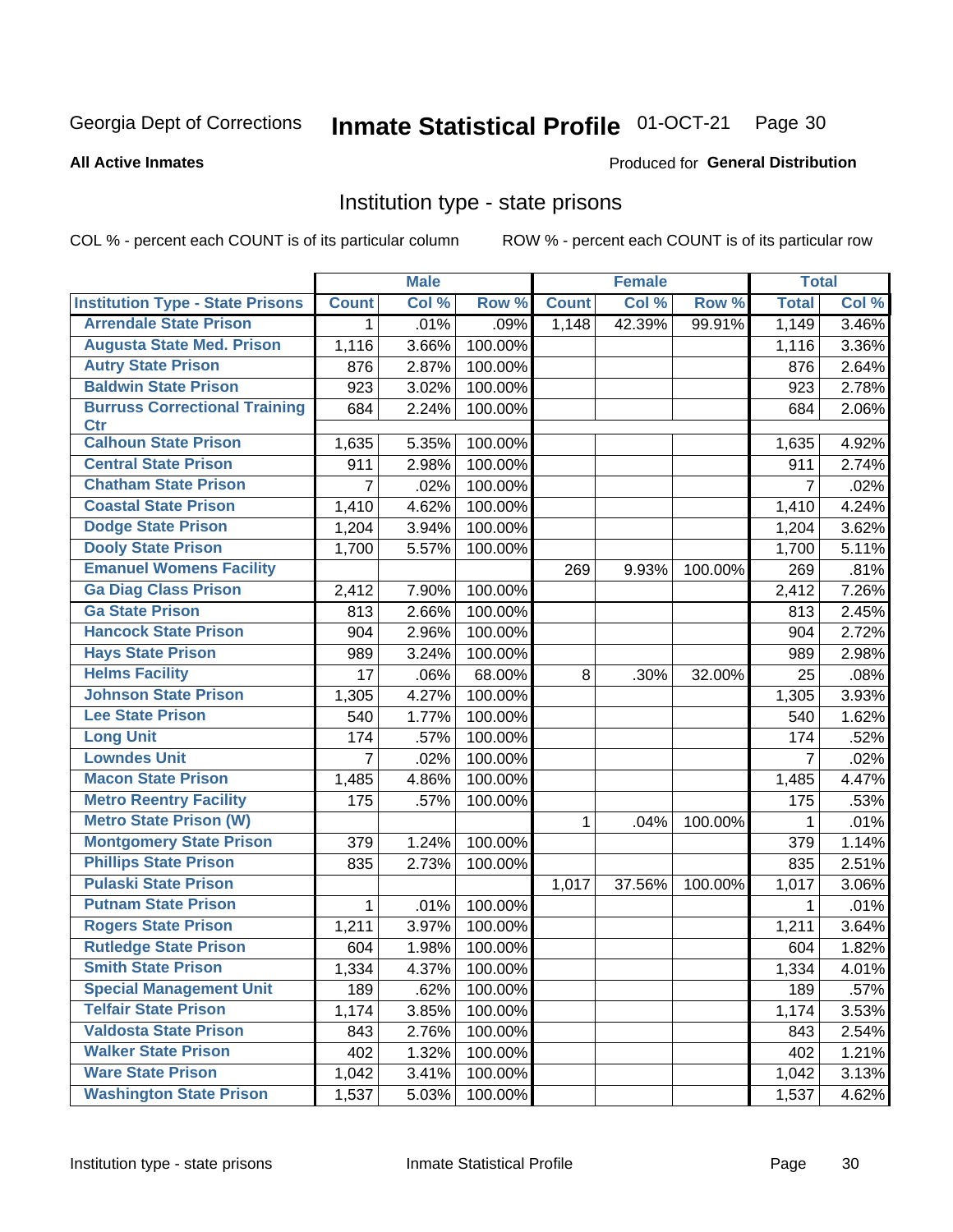### Inmate Statistical Profile 01-OCT-21 Page 31

**All Active Inmates** 

### Produced for General Distribution

## Institution type - state prisons

COL % - percent each COUNT is of its particular column

|                                         |              | <b>Male</b> |            |              | <b>Female</b> |         |              | Total   |
|-----------------------------------------|--------------|-------------|------------|--------------|---------------|---------|--------------|---------|
| <b>Institution Type - State Prisons</b> | <b>Count</b> | Col %       | Row %I     | <b>Count</b> | Col %         | Row %   | <b>Total</b> | Col %   |
| <b>Wayne State Prison</b>               |              | $.01\%$     | $100.00\%$ |              |               |         |              | $.01\%$ |
| <b>Whitworth Women'S Facility</b>       |              |             |            | 265          | 9.79%         | 100.00% | 265          | $.80\%$ |
| <b>Wilcox State Prison</b>              | .693         | $5.54\%$    | $100.00\%$ |              |               |         | 1,693        | 5.09%   |
| <b>Total Reported</b>                   | 30,533       | 100%        | $91.85\%$  | 2.708        | 100%          | 8.15%   | 33,241       | 100%    |

| <b>Not Reported</b>  |                             |                               |                                       |
|----------------------|-----------------------------|-------------------------------|---------------------------------------|
| <b>Grand Total</b>   | 30.533                      | 2.708                         | 33,241                                |
| Mode (most frequent) | <b>Ga Diag Class Prison</b> | <b>Arrendale State Prison</b> | <b>Ga Diag Class</b><br><b>Prison</b> |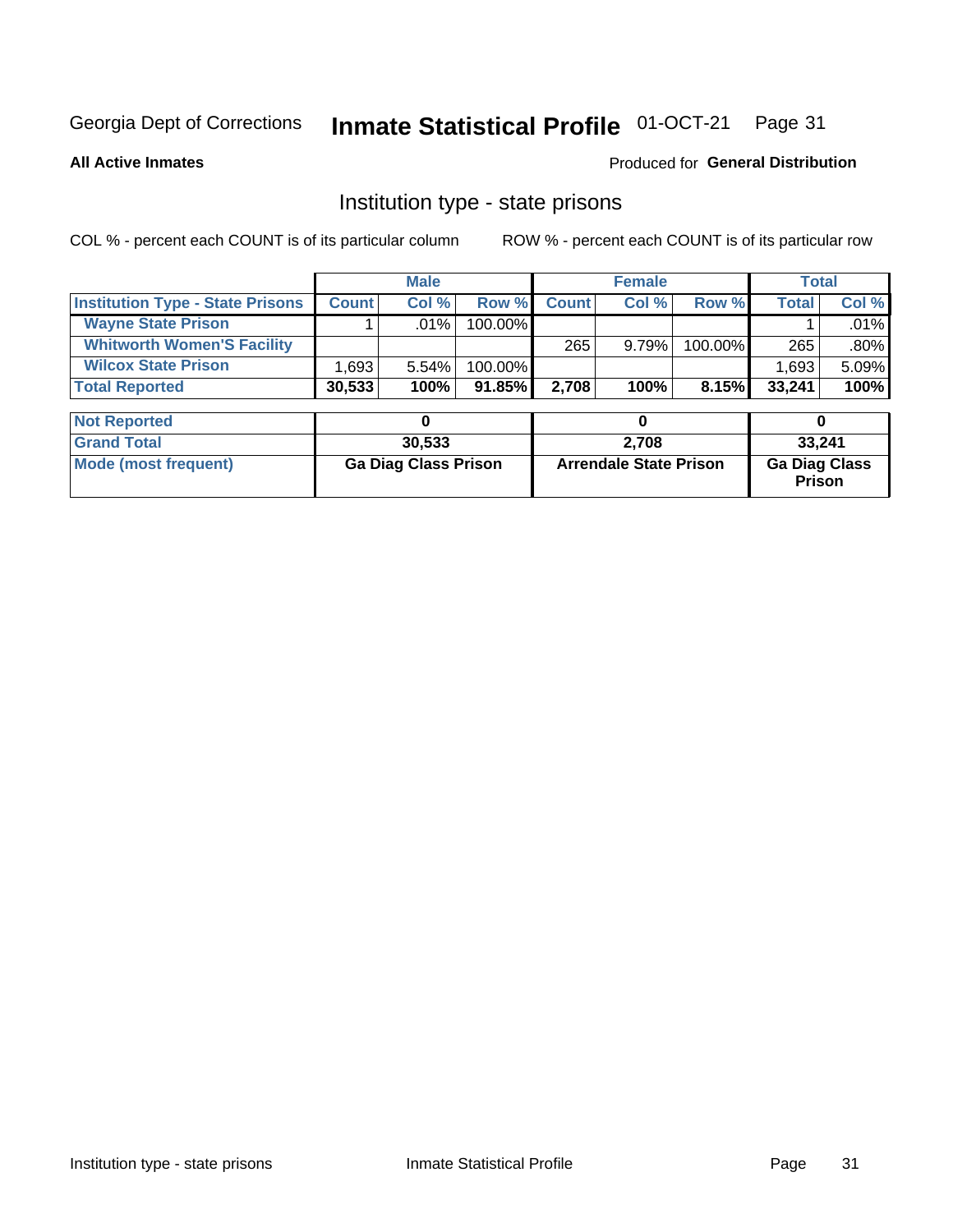## Inmate Statistical Profile 01-OCT-21 Page 32

**All Active Inmates** 

### Produced for General Distribution

### Institution type - private prisons

COL % - percent each COUNT is of its particular column

|                                           |              | <b>Male</b> |             | <b>Female</b> |       |              | <b>Total</b> |
|-------------------------------------------|--------------|-------------|-------------|---------------|-------|--------------|--------------|
| <b>Institution Type - Private Prisons</b> | <b>Count</b> | Col %       | Row % Count | Col %         | Row % | <b>Total</b> | Col %        |
| <b>Coffee Corr Facility</b>               | 2.286        | $31.67\%$   | 100.00%     |               |       | 2,286        | 31.67%       |
| <b>Jenkins Corr Facility</b>              | 1.130        | 15.66%      | 100.00%     |               |       | 1,130        | 15.66%       |
| <b>Riverbend Corr Facility</b>            | 1.511        | 20.93%      | 100.00%     |               |       | 1,511        | 20.93%       |
| <b>Wheeler Corr Facility</b>              | 2.291        | $31.74\%$   | 100.00%     |               |       | 2,291        | 31.74%       |
| <b>Total Reported</b>                     | 7,218        | 100%        | $100\%$     |               | %     | 7,218        | 100%         |

| <b>borted</b><br><b>NOT</b> |       |       |
|-----------------------------|-------|-------|
| int                         | 7,218 | 7,218 |

| <b>Mode (most frequent)</b> | <b>Wheeler Corr Facility</b> | <b>Null</b> | <b>Wheeler Corr</b><br><b>Facility</b> |
|-----------------------------|------------------------------|-------------|----------------------------------------|
|-----------------------------|------------------------------|-------------|----------------------------------------|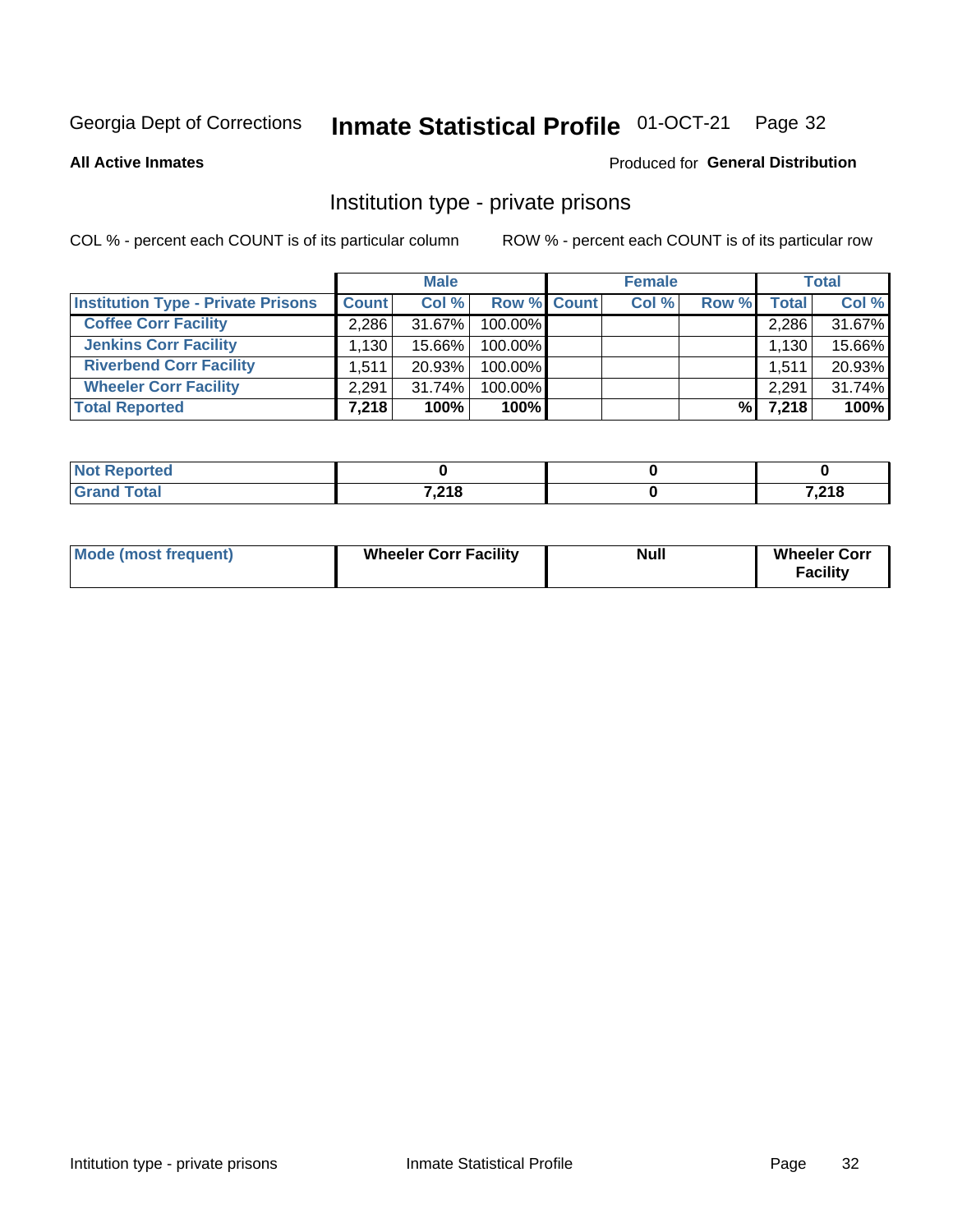#### Inmate Statistical Profile 01-OCT-21 Page 33

**All Active Inmates** 

### Produced for General Distribution

## Institution type - inmate boot camp

COL % - percent each COUNT is of its particular column

|                                      | <b>Male</b>      |       |              | <b>Female</b> |       |             | <b>Total</b> |       |
|--------------------------------------|------------------|-------|--------------|---------------|-------|-------------|--------------|-------|
| <b>Institution Type - Boot Camps</b> | <b>I</b> Count I | Col % | <b>Row %</b> | <b>Count</b>  | Col % | Row % Total |              | Col % |
| <b>Total Rported</b>                 |                  |       |              |               |       |             |              |       |

| <b>Not Reported</b>            |  |  |
|--------------------------------|--|--|
| <b>Total</b><br>C <sub>r</sub> |  |  |

| Mod<br>uamo | Nul.<br>$- - - - - -$ | <b>Null</b> | <br>uu.<br>------ |
|-------------|-----------------------|-------------|-------------------|
|             |                       |             |                   |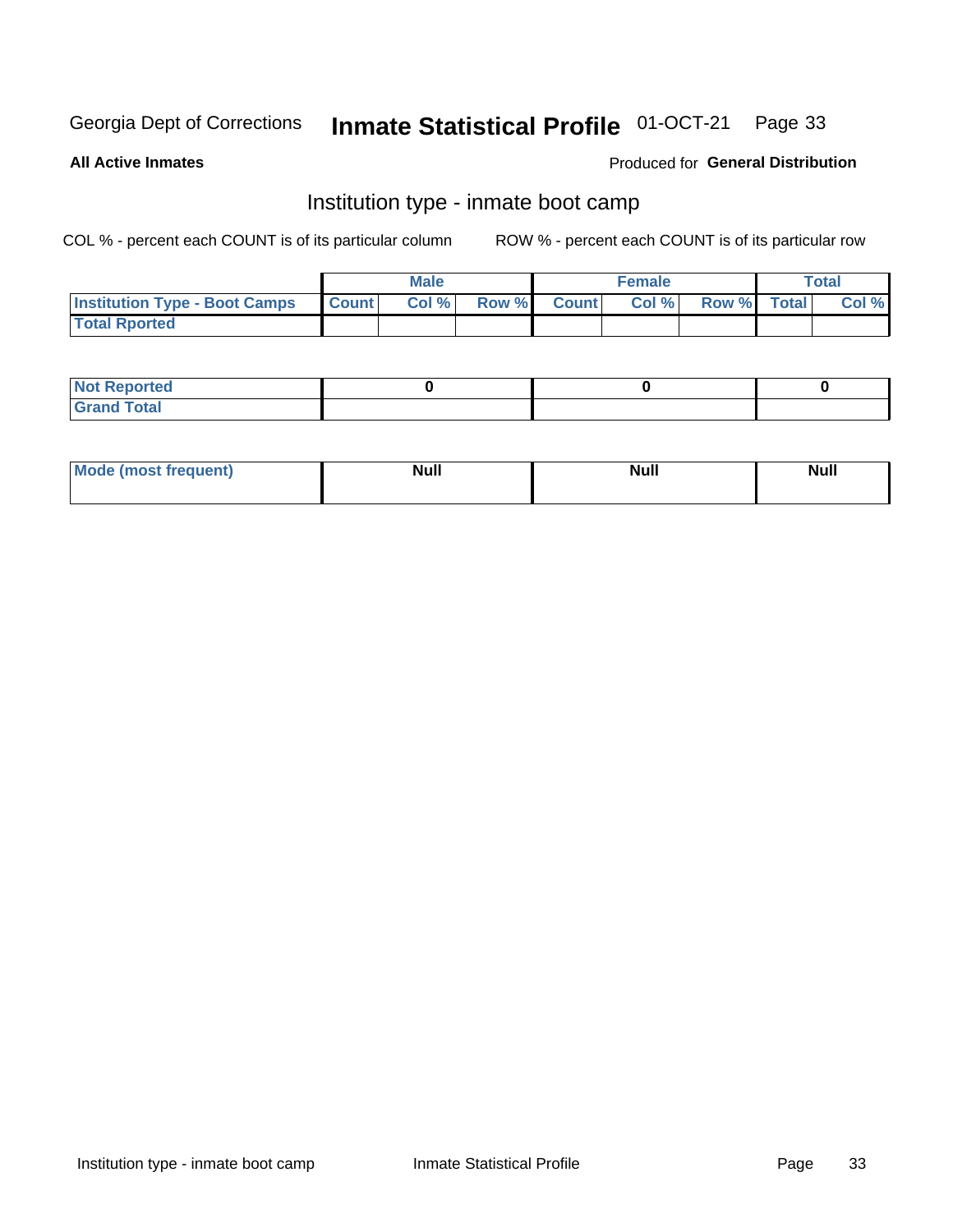### Inmate Statistical Profile 01-OCT-21 Page 34

### **All Active Inmates**

### Produced for General Distribution

## Number of disciplinary reports

COL % - percent each COUNT is of its particular column

|                                       |              | <b>Male</b> |        |             | <b>Female</b> |       |        | <b>Total</b> |
|---------------------------------------|--------------|-------------|--------|-------------|---------------|-------|--------|--------------|
| <b>Number of Disciplinary Reports</b> | <b>Count</b> | Col %       |        | Row % Count | Col %         | Row % | Total  | Col %        |
| $\bf{0}$                              | 20,071       | 45.91%      | 91.22% | 1,933       | 64.71%        | 8.78% | 22,004 | 47.12%       |
|                                       | 5,211        | 11.92%      | 93.30% | 374         | 12.52%        | 6.70% | 5,585  | 11.96%       |
| $\mathbf{2}$                          | 3,194        | 7.31%       | 94.86% | 173         | 5.79%         | 5.14% | 3,367  | 7.21%        |
| 3                                     | 2,339        | 5.35%       | 95.24% | 117         | 3.92%         | 4.76% | 2,456  | 5.26%        |
|                                       | ,826         | 4.18%       | 96.36% | 69          | 2.31%         | 3.64% | 1,895  | 4.06%        |
| 5                                     | 1,366        | 3.12%       | 96.33% | 52          | 1.74%         | 3.67% | 1,418  | 3.04%        |
| <b>More Than 5</b>                    | 9,708        | 22.21%      | 97.30% | 269         | 9.01%         | 2.70% | 9,977  | 21.36%       |
| <b>Total Reported</b>                 | 43,715       | 100%        | 93.60% | 2,987       | 100%          | 6.40% | 46,702 | 100.0%       |

| prted<br>NOT      |     |       |        |
|-------------------|-----|-------|--------|
| <sup>-</sup> otar | --- | 2,987 | 46,702 |

| Mean (average)       | 4.90 | 2.12 | 4.72 |
|----------------------|------|------|------|
| Median (middle)      |      |      |      |
| Mode (most frequent) |      |      |      |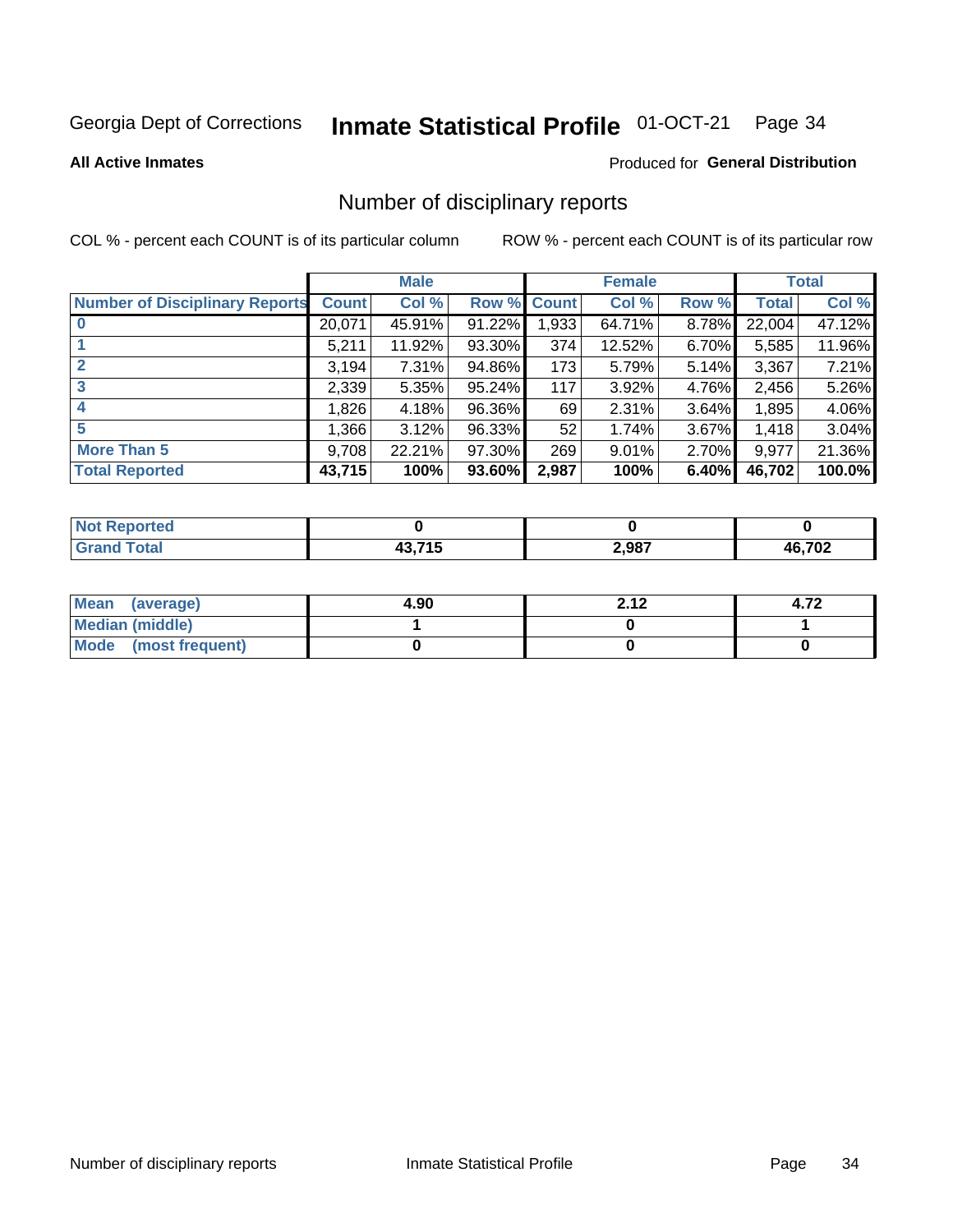## Inmate Statistical Profile 01-OCT-21 Page 35

### **All Active Inmates**

### Produced for General Distribution

## Number of transfers

COL % - percent each COUNT is of its particular column

|                            |         | <b>Male</b> |             |       | <b>Female</b> |          |              | <b>Total</b> |
|----------------------------|---------|-------------|-------------|-------|---------------|----------|--------------|--------------|
| <b>Number of Transfers</b> | Count l | Col %       | Row % Count |       | Col %         | Row %    | <b>Total</b> | Col %        |
|                            | 2,809   | 6.43%       | 80.49%      | 681   | 22.80%        | 19.51%   | 3,490        | 7.47%        |
|                            | 14,405  | 32.95%      | 91.79%      | 1,289 | 43.15%        | $8.21\%$ | 15,694       | 33.60%       |
| $\mathbf{2}$               | 6,765   | 15.48%      | 93.39%      | 479   | 16.04%        | 6.61%    | 7,244        | 15.51%       |
| 3                          | 4,554   | 10.42%      | 95.61%      | 209   | $7.00\%$      | 4.39%    | 4,763        | 10.20%       |
| 4                          | 3,022   | 6.91%       | 96.46%      | 111   | 3.72%         | $3.54\%$ | 3,133        | 6.71%        |
| 5                          | 2,191   | $5.01\%$    | 96.78%      | 73    | 2.44%         | $3.22\%$ | 2,264        | 4.85%        |
| <b>More Than 5</b>         | 9,969   | 22.80%      | 98.57%      | 145   | 4.85%         | $1.43\%$ | 10,114       | 21.66%       |
| <b>Total Reported</b>      | 43,715  | 100%        | 93.60%      | 2,987 | 100%          | 6.40%    | 46,702       | 100%         |

| วrted<br>NO. |             |       |        |
|--------------|-------------|-------|--------|
| Total        | 74 F<br>. . | 2,987 | 46,702 |

| Mean (average)         | 4.30 | 1.65 | 4.13 |
|------------------------|------|------|------|
| <b>Median (middle)</b> |      |      |      |
| Mode (most frequent)   |      |      |      |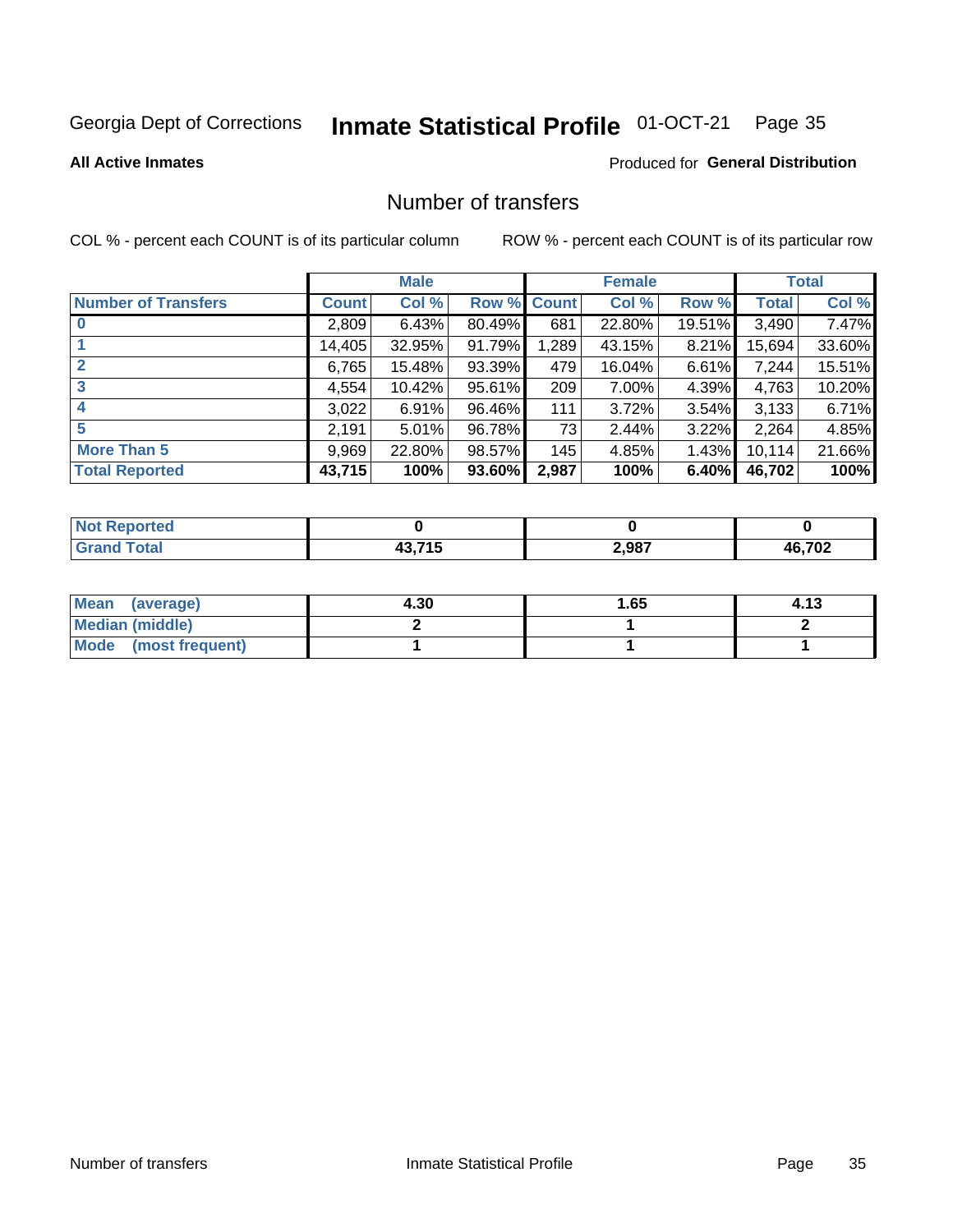## Inmate Statistical Profile 01-OCT-21 Page 36

**All Active Inmates** 

### **Produced for General Distribution**

## Number of escapes

COL % - percent each COUNT is of its particular column

|                          |              | <b>Male</b> |             |       | <b>Female</b> |          |        | <b>Total</b> |
|--------------------------|--------------|-------------|-------------|-------|---------------|----------|--------|--------------|
| <b>Number of Escapes</b> | <b>Count</b> | Col %       | Row % Count |       | Col %         | Row %    | Total  | Col %        |
|                          | 43,119       | 98.64%      | 93.55%      | 2,972 | 99.50%        | 6.45%    | 46,091 | 98.69%       |
|                          | 571          | 1.31%       | 97.44%      | 15    | 0.50%         | 2.56%    | 586    | 1.25%        |
|                          | 21           | 0.05%       | 100.00%     |       |               |          | 21     | 0.04%        |
|                          | 3            | 0.01%       | 100.00%     |       |               |          | 3      | 0.01%        |
|                          |              | 0.01%       | 100.00%     |       |               |          |        | 0.01%        |
| <b>Total Reported</b>    | 43,715       | 100%        | $93.60\%$   | 2,987 | 100%          | $6.40\%$ | 46,702 | 100%         |

| тео |              |       |        |
|-----|--------------|-------|--------|
|     | 12715<br>. . | 2,987 | 46,702 |

| Mean (average)       |  | ו ש. |
|----------------------|--|------|
| Median (middle)      |  |      |
| Mode (most frequent) |  |      |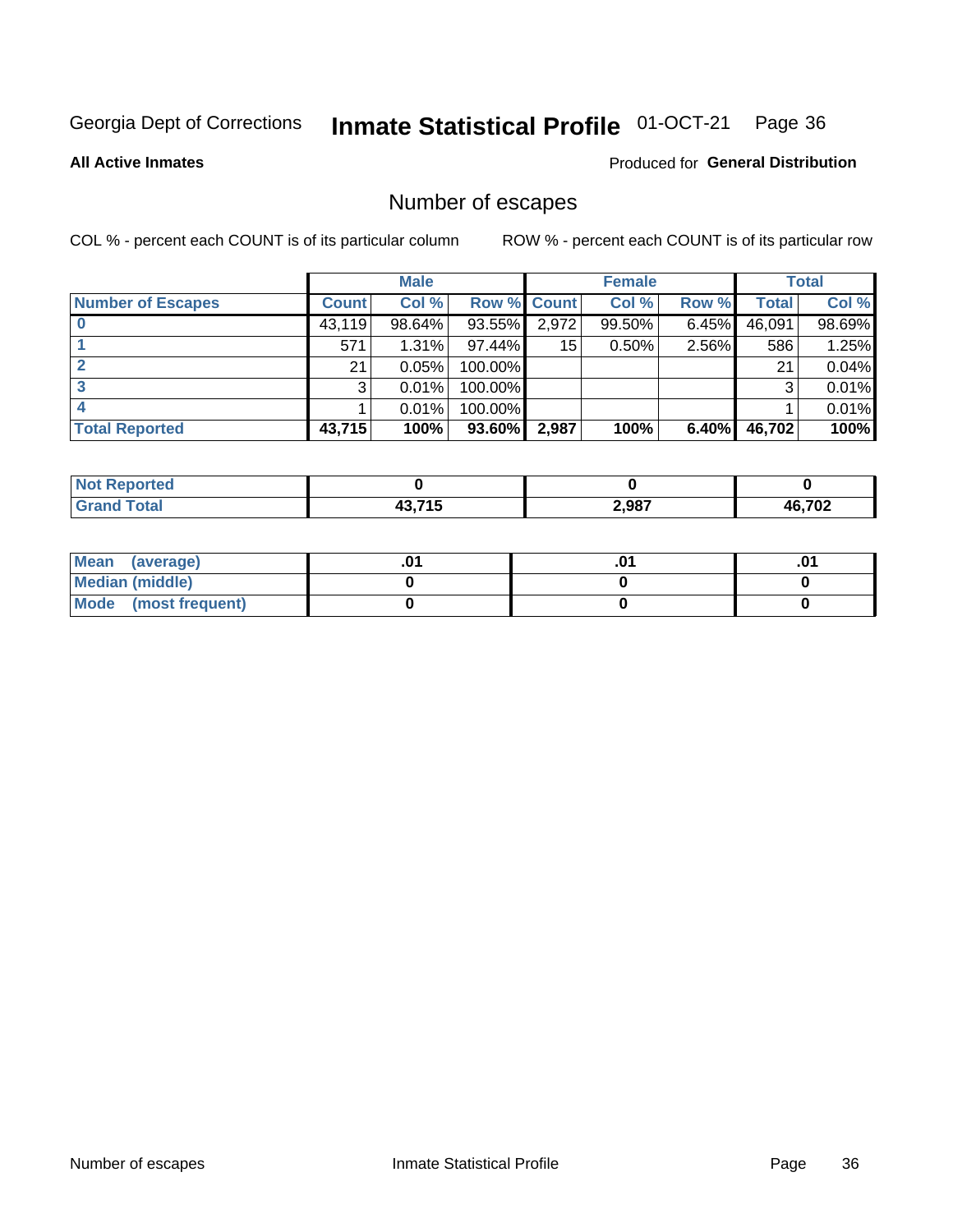### Inmate Statistical Profile 01-OCT-21 Page 37

**All Active Inmates** 

### Produced for General Distribution

## Split sentences - Probation to follow

COL % - percent each COUNT is of its particular column

|                            |              | <b>Male</b> |                    |     | <b>Female</b> |          |                 | <b>Total</b> |
|----------------------------|--------------|-------------|--------------------|-----|---------------|----------|-----------------|--------------|
| <b>Probation to follow</b> | <b>Count</b> | Col%        | <b>Row % Count</b> |     | Col %         | Row %    | <b>Total</b>    | Col %        |
| <b>Yes</b>                 | 32.421       | 74.16%      | $93.55\%$ 2.234    |     | 74.79%।       |          | $6.45\%$ 34,655 | 74.20%       |
| <b>No</b>                  | 11.294       | 25.84%      | 93.75%             | 753 | 25.21%        | $6.25\%$ | 12,047          | 25.80%       |
| <b>Total Reported</b>      | 43,715       | 100%        | 93.60% 2,987       |     | 100%          | $6.40\%$ | 46.702          | 100%         |

| ______ | . | 2.987 | $\sim$ 700<br>$\mathbf{v}$ |
|--------|---|-------|----------------------------|
|        |   |       |                            |

| $Moo$<br>requent<br>′es<br>Yes<br><b>YAC</b><br>. |
|---------------------------------------------------|
|---------------------------------------------------|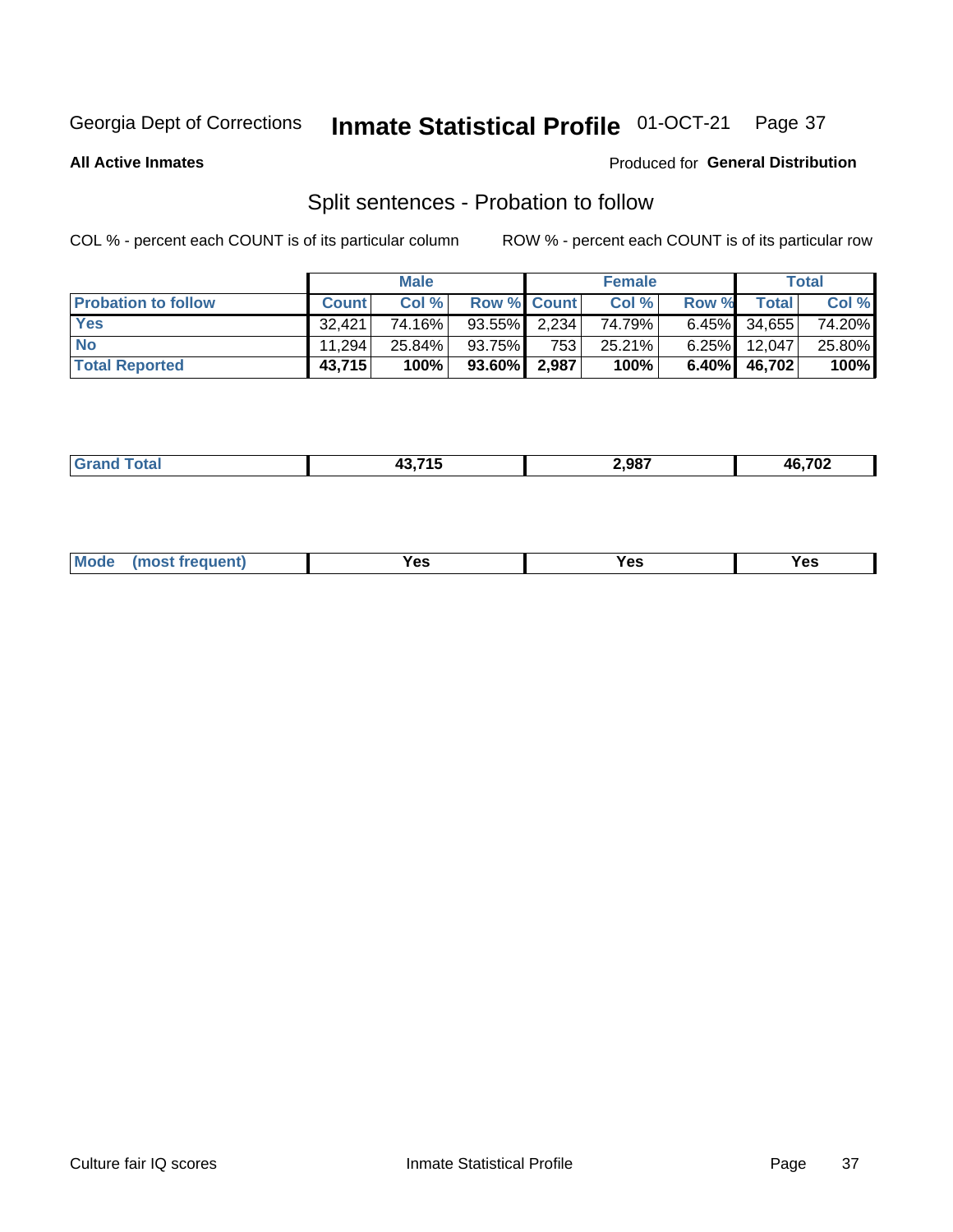#### Inmate Statistical Profile 01-OCT-21 Page 38

**All Active Inmates** 

#### Produced for General Distribution

## Probable future release type of still active inmates

COL % - percent each COUNT is of its particular column

|                                         |              | <b>Male</b> |                    |     | <b>Female</b> |          | <b>Total</b> |        |
|-----------------------------------------|--------------|-------------|--------------------|-----|---------------|----------|--------------|--------|
| <b>Probable Future Release Type</b>     | <b>Count</b> | Col %       | <b>Row % Count</b> |     | Col %         | Row %    | <b>Total</b> | Col %  |
| <b>Paroled with probation to follow</b> | 17,922       | 41.83%      | 92.68% 1,416       |     | 48.76%        | 7.32%    | 19,338       | 42.27% |
| Paroled w/o probation to follow         | 5,078        | 11.85%      | 91.76%             | 456 | 15.70%        | 8.24%    | 5,534        | 12.10% |
| <b>Maxout with probation to follow</b>  | 12,545       | 29.28%      | 94.57%             | 720 | 24.79%        | 5.43%    | 13,265       | 28.99% |
| <b>Maxout w/o probation to follow</b>   | 1,686        | 3.93%       | 94.67%             | 95  | 3.27%         | 5.33%    | 1,781        | 3.89%  |
| Life, LWOP or death sentence            | 5,617        | $13.11\%$   | 96.28%             | 217 | 7.47%         | $3.72\%$ | 5,834        | 12.75% |
| <b>Total Reported</b>                   | 42,848       | 100%        | $93.65\%$ 2,904    |     | 100%          | 6.35%    | 45,752       | 100%   |

| eleased     |        |       |             |
|-------------|--------|-------|-------------|
| <b>otal</b> | 42,848 | 2,904 | 5,752<br>45 |

| <b>Mode (most frequent)</b> | <b>PAR with PROB follow</b> | <b>PAR with PROB follow</b> | <b>PAR with PROB</b> |
|-----------------------------|-----------------------------|-----------------------------|----------------------|
|                             |                             |                             | follow               |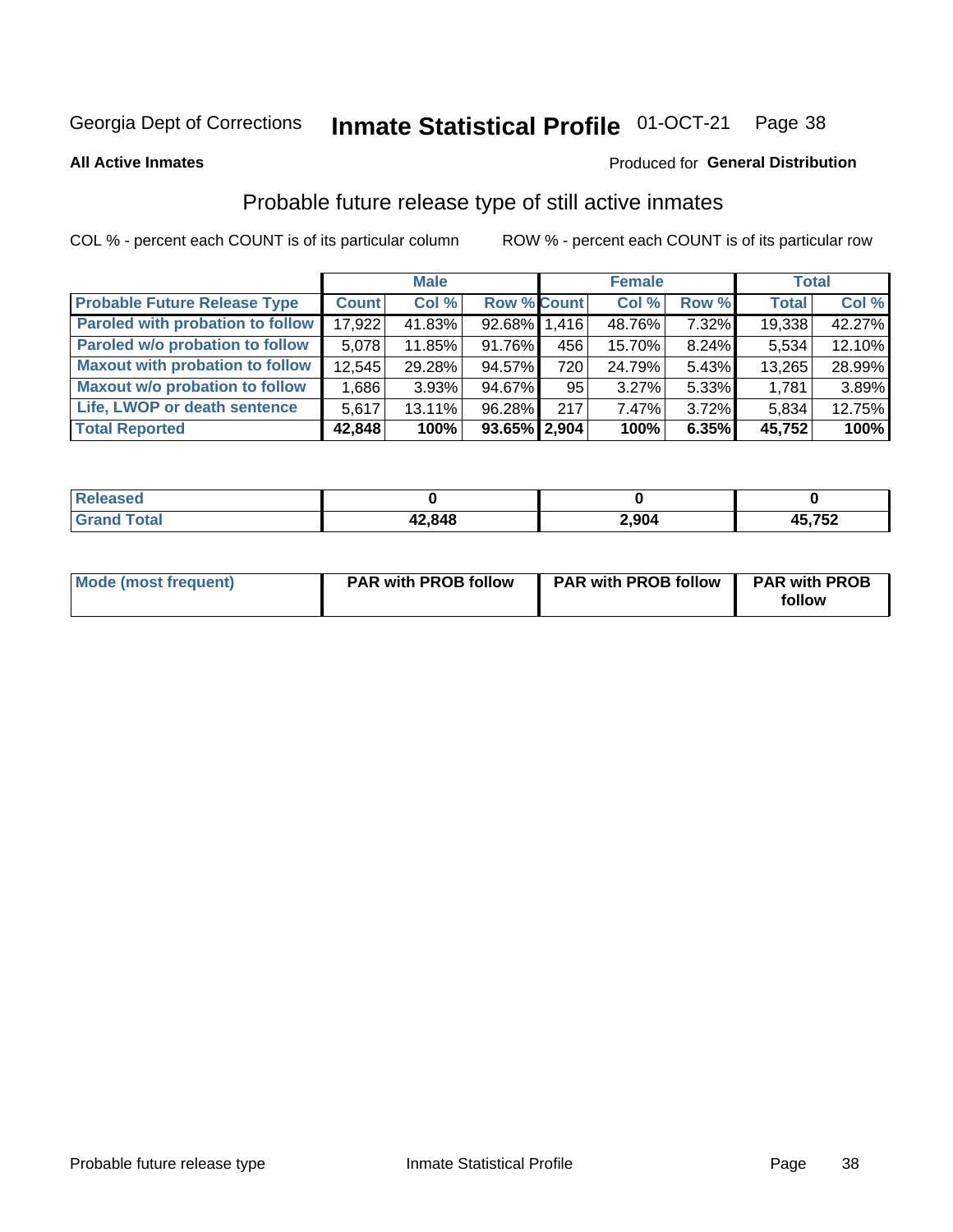### **All Active Inmates**

### Produced for General Distribution

# Time served in current (or last) institution

COL % - percent each COUNT is of its particular column

|                            |              | <b>Male</b> |        |              | <b>Female</b> |        |              | <b>Total</b> |
|----------------------------|--------------|-------------|--------|--------------|---------------|--------|--------------|--------------|
| <b>Time In Institution</b> | <b>Count</b> | Col %       | Row %  | <b>Count</b> | Col %         | Row %  | <b>Total</b> | Col $%$      |
| 0 to 3 months              | 9,540        | 21.82%      | 91.67% | 867          | 29.03%        | 8.33%  | 10,407       | 22.28%       |
| 3.01 to 6 months           | 4,758        | 10.88%      | 94.72% | 265          | 8.87%         | 5.28%  | 5,023        | 10.76%       |
| 6.01 to 9 months           | 3,047        | 6.97%       | 94.75% | 169          | 5.66%         | 5.25%  | 3,216        | 6.89%        |
| 9.01 to 12 months          | 1,881        | 4.30%       | 90.78% | 191          | 6.39%         | 9.22%  | 2,072        | 4.44%        |
| <b>12.01 to 18 months</b>  | 2,828        | 6.47%       | 93.33% | 202          | 6.76%         | 6.67%  | 3,030        | 6.49%        |
| 18.01 to 24 months         | 4,555        | 10.42%      | 95.67% | 206          | 6.90%         | 4.33%  | 4,761        | 10.19%       |
| $2.01$ to 3 years          | 6,098        | 13.95%      | 94.60% | 348          | 11.65%        | 5.40%  | 6,446        | 13.80%       |
| $3.01$ to 4 years          | 3,664        | 8.38%       | 94.63% | 208          | 6.96%         | 5.37%  | 3,872        | 8.29%        |
| 4.01 to 5 years            | 2,095        | 4.79%       | 94.63% | 119          | 3.98%         | 5.37%  | 2,214        | 4.74%        |
| 5.01 to 6 years            | 1,467        | 3.36%       | 94.65% | 83           | 2.78%         | 5.35%  | 1,550        | 3.32%        |
| 6.01 to 7 years            | 1,183        | 2.71%       | 94.79% | 65           | 2.18%         | 5.21%  | 1,248        | 2.67%        |
| 7.01 to 8 years            | 616          | 1.41%       | 93.33% | 44           | 1.47%         | 6.67%  | 660          | 1.41%        |
| 8.01 to 9 years            | 425          | 0.97%       | 90.23% | 46           | 1.54%         | 9.77%  | 471          | 1.01%        |
| 9.01 to 10 years           | 314          | 0.72%       | 91.55% | 29           | 0.97%         | 8.45%  | 343          | 0.73%        |
| Over 10 years              | 1,244        | 2.85%       | 89.56% | 145          | 4.85%         | 10.44% | 1,389        | 2.97%        |
| <b>Total Reported</b>      | 43,715       | 100%        | 93.60% | 2,987        | 100%          | 6.40%  | 46,702       | 100%         |

| onred |                        |       |              |
|-------|------------------------|-------|--------------|
| nta.  | 10 74 E<br>IJ<br>7J, 1 | 2,987 | 10.700<br>VŁ |

| <b>Mean</b><br>(average) | 34 months | 28 months | 34 months |
|--------------------------|-----------|-----------|-----------|
| Median (middle)          | 17 months | 12 months | 17 months |
| Mode (most frequent)     | 0 months  | months    | l months  |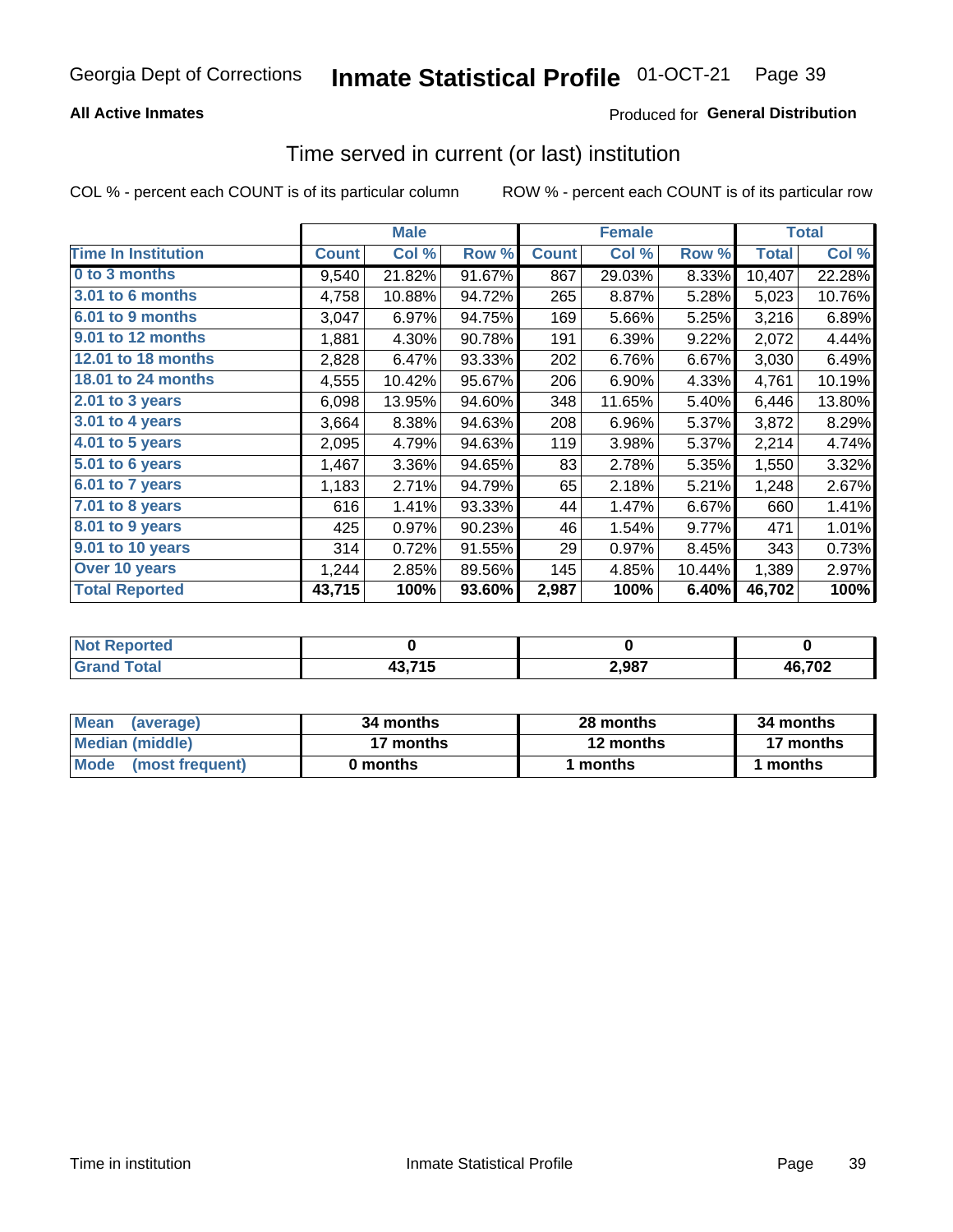#### Inmate Statistical Profile 01-OCT-21 Page 40

#### **All Active Inmates**

#### Produced for General Distribution

## Highest grade level attained

COL % - percent each COUNT is of its particular column

|                              |                 | <b>Male</b> |         |                | <b>Female</b> |        |                 | <b>Total</b> |
|------------------------------|-----------------|-------------|---------|----------------|---------------|--------|-----------------|--------------|
| <b>Grade Level</b>           | <b>Count</b>    | Col %       | Row %   | <b>Count</b>   | Col %         | Row %  | <b>Total</b>    | Col %        |
| No school at all             | $\overline{12}$ | 0.04%       | 100.00% |                |               |        | $\overline{12}$ | 0.04%        |
| <b>Grade 1</b>               | 13              | 0.04%       | 92.86%  | 1              | 0.06%         | 7.14%  | 14              | 0.04%        |
| <b>Grade 2</b>               | 25              | 0.08%       | 100.00% |                |               |        | 25              | 0.08%        |
| Grade 3                      | 45              | 0.15%       | 97.83%  | 1              | 0.06%         | 2.17%  | 46              | 0.15%        |
| <b>Grade 4</b>               | 60              | 0.20%       | 95.24%  | 3              | 0.19%         | 4.76%  | 63              | 0.20%        |
| Grade 5                      | 75              | 0.25%       | 93.75%  | 5              | 0.31%         | 6.25%  | 80              | 0.26%        |
| Grade 6                      | 266             | 0.90%       | 97.44%  | $\overline{7}$ | 0.44%         | 2.56%  | 273             | 0.87%        |
| <b>Grade 7</b>               | 523             | 1.76%       | 95.61%  | 24             | 1.51%         | 4.39%  | 547             | 1.75%        |
| Grade 8                      | 1,929           | 6.50%       | 95.12%  | 99             | 6.23%         | 4.88%  | 2,028           | 6.49%        |
| Grade 9                      | 3,653           | 12.31%      | 96.61%  | 128            | 8.06%         | 3.39%  | 3,781           | 12.10%       |
| Grade 10                     | 4,917           | 16.58%      | 96.66%  | 170            | 10.70%        | 3.34%  | 5,087           | 16.28%       |
| Grade 11                     | 4,796           | 16.17%      | 95.94%  | 203            | 12.78%        | 4.06%  | 4,999           | 16.00%       |
| <b>Grade 12 or GED</b>       | 10,619          | 35.80%      | 94.30%  | 642            | 40.40%        | 5.70%  | 11,261          | 36.03%       |
| <b>Some tech school</b>      | 201             | 0.68%       | 83.75%  | 39             | 2.45%         | 16.25% | 240             | 0.77%        |
| <b>Completed tech school</b> | 213             | 0.72%       | 85.54%  | 36             | 2.27%         | 14.46% | 249             | 0.80%        |
| College, 1 year              | 846             | 2.85%       | 92.36%  | 70             | 4.41%         | 7.64%  | 916             | 2.93%        |
| College, 2 year              | 886             | 2.99%       | 90.50%  | 93             | 5.85%         | 9.50%  | 979             | 3.13%        |
| College, 3 year              | 220             | 0.74%       | 86.61%  | 34             | 2.14%         | 13.39% | 254             | 0.81%        |
| <b>Bachelor's degree</b>     | 283             | 0.95%       | 91.59%  | 26             | 1.64%         | 8.41%  | 309             | 0.99%        |
| <b>Master's degree</b>       | 58              | 0.20%       | 92.06%  | 5              | 0.31%         | 7.94%  | 63              | 0.20%        |
| Ph.D. degree                 | 5               | 0.02%       | 83.33%  | 1              | 0.06%         | 16.67% | 6               | 0.02%        |
| Law degree                   | 10              | 0.03%       | 90.91%  | 1              | 0.06%         | 9.09%  | 11              | 0.04%        |
| <b>Some medical school</b>   | 1               | 0.01%       | 50.00%  | 1              | 0.06%         | 50.00% | 2               | 0.01%        |
| <b>Medical degree</b>        | 7               | 0.02%       | 100.00% |                |               |        | $\overline{7}$  | 0.02%        |
|                              | 1.              | 0.01%       | 100.00% |                |               |        | 1               | 0.01%        |
| <b>Total Reported</b>        | 29,664          | 100%        | 94.92%  | 1,589          | 100%          | 5.08%  | 31,253          | 100.0%       |

| 4,051<br>ıл | 1.398 | .449   |
|-------------|-------|--------|
| 43.715      | 2,987 | 46.702 |

| <b>Mean</b><br>(average) | 10.86           | 11.41           | 10.89           |
|--------------------------|-----------------|-----------------|-----------------|
| Median (middle)          | Grade 11        | Grade 12 or GED | Grade 11        |
| Mode (most frequent)     | Grade 12 or GED | Grade 12 or GED | Grade 12 or GED |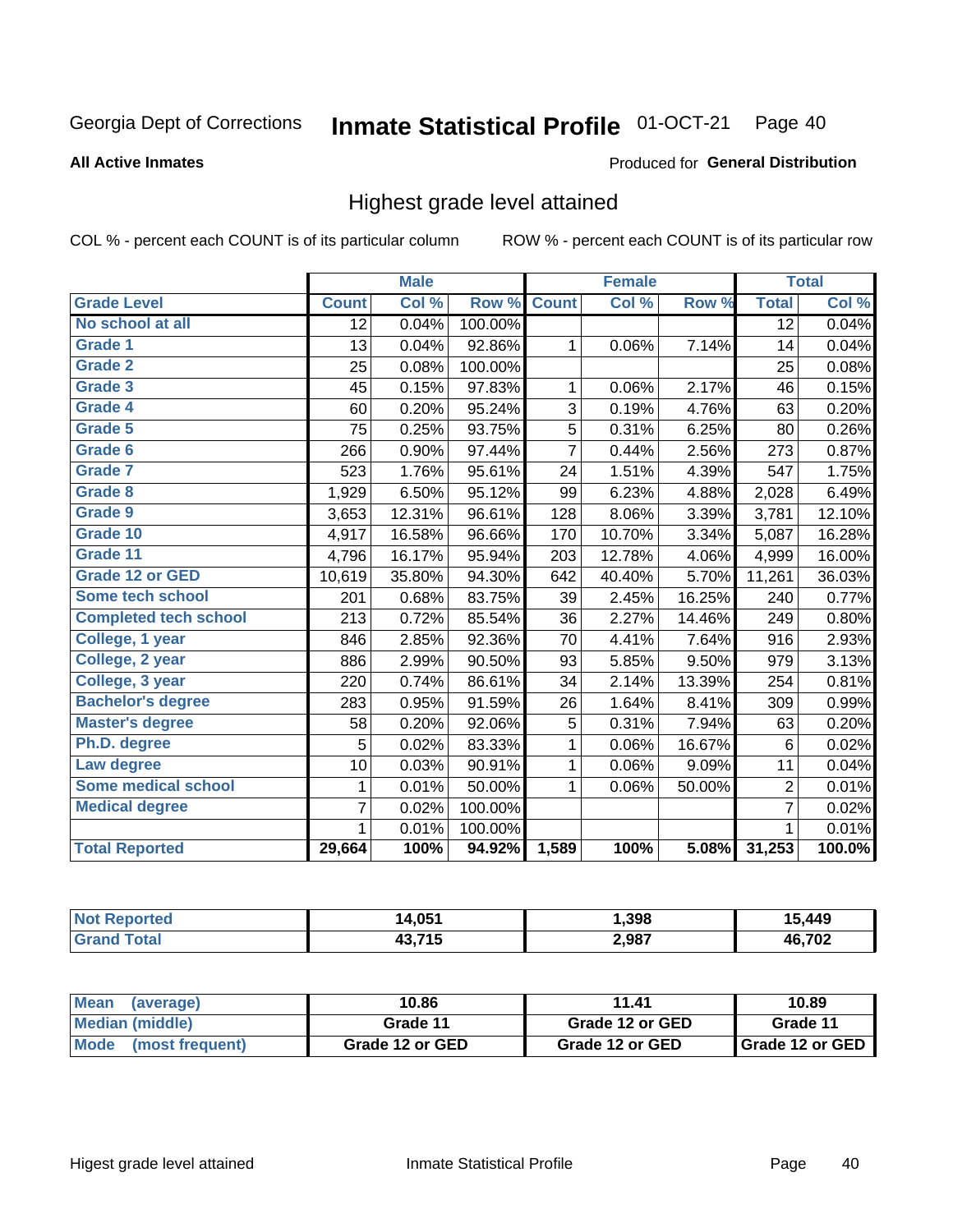#### Inmate Statistical Profile 01-OCT-21 Page 41

#### **All Active Inmates**

### **Produced for General Distribution**

## Culture fair IQ scores

COL % - percent each COUNT is of its particular column

|                       |              | <b>Male</b> |             |       | <b>Female</b> |          |              | <b>Total</b> |
|-----------------------|--------------|-------------|-------------|-------|---------------|----------|--------------|--------------|
| <b>IQ Scores</b>      | <b>Count</b> | Col %       | Row % Count |       | Col %         | Row %    | <b>Total</b> | Col %        |
| $60 - 69$             | 906          | 2.42%       | 93.69%      | 61    | 2.39%         | $6.31\%$ | 967          | 2.41%        |
| $70 - 79$             | 2,566        | 6.84%       | 93.31%      | 184   | 7.21%         | 6.69%    | 2,750        | 6.87%        |
| $80 - 89$             | 5,458        | 14.56%      | 89.46%      | 643   | 25.20%        | 10.54%   | 6,101        | 15.23%       |
| $90 - 99$             | 10,224       | 27.27%      | 91.55%      | 944   | 36.99%        | 8.45%    | 11,168       | 27.89%       |
| $100 - 109$           | 10,370       | 27.66%      | 96.21%      | 409   | 16.03%        | 3.79%    | 10,779       | 26.92%       |
| $110 - 119$           | 6,571        | 17.52%      | 97.48%      | 170   | 6.66%         | 2.52%    | 6,741        | 16.83%       |
| $120 - 129$           | 1,348        | 3.60%       | 93.68%      | 91    | 3.57%         | 6.32%    | 1,439        | 3.59%        |
| $130 - 139$           | 52           | 0.14%       | 60.47%      | 34    | 1.33%         | 39.53%   | 86           | 0.21%        |
| 140 & Up              |              | 0.01%       | 5.88%       | 16    | 0.63%         | 94.12%   | 17           | 0.04%        |
| <b>Total Reported</b> | 37,496       | 100%        | 93.63%      | 2,552 | 100.0%        | 6.37%    | 40,048       | 100%         |

| <b>Not Reported</b>         | 5,588  | 305   | 5,893  |
|-----------------------------|--------|-------|--------|
| <b>Not Valid (under 60)</b> | 631    | 130   | 761    |
| <b>Grand Total</b>          | 43,715 | 2,987 | 46,702 |

| <b>Mean</b><br>(average) | 98  | 95 | 98 |
|--------------------------|-----|----|----|
| Median (middle)          | 99  | 94 | 99 |
| Mode<br>(most frequent)  | 101 | 92 | 99 |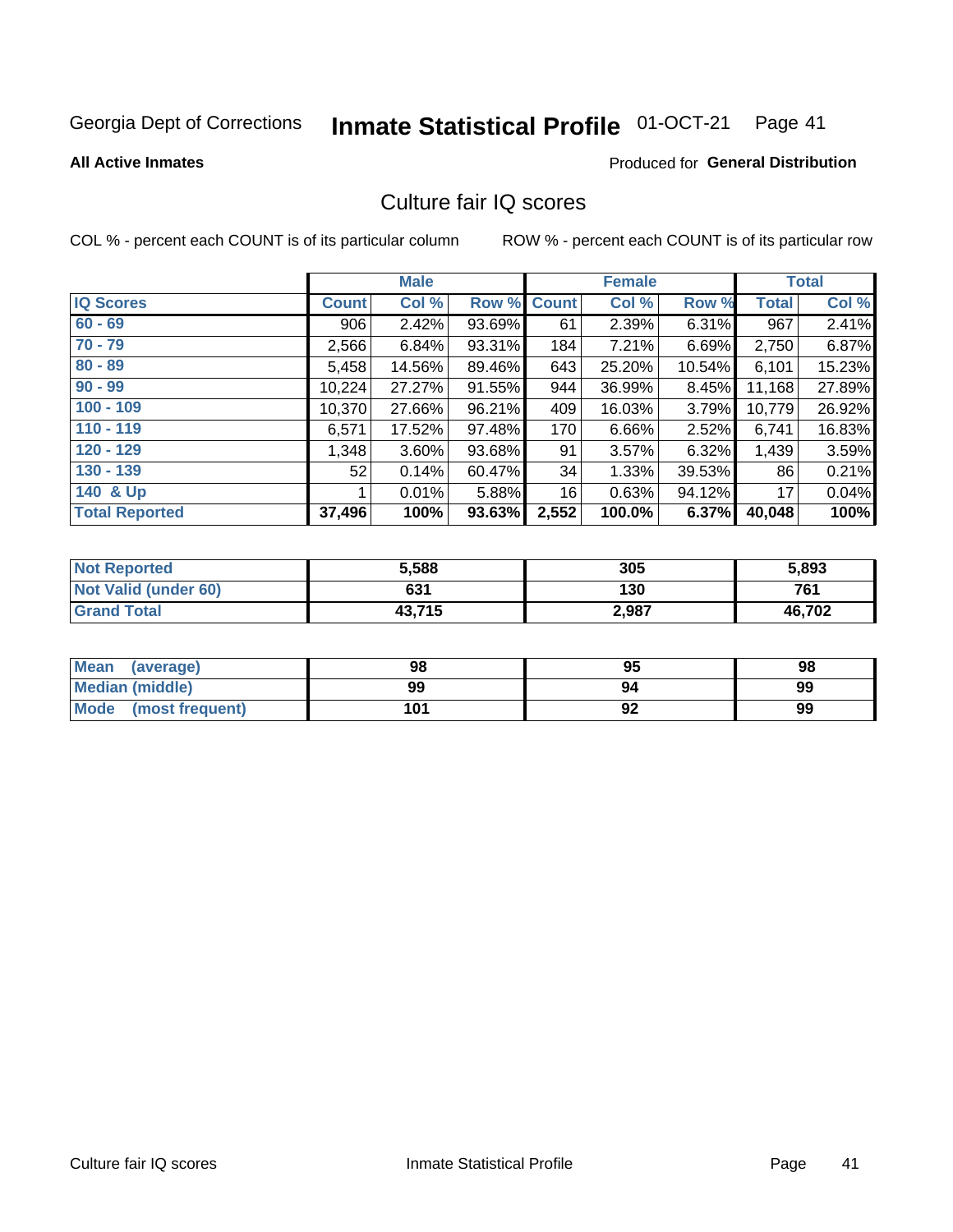#### Inmate Statistical Profile 01-OCT-21 Page 42

**All Active Inmates** 

#### Produced for General Distribution

## Wide Range Achievement Test (WRAT) reading score

COL % - percent each COUNT is of its particular column

|                           |              | <b>Male</b> |        |              | <b>Female</b> |        |              | <b>Total</b> |
|---------------------------|--------------|-------------|--------|--------------|---------------|--------|--------------|--------------|
| <b>WRAT Reading Score</b> | <b>Count</b> | Col %       | Row %  | <b>Count</b> | Col %         | Row %  | <b>Total</b> | Col %        |
| $0.1$ to $0.9$            | 743          | 1.86%       | 99.07% | 7            | 0.26%         | 0.93%  | 750          | 1.76%        |
| 1.0 to 1.9                | 754          | 1.89%       | 99.21% | 6            | 0.22%         | 0.79%  | 760          | 1.78%        |
| 2.0 to 2.9                | 1,372        | 3.44%       | 98.07% | 27           | 1.01%         | 1.93%  | 1,399        | 3.28%        |
| 3.0 to 3.9                | 2,493        | 6.25%       | 96.63% | 87           | 3.25%         | 3.37%  | 2,580        | 6.06%        |
| 4.0 to 4.9                | 2,869        | 7.19%       | 94.69% | 161          | 6.01%         | 5.31%  | 3,030        | 7.11%        |
| 5.0 to 5.9                | 3,319        | 8.32%       | 95.26% | 165          | 6.15%         | 4.74%  | 3,484        | 8.18%        |
| 6.0 to 6.9                | 3,448        | 8.64%       | 95.12% | 177          | 6.60%         | 4.88%  | 3,625        | 8.51%        |
| 7.0 to 7.9                | 1,886        | 4.73%       | 95.40% | 91           | 3.39%         | 4.60%  | 1,977        | 4.64%        |
| 8.0 to 8.9                | 3,352        | 8.40%       | 94.88% | 181          | 6.75%         | 5.12%  | 3,533        | 8.30%        |
| 9.0 to 9.9                | 1,678        | 4.20%       | 94.48% | 98           | 3.66%         | 5.52%  | 1,776        | 4.17%        |
| 10.0 to 10.9              | 2,513        | 6.30%       | 93.07% | 187          | 6.98%         | 6.93%  | 2,700        | 6.34%        |
| 11.0 to 11.9              | 2,686        | 6.73%       | 89.56% | 313          | 11.67%        | 10.44% | 2,999        | 7.04%        |
| 12.0 to 12.9              | 12,321       | 30.87%      | 91.67% | 1,119        | 41.74%        | 8.33%  | 13,440       | 31.56%       |
| 13                        | 473          | 1.19%       | 88.41% | 62           | 2.31%         | 11.59% | 535          | 1.26%        |
| <b>Total Reported</b>     | 39,907       | 100%        | 93.70% | 2,681        | 100%          | 6.30%  | 42,588       | 100%         |

| rted<br>NO | 3,808  | 306   | $\overline{A}$        |
|------------|--------|-------|-----------------------|
| $f$ otol   | 43,715 | 2,987 | E 702<br>л і<br>7 U Z |

| <b>Mean</b><br>(average) | 8.66 | 10.06 | 8.75 |
|--------------------------|------|-------|------|
| Median (middle)          | 8.9  | 11.6  | 9.2  |
| Mode<br>(most frequent)  | 12.9 | 12.9  | 12.9 |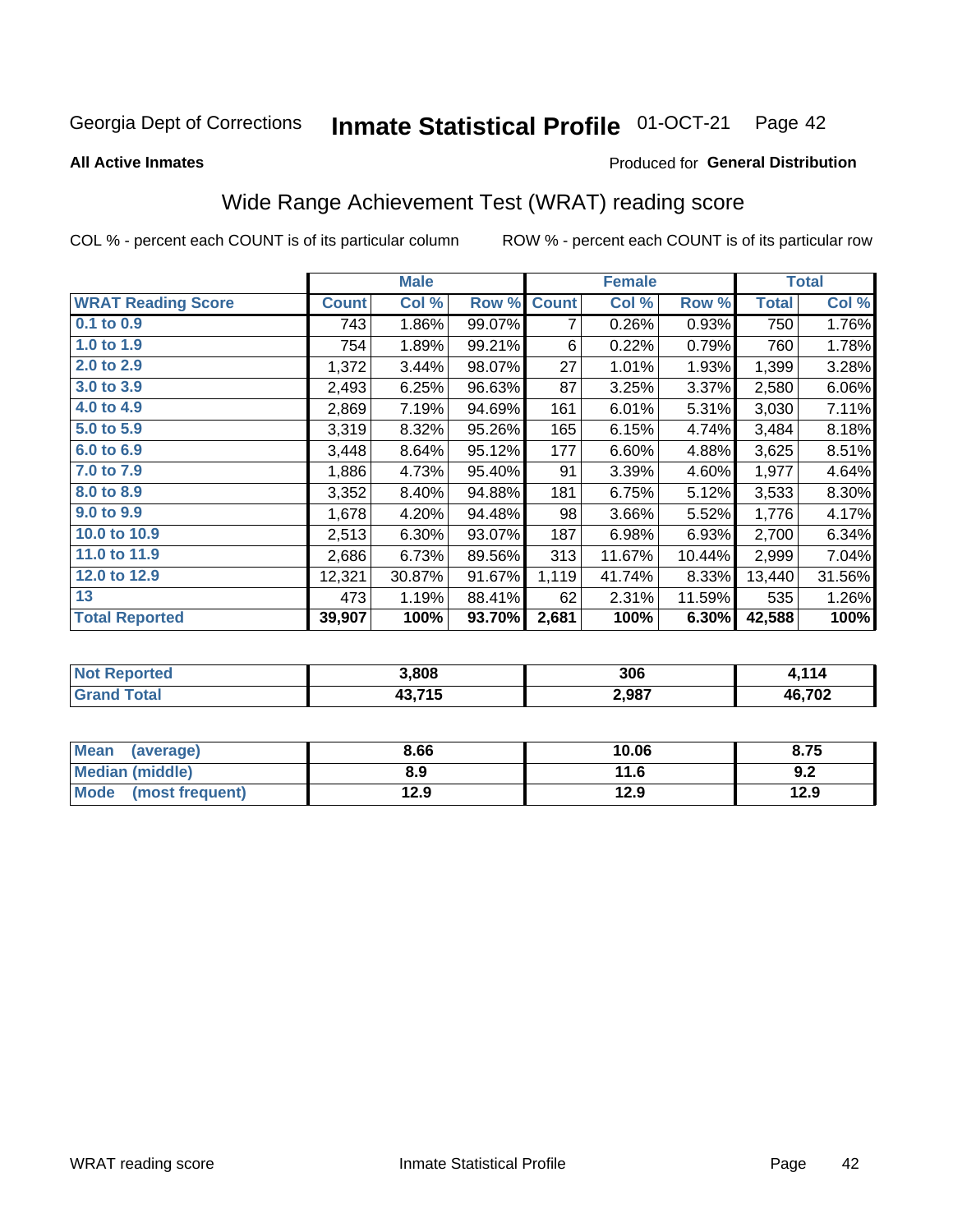#### Inmate Statistical Profile 01-OCT-21 Page 43

**All Active Inmates** 

#### Produced for General Distribution

## Wide Range Achievement Test (WRAT) math score

COL % - percent each COUNT is of its particular column

|                              |              | <b>Male</b> |        |              | <b>Female</b> |        |              | <b>Total</b> |
|------------------------------|--------------|-------------|--------|--------------|---------------|--------|--------------|--------------|
| <b>WRAT Mathematic Score</b> | <b>Count</b> | Col %       | Row %  | <b>Count</b> | Col %         | Row %  | <b>Total</b> | Col %        |
| $0.1$ to $0.9$               | 234          | 0.59%       | 99.57% | 1            | 0.04%         | 0.43%  | 235          | 0.55%        |
| 1.0 to 1.9                   | 470          | 1.18%       | 97.31% | 13           | 0.48%         | 2.69%  | 483          | 1.13%        |
| 2.0 to 2.9                   | 1,073        | 2.69%       | 95.97% | 45           | 1.68%         | 4.03%  | 1,118        | 2.62%        |
| 3.0 to 3.9                   | 2,887        | 7.23%       | 97.76% | 66           | 2.46%         | 2.24%  | 2,953        | 6.93%        |
| 4.0 to 4.9                   | 5,247        | 13.14%      | 93.86% | 343          | 12.79%        | 6.14%  | 5,590        | 13.12%       |
| 5.0 to 5.9                   | 6,674        | 16.72%      | 93.43% | 469          | 17.49%        | 6.57%  | 7,143        | 16.77%       |
| 6.0 to 6.9                   | 7,196        | 18.03%      | 92.54% | 580          | 21.63%        | 7.46%  | 7,776        | 18.25%       |
| 7.0 to 7.9                   | 3,190        | 7.99%       | 94.32% | 192          | 7.16%         | 5.68%  | 3,382        | 7.94%        |
| 8.0 to 8.9                   | 3,447        | 8.63%       | 91.36% | 326          | 12.16%        | 8.64%  | 3,773        | 8.86%        |
| 9.0 to 9.9                   | 2,319        | 5.81%       | 93.89% | 151          | 5.63%         | 6.11%  | 2,470        | 5.80%        |
| 10.0 to 10.9                 | 1,027        | 2.57%       | 98.94% | 11           | 0.41%         | 1.06%  | 1,038        | 2.44%        |
| 11.0 to 11.9                 | 916          | 2.29%       | 89.89% | 103          | 3.84%         | 10.11% | 1,019        | 2.39%        |
| 12.0 to 12.9                 | 5,188        | 13.00%      | 93.43% | 365          | 13.61%        | 6.57%  | 5,553        | 13.03%       |
| 13                           | 54           | 0.14%       | 76.06% | 17           | 0.63%         | 23.94% | 71           | 0.17%        |
| <b>Total Reported</b>        | 39,922       | 100%        | 93.70% | 2,682        | 100.0%        | 6.30%  | 42,604       | 100%         |

| Teu.<br>NO | 3,793  | 305   | .098                |
|------------|--------|-------|---------------------|
| int        | 43,715 | 2,987 | פחד:<br>л і<br>I VZ |

| <b>Mean</b><br>(average) | 7.04 | 7.45 | 7.07 |
|--------------------------|------|------|------|
| <b>Median (middle)</b>   | 6.5  | 6.9  | c.o  |
| Mode (most frequent)     | 12.9 | 12.9 | 12.9 |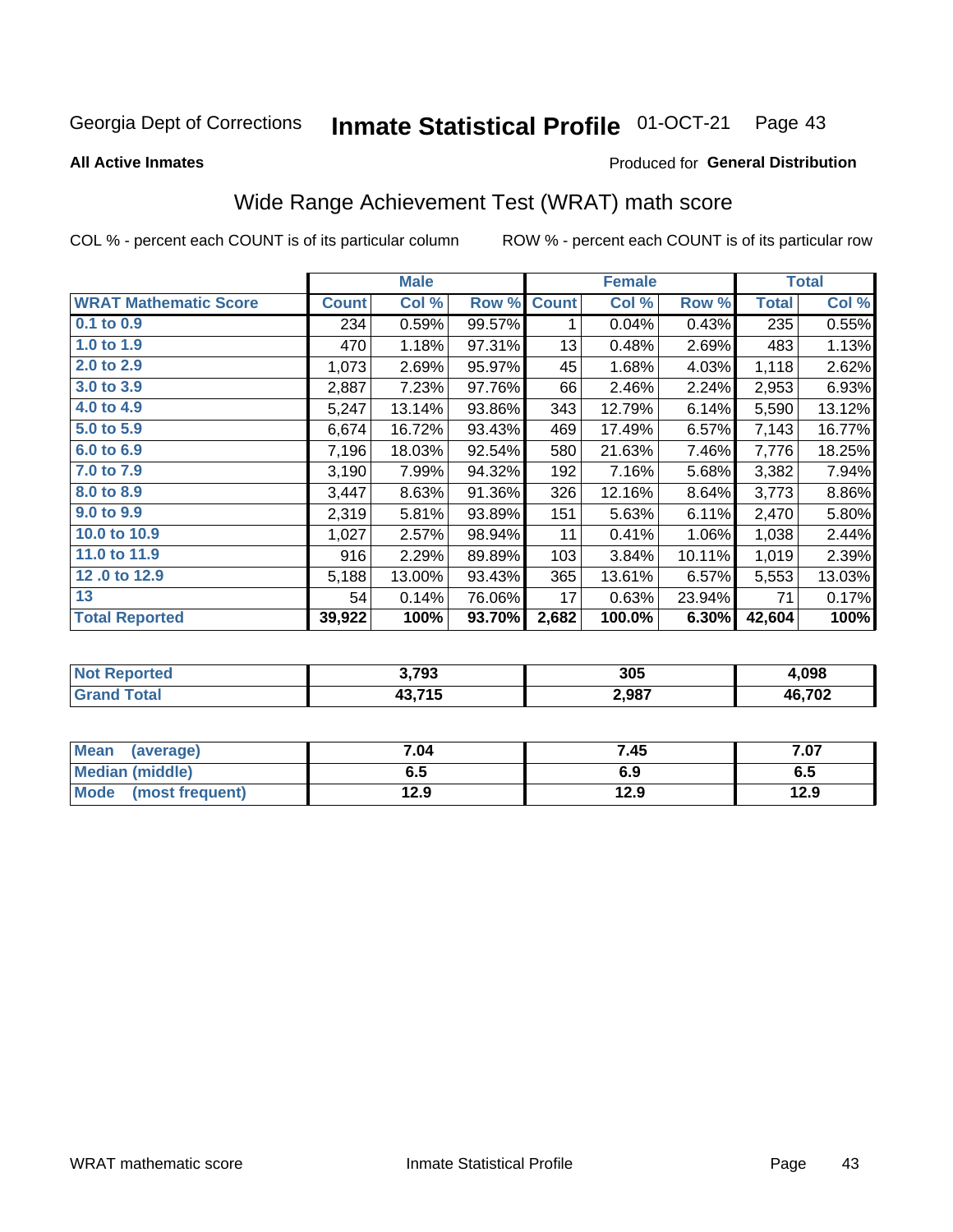#### Inmate Statistical Profile 01-OCT-21 Page 44

#### **All Active Inmates**

### Produced for General Distribution

## Wide Range Achievement Test (WRAT) spelling score

COL % - percent each COUNT is of its particular column

|                            |              | <b>Male</b> |        |              | <b>Female</b> |        |              | <b>Total</b> |
|----------------------------|--------------|-------------|--------|--------------|---------------|--------|--------------|--------------|
| <b>WRAT Spelling Score</b> | <b>Count</b> | Col %       | Row %  | <b>Count</b> | Col %         | Row %  | <b>Total</b> | Col %        |
| $0.1$ to $0.9$             | 795          | 1.99%       | 98.88% | 9            | 0.34%         | 1.12%  | 804          | 1.89%        |
| 1.0 to 1.9                 | 1,148        | 2.88%       | 98.97% | 12           | 0.45%         | 1.03%  | 1,160        | 2.72%        |
| 2.0 to 2.9                 | 2,262        | 5.67%       | 98.65% | 31           | 1.16%         | 1.35%  | 2,293        | 5.38%        |
| 3.0 to 3.9                 | 3,248        | 8.13%       | 98.31% | 56           | 2.09%         | 1.69%  | 3,304        | 7.75%        |
| 4.0 to 4.9                 | 2,840        | 7.11%       | 97.03% | 87           | 3.24%         | 2.97%  | 2,927        | 6.87%        |
| 5.0 to 5.9                 | 3,237        | 8.11%       | 94.90% | 174          | 6.49%         | 5.10%  | 3,411        | 8.00%        |
| 6.0 to 6.9                 | 3,735        | 9.35%       | 95.30% | 184          | 6.86%         | 4.70%  | 3,919        | 9.20%        |
| 7.0 to 7.9                 | 3,484        | 8.73%       | 94.78% | 192          | 7.16%         | 5.22%  | 3,676        | 8.63%        |
| 8.0 to 8.9                 | 3,548        | 8.89%       | 94.76% | 196          | 7.31%         | 5.24%  | 3,744        | 8.79%        |
| 9.0 to 9.9                 | 2,054        | 5.14%       | 94.22% | 126          | 4.70%         | 5.78%  | 2,180        | 5.12%        |
| 10.0 to 10.9               | 1,931        | 4.84%       | 93.19% | 141          | 5.26%         | 6.81%  | 2,072        | 4.86%        |
| 11.0 to 11.9               | 2,481        | 6.21%       | 89.76% | 283          | 10.55%        | 10.24% | 2,764        | 6.49%        |
| 12.0 to 12.9               | 8,942        | 22.39%      | 88.54% | 1,157        | 43.14%        | 11.46% | 10,099       | 23.70%       |
| 13                         | 224          | 0.56%       | 86.82% | 34           | 1.27%         | 13.18% | 258          | 0.61%        |
| <b>Total Reported</b>      | 39,929       | 100%        | 93.71% | 2,682        | 100.0%        | 6.29%  | 42,611       | 100.0%       |

| NO)<br>keported | 3,786  | 305   | 1.091                      |
|-----------------|--------|-------|----------------------------|
| <b>otal</b>     | 43.715 | 2,987 | <b>702</b><br>л і<br>7 U L |

| <b>Mean</b><br>(average) | 7.84 | 10.10 | 7.98 |
|--------------------------|------|-------|------|
| Median (middle)          | .    | 11.6  | 7. L |
| Mode<br>(most frequent)  | 12.9 | 12.9  | 12.9 |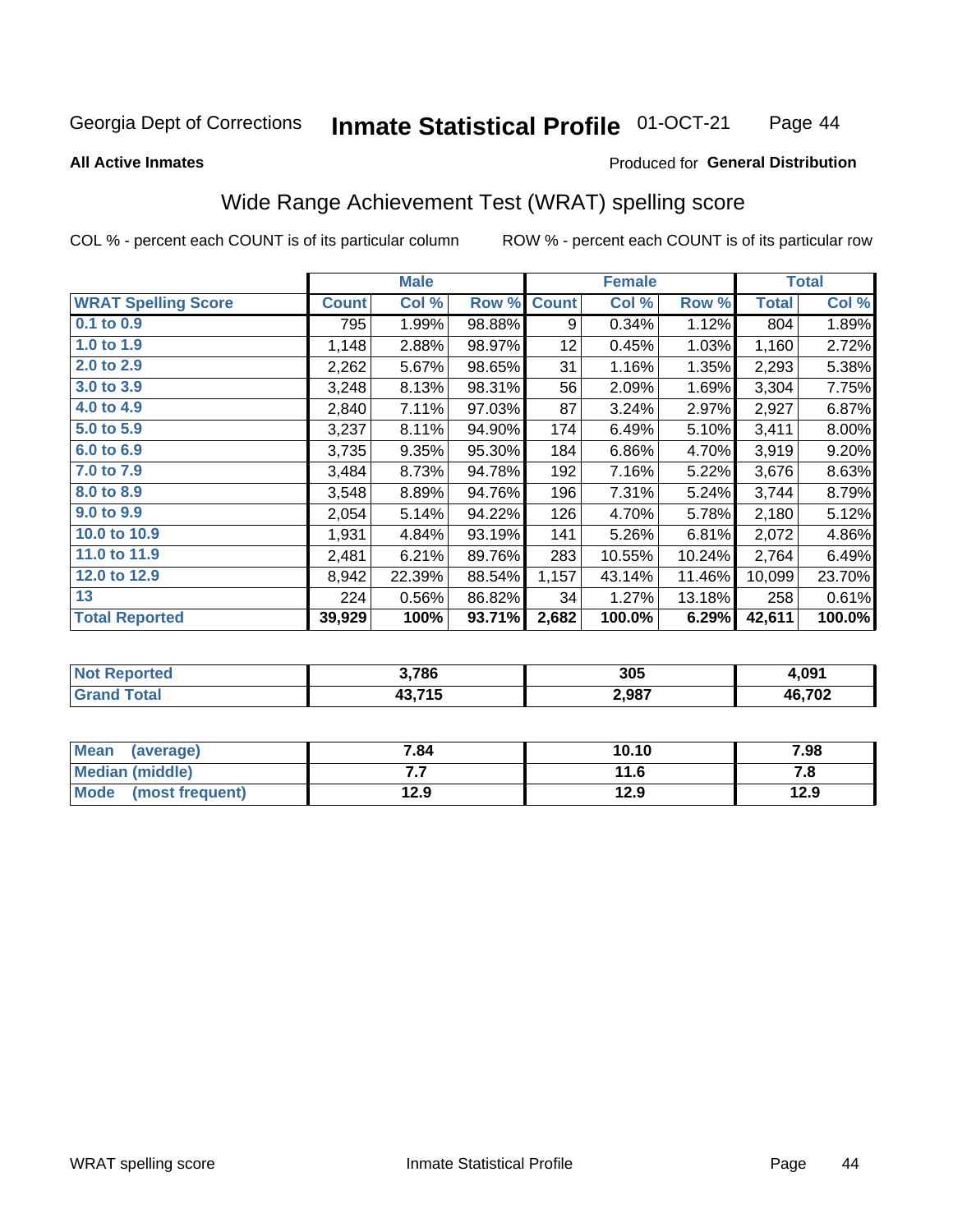#### Inmate Statistical Profile 01-OCT-21 Page 45

#### **All Active Inmates**

### **Produced for General Distribution**

## Current / last mental health treatment level

COL % - percent each COUNT is of its particular column

|                                    |              | <b>Male</b> |         |              | <b>Female</b> |        |              | <b>Total</b> |
|------------------------------------|--------------|-------------|---------|--------------|---------------|--------|--------------|--------------|
| <b>Mental Health Treatment Lev</b> | <b>Count</b> | Col %       | Row %   | <b>Count</b> | Col %         | Row %  | <b>Total</b> | Col %        |
| 1 No problem at current time       | 7,515        | 46.54%      | 92.85%  | 579          | 23.42%        | 7.15%  | 8,094        | 43.47%       |
| 2 Receiving outpatient             | 6,968        | 43.15%      | 79.01%  | 1,851        | 74.88%        | 20.99% | 8,819        | 47.36%       |
| <b>Treatment</b>                   |              |             |         |              |               |        |              |              |
| 3 Inpatient, moderate              | 1,326        | 8.21%       | 97.57%  | 33           | 1.33%         | 2.43%  | 1,359        | 7.30%        |
| Treatment                          |              |             |         |              |               |        |              |              |
| 4 Inpatient, intensive             | 312          | 1.93%       | 97.20%  | 9            | 0.36%         | 2.80%  | 321          | 1.72%        |
| <b>Treatment</b>                   |              |             |         |              |               |        |              |              |
| <b>5 Undergoing crisis</b>         | 27           | 0.17%       | 100.00% |              |               |        | 27           | 0.14%        |
| <b>Stabilization</b>               |              |             |         |              |               |        |              |              |
| <b>6 Hospital for criminally</b>   |              | 0.01%       | 100.00% |              |               |        |              | 0.01%        |
| <b>Tinsane</b>                     |              |             |         |              |               |        |              |              |
| <b>Total Evaluated</b>             | 16, 149      | 100%        | 86.72%  | 2,472        | 100%          | 13.28% | 18,621       | 100%         |

| Never had MH evaluation | 27,566 | 515   | 28,081 |
|-------------------------|--------|-------|--------|
| <b>Grand Total</b>      | 43,715 | 2,987 | 46,702 |

| <b>Median (middle)</b>         | <b>Receiving outpatient</b><br>treatment | <b>Receiving outpatient</b><br>treatment | <b>Receiving</b><br>outpatient<br>treatment |  |
|--------------------------------|------------------------------------------|------------------------------------------|---------------------------------------------|--|
| <b>Mode</b><br>(most frequent) | No problem at current time               | <b>Receiving outpatient</b><br>treatment | Receiving<br>outpatient<br>treatment        |  |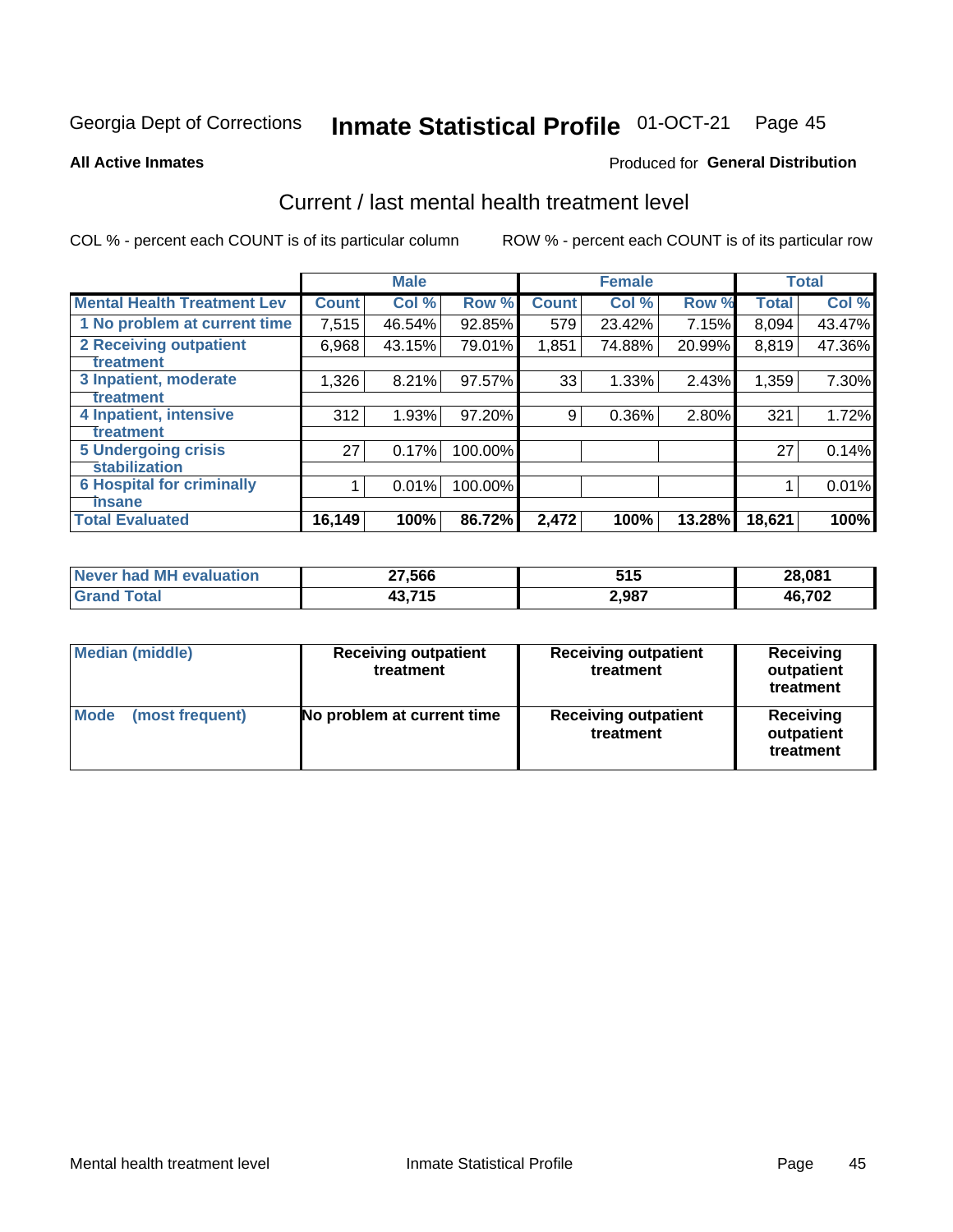### **All Active Inmates**

### Produced for General Distribution

## PULHESDWIT medical scale - 'P' overall condition ('P'hysical)

COL % - percent each COUNT is of its particular column

|                                         |              | <b>Male</b> |        |              | <b>Female</b> |         |              | <b>Total</b> |
|-----------------------------------------|--------------|-------------|--------|--------------|---------------|---------|--------------|--------------|
| 'P' Overall Condition                   | <b>Count</b> | Col %       | Row %  | <b>Count</b> | Col %         | Row %   | <b>Total</b> | Col %        |
| 1 No medical illness                    | 28,947       | 73.02%      | 93.89% | 1,884        | 68.43%        | 6.11%   | 30,831       | 72.72%       |
| 2 Well-controlled chronic               | 9,899        | 24.97%      | 92.56% | 796          | 28.91%        | 7.44%   | 10,695       | 25.23%       |
| <b>illness</b>                          |              |             |        |              |               |         |              |              |
| 3 Poorly-controlled chronic             | 731          | 1.84%       | 92.53% | 59           | 2.14%         | 7.47%   | 790          | 1.86%        |
| <b>illness</b>                          |              |             |        |              |               |         |              |              |
| <b>4 Significant problems requiring</b> | 63           | 0.16%       | 92.65% | 5            | 0.18%         | 7.35%   | 68           | 0.16%        |
| special housing                         |              |             |        |              |               |         |              |              |
| 5 Terminal illness, < 6 months          | 4            | 0.01%       | 80.00% |              | 0.04%         | 20.00%  | 5            | 0.01%        |
| to live                                 |              |             |        |              |               |         |              |              |
| 6 Inmate is pregnant                    |              |             |        | 8            | 0.29%         | 100.00% | 8            | 0.02%        |
| <b>Total Reported</b>                   | 39,644       | 100%        | 93.51% | 2,753        | 100%          | 6.49%   | 42,397       | 100%         |

| тео | .071  | oo.<br>294 | ,305   |
|-----|-------|------------|--------|
|     | - - - | 2,987      | 46,702 |

| Mode<br>(most frequent) |  | <sup>1</sup> No medical illness | 1 No medical illness | 1 No medical<br>illness |
|-------------------------|--|---------------------------------|----------------------|-------------------------|
|-------------------------|--|---------------------------------|----------------------|-------------------------|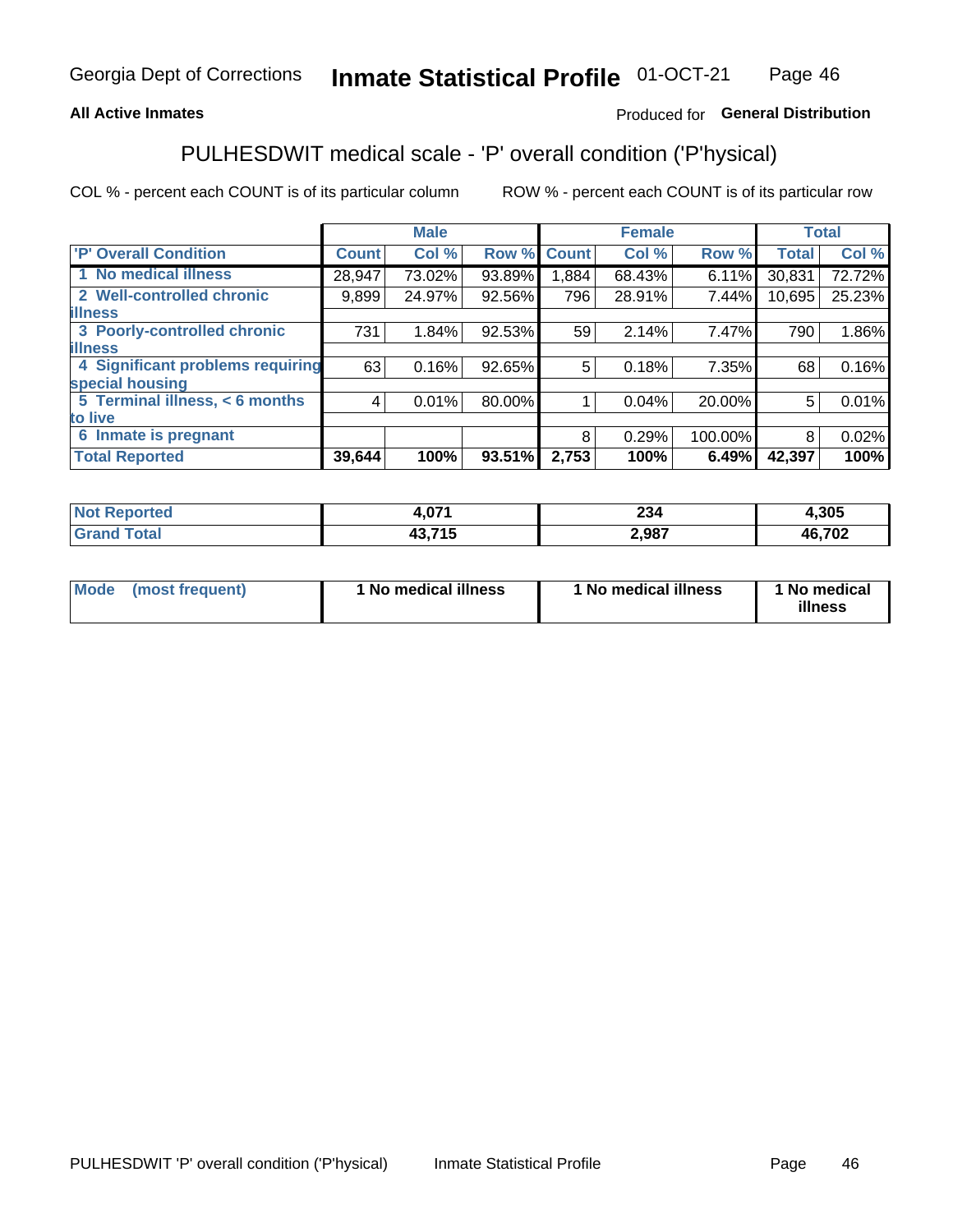### **All Active Inmates**

### Produced for General Distribution

# PULHESDWIT medical scale - 'U' upper body

COL % - percent each COUNT is of its particular column

|                              |              | <b>Male</b> |         |              | <b>Female</b> |        |              | <b>Total</b> |
|------------------------------|--------------|-------------|---------|--------------|---------------|--------|--------------|--------------|
| <b>U' Upper Body</b>         | <b>Count</b> | Col %       | Row %   | <b>Count</b> | Col %         | Row %  | <b>Total</b> | Col %        |
| 1 Upper bones, joints,       | 37,656       | 95.56%      | 93.49%  | 2,621        | 95.21%        | 6.51%  | 40,277       | 95.54%       |
| muscles all OK               |              |             |         |              |               |        |              |              |
| 2 One or both arms minimally | 1,548        | 3.93%       | 93.37%  | 110          | 4.00%         | 6.63%  | 1,658        | 3.93%        |
| limited                      |              |             |         |              |               |        |              |              |
| 3 One or both arms           | 173          | 0.44%       | 90.10%  | 19           | 0.69%         | 9.90%  | 192          | 0.46%        |
| <b>moderately limited</b>    |              |             |         |              |               |        |              |              |
| 4 One arm disabled,          | 27           | 0.07%       | 90.00%  | 3            | 0.11%         | 10.00% | 30           | 0.07%        |
| paralyzed, or amputated      |              |             |         |              |               |        |              |              |
| 5 Both arms disabled,        |              | 0.01%       | 100.00% |              |               |        |              | 0.01%        |
| paralyzed, or amputated      |              |             |         |              |               |        |              |              |
| <b>Total Reported</b>        | 39,405       | 100%        | 93.47%  | 2,753        | 100%          | 6.53%  | 42,158       | 100.0%       |

| <b>Not Reported</b>          | 4,310  | 234   | 1,544  |
|------------------------------|--------|-------|--------|
| <b>Total</b><br><b>Grand</b> | 43,715 | 2,987 | 46,702 |

| Mode<br>(most frequent) | 1 Upper bones, joints,<br>muscles all OK | 1 Upper bones, joints,<br>muscles all OK | 1 Upper bones,<br>joints, muscles all<br>ΟK |
|-------------------------|------------------------------------------|------------------------------------------|---------------------------------------------|
|-------------------------|------------------------------------------|------------------------------------------|---------------------------------------------|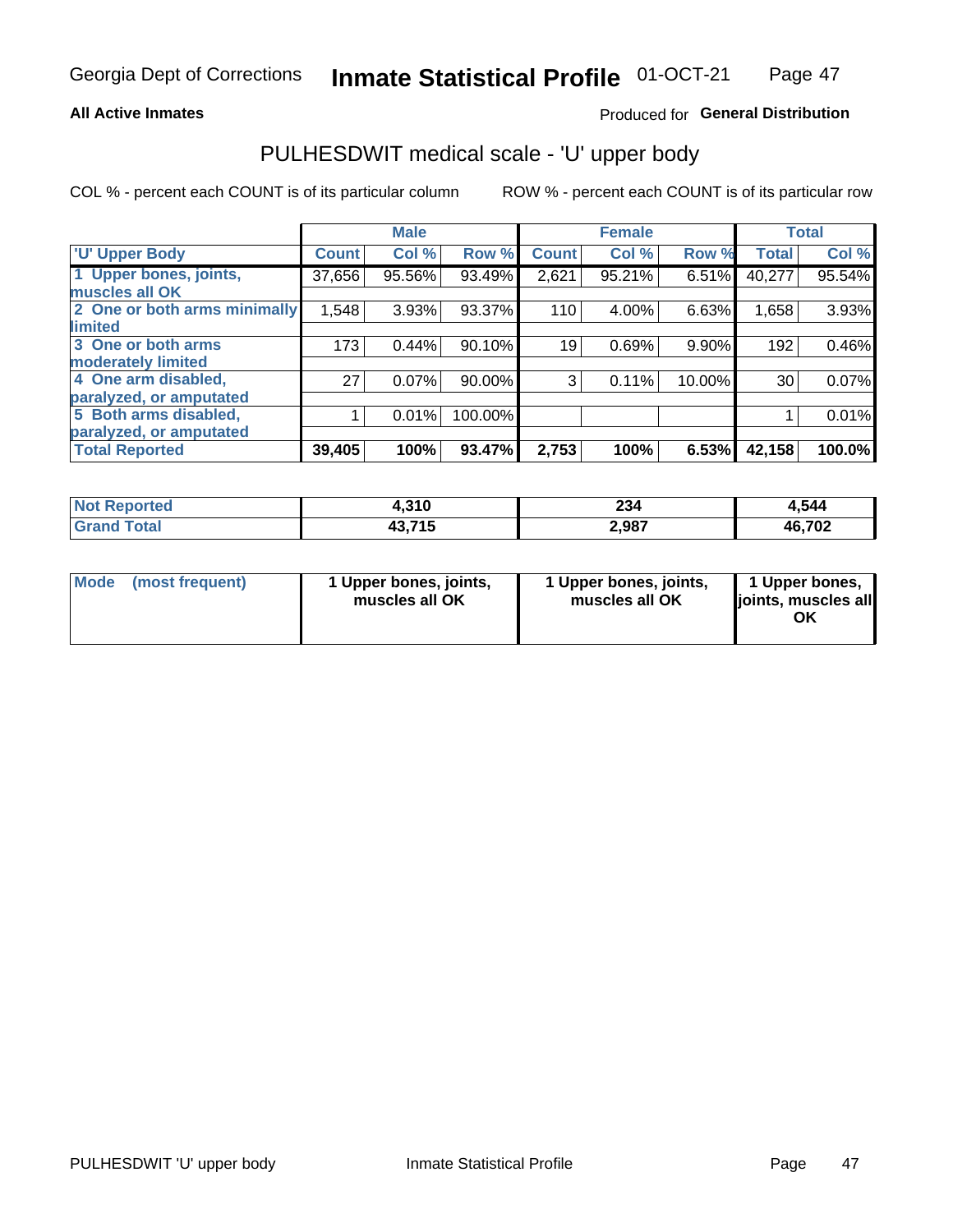### **All Active Inmates**

### Produced for General Distribution

## PULHESDWIT medical scale - 'L' lower body

COL % - percent each COUNT is of its particular column

|                                |              | <b>Male</b> |         |              | <b>Female</b> |       |              | <b>Total</b> |
|--------------------------------|--------------|-------------|---------|--------------|---------------|-------|--------------|--------------|
| 'L' Lower Body                 | <b>Count</b> | Col %       | Row %   | <b>Count</b> | Col %         | Row % | <b>Total</b> | Col %        |
| 1 Lower bones, joints,         | 35,724       | 90.66%      | 93.44%  | 2,507        | 91.10%        | 6.56% | 38,231       | 90.69%       |
| muscles all OK                 |              |             |         |              |               |       |              |              |
| 2 One or both legs minimally   | 3,045        | 7.73%       | 93.75%  | 203          | 7.38%         | 6.25% | 3,248        | 7.70%        |
| limited                        |              |             |         |              |               |       |              |              |
| 3 One or both legs             | 526          | 1.33%       | 93.59%  | 36           | 1.31%         | 6.41% | 562          | 1.33%        |
| moderately limited             |              |             |         |              |               |       |              |              |
| 4 One leg disabled, paralyzed, | 93           | 0.24%       | 93.94%  | 6            | 0.22%         | 6.06% | 99           | 0.23%        |
| or amputated                   |              |             |         |              |               |       |              |              |
| 5 Both legs disabled,          | 16           | 0.04%       | 100.00% |              |               |       | 16           | 0.04%        |
| paralyzed, or amputated        |              |             |         |              |               |       |              |              |
| <b>Total Reported</b>          | 39,404       | 100%        | 93.47%  | 2,752        | 100%          | 6.53% | 42,156       | 100%         |

| <b>Not Reported</b>   | 244<br>ו ו טוד | 235   | 1,546  |
|-----------------------|----------------|-------|--------|
| <b>Total</b><br>Granc | 43,715         | 2,987 | 46,702 |

|  | Mode (most frequent) | 1 Lower bones, joints,<br>muscles all OK | 1 Lower bones, joints,<br>muscles all OK | 1 Lower bones,<br>joints, muscles all<br>ΟK |
|--|----------------------|------------------------------------------|------------------------------------------|---------------------------------------------|
|--|----------------------|------------------------------------------|------------------------------------------|---------------------------------------------|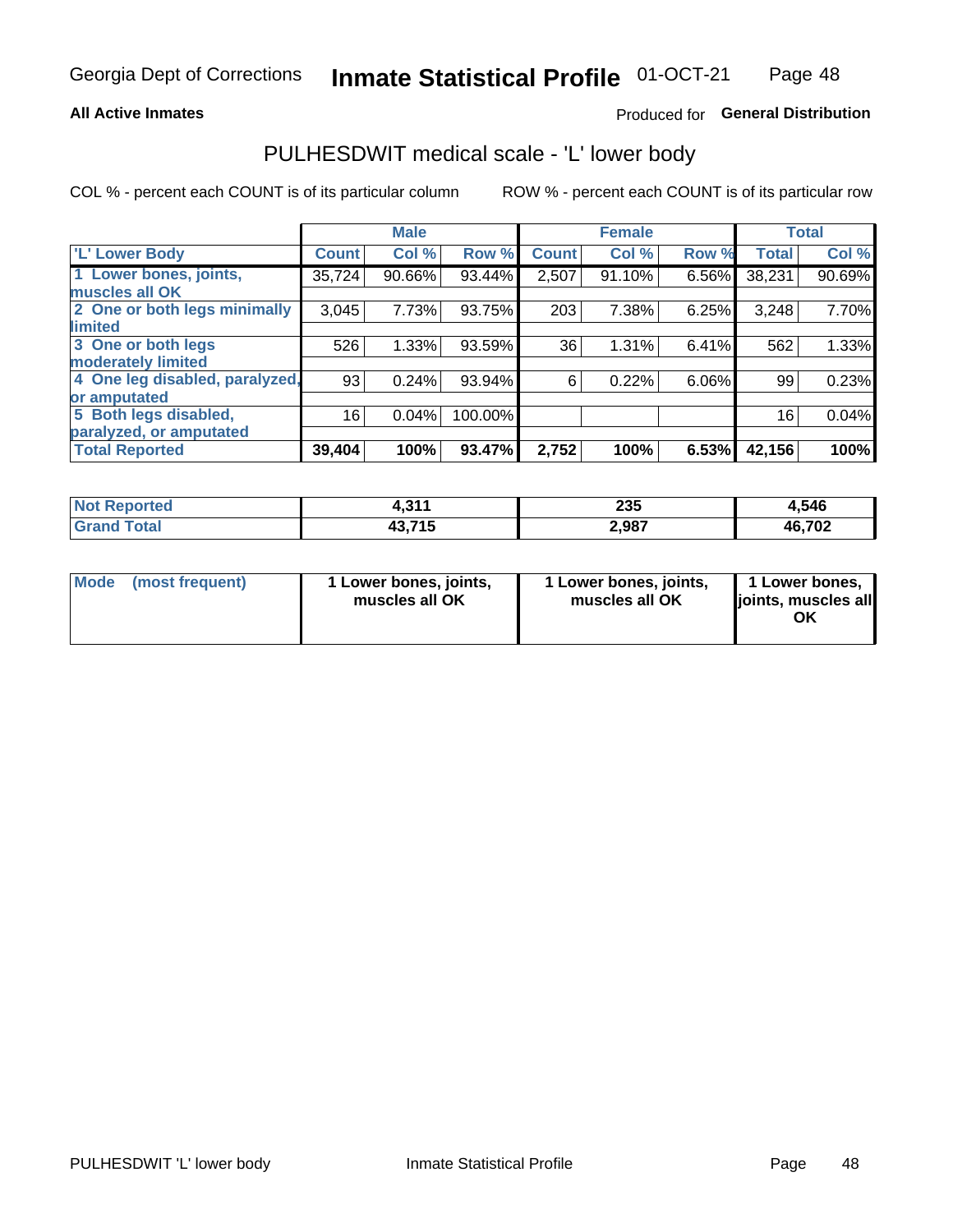### **All Active Inmates**

### Produced for General Distribution

## PULHESDWIT medical scale - 'H' hearing

COL % - percent each COUNT is of its particular column

|                                |              | <b>Male</b> |             |       | <b>Female</b> |        | <b>Total</b> |        |
|--------------------------------|--------------|-------------|-------------|-------|---------------|--------|--------------|--------|
| <b>'H' Hearing</b>             | <b>Count</b> | Col %       | Row % Count |       | Col %         | Row %  | <b>Total</b> | Col %  |
| 1 Normal hearing both ears     | 38,779       | 98.50%      | 93.48%      | 2,704 | 98.29%        | 6.52%  | 41,483       | 98.49% |
| 2 Some loss in one ear with    | 453          | 1.15%       | 92.26%      | 38    | 1.38%         | 7.74%  | 491          | 1.17%  |
| other OK, or mild loss in both |              |             |             |       |               |        |              |        |
| 3 Total loss in one ear with   | 92           | 0.23%       | 95.83%      | 4     | 0.15%         | 4.17%  | 96           | 0.23%  |
| mild loss in other             |              |             |             |       |               |        |              |        |
| 4 Severe loss in both ears     | 27           | 0.07%       | 87.10%      | 4     | 0.15%         | 12.90% | 31           | 0.07%  |
| 5 Total loss in both ears,     | 19           | 0.05%       | 95.00%      |       | 0.04%         | 5.00%  | 20           | 0.05%  |
| requiring special housing      |              |             |             |       |               |        |              |        |
| <b>Total Reported</b>          | 39,370       | 100%        | 93.47%      | 2,751 | 100%          | 6.53%  | 42,121       | 100.0% |

| <b>Not Reno</b><br>ాorted | 1,345           | ንጋ ድ<br>∠ວບ | 1,581  |
|---------------------------|-----------------|-------------|--------|
| Total                     | 19 74 E<br>TV.I | 2,987       | 46,702 |

| Mode (most frequent) | 1 Normal hearing both ears 1 Normal hearing both ears 1 Normal hearing | both ears |
|----------------------|------------------------------------------------------------------------|-----------|
|                      |                                                                        |           |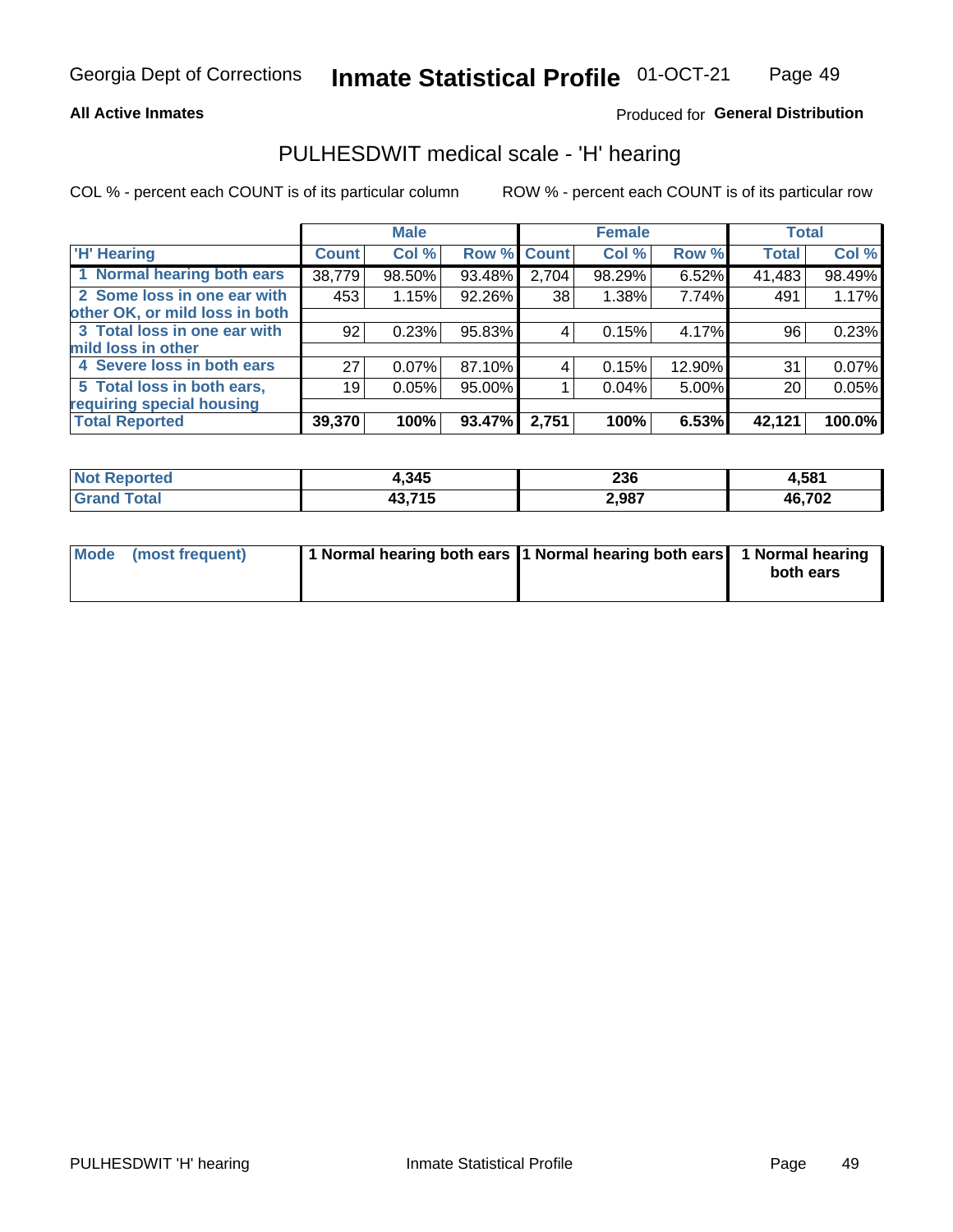### **All Active Inmates**

### Produced for General Distribution

## PULHESDWIT medical scale - 'E' vision

COL % - percent each COUNT is of its particular column

|                                 |              | <b>Male</b> |        |              | <b>Female</b> |        |              | <b>Total</b> |
|---------------------------------|--------------|-------------|--------|--------------|---------------|--------|--------------|--------------|
| 'E' Vision                      | <b>Count</b> | Col %       | Row %  | <b>Count</b> | Col %         | Row %  | <b>Total</b> | Col %        |
| 1 Correctable to 20/40 in both  | 29,827       | 76.29%      | 95.69% | .344         | 49.02%        | 4.31%  | 31,171       | 74.50%       |
| eyes                            |              |             |        |              |               |        |              |              |
| 2 Correctable to 20/70 in one   | 8,148        | 20.84%      | 88.27% | 1,083        | 39.50%        | 11.73% | 9,231        | 22.06%       |
| eye, may be blind in other      |              |             |        |              |               |        |              |              |
| 3 Correctable to 20/200 in one  | 964          | 2.47%       | 78.89% | 258          | 9.41%         | 21.11% | 1,222        | 2.92%        |
| eye, may be blind in other      |              |             |        |              |               |        |              |              |
| 4 One eye not correctable to    | 139          | 0.36%       | 71.28% | 56           | 2.04%         | 28.72% | 195          | 0.47%        |
| 20/200, other may be blind      |              |             |        |              |               |        |              |              |
| 5 Blind in both eyes, requiring | 21           | 0.05%       | 95.45% |              | 0.04%         | 4.55%  | 22           | 0.05%        |
| special housing                 |              |             |        |              |               |        |              |              |
| <b>Total Reported</b>           | 39,099       | 100%        | 93.45% | 2,742        | 100%          | 6.55%  | 41,841       | 100%         |

| <b>Not Reported</b> | .616،  | 245   | 4,861  |
|---------------------|--------|-------|--------|
| <b>Total</b>        | 43,715 | 2,987 | 46,702 |

| Mode (most frequent) | 1 Correctable to 20/40 in both<br>eves | 1 Correctable to 20/40 in   1 Correctable to  <br>both eves | 20/40 in both eyes |
|----------------------|----------------------------------------|-------------------------------------------------------------|--------------------|
|                      |                                        |                                                             |                    |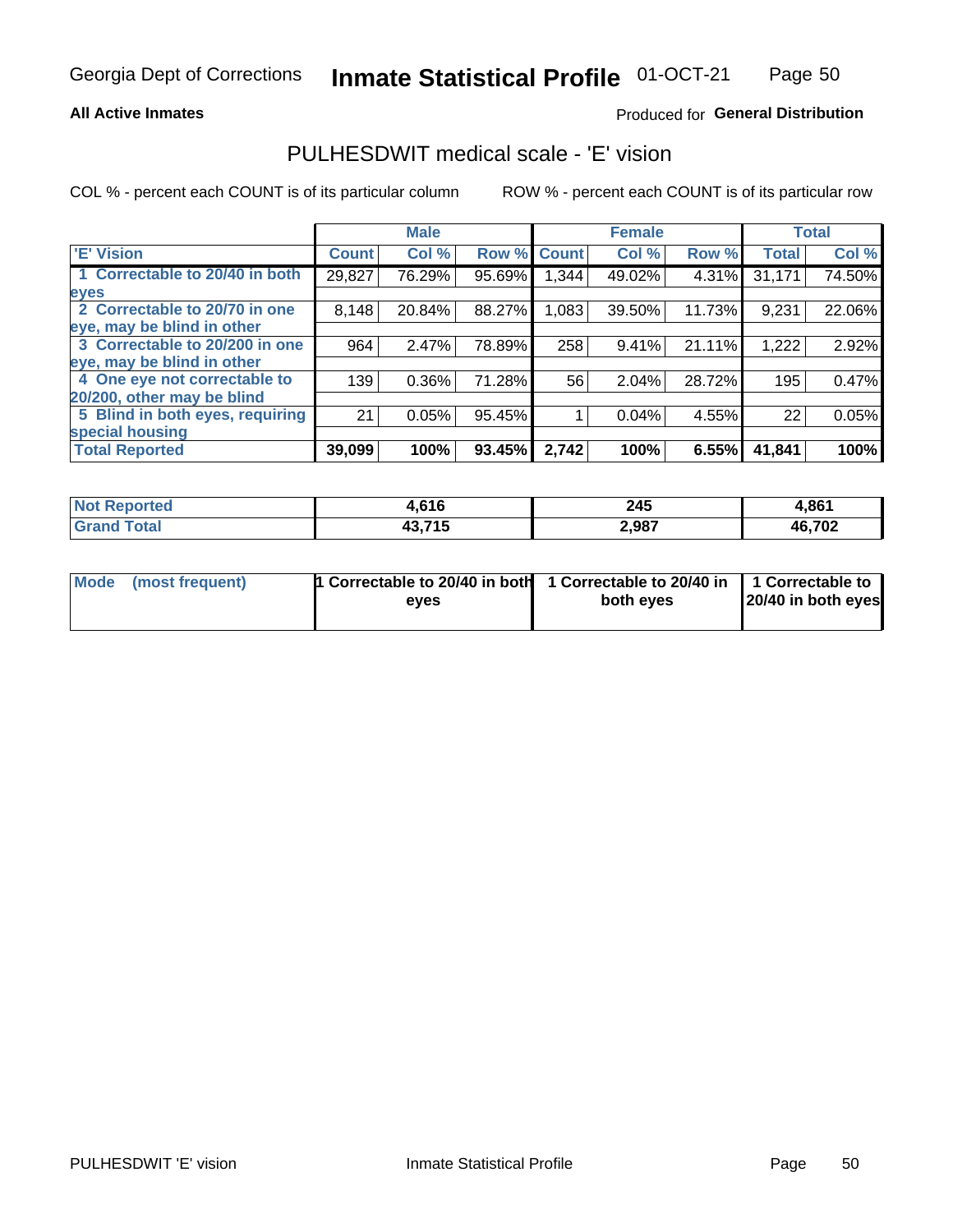### **All Active Inmates**

### Produced for General Distribution

## PULHESDWIT medical scale - 'S' pSychiatric

COL % - percent each COUNT is of its particular column

|                                        |              | <b>Male</b> |         |              | <b>Female</b> |          |              | <b>Total</b> |
|----------------------------------------|--------------|-------------|---------|--------------|---------------|----------|--------------|--------------|
| 'S' pSychiatric                        | <b>Count</b> | Col %       | Row %   | <b>Count</b> | Col %         | Row %    | <b>Total</b> | Col %        |
| 1 No impairment or disorders           | 34,587       | 89.34%      | 97.52%  | 880          | 33.49%        | 2.48%    | 35,467       | 85.79%       |
| 2 Stable, or in remission, or          | 3,437        | 8.88%       | 66.52%  | 1,730        | 65.83%        | 33.48%   | 5,167        | 12.50%       |
| mild impairment or retardation         |              |             |         |              |               |          |              |              |
| 3 Requires moderate inpatient          | 548          | 1.42%       | 97.51%  | 14           | 0.53%         | 2.49%    | 562          | 1.36%        |
| treatment                              |              |             |         |              |               |          |              |              |
| 4 Requires intensive inpatient         | 134          | 0.35%       | 97.10%  | 4            | 0.15%         | 2.90%    | 138          | 0.33%        |
| treatment                              |              |             |         |              |               |          |              |              |
| <b>5 Requires Crisis Stabilization</b> | 6            | 0.02%       | 100.00% |              |               |          | 6            | 0.01%        |
| Unit (CSU) inpatient care              |              |             |         |              |               |          |              |              |
| <b>6 Severe disorders require</b>      |              | 0.01%       | 100.00% |              |               |          |              | 0.01%        |
| psychiatric hospitalization            |              |             |         |              |               |          |              |              |
| <b>Total Reported</b>                  | 38,713       | 100%        | 93.64%  | 2,628        | 100%          | $6.36\%$ | 41,341       | 100%         |

| <b>Not Reported</b>   | 5,002  | 359   | 5,361  |
|-----------------------|--------|-------|--------|
| Total<br><b>Grand</b> | 43,715 | 2,987 | 46,702 |

| Mode | (most frequent) | <b>1 No impairment or disorders</b> 2 Stable, or in remission, 1 No impairment or |                       |           |
|------|-----------------|-----------------------------------------------------------------------------------|-----------------------|-----------|
|      |                 |                                                                                   | or mild impairment or | disorders |
|      |                 |                                                                                   | retardation           |           |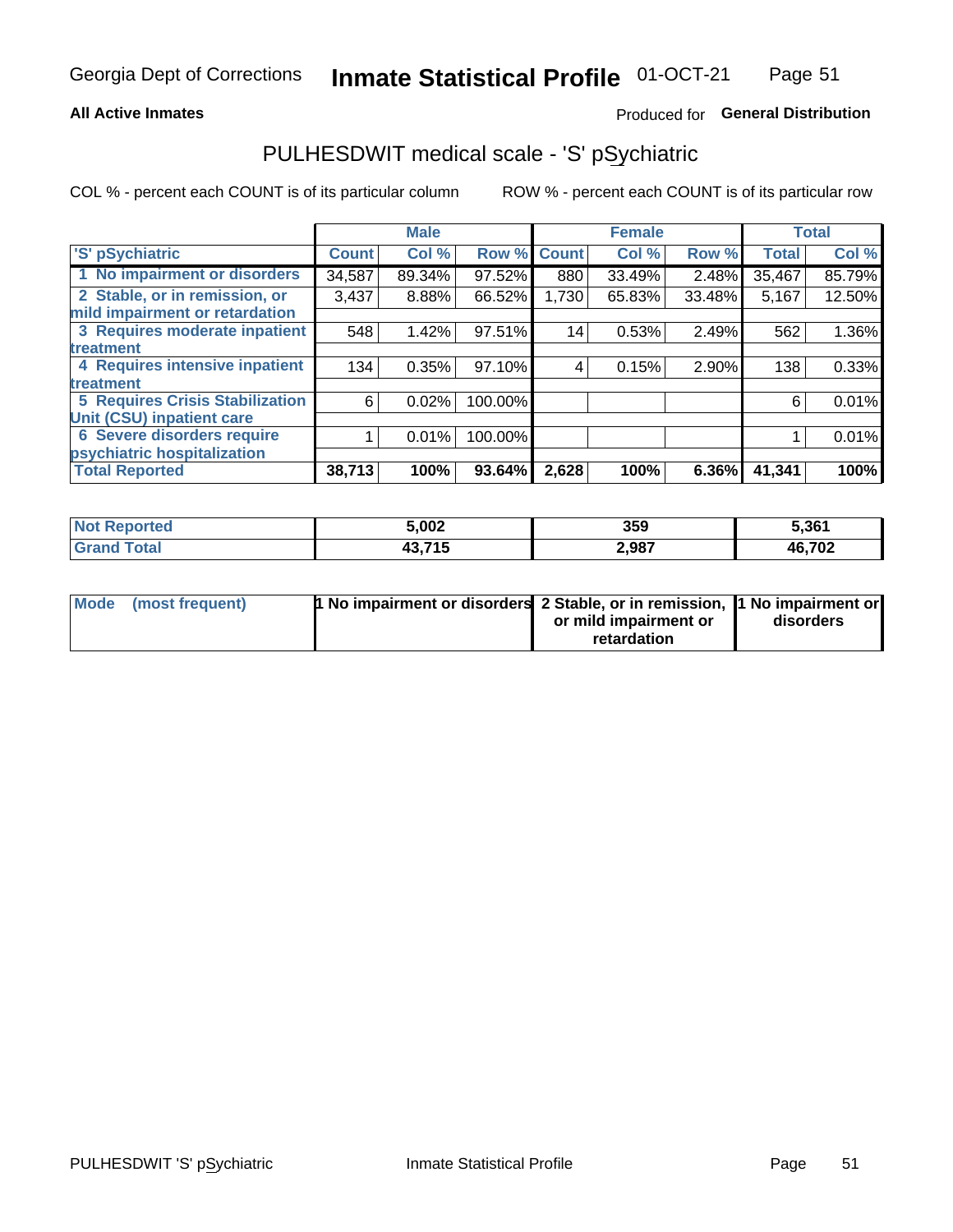### **All Active Inmates**

### Produced for General Distribution

## PULHESDWIT medical scale - 'D' dental

COL % - percent each COUNT is of its particular column

|                                 |              | <b>Male</b> |         |              | <b>Female</b> |       |              | <b>Total</b> |
|---------------------------------|--------------|-------------|---------|--------------|---------------|-------|--------------|--------------|
| <b>D'</b> Dental                | <b>Count</b> | Col %       | Row %   | <b>Count</b> | Col %         | Row % | <b>Total</b> | Col %        |
| 1 Minimal routine dental health | 22,023       | 59.79%      | 90.34%  | 2,354        | 89.03%        | 9.66% | 24,377       | 61.75%       |
| <b>needs</b>                    |              |             |         |              |               |       |              |              |
| 2 Moderate cavities and/or gum  | 12,933       | 35.11%      | 98.30%  | 223          | 8.43%         | 1.70% | 13,156       | 33.32%       |
| disease                         |              |             |         |              |               |       |              |              |
| 3 Extensive gum disease         | 1,858        | 5.04%       | 96.57%  | 66           | 2.50%         | 3.43% | 1,924        | 4.87%        |
| and/or widespread decay         |              |             |         |              |               |       |              |              |
| 4 Urgent need for dental        | 19           | 0.05%       | 95.00%  |              | 0.04%         | 5.00% | 20           | 0.05%        |
| <b>services</b>                 |              |             |         |              |               |       |              |              |
| 5 Life-threatening disease or   |              | 0.01%       | 100.00% |              |               |       |              | 0.01%        |
| extreme pain or infection       |              |             |         |              |               |       |              |              |
| <b>Total Reported</b>           | 36,834       | 100%        | 93.30%  | 2,644        | 100%          | 6.70% | 39,478       | 100%         |

| <b>Not Reported</b>          | 6,881  | 343   | 7,224  |
|------------------------------|--------|-------|--------|
| <b>Total</b><br><b>Grand</b> | 43,715 | 2,987 | 46,702 |

| Mode<br><b>Minimal routine dental</b><br>(most frequent)<br>health needs | 1 Minimal routine dental<br>health needs | 1 Minimal routine<br>dental health<br>needs |
|--------------------------------------------------------------------------|------------------------------------------|---------------------------------------------|
|--------------------------------------------------------------------------|------------------------------------------|---------------------------------------------|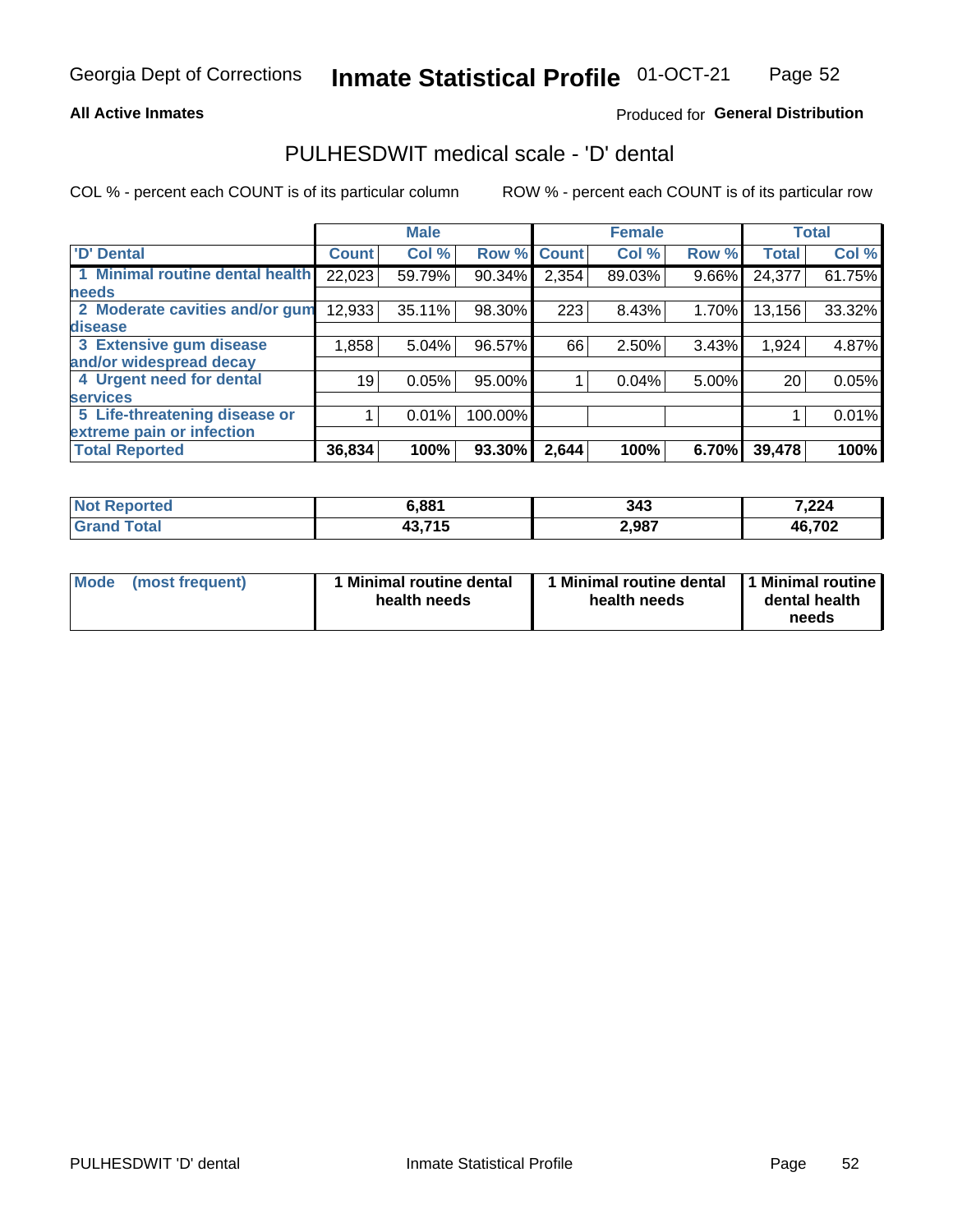### **All Active Inmates**

### Produced for General Distribution

## PULHESDWIT medical scale - 'W' work ability

COL % - percent each COUNT is of its particular column

|                                 |              | <b>Male</b> |        |             | <b>Female</b> |       |              | <b>Total</b> |
|---------------------------------|--------------|-------------|--------|-------------|---------------|-------|--------------|--------------|
| <b>W' work ability</b>          | <b>Count</b> | Col %       |        | Row % Count | Col %         | Row % | <b>Total</b> | Col %        |
| 1 Unrestricted work or activity | 33,578       | 85.26%      | 93.32% | 2,405       | 87.36%        | 6.68% | 35,983       | 85.39%       |
| 2 Minor restrictions on type of | 4,606        | 11.69%      | 94.17% | 285         | 10.35%        | 5.83% | 4,891        | 11.61%       |
| <b>work</b>                     |              |             |        |             |               |       |              |              |
| 3 Moderate restrictions on type | 825          | 2.09%       | 95.38% | 40          | 1.45%         | 4.62% | 865          | 2.05%        |
| lof work                        |              |             |        |             |               |       |              |              |
| 4 Major restrictions on type of | 277          | 0.70%       | 94.86% | 15          | 0.54%         | 5.14% | 292          | 0.69%        |
| <b>work</b>                     |              |             |        |             |               |       |              |              |
| 5 Cannot work under any         | 99           | 0.25%       | 92.52% | 8           | 0.29%         | 7.48% | 107          | 0.25%        |
| <b>circumstances</b>            |              |             |        |             |               |       |              |              |
| <b>Total Reported</b>           | 39,385       | 100%        | 93.47% | 2,753       | 100%          | 6.53% | 42,138       | 100%         |

| <b>Not Reported</b>          | 4,330  | 234   | 4,564  |
|------------------------------|--------|-------|--------|
| <b>Total</b><br><b>Grand</b> | 43,715 | 2,987 | 46,702 |

| Mode            | 1 Unrestricted work or | 1 Unrestricted work or | 1 Unrestricted   |
|-----------------|------------------------|------------------------|------------------|
| (most frequent) | activity               | activity               | work or activity |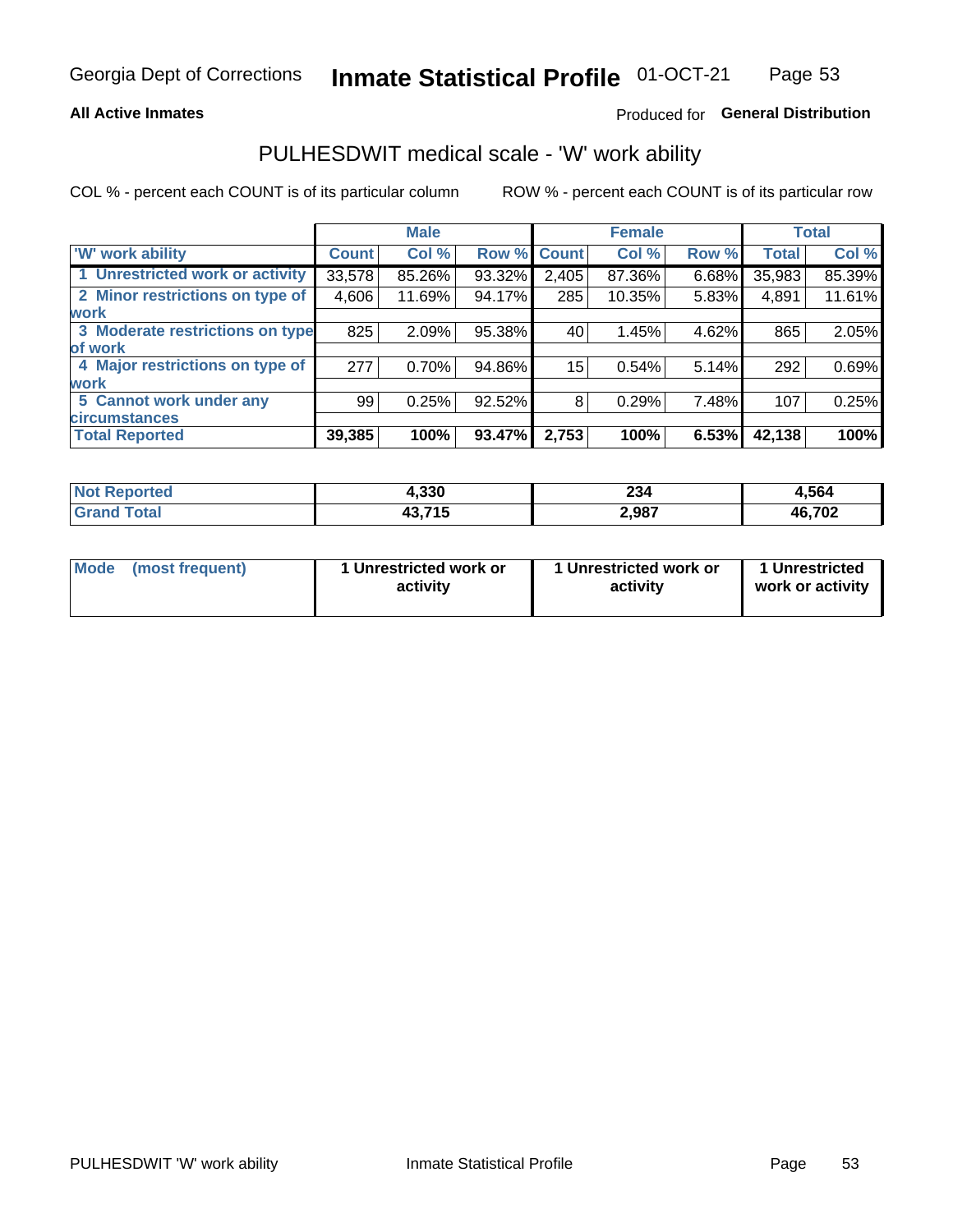### **All Active Inmates**

### Produced for General Distribution

## PULHESDWIT medical scale - 'I' impairment

COL % - percent each COUNT is of its particular column ROW % - percent each COUNT is of its particular row

|                                 |              | <b>Male</b> |        |              | <b>Female</b> |       |              | <b>Total</b> |
|---------------------------------|--------------|-------------|--------|--------------|---------------|-------|--------------|--------------|
| 'l' Impairment                  | <b>Count</b> | Col %       | Row %  | <b>Count</b> | Col %         | Row % | <b>Total</b> | Col %        |
| 1 No impairments or             | 38,993       | 99.00%      | 93.45% | 2,735        | 99.38%        | 6.55% | 41,728       | 99.03%       |
| disabilities                    |              |             |        |              |               |       |              |              |
| 2 Wheelchair-bound but          | 227          | 0.58%       | 96.19% | 9            | 0.33%         | 3.81% | 236          | 0.56%        |
| otherwise OK                    |              |             |        |              |               |       |              |              |
| 3 Needs low-level Assisted      | 50           | 0.13%       | 98.04% |              | 0.04%         | 1.96% | 51           | 0.12%        |
| Living (level I)                |              |             |        |              |               |       |              |              |
| 4 Needs moderate Assisted       | 26           | 0.07%       | 96.30% |              | 0.04%         | 3.70% | 27           | $0.06\%$     |
| <b>Living (level II)</b>        |              |             |        |              |               |       |              |              |
| <b>5 Needs maximal Assisted</b> | 90           | 0.23%       | 93.75% | 6            | 0.22%         | 6.25% | 96           | 0.23%        |
| <b>Living (level III)</b>       |              |             |        |              |               |       |              |              |
| <b>Total Reported</b>           | 39,386       | 100%        | 93.47% | 2,752        | 100%          | 6.53% | 42,138       | 100%         |

| ported<br><b>NOT</b>   | 4,329  | 235   | 4,564  |
|------------------------|--------|-------|--------|
| <b>c</b> otal<br>. Gr' | 43,715 | 2,987 | 46,702 |

| Mode | (most frequent) | 1 No impairments or<br>disabilities | 1 No impairments or<br>disabilities | 1 No impairments<br>or disabilities |
|------|-----------------|-------------------------------------|-------------------------------------|-------------------------------------|
|------|-----------------|-------------------------------------|-------------------------------------|-------------------------------------|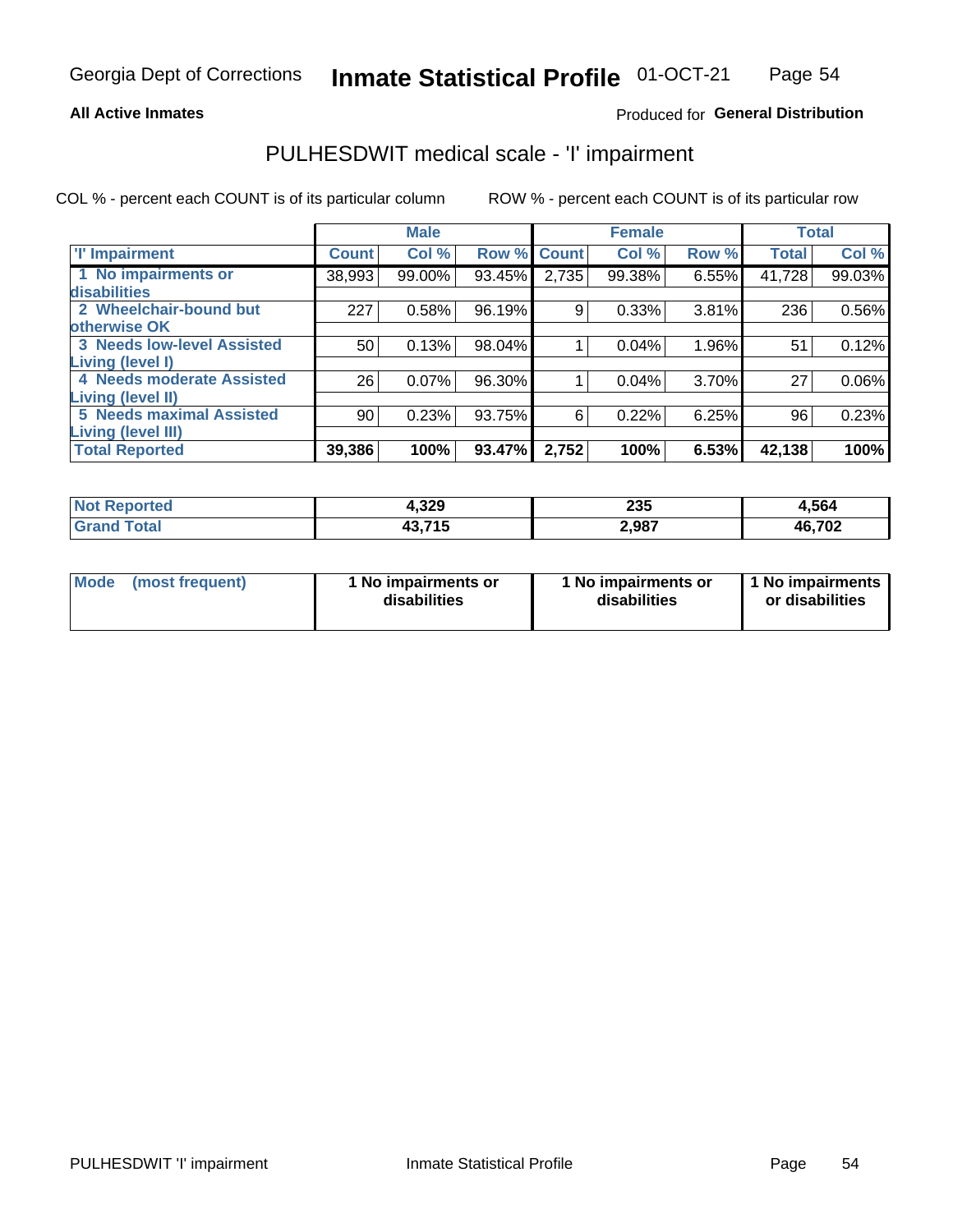### **All Active Inmates**

### Produced fo General Distribution

## PULHESDWIT medical scale - 'T' transportability

COL % - percent each COUNT is of its particular column

|                              |                 | <b>Male</b> |        |              | <b>Female</b> |        | <b>Total</b> |          |
|------------------------------|-----------------|-------------|--------|--------------|---------------|--------|--------------|----------|
| <b>T' Transportability</b>   | <b>Count</b>    | Col %       | Row %  | <b>Count</b> | Col %         | Row %  | <b>Total</b> | Col %    |
| 1 Can be transported in any  | 39,312          | 99.16%      | 93.50% | 2,734        | 99.56%        | 6.50%  | 42,046       | 99.19%   |
| ordinary approved vehicle    |                 |             |        |              |               |        |              |          |
| 2 Wheelchair-bound, not      | 94              | 0.24%       | 98.95% |              | 0.04%         | 1.05%  | 95           | 0.22%    |
| needing special vehicle      |                 |             |        |              |               |        |              |          |
| 3 Wheelchair-bound, requires | 25 <sub>1</sub> | 0.06%       | 92.59% | 2            | 0.07%         | 7.41%  | 27           | $0.06\%$ |
| special vehicle              |                 |             |        |              |               |        |              |          |
| 4 Needs specially-equipped   | 4               | 0.01%       | 66.67% | 2            | 0.07%         | 33.33% | 6            | 0.01%    |
| medical vehicle              |                 |             |        |              |               |        |              |          |
| <b>5 Requires ambulance</b>  | 209             | 0.53%       | 96.76% | 7            | 0.25%         | 3.24%  | 216          | 0.51%    |
| transport                    |                 |             |        |              |               |        |              |          |
| <b>Total Reported</b>        | 39,644          | 100%        | 93.52% | 2,746        | 100%          | 6.48%  | 42,390       | 100%     |

| eported    | .071   | 241   | 242<br>4.J I 4. |
|------------|--------|-------|-----------------|
| <b>ota</b> | 43.715 | 2,987 | 46,702          |

|  | Mode (most frequent) | 1 Can be transported in any 1 Can be transported in any<br>ordinary approved vehicle   ordinary approved vehicle   transported in any |  | 1 Can be<br>  ordinary approved  <br>vehicle |
|--|----------------------|---------------------------------------------------------------------------------------------------------------------------------------|--|----------------------------------------------|
|--|----------------------|---------------------------------------------------------------------------------------------------------------------------------------|--|----------------------------------------------|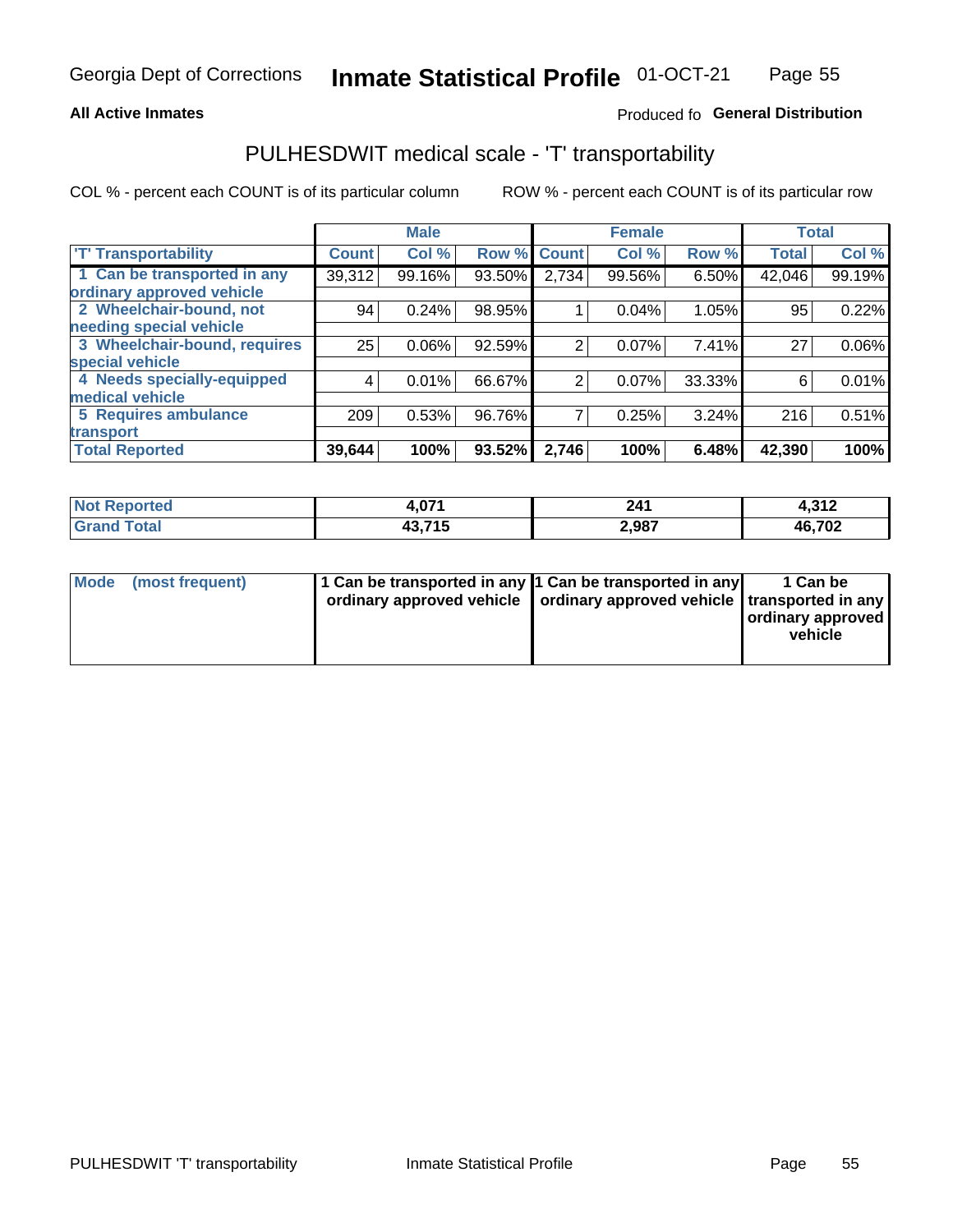#### Inmate Statistical Profile 01-OCT-21 Page 56

**All Active Inmates** 

### Produced for General Distribution

## Number of prior Georgia incarcerations

COL % - percent each COUNT is of its particular column

|                                       |              | <b>Male</b> |             |                 | <b>Female</b> |       |        | <b>Total</b> |
|---------------------------------------|--------------|-------------|-------------|-----------------|---------------|-------|--------|--------------|
| <b>Num of Prior GA Incarcerations</b> | <b>Count</b> | Col %       | Row % Count |                 | Col %         | Row % | Total  | Col %        |
|                                       | 24,382       | 55.77%      | 91.89%      | 2,152           | 72.05%        | 8.11% | 26,534 | 56.82%       |
|                                       | 8,036        | 18.38%      | 94.90%      | 432             | 14.46%        | 5.10% | 8,468  | 18.13%       |
| $\overline{2}$                        | 4,595        | 10.51%      | 95.75%      | 204             | 6.83%         | 4.25% | 4,799  | 10.28%       |
| 3                                     | 2,870        | 6.57%       | 97.16%      | 84              | 2.81%         | 2.84% | 2,954  | 6.33%        |
| $\boldsymbol{4}$                      | 1,579        | 3.61%       | 96.75%      | 53              | 1.77%         | 3.25% | 1,632  | 3.49%        |
| 5                                     | 972          | 2.22%       | 97.69%      | 23              | 0.77%         | 2.31% | 995    | 2.13%        |
| <b>More Than 5</b>                    | 1,281        | 2.93%       | 97.05%      | 39 <sub>1</sub> | 1.31%         | 2.95% | 1,320  | 2.83%        |
| <b>Total Reported</b>                 | 43,715       | 100%        | 93.60%      | 2,987           | 100%          | 6.40% | 46,702 | 100.0%       |

| orted<br>'N (     |        |       |        |
|-------------------|--------|-------|--------|
| <b>otal</b><br>Gr | 10.74E | 2,987 | 46,702 |

| Mean (average)       | .06 | .00 | 1.03 |
|----------------------|-----|-----|------|
| Median (middle)      |     |     |      |
| Mode (most frequent) |     |     |      |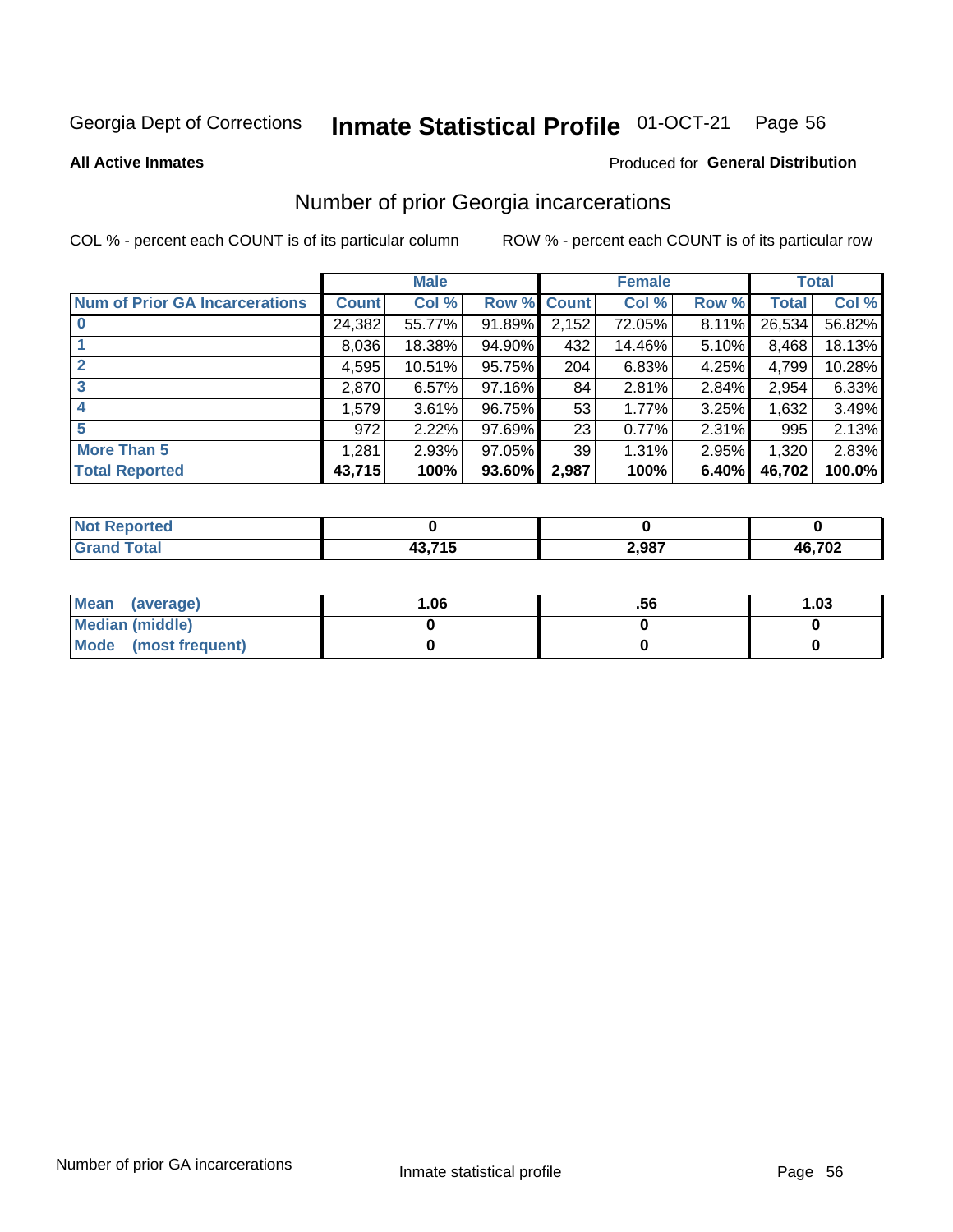#### Inmate Statistical Profile 01-OCT-21 Page 57

**All Active Inmates** 

### Produced for General Distribution

### Prison sentence in years

COL % - percent each COUNT is of its particular column

ROW % - percent each COUNT is of its particular row

|                                 |              | <b>Male</b> |         |              | <b>Female</b> |          |                  | <b>Total</b> |
|---------------------------------|--------------|-------------|---------|--------------|---------------|----------|------------------|--------------|
| <b>Prison Sentence In Years</b> | <b>Count</b> | Col %       | Row %   | <b>Count</b> | Col %         | Row %    | <b>Total</b>     | Col %        |
| $0 - 1$                         | 482          | 1.10%       | 92.34%  | 40           | 1.34%         | 7.66%    | $\overline{522}$ | 1.12%        |
| $1.1 - 2$                       | 550          | 1.26%       | 92.59%  | 44           | 1.47%         | 7.41%    | 594              | 1.27%        |
| $2.1 - 3$                       | 841          | 1.92%       | 89.95%  | 94           | 3.15%         | 10.05%   | 935              | 2.00%        |
| $3.1 - 4$                       | 777          | 1.78%       | 92.83%  | 60           | 2.01%         | 7.17%    | 837              | 1.79%        |
| $4.1 - 5$                       | 1,316        | 3.01%       | 90.14%  | 144          | 4.82%         | $9.86\%$ | 1,460            | 3.13%        |
| $5.1 - 6$                       | 828          | 1.89%       | 91.29%  | 79           | 2.64%         | 8.71%    | 907              | 1.94%        |
| $6.1 - 7$                       | 802          | 1.83%       | 92.18%  | 68           | 2.28%         | 7.82%    | 870              | 1.86%        |
| $7.1 - 8$                       | 920          | 2.10%       | 91.54%  | 85           | 2.85%         | 8.46%    | 1,005            | 2.15%        |
| $8.1 - 9$                       | 996          | 2.28%       | 94.41%  | 59           | 1.98%         | 5.59%    | 1,055            | 2.26%        |
| $9.1 - 10$                      | 2,455        | 5.62%       | 91.37%  | 232          | 7.77%         | 8.63%    | 2,687            | 5.75%        |
| $10.1 - 12$                     | 1,616        | 3.70%       | 91.25%  | 155          | 5.19%         | 8.75%    | 1,771            | 3.79%        |
| $12.1 - 15$                     | 3,849        | 8.80%       | 92.70%  | 303          | 10.14%        | 7.30%    | 4,152            | 8.89%        |
| $15.1 - 20$                     | 8,177        | 18.71%      | 93.57%  | 562          | 18.81%        | 6.43%    | 8,739            | 18.71%       |
| 20.1 - Over                     | 11,239       | 25.71%      | 94.64%  | 636          | 21.29%        | 5.36%    | 11,875           | 25.43%       |
| <b>Life</b>                     | 7,182        | 16.43%      | 95.15%  | 366          | 12.25%        | 4.85%    | 7,548            | 16.16%       |
| <b>Life Without Parole</b>      | 1,616        | 3.70%       | 96.48%  | 59           | 1.98%         | 3.52%    | 1,675            | 3.59%        |
| <b>Death</b>                    | 37           | 0.08%       | 97.37%  | 1            | 0.03%         | 2.63%    | 38               | 0.08%        |
| <b>Youthful Offenders</b>       | 32           | 0.07%       | 100.00% |              |               |          | 32               | 0.07%        |
| <b>Total Reported</b>           | 43,715       | 100%        | 93.60%  | 2,987        | 100%          | 6.40%    | 46,702           | 100%         |

| <b>NOT</b><br>portea |      |       |        |
|----------------------|------|-------|--------|
|                      | ---- | 2,987 | 46,702 |

#### **Determinate (numeric) sentences only**

| <b>Mean</b> | <br><b>26.04</b> | ss 70<br><b>20.73</b> | 26.06 |
|-------------|------------------|-----------------------|-------|
|             |                  |                       |       |

All sentences (including determinate), with life, life without parole, and death sentences figured at 45 years

| Mea<br>11100111 | 27.70 | 39.82 | $\sim$ $\sim$ $\sim$ |
|-----------------|-------|-------|----------------------|
|                 |       |       |                      |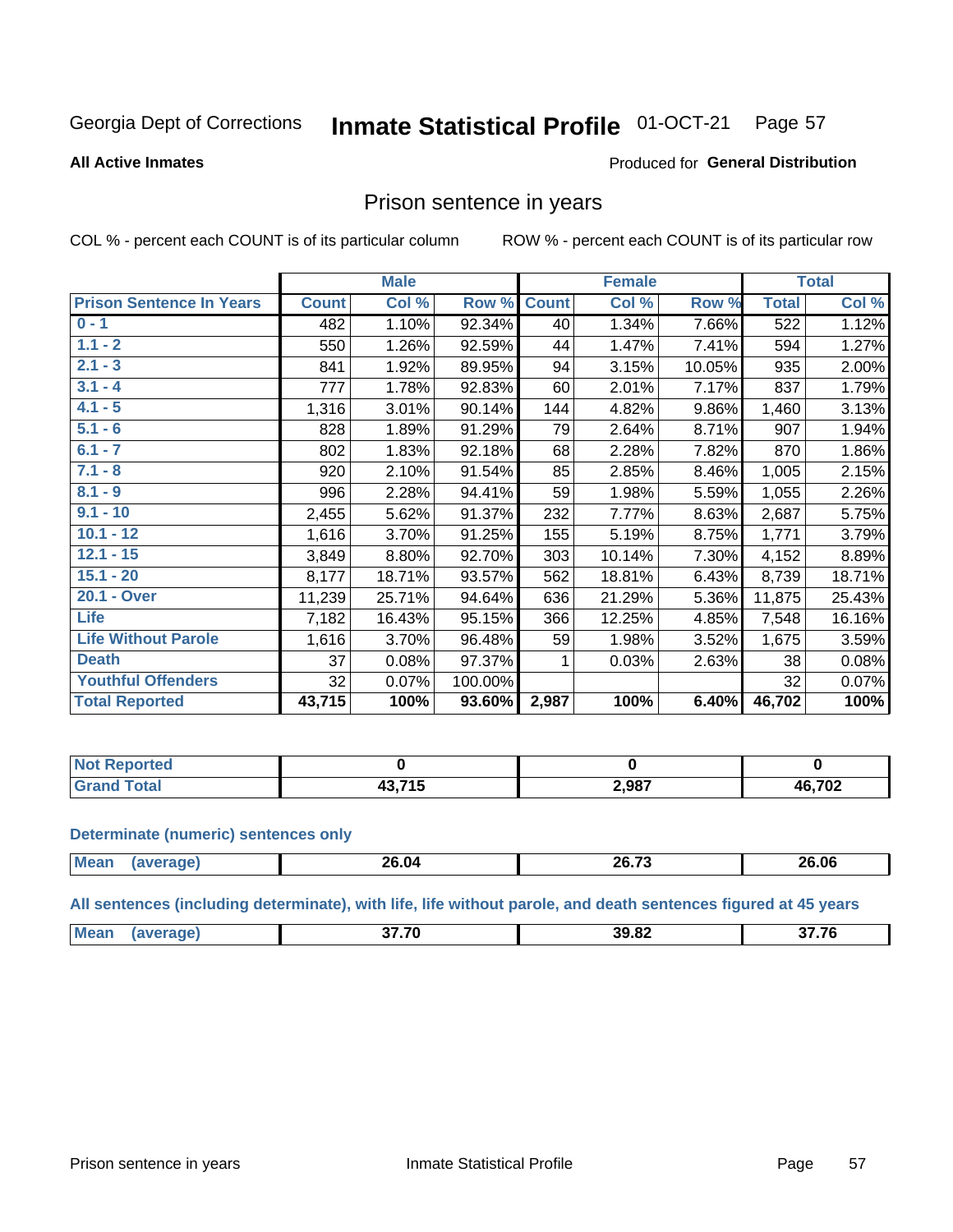#### Inmate Statistical Profile 01-OCT-21 Page 58

### **All Active Inmates**

### **Produced for General Distribution**

## Primary offense, broken out into felonies vs misdemeanors

COL % - percent each COUNT is of its particular column

|                                  |              | <b>Male</b> |           |                    | <b>Female</b> |       | Total  |        |
|----------------------------------|--------------|-------------|-----------|--------------------|---------------|-------|--------|--------|
| <b>Felonies and Misdemeanors</b> | <b>Count</b> | Col%        |           | <b>Row % Count</b> | Col%          | Row % | Total  | Col %  |
| <b>Felonies</b>                  | 43,461       | 99.74%      | $93.59\%$ | 2,976              | 99.90%        | 6.41% | 46,437 | 99.75% |
| <b>Misdemeanors</b>              | 112          | .26%        | 97.39%    |                    | .10% '        | 2.61% | 115    | .25%   |
| <b>Total Reported</b>            | 43,573       | 100%        | 93.6%     | 2,979              | 100%          | 6.4%  | 46,552 | 100%   |

| <b>Not</b><br>Reported | .<br>17L.                                                             |        | 150    |
|------------------------|-----------------------------------------------------------------------|--------|--------|
| Gran<br>™otal          | $\mathbf{A} \bullet \mathbf{B} \bullet \mathbf{A} \bullet \mathbf{B}$ | 13.581 | 46,702 |

| Mo | ____ | 11 C.S<br>. | onies<br>. |
|----|------|-------------|------------|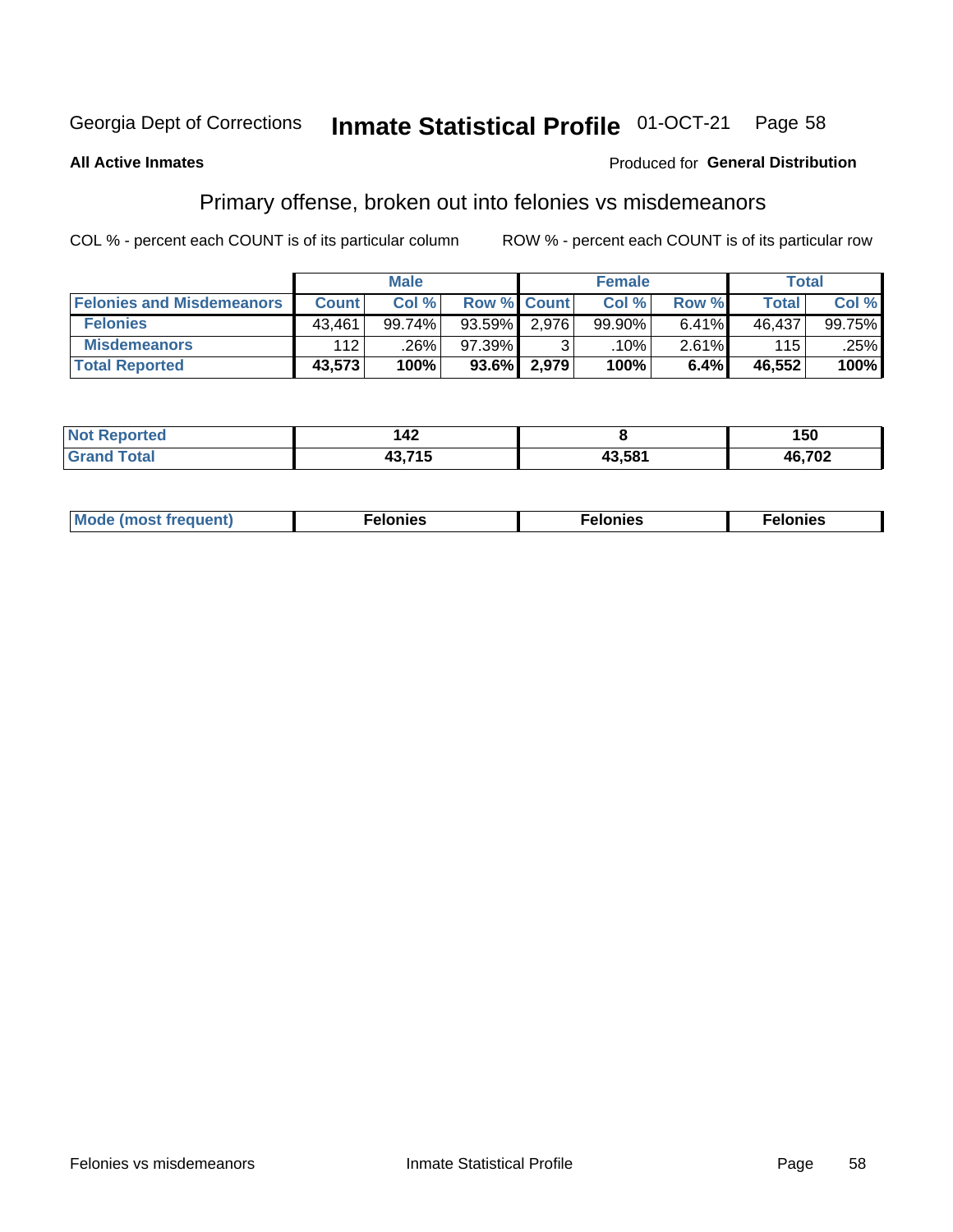#### Inmate Statistical Profile 01-OCT-21 Page 59

#### **All Active Inmates**

### Produced for General Distribution

## Primary offense, broken out into six broad crime categories

COL % - percent each COUNT is of its particular column

|                                 | <b>Male</b>  |          |        | <b>Female</b>      |         |        | <b>Total</b> |        |
|---------------------------------|--------------|----------|--------|--------------------|---------|--------|--------------|--------|
| <b>Crime Categories</b>         | <b>Count</b> | Col %    |        | <b>Row % Count</b> | Col %   | Row %  | <b>Total</b> | Col %  |
| <b>Violent</b>                  | 24,201       | 55.50%   | 93.99% | 1,548              | 51.84%  | 6.01%  | 25,749       | 55.26% |
| <b>Sex Crime</b><br>2           | 7,986        | 18.31%   | 98.52% | 120                | 4.02%   | 1.48%  | 8,106        | 17.40% |
| $\mathbf{3}$<br><b>Property</b> | 5,258        | 12.06%   | 91.48% | 490                | 16.41%  | 8.52%  | 5,748        | 12.34% |
| <b>Drug</b><br>4                | 3,949        | $9.06\%$ | 85.87% | 650                | 21.77%  | 14.13% | 4,599        | 9.87%  |
| <b>Habit/DUI</b><br>5           | 751          | $.17\%$  | 89.29% | 9                  | $.30\%$ | 10.71% | 84           | .18%   |
| <b>Other</b><br>6               | 2,140        | 4.91%    | 92.68% | 169                | 5.66%   | 7.32%  | 2,309        | 4.96%  |
| <b>Total Reported</b>           | 43,609       | 100%     | 93.59% | 2,986              | 100%    | 6.41%  | 46,595       | 100%   |

| τeα<br>NO | 106                     |       | 107    |
|-----------|-------------------------|-------|--------|
|           | -45<br>.<br>1J.I<br>. . | 2,987 | 46,702 |

| Mode<br>freauent)<br>anst tr | .<br>/iolent | <br>Violent | .<br><b>Tiolent</b> |
|------------------------------|--------------|-------------|---------------------|
|                              |              |             |                     |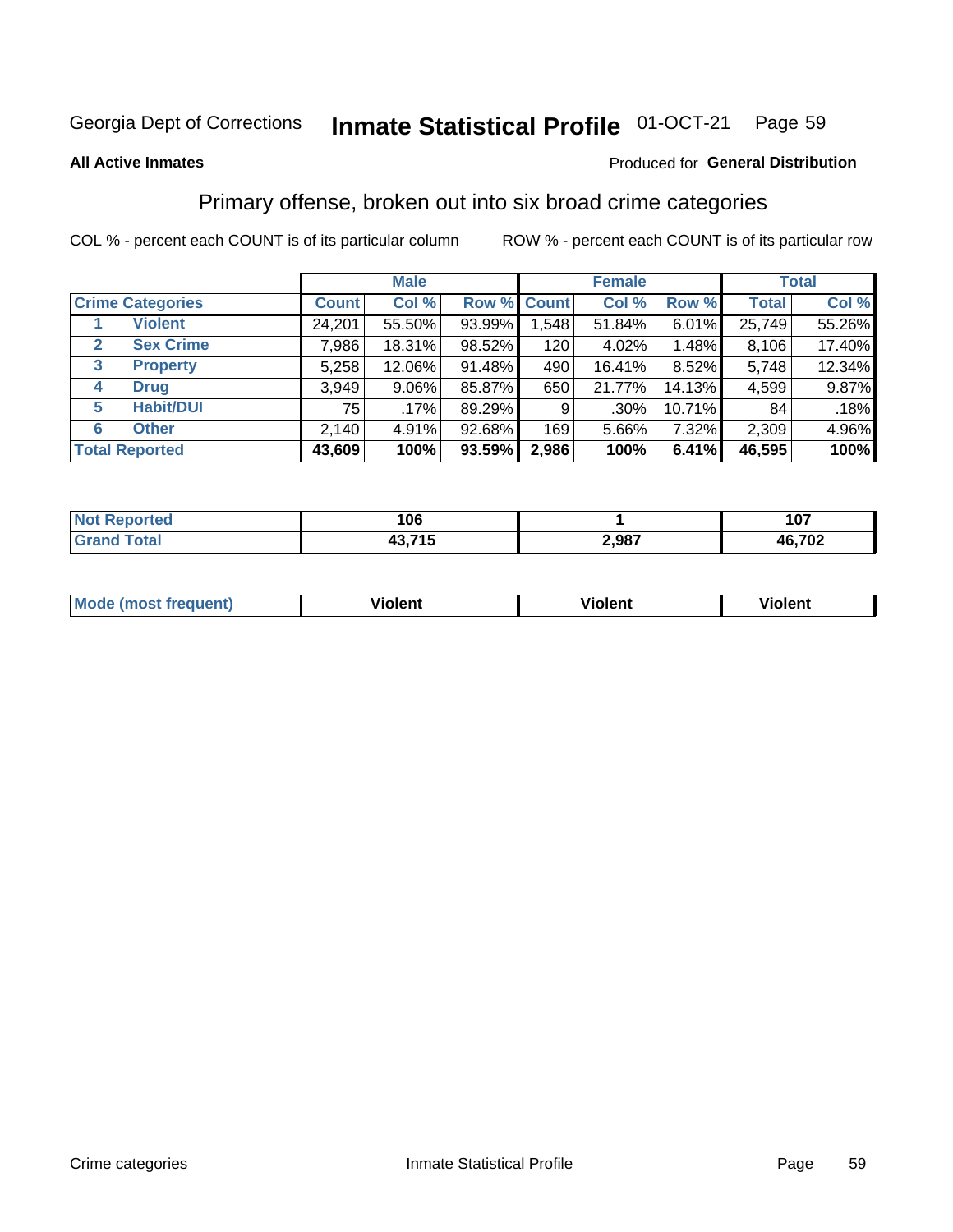#### Inmate Statistical Profile 01-OCT-21 Page 60

#### **All Active Inmates**

### **Produced for General Distribution**

## Primary offense, detailed offense code

COL % - percent each COUNT is of its particular column

|                                               |                         | <b>Male</b> |         |                | <b>Female</b> |         |                         | <b>Total</b> |
|-----------------------------------------------|-------------------------|-------------|---------|----------------|---------------|---------|-------------------------|--------------|
| <b>Primary Offense</b>                        | <b>Count</b>            | Col %       | Row %   | <b>Count</b>   | Col %         | Row %   | <b>Total</b>            | Col %        |
| <b>Abuse Neglect Elder/Disab (2812)</b>       | 21                      | .05%        | 70.00%  | 9              | .30%          | 30.00%  | 30                      | .06%         |
| Agg Aslt W Intnt To Rape (2095)               | 69                      | .16%        | 100.00% |                |               |         | 69                      | .15%         |
| <b>Agg Sex Battery Atmpt (2099)</b>           | 3                       | .01%        | 100.00% |                |               |         | 3                       | .01%         |
| <b>Aggrav Assault (1302)</b>                  | 4,702                   | 10.78%      | 94.84%  | 256            | 8.57%         | 5.16%   | 4,958                   | 10.64%       |
| <b>Aggrav Assault Peace Ofcr</b>              | 357                     | .82%        | 95.45%  | 17             | .57%          | 4.55%   | 374                     | .80%         |
| (1314)                                        |                         |             |         |                |               |         |                         |              |
| <b>Aggrav Battery (1305)</b>                  | 1,181                   | 2.71%       | 92.77%  | 92             | 3.08%         | 7.23%   | 1,273                   | 2.73%        |
| <b>Aggrav Battery Peace Ofcr</b><br>(1315)    | 22                      | .05%        | 91.67%  | $\overline{2}$ | .07%          | 8.33%   | 24                      | .05%         |
| <b>Aggrav Ch Molest Atmpt (2096)</b>          | 4                       | .01%        | 100.00% |                |               |         | 4                       | .01%         |
| <b>Aggrav Child Molestation (2021)</b>        | 1,264                   | 2.90%       | 98.29%  | 22             | .74%          | 1.71%   | 1,286                   | 2.76%        |
| <b>Aggrav Cruelty To Animals</b>              | 12                      | .03%        | 85.71%  | $\overline{2}$ | .07%          | 14.29%  | 14                      | .03%         |
| (2972)<br><b>Aggrav Sexual Battery (2009)</b> | 231                     | .53%        | 99.14%  | $\overline{2}$ | .07%          | .86%    | 233                     | .50%         |
| <b>Aggrav Sodomy (2003)</b>                   | 226                     | .52%        | 98.69%  | $\overline{3}$ | .10%          | 1.31%   | 229                     | .49%         |
| <b>Aggrav Stalking (1321)</b>                 | 278                     | .64%        | 97.20%  | 8              | .27%          | 2.80%   | 286                     | .61%         |
| <b>Aggravated Assault On 65+</b>              | 3                       | .01%        | 100.00% |                |               |         | 3                       | .01%         |
| (1304)                                        |                         |             |         |                |               |         |                         |              |
| <b>Alter Id (1506)</b>                        |                         | .01%        | 100.00% |                |               |         | 1                       | .01%         |
| <b>Armed Robbery (1902)</b>                   | 5,112                   | 11.72%      | 96.36%  | 193            | 6.46%         | 3.64%   | 5,305                   | 11.39%       |
| Arson 1st Degree (1401)                       | 60                      | .14%        | 86.96%  | 9              | .30%          | 13.04%  | 69                      | .15%         |
| <b>Arson 2nd Degree (1402)</b>                | 8                       | .02%        | 100.00% |                |               |         | 8                       | .02%         |
| <b>Arson 3rd Degree (1403)</b>                | $\overline{2}$          | .01%        | 100.00% |                |               |         | $\overline{2}$          | .01%         |
| <b>Arson Misc (1400)</b>                      |                         |             |         | 1              | .03%          | 100.00% | $\mathbf{1}$            | .01%         |
| <b>Atmpt Aggrav Assault (1303)</b>            | 5                       | .01%        | 83.33%  | 1              | .03%          | 16.67%  | 6                       | .01%         |
| <b>Atmpt Aggrav Sodomy (2093)</b>             | 4                       | .01%        | 100.00% |                |               |         | 4                       | .01%         |
| <b>Atmpt Armed Robbery (1992)</b>             | 73                      | .17%        | 96.05%  | 3              | .10%          | 3.95%   | 76                      | .16%         |
| <b>Atmpt Burglary (1690)</b>                  | $\boldsymbol{9}$        | .02%        | 90.00%  | $\mathbf{1}$   | .03%          | 10.00%  | 10                      | .02%         |
| <b>Atmpt Child Molestation (2094)</b>         | 29                      | .07%        | 100.00% |                |               |         | 29                      | .06%         |
| <b>Atmpt Cruelty To Children (2802)</b>       | 1                       | .01%        | 100.00% |                |               |         | 1                       | .01%         |
| <b>Atmpt Finan Ident Frd (7014)</b>           | 1                       | .01%        | 100.00% |                |               |         | 1                       | .01%         |
| <b>Atmpt Forgery (1790)</b>                   |                         |             |         | 1              | .03%          | 100.00% | 1                       | $.01\%$      |
| <b>Atmpt Kidnap (1390)</b>                    | $\overline{\mathbf{3}}$ | .01%        | 75.00%  | $\mathbf{1}$   | .03%          | 25.00%  | $\overline{\mathbf{4}}$ | .01%         |
| <b>Atmpt Murder (1190)</b>                    | 159                     | .36%        | 92.98%  | 12             | .40%          | 7.02%   | 171                     | .37%         |
| Atmpt Rape (2091)                             | 40                      | .09%        | 97.56%  | 1.             | .03%          | 2.44%   | 41                      | .09%         |
| <b>Atmpt Robbery (1991)</b>                   | 12                      | .03%        | 100.00% |                |               |         | 12                      | .03%         |
| <b>Atmpt Sodomy (2092)</b>                    | 1                       | .01%        | 100.00% |                |               |         | 1                       | .01%         |
| <b>Atmpt Theft By Taking (1812)</b>           | 4                       | .01%        | 100.00% |                |               |         | 4                       | .01%         |
| <b>Atmpt Viol Substance Act (4090)</b>        | $\overline{7}$          | .02%        | 87.50%  | $\mathbf{1}$   | .03%          | 12.50%  | $\bf 8$                 | .02%         |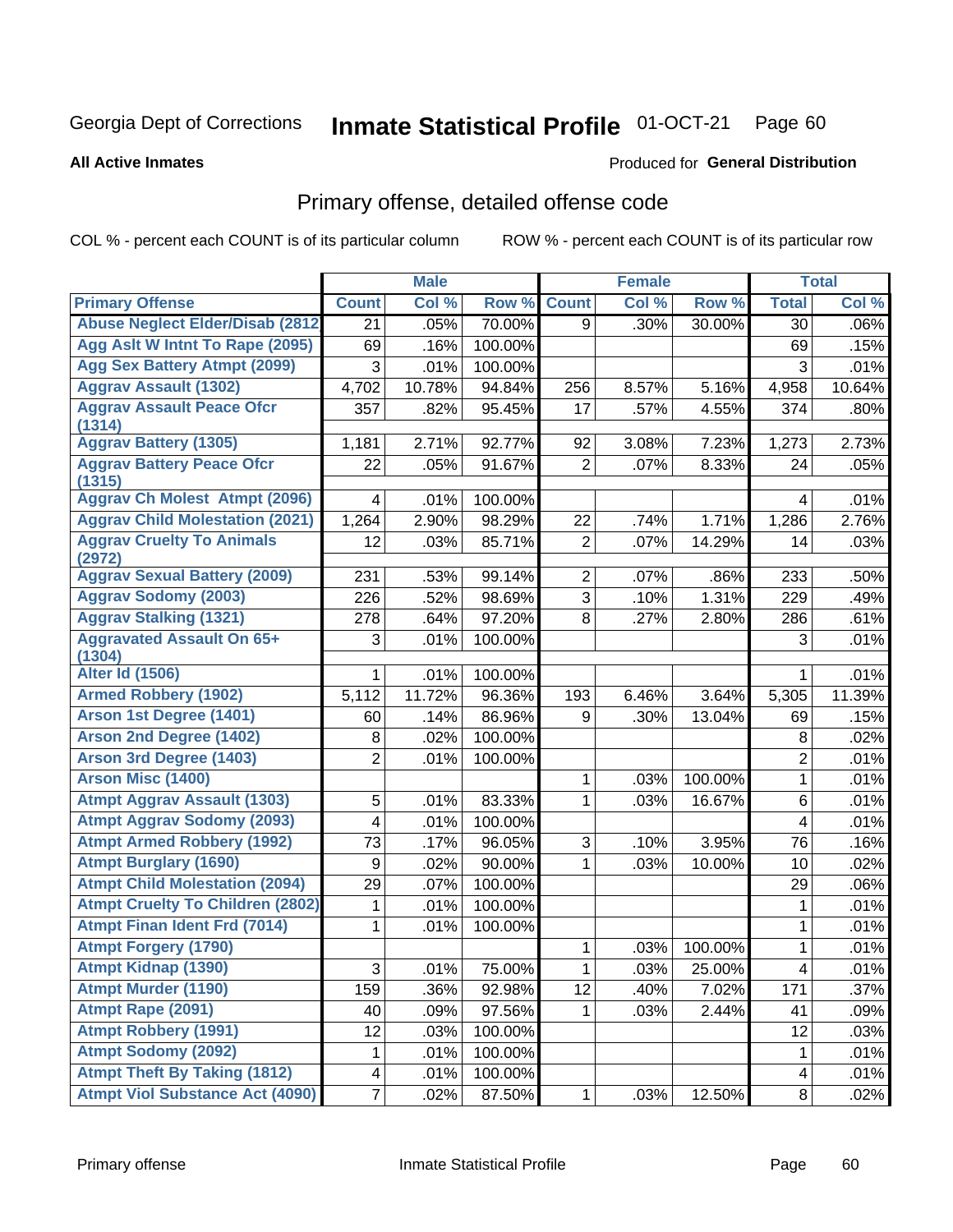#### Inmate Statistical Profile 01-OCT-21 Page 61

#### **All Active Inmates**

## **Produced for General Distribution**

## Primary offense, detailed offense code

COL % - percent each COUNT is of its particular column

|                                           |                         | <b>Male</b> |         |                | <b>Female</b> |        |                         | <b>Total</b> |
|-------------------------------------------|-------------------------|-------------|---------|----------------|---------------|--------|-------------------------|--------------|
| <b>Primary Offense</b>                    | <b>Count</b>            | Col %       | Row %   | <b>Count</b>   | Col %         | Row %  | <b>Total</b>            | Col %        |
| <b>Att/Consprcy Commt C/S/Of</b>          | 22                      | .05%        | 95.65%  | 1.             | .03%          | 4.35%  | 23                      | .05%         |
| (4134)<br><b>Bad Checks (1704)</b>        | 2                       | .01%        | 100.00% |                |               |        | $\overline{2}$          | .01%         |
| <b>Bail Jumping (2511)</b>                | 1                       | .01%        | 100.00% |                |               |        | 1                       | .01%         |
| <b>Bestiality (2004)</b>                  | 1                       | .01%        | 100.00% |                |               |        | 1                       | .01%         |
| <b>Bigamy (2007)</b>                      | 3                       | .01%        | 100.00% |                |               |        | 3                       | .01%         |
| <b>Bribery Govt Officer (2301)</b>        | 3                       | .01%        | 100.00% |                |               |        | $\overline{3}$          | .01%         |
| Burg 1st Aft 6/30/12 (1611)               | 1,622                   | 3.72%       | 94.08%  | 102            | 3.42%         | 5.92%  | 1,724                   | 3.70%        |
| Burg 2nd Aft 6/30/12 (1612)               | 610                     | 1.40%       | 96.67%  | 21             | .70%          | 3.33%  | 631                     | 1.35%        |
| <b>Burg Bef 7/1/12 (1601)</b>             | 1,172                   | 2.69%       | 98.24%  | 21             | .70%          | 1.76%  | 1,193                   | 2.56%        |
| <b>Burglary Smash And Grab (7044)</b>     | 6                       | .01%        | 100.00% |                |               |        | 6                       | .01%         |
| <b>Carjacking Attempted (1912)</b>        | 1                       | .01%        | 100.00% |                |               |        | 1                       | .01%         |
| <b>Carry Pistl Without Licns (2903)</b>   | 1                       | .01%        | 100.00% |                |               |        | 1                       | .01%         |
| <b>Carry Weapon At School (2915)</b>      | 1                       | .01%        | 50.00%  | 1              | .03%          | 50.00% | $\overline{2}$          | .01%         |
| <b>Child Molestation (2019)</b>           | 2,324                   | 5.33%       | 98.06%  | 46             | 1.54%         | 1.94%  | 2,370                   | 5.09%        |
| <b>Chop Shop Violation (5003)</b>         | 1                       | .01%        | 100.00% |                |               |        | 1                       | .01%         |
| <b>Cnspire Traffic Cntrl Sub (4130)</b>   | 3                       | .01%        | 100.00% |                |               |        | 3                       | .01%         |
| <b>Computer Pornography (1760)</b>        | 107                     | .25%        | 99.07%  | 1              | .03%          | .93%   | 108                     | .23%         |
| <b>Computer Theft (1761)</b>              | 2                       | .01%        | 66.67%  | 1              | .03%          | 33.33% | 3                       | .01%         |
| <b>Conceal Death Of Another (1125)</b>    | 13                      | .03%        | 86.67%  | $\overline{2}$ | .07%          | 13.33% | 15                      | .03%         |
| <b>Conspiracy (9901)</b>                  | 21                      | .05%        | 95.45%  | 1              | .03%          | 4.55%  | 22                      | .05%         |
| Crim Use W/Alt Id Mark (7010)             | 3                       | .01%        | 100.00% |                |               |        | 3                       | .01%         |
| <b>Crml Atmpt Felony (7027)</b>           | 31                      | .07%        | 96.88%  | 1              | .03%          | 3.13%  | 32                      | .07%         |
| Crmnl Atmpt (9905)                        | $\overline{2}$          | .01%        | 100.00% |                |               |        | $\overline{2}$          | .01%         |
| <b>Crmnl Damage 1st Degree (1501)</b>     | 17                      | .04%        | 94.44%  | 1              | .03%          | 5.56%  | 18                      | .04%         |
| <b>Crmnl Damage 2nd Degree</b><br>(1502)  | 69                      | .16%        | 89.61%  | 8              | .27%          | 10.39% | 77                      | .17%         |
| <b>Crmnl Interfere Govt Prop (2613)</b>   | 19                      | .04%        | 100.00% |                |               |        | 19                      | .04%         |
| <b>Crmnl Solicitation (9910)</b>          | $\overline{2}$          | .01%        | 100.00% |                |               |        | $\overline{2}$          | .01%         |
| <b>Cruelty To Children (2801)</b>         | 241                     | .55%        | 77.24%  | 71             | 2.38%         | 22.76% | 312                     | .67%         |
| <b>Cruelty To Elder Person (2811)</b>     | 9                       | .02%        | 60.00%  | 6              | .20%          | 40.00% | 15                      | .03%         |
| <b>Damage Destroy Secr Prop</b><br>(1504) | 1                       | .01%        | 100.00% |                |               |        | 1                       | .01%         |
| Dogfighting (2718)                        | $\overline{2}$          | .01%        | 100.00% |                |               |        | $\overline{2}$          | .01%         |
| Drv W/ Improp Veh Reg (7013)              | 4                       | .01%        | 100.00% |                |               |        | $\overline{4}$          | .01%         |
| <b>Drv W/Susp License (7011)</b>          | $\overline{\mathbf{c}}$ | .01%        | 100.00% |                |               |        | $\overline{2}$          | .01%         |
| <b>Drvng Habtl Violator (5004)</b>        | 4                       | .01%        | 100.00% |                |               |        | $\overline{\mathbf{4}}$ | .01%         |
| Eavesdrop & Surveillance (3001)           | 1                       | .01%        | 100.00% |                |               |        | 1                       | .01%         |
| <b>Entering Vehicle (1880)</b>            | 65                      | .15%        | 95.59%  | 3 <sup>1</sup> | .10%          | 4.41%  | 68                      | .15%         |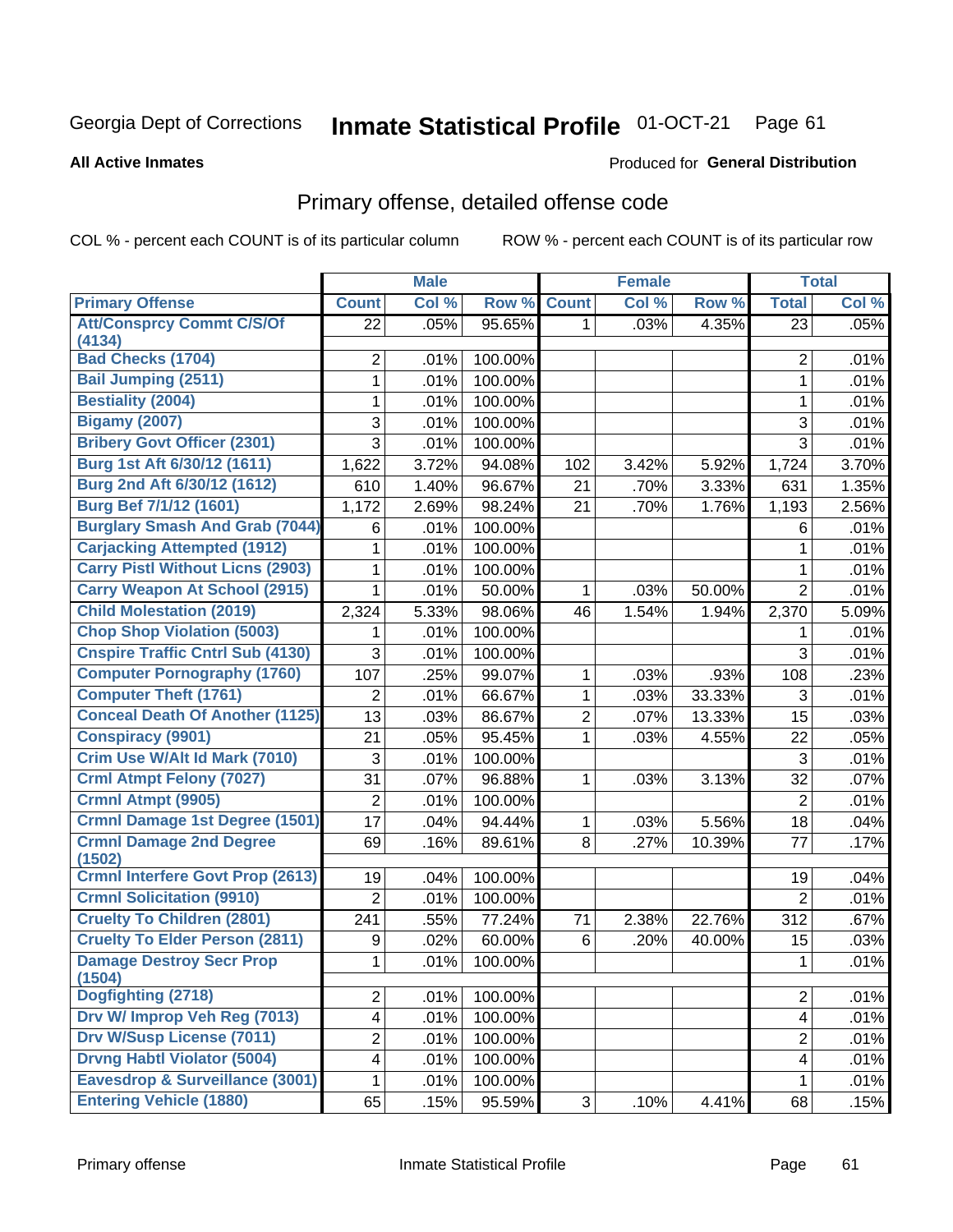#### Inmate Statistical Profile 01-OCT-21 Page 62

#### **All Active Inmates**

### **Produced for General Distribution**

## Primary offense, detailed offense code

COL % - percent each COUNT is of its particular column

|                                            |                     | <b>Male</b> |         |                | <b>Female</b> |         |                | <b>Total</b> |
|--------------------------------------------|---------------------|-------------|---------|----------------|---------------|---------|----------------|--------------|
| <b>Primary Offense</b>                     | <b>Count</b>        | Col %       | Row %   | <b>Count</b>   | Col%          | Row %   | <b>Total</b>   | Col %        |
| <b>Entice Child Attempted (2090)</b>       | $\overline{2}$      | .01%        | 100.00% |                |               |         | 2              | .01%         |
| <b>Enticing Child-Indec Purp (2020)</b>    | 64                  | .15%        | 92.75%  | 5              | .17%          | 7.25%   | 69             | .15%         |
| <b>Escape (2501)</b>                       | 18                  | .04%        | 94.74%  | 1              | .03%          | 5.26%   | 19             | .04%         |
| <b>Exploit Disabled/Elder (7022)</b>       | 15                  | .03%        | 53.57%  | 13             | .44%          | 46.43%  | 28             | .06%         |
| <b>False Certificates (2311)</b>           | 1                   | .01%        | 100.00% |                |               |         | 1              | .01%         |
| <b>False Imprisonment (1308)</b>           | 160                 | .37%        | 96.97%  | 5              | .17%          | 3.03%   | 165            | .35%         |
| <b>False Statements Govt (2408)</b>        | 9                   | .02%        | 75.00%  | $\overline{3}$ | .10%          | 25.00%  | 12             | .03%         |
| <b>False Swearing (2402)</b>               | 1                   | .01%        | 50.00%  | $\mathbf{1}$   | .03%          | 50.00%  | $\overline{2}$ | .01%         |
| <b>False Swearng Writtn Stmt</b><br>(2205) |                     |             |         | 1              | .03%          | 100.00% | $\mathbf{1}$   | .01%         |
| <b>Family Violence Battery (1301)</b>      | 132                 | .30%        | 99.25%  | 1              | .03%          | .75%    | 133            | .29%         |
| <b>Feticide (1121)</b>                     | 2                   | .01%        | 100.00% |                |               |         | $\overline{2}$ | .01%         |
| <b>Feticide By Vehicle (1118)</b>          | 7                   | .02%        | 100.00% |                |               |         | $\overline{7}$ | .02%         |
| <b>Financial Identity Fraud (1756)</b>     | 50                  | .11%        | 78.13%  | 14             | .47%          | 21.88%  | 64             | .14%         |
| <b>Fleeing/Eluding Police (2316)</b>       | 394                 | .90%        | 93.81%  | 26             | .87%          | 6.19%   | 420            | .90%         |
| Forg 1st Aft 6/30/12 (1711)                | 79                  | .18%        | 76.70%  | 24             | .80%          | 23.30%  | 103            | .22%         |
| Forg 1st Bef 7/1/12 (1701)                 | 63                  | .14%        | 76.83%  | 19             | .64%          | 23.17%  | 82             | .18%         |
| Forg 2nd Aft 6/30/12 (1712)                | 29                  | .07%        | 78.38%  | $\bf 8$        | .27%          | 21.62%  | 37             | .08%         |
| Forg 3rd Aft 6/30/12 (1713)                | 28                  | .06%        | 63.64%  | 16             | .54%          | 36.36%  | 44             | .09%         |
| Forg 4th Aft 6/30/12 (1714)                | 11                  | .03%        | 73.33%  | 4              | .13%          | 26.67%  | 15             | .03%         |
| <b>Forgery Credit Card (1752)</b>          | 1                   | .01%        | 100.00% |                |               |         | 1              | .01%         |
| <b>Fraudulent Access Compute</b><br>(1796) |                     |             |         | 1              | .03%          | 100.00% | 1              | .01%         |
| <b>Fraudulent Credit Card (1753)</b>       | 37                  | .08%        | 75.51%  | 12             | .40%          | 24.49%  | 49             | .11%         |
| <b>Gang Participation (9914)</b>           | 46                  | .11%        | 97.87%  | 1              | .03%          | 2.13%   | 47             | .10%         |
| <b>Guard Line W/Weapon/Drugs</b><br>(2963) | 12                  | .03%        | 52.17%  | 11             | .37%          | 47.83%  | 23             | .05%         |
| <b>Habit Traf Viol/Other (5006)</b>        | 4                   | .01%        | 80.00%  | 1              | .03%          | 20.00%  | 5              | .01%         |
| <b>Hijacking Motor Vehicle (1911)</b>      | 46                  | .11%        | 97.87%  | $\mathbf{1}$   | .03%          | 2.13%   | 47             | .10%         |
| <b>Hindering Appreh Or Pun (2503)</b>      | $\overline{2}$      | .01%        | 40.00%  | 3              | .10%          | 60.00%  | 5              | .01%         |
| Hit-Run W/Injury/Fatality (5007)           | 42                  | .10%        | 87.50%  | 6              | .20%          | 12.50%  | 48             | .10%         |
| Hom Vehicle 2nd Degree (7041)              | $\overline{2}$      | .01%        | 100.00% |                |               |         | $\overline{2}$ | .01%         |
| Home Invasion 1st Degree (7007)            | 21                  | .05%        | 91.30%  | $\overline{2}$ | .07%          | 8.70%   | 23             | .05%         |
| <b>Home Invasion 2nd Degree</b><br>(7008)  | $\overline{2}$      | .01%        | 100.00% |                |               |         | $\overline{2}$ | .01%         |
| <b>Homicide By Vessel (1124)</b>           | 42                  | .10%        | 85.71%  | $\overline{7}$ | .23%          | 14.29%  | 49             | .11%         |
| <b>Illegal Attm To Obt Drugs (4011)</b>    |                     |             |         | $\mathbf{1}$   | .03%          | 100.00% | $\mathbf{1}$   | .01%         |
| <b>Illegal Poss/Manf Liquor (4010)</b>     | 1                   | .01%        | 100.00% |                |               |         | $\mathbf{1}$   | .01%         |
| <b>Impersonating Officer (2405)</b>        | $\overline{\omega}$ | .01%        | 100.00% |                |               |         | 3 <sup>1</sup> | .01%         |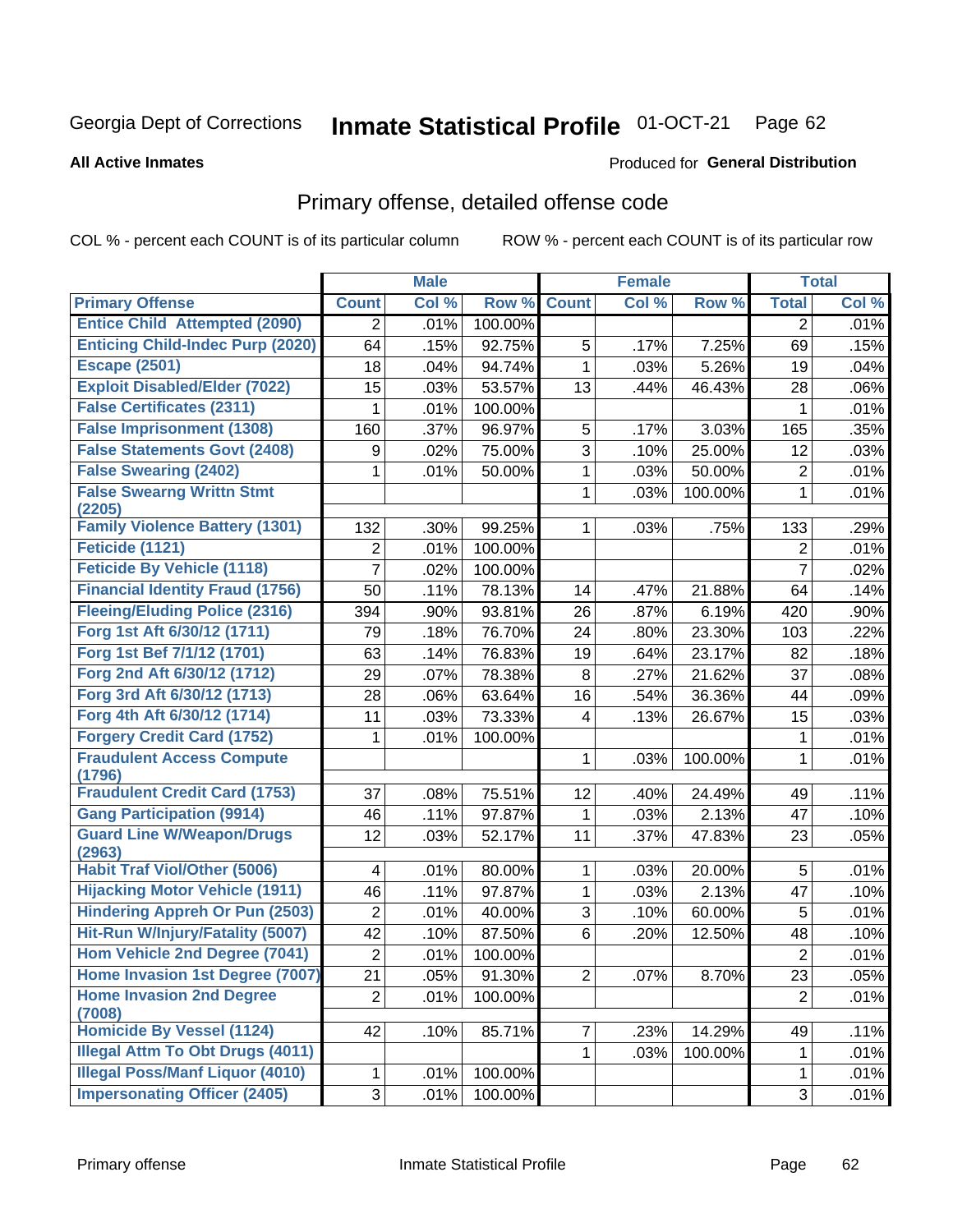#### Inmate Statistical Profile 01-OCT-21 Page 63

#### **All Active Inmates**

#### **Produced for General Distribution**

## Primary offense, detailed offense code

COL % - percent each COUNT is of its particular column

|                                            |                         | <b>Male</b> |         |                | <b>Female</b> |        |                         | <b>Total</b> |
|--------------------------------------------|-------------------------|-------------|---------|----------------|---------------|--------|-------------------------|--------------|
| <b>Primary Offense</b>                     | <b>Count</b>            | Col %       | Row %   | <b>Count</b>   | Col %         | Row %  | <b>Total</b>            | Col %        |
| <b>Impersonation (2404)</b>                | 3                       | .01%        | 75.00%  | 1              | .03%          | 25.00% | 4                       | .01%         |
| <b>Incest (2006)</b>                       | 234                     | .54%        | 97.91%  | 5              | .17%          | 2.09%  | 239                     | .51%         |
| <b>Incest Atmpt (2098)</b>                 | 1                       | .01%        | 100.00% |                |               |        | 1                       | .01%         |
| <b>Inciting To Insurrection (2203)</b>     | $\overline{2}$          | .01%        | 66.67%  | 1              | .03%          | 33.33% | 3                       | .01%         |
| <b>Influencing Witness (2313)</b>          | $\overline{3}$          | .01%        | 75.00%  | 1              | .03%          | 25.00% | $\overline{\mathbf{4}}$ | .01%         |
| <b>Injury By Vehicle (1318)</b>            | 68                      | .16%        | 77.27%  | 20             | .67%          | 22.73% | 88                      | .19%         |
| <b>Insurance Fraud (7023)</b>              | $\overline{2}$          | .01%        | 100.00% |                |               |        | $\mathbf 2$             | .01%         |
| <b>Insurrection (2202)</b>                 | 6                       | .01%        | 85.71%  | 1              | .03%          | 14.29% | $\overline{7}$          | .02%         |
| <b>Interfere Electronic Dvce (2614)</b>    | $\overline{c}$          | .01%        | 100.00% |                |               |        | $\overline{2}$          | .01%         |
| <b>Interference With Custody (1312)</b>    | 11                      | .03%        | 91.67%  | 1              | .03%          | 8.33%  | 12                      | .03%         |
| <b>Involuntary Manslaughter (1103)</b>     | 152                     | .35%        | 88.37%  | 20             | .67%          | 11.63% | 172                     | .37%         |
| Keep Plc Pros Under 18 (7033)              | 1                       | .01%        | 100.00% |                |               |        | 1                       | .01%         |
| Kidnapping (1311)                          | 1,363                   | 3.13%       | 96.80%  | 45             | 1.51%         | 3.20%  | 1,408                   | 3.02%        |
| <b>Livestock Theft (1817)</b>              | 5                       | .01%        | 100.00% |                |               |        | 5                       | .01%         |
| <b>Lottery Violation (2730)</b>            | 2                       | .01%        | 100.00% |                |               |        | $\overline{2}$          | .01%         |
| Manf Methamph 200-399 Gm<br>(4144)         | $\overline{\mathbf{4}}$ | .01%        | 100.00% |                |               |        | $\overline{4}$          | .01%         |
| Manf Methamph 28-199 Gm                    | 6                       | .01%        | 75.00%  | $\overline{2}$ | .07%          | 25.00% | 8                       | .02%         |
| (4143)                                     |                         |             |         |                |               |        |                         |              |
| <b>Manf Methamph Unspec Amt</b><br>(4147)  | 54                      | .12%        | 96.43%  | $\overline{2}$ | .07%          | 3.57%  | 56                      | .12%         |
| <b>Manufac Marijuana (7012)</b>            | 8                       | .02%        | 100.00% |                |               |        | 8                       | .02%         |
| <b>Manufact Meth Near Child (2803)</b>     | 8                       | .02%        | 80.00%  | $\overline{2}$ | .07%          | 20.00% | 10                      | .02%         |
| <b>Misc Assault/Battery (1300)</b>         | 7                       | .02%        | 100.00% |                |               |        | $\overline{7}$          | .02%         |
| <b>Misc Correctionl Inst Off (6200)</b>    | 5                       | .01%        | 100.00% |                |               |        | 5                       | .01%         |
| <b>Misc Drugs Trafficking (4100)</b>       | 4                       | .01%        | 100.00% |                |               |        | $\overline{\mathbf{4}}$ | .01%         |
| <b>Misc Forgery (1700)</b>                 | 3                       | .01%        | 100.00% |                |               |        | 3                       | .01%         |
| <b>Misc Fraud (1799)</b>                   | 5                       | .01%        | 83.33%  | 1              | .03%          | 16.67% | 6                       | .01%         |
| <b>Misc Homicide Offense (1100)</b>        | 5                       | .01%        | 83.33%  | 1              | .03%          | 16.67% | 6                       | .01%         |
| <b>Misc Mrals/Pblic H/Safty (6000)</b>     | $\overline{2}$          | .01%        | 100.00% |                |               |        | $\overline{2}$          | .01%         |
| <b>Misc Obscenity (2100)</b>               | 13                      | .03%        | 100.00% |                |               |        | 13                      | .03%         |
| <b>Misc Sexual Offense (2000)</b>          | 24                      | .06%        | 96.00%  | 1              | .03%          | 4.00%  | 25                      | .05%         |
| <b>Murder (1101)</b>                       | 6,181                   | 14.17%      | 93.55%  | 426            | 14.27%        | 6.45%  | 6,607                   | 14.18%       |
| <b>Murder Conspire To Commit</b><br>(1191) | 15                      | .03%        | 93.75%  |                | .03%          | 6.25%  | 16                      | .03%         |
| Mutiny In Penal Inst (2507)                | 12                      | .03%        | 100.00% |                |               |        | 12                      | .03%         |
| Necrophilia (2022)                         | 1                       | .01%        | 100.00% |                |               |        | 1                       | .01%         |
| <b>Obstr Of Law Enf Officer (2314)</b>     | 288                     | .66%        | 90.28%  | 31             | 1.04%         | 9.72%  | 319                     | .68%         |
| <b>Pandering By Compulsion (2017)</b>      | 2                       | .01%        | 100.00% |                |               |        | $\overline{2}$          | .01%         |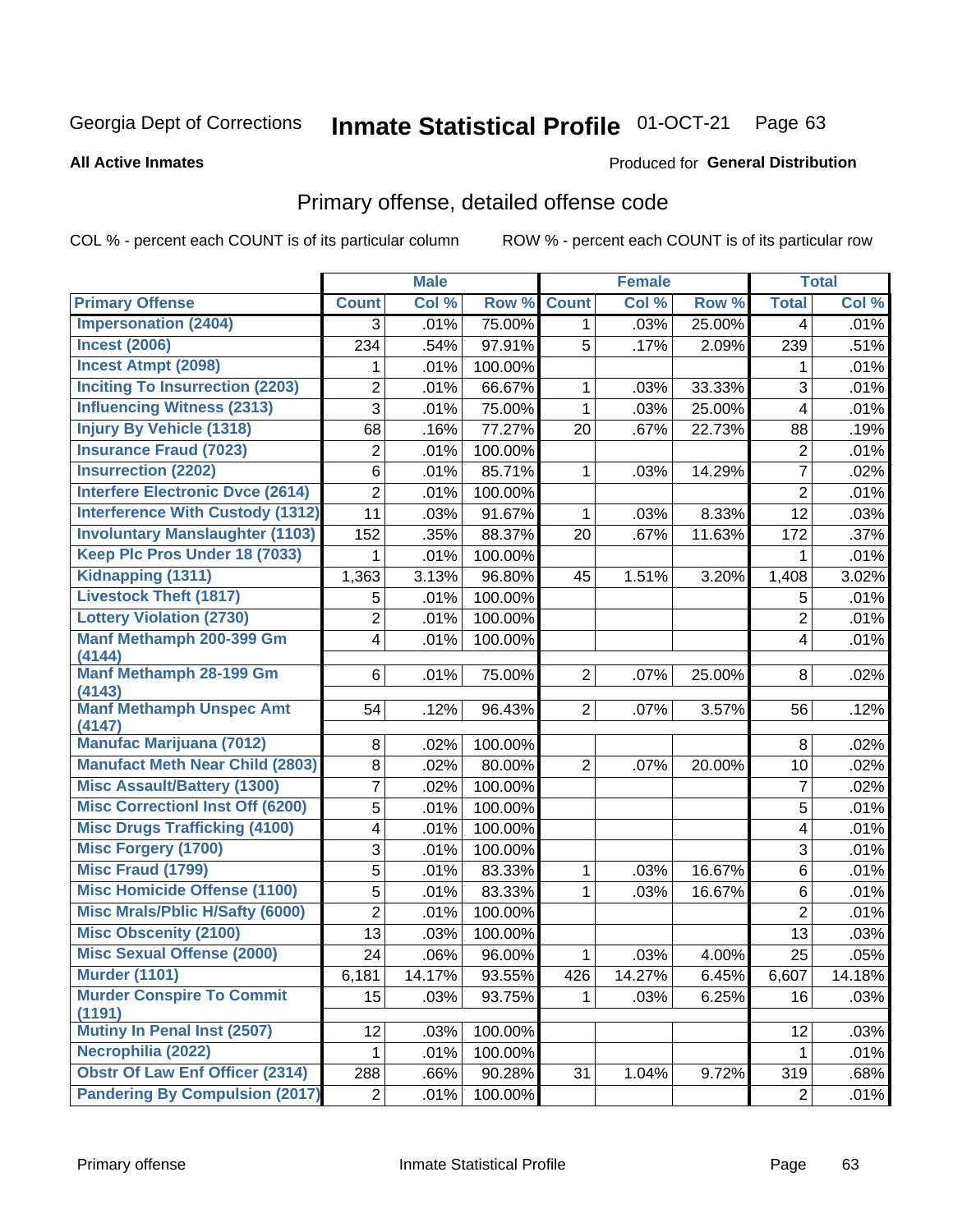#### Inmate Statistical Profile 01-OCT-21 Page 64

**All Active Inmates** 

#### **Produced for General Distribution**

## Primary offense, detailed offense code

COL % - percent each COUNT is of its particular column

|                                            |                | <b>Male</b> |                 |                         | <b>Female</b> |        |                | <b>Total</b> |
|--------------------------------------------|----------------|-------------|-----------------|-------------------------|---------------|--------|----------------|--------------|
| <b>Primary Offense</b>                     | <b>Count</b>   | Col %       | Row %           | <b>Count</b>            | Col %         | Row %  | <b>Total</b>   | Col %        |
| Party To A Crime (9911)                    | 1              | .01%        | 100.00%         |                         |               |        | 1              | .01%         |
| <b>Peeping Tom (3002)</b>                  | 9              | .02%        | 100.00%         |                         |               |        | 9              | .02%         |
| Pimping A Minor Under 18 (2016)            | 9              | .02%        | 75.00%          | 3                       | .10%          | 25.00% | 12             | .03%         |
| Poss Alprazolam (7003)                     | 8              | .02%        | 88.89%          | 1                       | .03%          | 11.11% | 9              | .02%         |
| Poss By Inm Proh Items (7015)              | 16             | .04%        | 80.00%          | $\overline{\mathbf{4}}$ | .13%          | 20.00% | 20             | .04%         |
| <b>Poss Contraband Articles (5171)</b>     | 1              | .01%        | 50.00%          | 1                       | .03%          | 50.00% | $\overline{2}$ | .01%         |
| <b>Poss Dep Stim Cntrf Drugs</b><br>(4007) | 40             | .09%        | 74.07%          | 14                      | .47%          | 25.93% | 54             | .12%         |
| <b>Poss Drug Related Matri (4016)</b>      | 13             | .03%        | 65.00%          | $\overline{7}$          | .23%          | 35.00% | 20             | .04%         |
| Poss Firearm 1st Offender (2913)           | 108            | .25%        | 92.31%          | 9                       | .30%          | 7.69%  | 117            | .25%         |
| <b>Poss Firearm Convct Felon</b><br>(2914) | 964            | 2.21%       | 96.30%          | 37                      | 1.24%         | 3.70%  | 1,001          | 2.15%        |
| Poss Hydrocodone (7004)                    | 16             | .04%        | 72.73%          | 6                       | .20%          | 27.27% | 22             | .05%         |
| Poss Knife During Crime (2911)             | 3              | .01%        | 100.00%         |                         |               |        | 3              | .01%         |
| Poss Mda/Extsy (4033)                      | 1              | .01%        | 100.00%         |                         |               |        | 1              | .01%         |
| Poss Methamphetamine (4031)                | 392            | .90%        | 76.41%          | 121                     | 4.05%         | 23.59% | 513            | 1.10%        |
| <b>Poss Narcotics Opiates (4006)</b>       | 29             | .07%        | 69.05%          | 13                      | .44%          | 30.95% | 42             | .09%         |
| <b>Poss Of Certain Weapons (2912)</b>      | 17             | .04%        | 94.44%          | $\mathbf{1}$            | .03%          | 5.56%  | 18             | .04%         |
| Poss Of Cocaine (4022)                     | 183            | .42%        | 87.56%          | 26                      | .87%          | 12.44% | 209            | .45%         |
| <b>Poss Of Firearm Dur Crime</b><br>(2910) | 876            | 2.01%       | 94.70%          | 49                      | 1.64%         | 5.30%  | 925            | 1.99%        |
| <b>Poss Of Lsd (4008)</b>                  | $\overline{2}$ | .01%        | 100.00%         |                         |               |        | $\overline{2}$ | .01%         |
| Poss Of Marijuana (4009)                   | 32             | .07%        | 86.49%          | 5                       | .17%          | 13.51% | 37             | .08%         |
| Poss Schedule I Drug (7034)                | 18             | .04%        | 85.71%          | 3                       | .10%          | 14.29% | 21             | .05%         |
| Poss Tools Commit Crime (1602)             | 8              | .02%        | 100.00%         |                         |               |        | 8              | .02%         |
| Poss W Int Dis Other Drug (4053)           | 80             | .18%        | 86.02%          | 13                      | .44%          | 13.98% | 93             | .20%         |
| <b>Poss W Int Dist Cocaine (4050)</b>      | 176            | .40%        | 95.65%          | 8                       | .27%          | 4.35%  | 184            | .39%         |
| Poss W Int Dist Marijuana (4051)           | 400            | .92%        | 93.68%          | 27                      | .90%          | 6.32%  | 427            | .92%         |
| Poss W Int Dist Meth (4052)                | 472            | 1.08%       | 80.68%          | 113                     | 3.78%         | 19.32% | 585            | 1.26%        |
| Poss Within 1000 Hous Pjt (7009)           | 4              | .01%        | 100.00%         |                         |               |        | 4              | .01%         |
| <b>Poss Wpn Drugs By Prisnr</b><br>(2965)  | 23             | .05%        | 85.19%          | 4                       | .13%          | 14.81% | 27             | .06%         |
| <b>Prov Sex Mater To Minors (2110)</b>     | $2\vert$       |             | $.01\%$ 100.00% |                         |               |        | $2\vert$       | .01%         |
| <b>Racketeering (3404)</b>                 | 103            | .24%        | 79.23%          | 27                      | .90%          | 20.77% | 130            | .28%         |
| <b>Rape (2001)</b>                         | 1,830          | 4.20%       | 99.62%          | $\overline{7}$          | .23%          | .38%   | 1,837          | 3.94%        |
| <b>Reck Cond Infected Person</b><br>(1317) | 3              | .01%        | 100.00%         |                         |               |        | 3              | .01%         |
| <b>Recv Gds Srvs Fraud Obtnd</b><br>(1755) | 1 <sup>1</sup> | .01%        | 100.00%         |                         |               |        | 1              | .01%         |
| <b>Remov/Atmpt Wpn Pub Offl</b>            | 1              | .01%        | 100.00%         |                         |               |        | 1              | .01%         |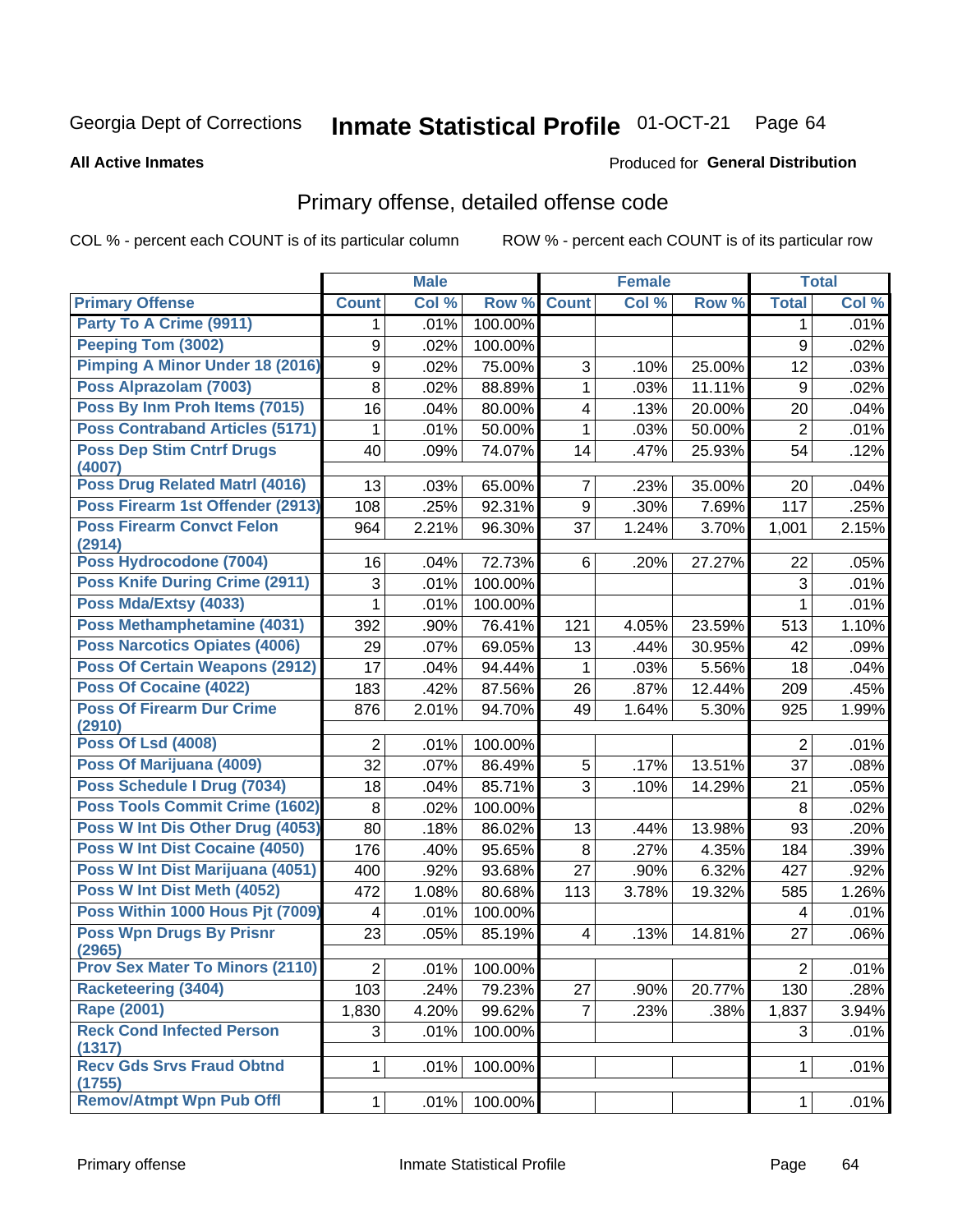#### Inmate Statistical Profile 01-OCT-21 Page 65

#### **All Active Inmates**

### **Produced for General Distribution**

## Primary offense, detailed offense code

COL % - percent each COUNT is of its particular column

|                                            |              | <b>Male</b> |         |                         | <b>Female</b> |         |                | <b>Total</b> |
|--------------------------------------------|--------------|-------------|---------|-------------------------|---------------|---------|----------------|--------------|
| <b>Primary Offense</b>                     | <b>Count</b> | Col %       | Row %   | <b>Count</b>            | Col %         | Row %   | <b>Total</b>   | Col%         |
| (7021)                                     |              |             |         |                         |               |         |                |              |
| <b>Removal Baggage Cargo Etc</b><br>(2761) | 1            | .01%        | 100.00% |                         |               |         | 1              | .01%         |
| Robbery (1901)                             | 734          | 1.68%       | 95.20%  | 37                      | 1.24%         | 4.80%   | 771            | 1.65%        |
| <b>Robbery By Force (1903)</b>             | 156          | .36%        | 96.30%  | 6                       | .20%          | 3.70%   | 162            | .35%         |
| <b>Robbery By Intimidation (1904)</b>      | 217          | .50%        | 90.42%  | 23                      | .77%          | 9.58%   | 240            | .52%         |
| <b>Robbery By Sudden Snatch</b>            | 102          | .23%        | 92.73%  | 8                       | .27%          | 7.27%   | 110            | .24%         |
| (1905)                                     |              |             |         |                         |               |         |                |              |
| S/D Cocaine (4021)                         | 219          | .50%        | 96.05%  | 9                       | .30%          | 3.95%   | 228            | .49%         |
| S/D Cont Sub Public (4017)                 | 12           | .03%        | 100.00% |                         |               |         | 12             | .03%         |
| S/D Cont Sub School (4018)                 | 17           | .04%        | 94.44%  | 1                       | .03%          | 5.56%   | 18             | .04%         |
| S/D Dep Stim Cntrf Drugs (4002)            | 23           | .05%        | 85.19%  | $\overline{\mathbf{4}}$ | .13%          | 14.81%  | 27             | .06%         |
| <b>S/D Narcotics Opiates (4001)</b>        | 9            | .02%        | 90.00%  | 1                       | .03%          | 10.00%  | 10             | .02%         |
| S/D Of Marijuana (4004)                    | 93           | .21%        | 93.00%  | $\overline{7}$          | .23%          | 7.00%   | 100            | .21%         |
| Sale Mda/Extsy (4034)                      | 2            | .01%        | 100.00% |                         |               |         | $\overline{2}$ | .01%         |
| Sale Methamphetamine (4032)                | 185          | .42%        | 83.33%  | 37                      | 1.24%         | 16.67%  | 222            | .48%         |
| <b>Sex Exploitation Child (2843)</b>       | 246          | .56%        | 99.60%  | 1                       | .03%          | .40%    | 247            | .53%         |
| Sex Offender Fail Registr (2026)           | 433          | .99%        | 97.96%  | 9                       | .30%          | 2.04%   | 442            | .95%         |
| <b>Sex Offender Fail To Move (2028)</b>    | 3            | .01%        | 100.00% |                         |               |         | 3              | .01%         |
| Sexl/Asslt/Agn/Pers/Cstdy (2023)           | 18           | .04%        | 94.74%  | 1                       | .03%          | 5.26%   | 19             | .04%         |
| <b>Sexual Battery (2011)</b>               | 122          | .28%        | 99.19%  | 1                       | .03%          | .81%    | 123            | .26%         |
| <b>Simple Battery (1316)</b>               | 13           | .03%        | 86.67%  | $\overline{2}$          | .07%          | 13.33%  | 15             | .03%         |
| <b>Sodomy (2002)</b>                       | 19           | .04%        | 100.00% |                         |               |         | 19             | .04%         |
| <b>Solicit Sodomy From Minor</b>           | 2            | .01%        | 100.00% |                         |               |         | $\overline{2}$ | .01%         |
| (2025)                                     |              |             |         |                         |               |         |                |              |
| <b>Solicit/Accepting Bribe (2712)</b>      |              |             |         | 1                       | .03%          | 100.00% | 1              | .01%         |
| <b>Stalking (1320)</b>                     | 4            | .01%        | 100.00% |                         |               |         | 4              | .01%         |
| <b>Statutory Rape (2018)</b>               | 648          | 1.49%       | 98.33%  | 11                      | .37%          | 1.67%   | 659            | 1.41%        |
| <b>Tampering With Evidence (2315)</b>      | 13           | .03%        | 86.67%  | $\overline{2}$          | .07%          | 13.33%  | 15             | .03%         |
| <b>Telecommunications Fraud</b>            | 1            | .01%        | 100.00% |                         |               |         | 1              | .01%         |
| (1759)                                     |              |             |         |                         |               |         |                |              |
| <b>Terrorist Threats &amp; Acts (1307)</b> | 288          | .66%        | 96.00%  | 12                      | .40%          | 4.00%   | 300            | .64%         |
| <b>Theft Bring Prop In State (1815)</b>    | 9            | .02%        | 90.00%  | $\mathbf 1$             | .03%          | 10.00%  | 10             | .02%         |
| <b>Theft By Conversion (1808)</b>          | 14           | .03%        | 93.33%  | 1                       | .03%          | 6.67%   | 15             | .03%         |
| <b>Theft By Deception (1803)</b>           | 19           | .04%        | 86.36%  | 3                       | .10%          | 13.64%  | 22             | .05%         |
| <b>Theft By Extortion (1804)</b>           | 1            | .01%        | 100.00% |                         |               |         | $\mathbf 1$    | .01%         |
| Theft By Rec Stolen Prop (1806)            | 359          | .82%        | 93.25%  | 26                      | .87%          | 6.75%   | 385            | .83%         |
| <b>Theft By Shoplifting (1821)</b>         | 233          | .53%        | 74.20%  | 81                      | 2.71%         | 25.80%  | 314            | .67%         |
| <b>Theft By Taking (1802)</b>              | 439          | 1.01%       | 84.91%  | 78                      | 2.61%         | 15.09%  | 517            | 1.11%        |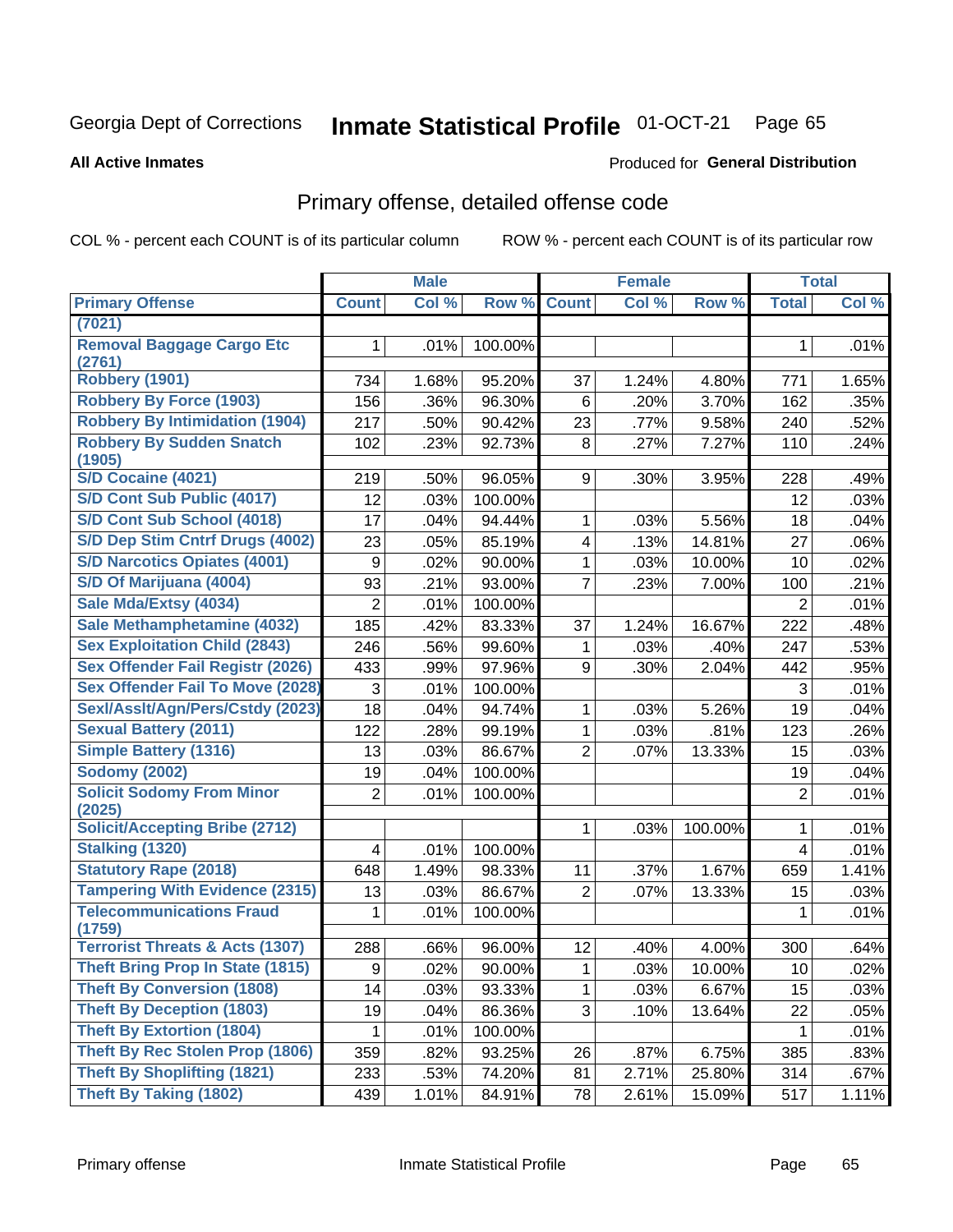#### Inmate Statistical Profile 01-OCT-21 Page 66

**All Active Inmates** 

### Produced for General Distribution

## Primary offense, detailed offense code

COL % - percent each COUNT is of its particular column

|                                            |                 | <b>Male</b> |         |                | <b>Female</b> |        |                | <b>Total</b> |
|--------------------------------------------|-----------------|-------------|---------|----------------|---------------|--------|----------------|--------------|
| <b>Primary Offense</b>                     | <b>Count</b>    | Col %       | Row %   | <b>Count</b>   | Col %         | Row %  | <b>Total</b>   | Col %        |
| <b>Theft Credit Card (1751)</b>            | 11              | .03%        | 78.57%  | $\overline{3}$ | .10%          | 21.43% | 14             | .03%         |
| <b>Theft Motorveh Or Part (1813)</b>       | 18              | .04%        | 100.00% |                |               |        | 18             | .04%         |
| <b>Theft Of Lost Property (1805)</b>       | 4               | .01%        | 100.00% |                |               |        | 4              | .01%         |
| <b>Theft Of Services (1807)</b>            | 1               | .01%        | 100.00% |                |               |        | 1              | .01%         |
| <b>Theft Recv Prop Out State (1816)</b>    | 5               | .01%        | 100.00% |                |               |        | 5              | .01%         |
| <b>Traf Amphtmine 200-399 Gm</b>           | 6               | .01%        | 75.00%  | $\overline{2}$ | .07%          | 25.00% | 8              | .02%         |
| (4127)                                     |                 |             |         |                |               |        |                |              |
| <b>Traf Amphtmine 28-199 Gm</b><br>(4126)  | 6               | .01%        | 66.67%  | 3              | .10%          | 33.33% | 9              | .02%         |
| Traf Amphtmine 400+ Gm (4128)              | 3               | .01%        | 100.00% |                |               |        | 3              | .01%         |
| <b>Traf Cocaine 201-400 Gm (4102)</b>      | 83              | .19%        | 92.22%  | $\overline{7}$ | .23%          | 7.78%  | 90             | .19%         |
| <b>Traf Cocaine 401+ Gm (4103)</b>         | $\overline{75}$ | .17%        | 97.40%  | $\overline{2}$ | .07%          | 2.60%  | 77             | .17%         |
| Traf Cocaine Less 200 Gm (4101)            | 133             | .30%        | 96.38%  | $\overline{5}$ | .17%          | 3.62%  | 138            | .30%         |
| <b>Traf Marijna 10-2000 Lb (4121)</b>      | 31              | .07%        | 86.11%  | $\overline{5}$ | .17%          | 13.89% | 36             | .08%         |
| <b>Traf Mda/Extsy 200-399gm</b>            | 3               | .01%        | 100.00% |                |               |        | 3              | .01%         |
| (4151)                                     |                 |             |         |                |               |        |                |              |
| <b>Traf Mda/Extsy 28-199gm (4150)</b>      | 13              | .03%        | 100.00% |                |               |        | 13             | .03%         |
| Traf Mda/Extsy 400+Gm (4152)               | 3               | .01%        | 100.00% |                |               |        | 3              | .01%         |
| Traf Methamph 200-399 Gm                   | 158             | .36%        | 86.81%  | 24             | .80%          | 13.19% | 182            | .39%         |
| (4141)                                     |                 |             |         |                |               |        |                |              |
| <b>Traf Methamph 28-199 Gm</b>             | 459             | 1.05%       | 80.95%  | 108            | 3.62%         | 19.05% | 567            | 1.22%        |
| (4140)<br>Traf Methamph 400+ Gm (4142)     | 104             | .24%        | 86.67%  | 16             | .54%          | 13.33% | 120            | .26%         |
| <b>Traf Methamph Unspec Amt</b>            | 87              | .20%        | 81.31%  | 20             | .67%          | 18.69% | 107            | .23%         |
| (4146)                                     |                 |             |         |                |               |        |                |              |
| <b>Traf Methaqualone&lt; 400 Gm</b>        | 3               | .01%        | 100.00% |                |               |        | 3              | .01%         |
| (4124)                                     |                 |             |         |                |               |        |                |              |
| <b>Traf Narcotic 15-28 Gm (4112)</b>       | 44              | .10%        | 91.67%  | 4              | .13%          | 8.33%  | 48             | .10%         |
| Traf Narcotic 29+ Gm (4113)                | 37              | .08%        | 94.87%  | $\overline{2}$ | .07%          | 5.13%  | 39             | .08%         |
| Traf Narcotic Less 14 Gm (4111)            | 50              | .11%        | 89.29%  | 6              | .20%          | 10.71% | 56             | .12%         |
| <b>Traffick Labor Servitude (1330)</b>     | 1               | .01%        | 100.00% |                |               |        | 1              | .01%         |
| <b>Traffick Sexual Servitude (1331)</b>    | 20              | .05%        | 95.24%  | 1              | .03%          | 4.76%  | 21             | .05%         |
| <b>Unauth Dist Recrd Devices</b>           | 1               | .01%        | 100.00% |                |               |        | 1              | .01%         |
| (9907)                                     |                 |             |         |                |               |        |                |              |
| <b>Unknown Offense (9999)</b>              | 6               | .01%        | 85.71%  | 1              | .03%          | 14.29% | $\overline{7}$ | .02%         |
| Uniwfl Mfg/Del/Dist N-C S (4014)           | 4               | .01%        | 100.00% |                |               |        | 4              | .01%         |
| <b>Use Comm Facity Vio C Sub</b><br>(4133) | $\overline{7}$  | .02%        | 87.50%  | $\mathbf{1}$   | .03%          | 12.50% | 8              | .02%         |
| <b>Vandalism To Church Etc (1505)</b>      | 1               | .01%        | 100.00% |                |               |        | 1              | .01%         |
| <b>Vehicular Homicide (1123)</b>           | 291             | .67%        | 78.44%  | 80             | 2.68%         | 21.56% | 371            | .80%         |
| <b>Viol Dngrous Drgs Act (4013)</b>        | 98              | .22%        | 83.05%  | 20             | .67%          | 16.95% | 118            | .25%         |
|                                            |                 |             |         |                |               |        |                |              |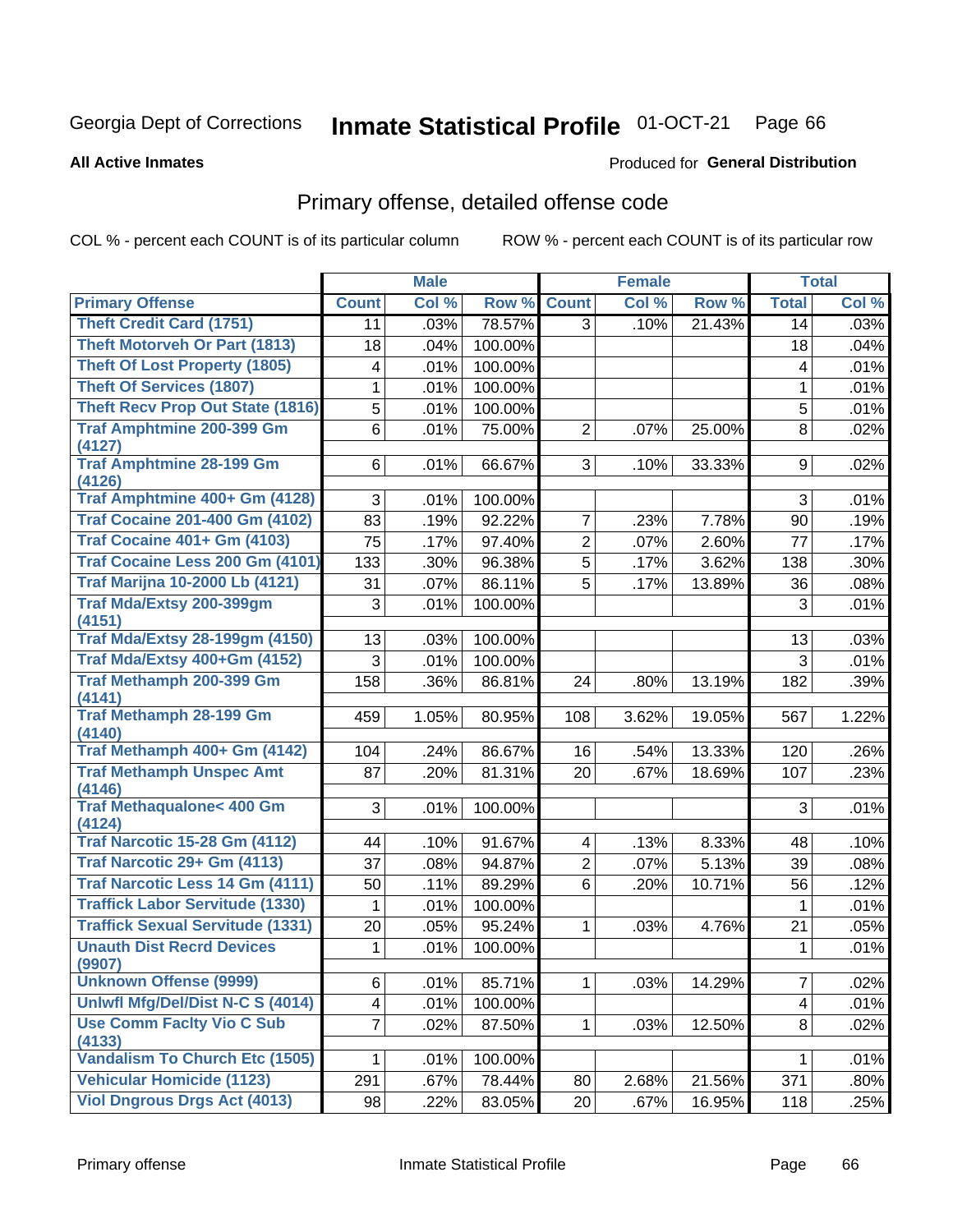#### Inmate Statistical Profile 01-OCT-21 Page 67

**All Active Inmates** 

#### Produced for General Distribution

## Primary offense, detailed offense code

COL % - percent each COUNT is of its particular column

|                                                |                         | <b>Male</b> |         |                | <b>Female</b> |         |                 | <b>Total</b> |
|------------------------------------------------|-------------------------|-------------|---------|----------------|---------------|---------|-----------------|--------------|
| <b>Primary Offense</b>                         | <b>Count</b>            | Col %       | Row %   | <b>Count</b>   | Col %         | Row %   | <b>Total</b>    | Col %        |
| <b>Viol Motor Vehicle Laws (5001)</b>          | $\overline{21}$         | .05%        | 91.30%  | $\overline{2}$ | .07%          | 8.70%   | $\overline{23}$ | .05%         |
| <b>Violatn Othr States Law (8001)</b>          | 23                      | .05%        | 88.46%  | $\overline{3}$ | .10%          | 11.54%  | 26              | .06%         |
| <b>Vol Manslaughter Of Fetus</b>               | 3                       | .01%        | 100.00% |                |               |         | 3               | .01%         |
| (1119)<br><b>Voluntary Manslaughter (1102)</b> | 1,069                   | 2.45%       | 88.94%  | 133            | 4.45%         | 11.06%  | 1,202           | 2.58%        |
| <b>Abandonment Of Dep Child (11)</b>           | 4                       | .01%        | 100.00% |                |               |         | 4               | .01%         |
| <b>Abusive Language (63)</b>                   | 1                       | .01%        | 100.00% |                |               |         | $\mathbf{1}$    | .01%         |
| <b>Assault &amp; Battery (21)</b>              | 5                       | .01%        | 100.00% |                |               |         | 5               | .01%         |
| <b>Bad Checks (52)</b>                         | $\overline{2}$          | .01%        | 66.67%  | $\mathbf{1}$   | .03%          | 33.33%  | $\overline{3}$  | .01%         |
| <b>Burglary (45)</b>                           | $\mathsf g$             | .02%        | 100.00% |                |               |         | 9               | .02%         |
| <b>Cheating &amp; Swindling (51)</b>           | 1                       | .01%        | 100.00% |                |               |         | $\mathbf{1}$    | .01%         |
| <b>Cpwl &amp; Concealed Weapon (93)</b>        | $6\phantom{1}$          | .01%        | 100.00% |                |               |         | 6               | .01%         |
| <b>Crmnl Attempt (98)</b>                      | $\mathbf{1}$            | .01%        | 100.00% |                |               |         | $\mathbf{1}$    | .01%         |
| <b>Cruelty To Children (37)</b>                | 1                       | .01%        | 100.00% |                |               |         | $\mathbf{1}$    | .01%         |
| <b>Dui</b> (72)                                | 4                       | .01%        | 100.00% |                |               |         | 4               | .01%         |
| Escape (92)                                    | 3                       | .01%        | 100.00% |                |               |         | $\overline{3}$  | .01%         |
| Forgery (55)                                   | 3                       | .01%        | 100.00% |                |               |         | 3               | .01%         |
| Lottery (54)                                   | $\mathbf{1}$            | .01%        | 100.00% |                |               |         | $\mathbf 1$     | .01%         |
| <b>Misc Misdemeanor (500)</b>                  | $\overline{2}$          | .01%        | 100.00% |                |               |         | $\overline{2}$  | .01%         |
| <b>Obstr Of Law Enf Officer (73)</b>           | 1                       | .01%        | 100.00% |                |               |         | $\mathbf{1}$    | .01%         |
| <b>Other Misdemeanor (99)</b>                  | 17                      | .04%        | 94.44%  | 1              | .03%          | 5.56%   | 18              | .04%         |
| <b>Pointing Gun At Another (96)</b>            | 1                       | .01%        | 100.00% |                |               |         | $\mathbf 1$     | .01%         |
| <b>Poss Ntp Whiskey (64)</b>                   | 3                       | .01%        | 100.00% |                |               |         | $\overline{3}$  | .01%         |
| <b>Prostitution (81)</b>                       |                         |             |         | 1              | .03%          | 100.00% | $\mathbf{1}$    | .01%         |
| <b>Public Drunkenness (61)</b>                 | $\overline{\mathbf{4}}$ | .01%        | 100.00% |                |               |         | 4               | .01%         |
| <b>Simple Assault (24)</b>                     | 1                       | .01%        | 100.00% |                |               |         | 1               | .01%         |
| <b>Simple Battery (25)</b>                     | 1                       | .01%        | 100.00% |                |               |         | $\mathbf{1}$    | .01%         |
| <b>Terroristic Threats (78)</b>                | 1                       | .01%        | 100.00% |                |               |         | $\mathbf{1}$    | .01%         |
| <b>Theft By Taking - Larceny (41)</b>          | 35                      | .08%        | 100.00% |                |               |         | 35              | .08%         |
| Viol Motor Veh Law (71)                        | 3                       | .01%        | 100.00% |                |               |         | 3               | .01%         |
| <b>Wife Beating (28)</b>                       | $\overline{2}$          | .01%        | 100.00% |                |               |         | $\overline{2}$  | .01%         |
| <b>Total Rported</b>                           | 43,609                  | 101%        | 93.59%  | 2,986          | 100%          | 6.41%   | 46,595          | 101%         |

| NO1<br><b>portegi</b><br>. | 106     |       | - - -<br>1 V I      |
|----------------------------|---------|-------|---------------------|
| $\sim$                     | 19 74 E | 2,987 | פחד ג<br>Дŀ<br>י ש⊾ |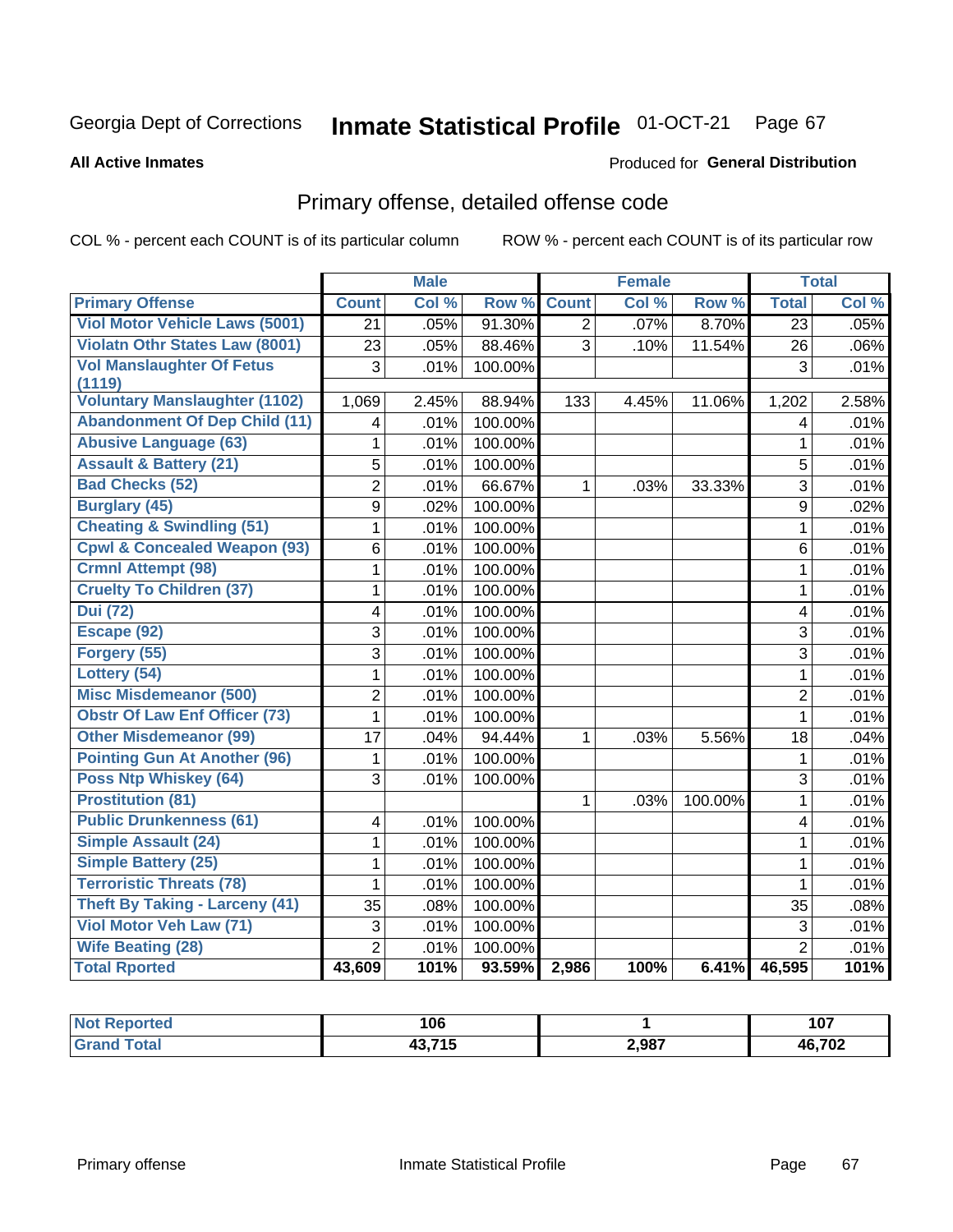#### Inmate Statistical Profile 01-OCT-21 Page 68

#### **All Active Inmates**

### **Produced for General Distribution**

## Primary offense, detailed offense code

COL % - percent each COUNT is of its particular column

|                      | <b>Male</b> | Female      | Total       |
|----------------------|-------------|-------------|-------------|
| Mode (most frequent) | 1101 Murder | 1101 Murder | 1101 Murder |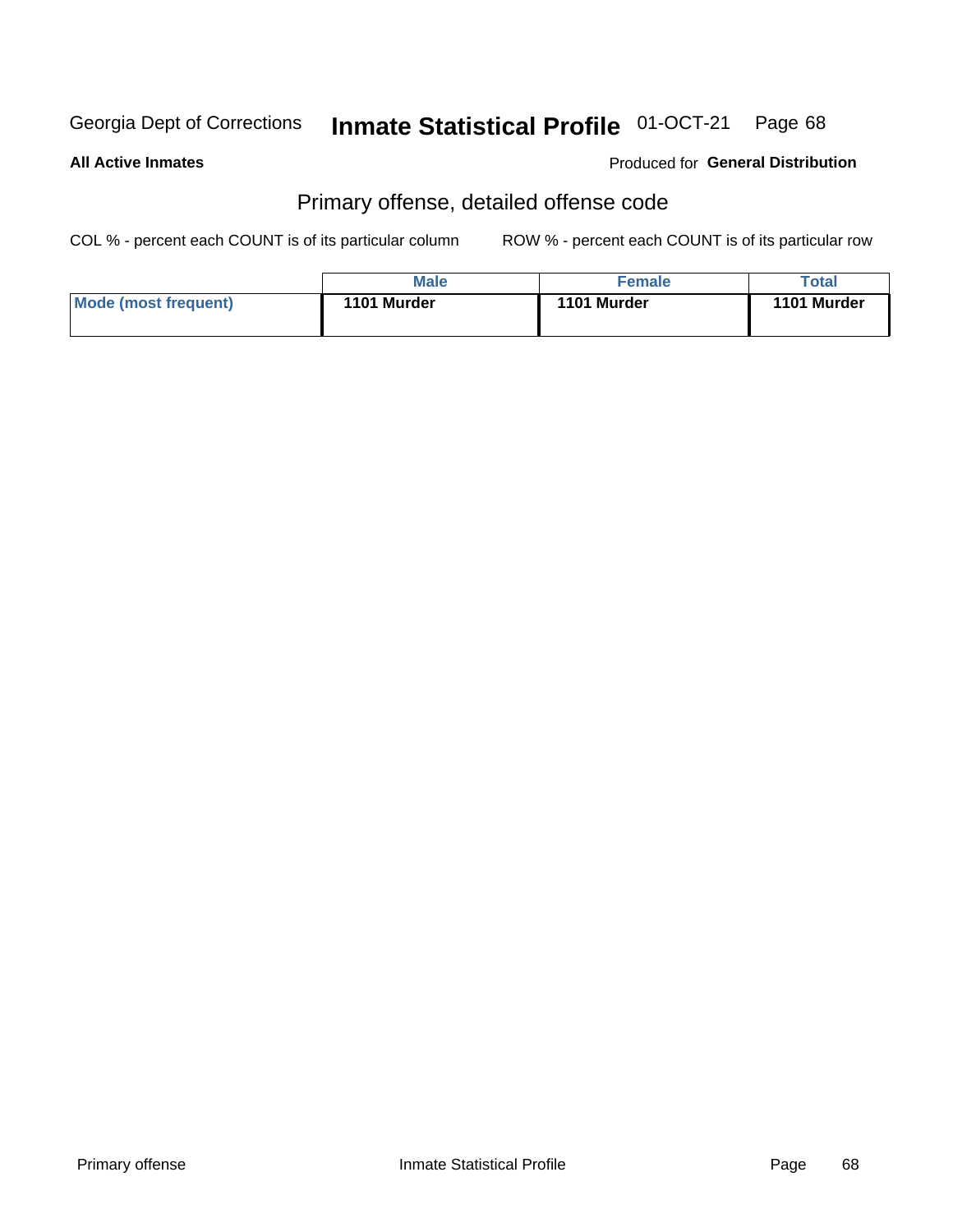#### Inmate Statistical Profile 01-OCT-21 Page 68

**All Active Inmates** 

#### Produced for General Distribution

## County of conviction of primary offense

COL % - percent each COUNT is of its particular column

|     |                             |              | <b>Male</b> |         |                           | <b>Female</b> |        |              | <b>Total</b> |
|-----|-----------------------------|--------------|-------------|---------|---------------------------|---------------|--------|--------------|--------------|
|     | <b>County of Conviction</b> | <b>Count</b> | Col %       | Row %   | <b>Count</b>              | Col %         | Row %  | <b>Total</b> | Col %        |
| 000 | <b>Unknown</b>              | 175          | .40%        | 93.09%  | 13                        | .44%          | 6.91%  | 188          | .40%         |
| 001 | <b>Appling County</b>       | 109          | .25%        | 98.20%  | 2                         | .07%          | 1.80%  | 111          | .24%         |
| 002 | <b>Atkinson County</b>      | 40           | .09%        | 97.56%  | $\mathbf{1}$              | .03%          | 2.44%  | 41           | .09%         |
| 003 | <b>Bacon County</b>         | 67           | .15%        | 91.78%  | 6                         | .20%          | 8.22%  | 73           | .16%         |
| 004 | <b>Baker County</b>         | 13           | .03%        | 81.25%  | $\overline{3}$            | .10%          | 18.75% | 16           | .03%         |
| 005 | <b>Baldwin County</b>       | 279          | .64%        | 92.08%  | 24                        | .80%          | 7.92%  | 303          | .65%         |
| 006 | <b>Banks County</b>         | 58           | .13%        | 87.88%  | 8                         | .27%          | 12.12% | 66           | .14%         |
| 007 | <b>Barrow County</b>        | 305          | .70%        | 90.50%  | 32                        | 1.07%         | 9.50%  | 337          | .72%         |
| 008 | <b>Bartow County</b>        | 604          | 1.38%       | 91.38%  | 57                        | 1.91%         | 8.62%  | 661          | 1.42%        |
| 009 | <b>Ben Hill County</b>      | 217          | .50%        | 94.76%  | 12                        | .40%          | 5.24%  | 229          | .49%         |
| 010 | <b>Berrien County</b>       | 87           | .20%        | 95.60%  | $\overline{\mathbf{4}}$   | .13%          | 4.40%  | 91           | .19%         |
| 011 | <b>Bibb County</b>          | 968          | 2.21%       | 95.37%  | 47                        | 1.57%         | 4.63%  | 1,015        | 2.17%        |
| 012 | <b>Bleckley County</b>      | 61           | .14%        | 92.42%  | 5                         | .17%          | 7.58%  | 66           | .14%         |
| 013 | <b>Brantley County</b>      | 94           | .22%        | 88.68%  | 12                        | .40%          | 11.32% | 106          | .23%         |
| 014 | <b>Brooks County</b>        | 39           | .09%        | 100.00% |                           |               |        | 39           | .08%         |
| 015 | <b>Bryan County</b>         | 42           | .10%        | 95.45%  | $\overline{2}$            | .07%          | 4.55%  | 44           | .09%         |
| 016 | <b>Bulloch County</b>       | 433          | .99%        | 93.32%  | 31                        | 1.04%         | 6.68%  | 464          | .99%         |
| 017 | <b>Burke County</b>         | 203          | .46%        | 96.67%  | $\overline{7}$            | .23%          | 3.33%  | 210          | .45%         |
| 018 | <b>Butts County</b>         | 119          | .27%        | 90.84%  | 12                        | .40%          | 9.16%  | 131          | .28%         |
| 019 | <b>Calhoun County</b>       | 26           | .06%        | 89.66%  | $\ensuremath{\mathsf{3}}$ | .10%          | 10.34% | 29           | .06%         |
| 020 | <b>Camden County</b>        | 168          | .38%        | 93.85%  | 11                        | .37%          | 6.15%  | 179          | .38%         |
| 021 | <b>Candler County</b>       | 100          | .23%        | 93.46%  | $\overline{7}$            | .23%          | 6.54%  | 107          | .23%         |
| 022 | <b>Carroll County</b>       | 538          | 1.23%       | 93.89%  | 35                        | 1.17%         | 6.11%  | 573          | 1.23%        |
| 023 | <b>Catoosa County</b>       | 337          | .77%        | 93.09%  | 25                        | .84%          | 6.91%  | 362          | .78%         |
| 024 | <b>Charlton County</b>      | 55           | .13%        | 88.71%  | $\overline{7}$            | .23%          | 11.29% | 62           | .13%         |
| 025 | <b>Chatham County</b>       | 1,564        | 3.58%       | 96.48%  | 57                        | 1.91%         | 3.52%  | 1,621        | 3.47%        |
| 026 | <b>Chattahoochee County</b> | 13           | .03%        | 100.00% |                           |               |        | 13           | .03%         |
| 027 | <b>Chattooga County</b>     | 175          | .40%        | 91.15%  | 17                        | .57%          | 8.85%  | 192          | .41%         |
| 028 | <b>Cherokee County</b>      | 493          | 1.13%       | 92.50%  | 40                        | 1.34%         | 7.50%  | 533          | 1.14%        |
| 029 | <b>Clarke County</b>        | 454          | 1.04%       | 93.80%  | 30                        | 1.00%         | 6.20%  | 484          | 1.04%        |
| 030 | <b>Clay County</b>          | 17           | .04%        | 80.95%  | $\overline{4}$            | .13%          | 19.05% | 21           | .04%         |
| 031 | <b>Clayton County</b>       | 1,143        | 2.61%       | 93.84%  | 75                        | 2.51%         | 6.16%  | 1,218        | 2.61%        |
| 032 | <b>Clinch County</b>        | 40           | .09%        | 93.02%  | 3                         | .10%          | 6.98%  | 43           | .09%         |
| 033 | <b>Cobb County</b>          | 2,077        | 4.75%       | 93.98%  | 133                       | 4.45%         | 6.02%  | 2,210        | 4.73%        |
| 034 | <b>Coffee County</b>        | 273          | .62%        | 93.81%  | 18                        | .60%          | 6.19%  | 291          | .62%         |
| 035 | <b>Colquitt County</b>      | 202          | .46%        | 93.52%  | 14                        | .47%          | 6.48%  | 216          | .46%         |
| 036 | <b>Columbia County</b>      | 349          | .80%        | 92.33%  | 29                        | .97%          | 7.67%  | 378          | .81%         |
| 037 | <b>Cook County</b>          | 101          | .23%        | 93.52%  | $\overline{7}$            | .23%          | 6.48%  | 108          | .23%         |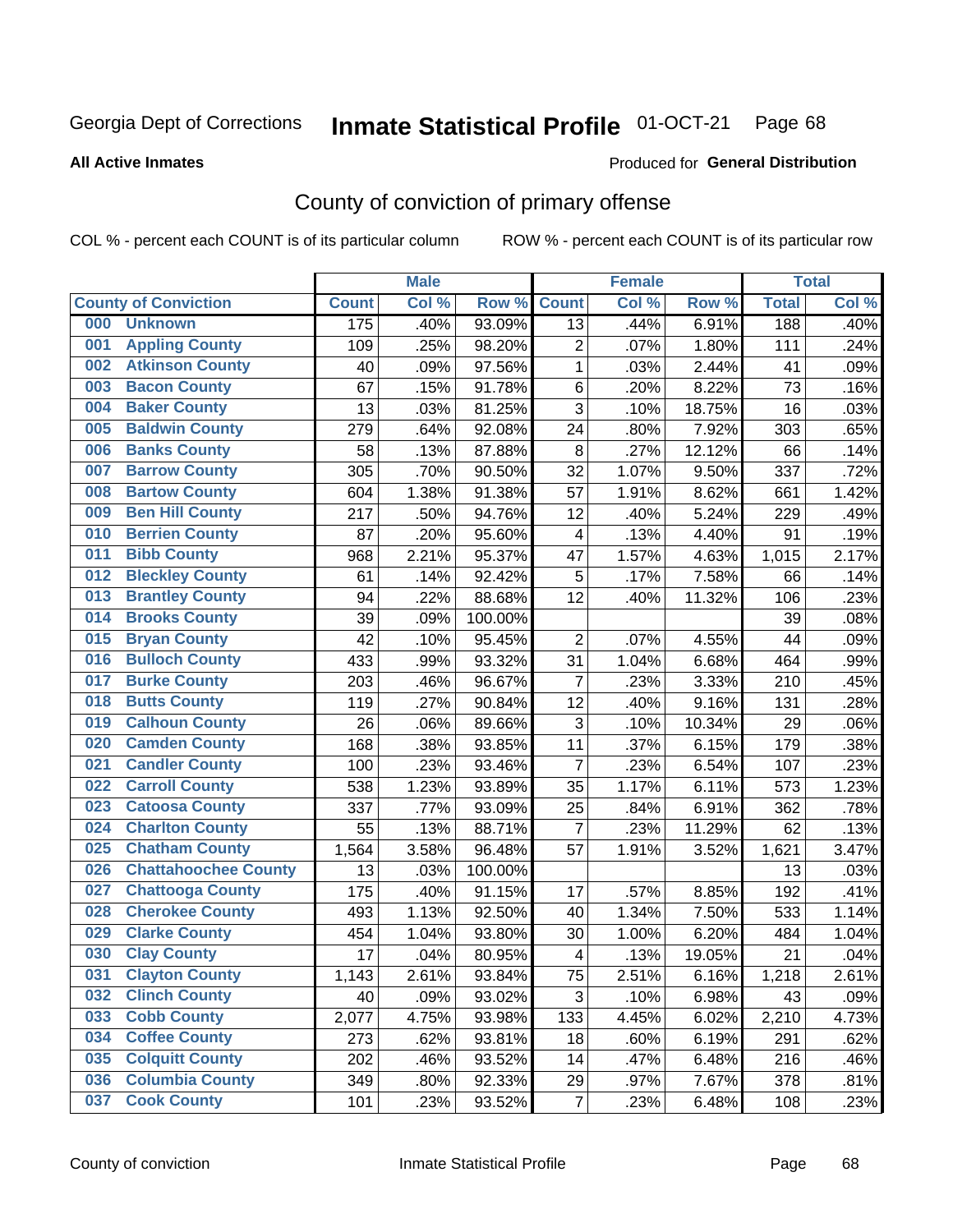#### Inmate Statistical Profile 01-OCT-21 Page 69

**All Active Inmates** 

#### Produced for General Distribution

## County of conviction of primary offense

COL % - percent each COUNT is of its particular column

|                                |              | <b>Male</b> |         |                           | <b>Female</b> |        |              | <b>Total</b> |
|--------------------------------|--------------|-------------|---------|---------------------------|---------------|--------|--------------|--------------|
| <b>County of Conviction</b>    | <b>Count</b> | Col %       | Row %   | <b>Count</b>              | Col %         | Row %  | <b>Total</b> | Col %        |
| <b>Coweta County</b><br>038    | 533          | 1.22%       | 95.01%  | 28                        | .94%          | 4.99%  | 561          | 1.20%        |
| <b>Crawford County</b><br>039  | 22           | .05%        | 95.65%  | 1                         | .03%          | 4.35%  | 23           | .05%         |
| <b>Crisp County</b><br>040     | 338          | .77%        | 94.15%  | 21                        | .70%          | 5.85%  | 359          | .77%         |
| <b>Dade County</b><br>041      | 79           | .18%        | 96.34%  | $\ensuremath{\mathsf{3}}$ | .10%          | 3.66%  | 82           | .18%         |
| <b>Dawson County</b><br>042    | 101          | .23%        | 92.66%  | 8                         | .27%          | 7.34%  | 109          | .23%         |
| 043<br><b>Decatur County</b>   | 225          | .51%        | 96.57%  | 8                         | .27%          | 3.43%  | 233          | .50%         |
| <b>Dekalb County</b><br>044    | 2,335        | 5.34%       | 95.50%  | 110                       | 3.68%         | 4.50%  | 2,445        | 5.24%        |
| <b>Dodge County</b><br>045     | 110          | .25%        | 88.71%  | 14                        | .47%          | 11.29% | 124          | .27%         |
| <b>Dooly County</b><br>046     | 111          | .25%        | 94.87%  | 6                         | .20%          | 5.13%  | 117          | .25%         |
| 047<br><b>Dougherty County</b> | 708          | 1.62%       | 96.20%  | 28                        | .94%          | 3.80%  | 736          | 1.58%        |
| <b>Douglas County</b><br>048   | 883          | 2.02%       | 91.69%  | 80                        | 2.68%         | 8.31%  | 963          | 2.06%        |
| <b>Early County</b><br>049     | 82           | .19%        | 98.80%  | 1                         | .03%          | 1.20%  | 83           | .18%         |
| <b>Echols County</b><br>050    | 11           | .03%        | 84.62%  | $\overline{2}$            | .07%          | 15.38% | 13           | .03%         |
| 051<br><b>Effingham County</b> | 210          | .48%        | 90.91%  | 21                        | .70%          | 9.09%  | 231          | .49%         |
| <b>Elbert County</b><br>052    | 129          | .30%        | 96.27%  | 5                         | .17%          | 3.73%  | 134          | .29%         |
| <b>Emanuel County</b><br>053   | 146          | .33%        | 92.41%  | 12                        | .40%          | 7.59%  | 158          | .34%         |
| <b>Evans County</b><br>054     | 75           | .17%        | 94.94%  | $\overline{4}$            | .13%          | 5.06%  | 79           | .17%         |
| <b>Fannin County</b><br>055    | 92           | .21%        | 88.46%  | 12                        | .40%          | 11.54% | 104          | .22%         |
| <b>Fayette County</b><br>056   | 296          | .68%        | 96.10%  | 12                        | .40%          | 3.90%  | 308          | .66%         |
| <b>Floyd County</b><br>057     | 849          | 1.94%       | 90.61%  | 88                        | 2.95%         | 9.39%  | 937          | 2.01%        |
| <b>Forsyth County</b><br>058   | 342          | .78%        | 91.20%  | 33                        | 1.10%         | 8.80%  | 375          | .80%         |
| <b>Franklin County</b><br>059  | 145          | .33%        | 87.88%  | 20                        | .67%          | 12.12% | 165          | .35%         |
| <b>Fulton County</b><br>060    | 4,214        | 9.64%       | 96.32%  | 161                       | 5.39%         | 3.68%  | 4,375        | 9.37%        |
| <b>Gilmer County</b><br>061    | 99           | .23%        | 92.52%  | 8                         | .27%          | 7.48%  | 107          | .23%         |
| <b>Glascock County</b><br>062  | 8            | .02%        | 100.00% |                           |               |        | 8            | .02%         |
| 063<br><b>Glynn County</b>     | 483          | 1.10%       | 94.89%  | 26                        | .87%          | 5.11%  | 509          | 1.09%        |
| <b>Gordon County</b><br>064    | 346          | .79%        | 89.87%  | 39                        | 1.31%         | 10.13% | 385          | .82%         |
| <b>Grady County</b><br>065     | 144          | .33%        | 95.36%  | $\overline{7}$            | .23%          | 4.64%  | 151          | .32%         |
| <b>Greene County</b><br>066    | 92           | .21%        | 94.85%  | 5                         | .17%          | 5.15%  | 97           | .21%         |
| <b>Gwinnett County</b><br>067  | 2,274        | 5.20%       | 93.97%  | 146                       | 4.89%         | 6.03%  | 2,420        | 5.18%        |
| <b>Habersham County</b><br>068 | 101          | .23%        | 91.82%  | 9                         | .30%          | 8.18%  | 110          | .24%         |
| 069<br><b>Hall County</b>      | 626          | 1.43%       | 93.57%  | 43                        | 1.44%         | 6.43%  | 669          | 1.43%        |
| <b>Hancock County</b><br>070   | 39           | .09%        | 95.12%  | $\overline{2}$            | .07%          | 4.88%  | 41           | .09%         |
| <b>Haralson County</b><br>071  | 110          | .25%        | 90.16%  | 12                        | .40%          | 9.84%  | 122          | .26%         |
| 072<br><b>Harris County</b>    | 86           | .20%        | 92.47%  | $\overline{7}$            | .23%          | 7.53%  | 93           | .20%         |
| <b>Hart County</b><br>073      | 156          | .36%        | 92.31%  | 13                        | .44%          | 7.69%  | 169          | .36%         |
| <b>Heard County</b><br>074     | 38           | .09%        | 97.44%  | $\mathbf 1$               | .03%          | 2.56%  | 39           | .08%         |
| <b>Henry County</b><br>075     | 581          | 1.33%       | 91.21%  | 56                        | 1.87%         | 8.79%  | 637          | 1.36%        |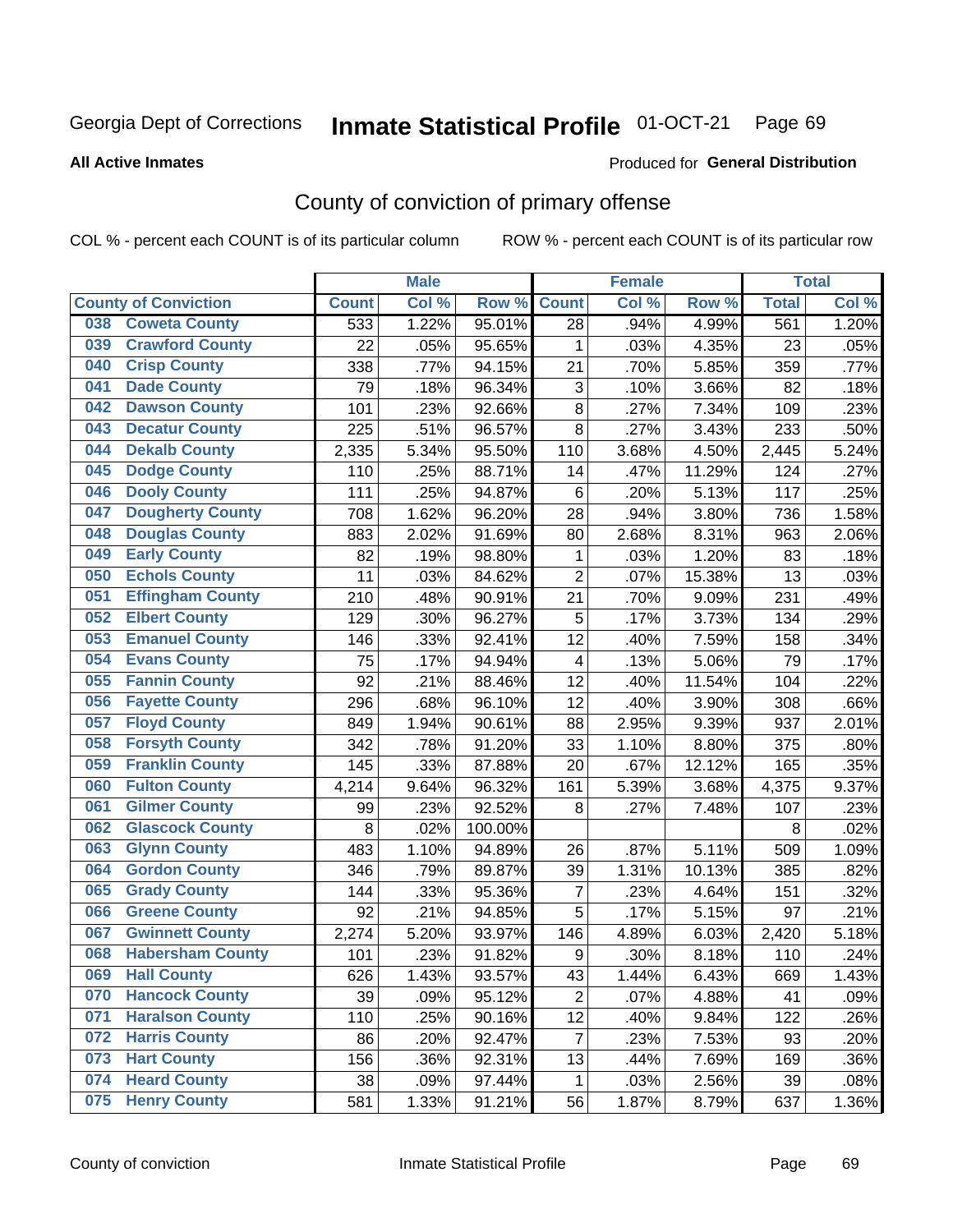#### Inmate Statistical Profile 01-OCT-21 Page 70

#### **All Active Inmates**

#### Produced for General Distribution

## County of conviction of primary offense

COL % - percent each COUNT is of its particular column

|       |                             |                 | <b>Male</b> |         |                         | <b>Female</b> |        |              | <b>Total</b> |
|-------|-----------------------------|-----------------|-------------|---------|-------------------------|---------------|--------|--------------|--------------|
|       | <b>County of Conviction</b> | <b>Count</b>    | Col %       | Row %   | <b>Count</b>            | Col %         | Row %  | <b>Total</b> | Col %        |
| 076   | <b>Houston County</b>       | 704             | 1.61%       | 92.27%  | 59                      | 1.98%         | 7.73%  | 763          | 1.63%        |
| 077   | <b>Irwin County</b>         | 60              | .14%        | 98.36%  | 1                       | .03%          | 1.64%  | 61           | .13%         |
| 078   | <b>Jackson County</b>       | 253             | .58%        | 91.34%  | 24                      | .80%          | 8.66%  | 277          | .59%         |
| 079   | <b>Jasper County</b>        | 58              | .13%        | 96.67%  | $\overline{2}$          | .07%          | 3.33%  | 60           | .13%         |
| 080   | <b>Jeff Davis County</b>    | $\overline{72}$ | .16%        | 94.74%  | 4                       | .13%          | 5.26%  | 76           | .16%         |
| 081   | <b>Jefferson County</b>     | 136             | .31%        | 92.52%  | 11                      | .37%          | 7.48%  | 147          | .31%         |
| 082   | <b>Jenkins County</b>       | 59              | .13%        | 93.65%  | $\overline{\mathbf{4}}$ | .13%          | 6.35%  | 63           | .13%         |
| 083   | <b>Johnson County</b>       | 36              | .08%        | 97.30%  | $\mathbf 1$             | .03%          | 2.70%  | 37           | .08%         |
| 084   | <b>Jones County</b>         | 163             | .37%        | 85.79%  | 27                      | .90%          | 14.21% | 190          | .41%         |
| 085   | <b>Lamar County</b>         | 83              | .19%        | 89.25%  | 10                      | .33%          | 10.75% | 93           | .20%         |
| 086   | <b>Lanier County</b>        | 49              | .11%        | 89.09%  | 6                       | .20%          | 10.91% | 55           | .12%         |
| 087   | <b>Laurens County</b>       | 261             | .60%        | 93.21%  | 19                      | .64%          | 6.79%  | 280          | .60%         |
| 088   | <b>Lee County</b>           | 65              | .15%        | 90.28%  | $\overline{7}$          | .23%          | 9.72%  | 72           | .15%         |
| 089   | <b>Liberty County</b>       | 185             | .42%        | 92.50%  | 15                      | .50%          | 7.50%  | 200          | .43%         |
| 090   | <b>Lincoln County</b>       | 32              | .07%        | 88.89%  | $\overline{\mathbf{4}}$ | .13%          | 11.11% | 36           | .08%         |
| 091   | <b>Long County</b>          | 64              | .15%        | 94.12%  | 4                       | .13%          | 5.88%  | 68           | .15%         |
| 092   | <b>Lowndes County</b>       | 429             | .98%        | 95.33%  | 21                      | .70%          | 4.67%  | 450          | .96%         |
| 093   | <b>Lumpkin County</b>       | 73              | .17%        | 93.59%  | $\mathbf 5$             | .17%          | 6.41%  | 78           | .17%         |
| 094   | <b>Macon County</b>         | 41              | .09%        | 95.35%  | $\overline{2}$          | .07%          | 4.65%  | 43           | .09%         |
| 095   | <b>Madison County</b>       | 134             | .31%        | 90.54%  | 14                      | .47%          | 9.46%  | 148          | .32%         |
| 096   | <b>Marion County</b>        | 26              | .06%        | 96.30%  | $\mathbf{1}$            | .03%          | 3.70%  | 27           | .06%         |
| 097   | <b>Mcduffie County</b>      | 154             | .35%        | 93.33%  | 11                      | .37%          | 6.67%  | 165          | .35%         |
| 098   | <b>Mcintosh County</b>      | 54              | .12%        | 90.00%  | 6                       | .20%          | 10.00% | 60           | .13%         |
| 099   | <b>Meriwether County</b>    | 152             | .35%        | 92.68%  | 12                      | .40%          | 7.32%  | 164          | .35%         |
| 100   | <b>Miller County</b>        | 30              | .07%        | 100.00% |                         |               |        | 30           | .06%         |
| 101   | <b>Mitchell County</b>      | 135             | .31%        | 93.75%  | 9                       | .30%          | 6.25%  | 144          | .31%         |
| 102   | <b>Monroe County</b>        | 144             | .33%        | 91.14%  | 14                      | .47%          | 8.86%  | 158          | .34%         |
| 103   | <b>Montgomery County</b>    | 26              | .06%        | 92.86%  | $\overline{2}$          | .07%          | 7.14%  | 28           | .06%         |
| 104   | <b>Morgan County</b>        | 141             | .32%        | 90.97%  | 14                      | .47%          | 9.03%  | 155          | .33%         |
| 105   | <b>Murray County</b>        | 190             | .43%        | 90.05%  | 21                      | .70%          | 9.95%  | 211          | .45%         |
| 106   | <b>Muscogee County</b>      | 987             | 2.26%       | 95.27%  | 49                      | 1.64%         | 4.73%  | 1,036        | 2.22%        |
| 107   | <b>Newton County</b>        | 618             | 1.41%       | 91.69%  | 56                      | 1.87%         | 8.31%  | 674          | 1.44%        |
| 108   | <b>Oconee County</b>        | 44              | .10%        | 97.78%  | 1                       | .03%          | 2.22%  | 45           | .10%         |
| 109   | <b>Oglethorpe County</b>    | 60              | .14%        | 100.00% |                         |               |        | 60           | .13%         |
| 110   | <b>Paulding County</b>      | 218             | .50%        | 93.16%  | 16                      | .54%          | 6.84%  | 234          | .50%         |
| 111   | <b>Peach County</b>         | 63              | .14%        | 94.03%  | 4                       | .13%          | 5.97%  | 67           | .14%         |
| 112   | <b>Pickens County</b>       | 91              | .21%        | 88.35%  | 12                      | .40%          | 11.65% | 103          | .22%         |
| $113$ | <b>Pierce County</b>        | 100             | .23%        | 93.46%  | $\overline{7}$          | .23%          | 6.54%  | 107          | .23%         |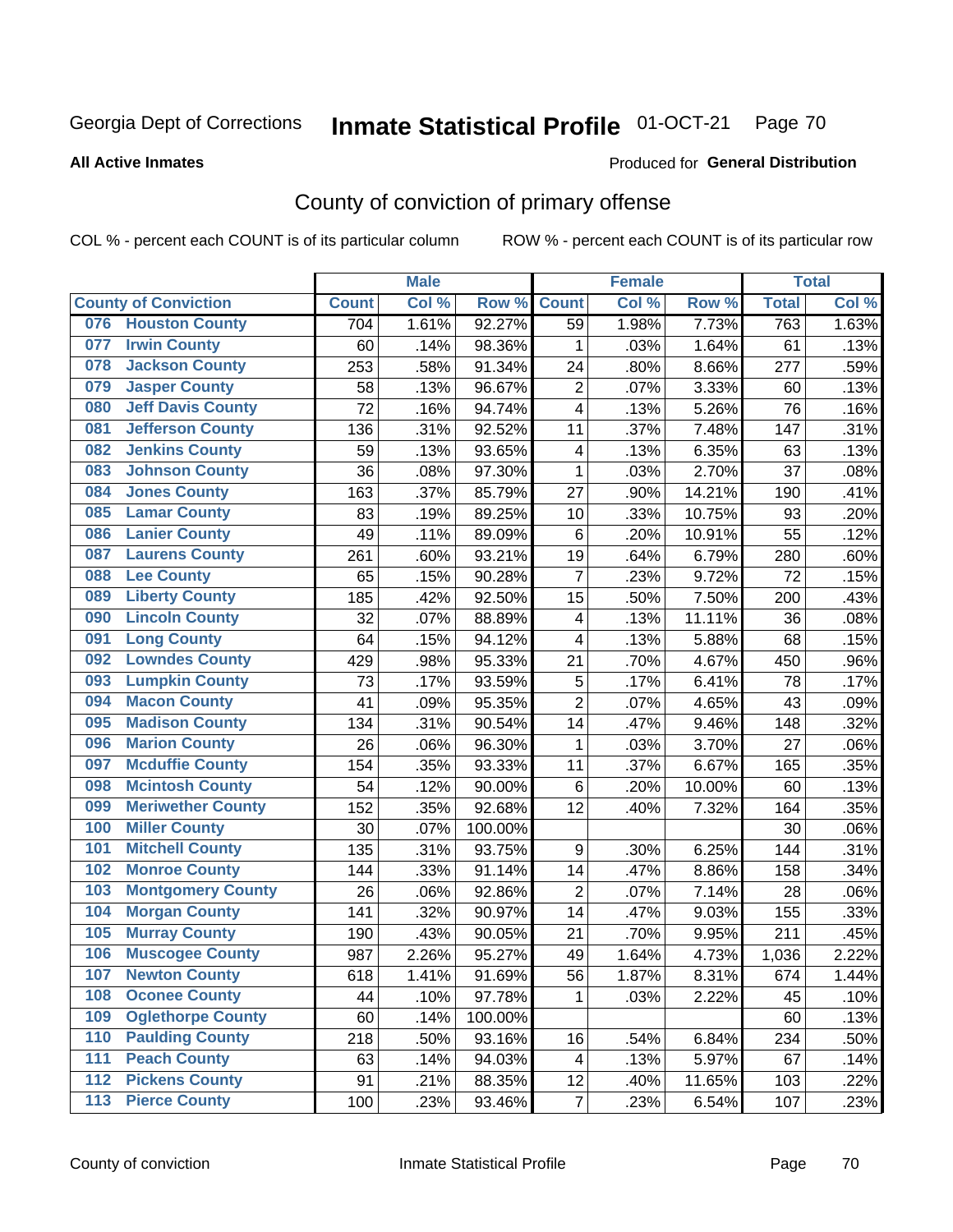#### Inmate Statistical Profile 01-OCT-21 Page 71

#### **All Active Inmates**

#### Produced for General Distribution

## County of conviction of primary offense

COL % - percent each COUNT is of its particular column

|                                          |              | <b>Male</b> |         |                | <b>Female</b> |        |                 | <b>Total</b> |
|------------------------------------------|--------------|-------------|---------|----------------|---------------|--------|-----------------|--------------|
| <b>County of Conviction</b>              | <b>Count</b> | Col %       | Row %   | <b>Count</b>   | Col %         | Row %  | <b>Total</b>    | Col %        |
| <b>Pike County</b><br>114                | 46           | .11%        | 92.00%  | $\overline{4}$ | .13%          | 8.00%  | $\overline{50}$ | .11%         |
| <b>Polk County</b><br>$\overline{115}$   | 188          | .43%        | 90.38%  | 20             | .67%          | 9.62%  | 208             | .45%         |
| <b>Pulaski County</b><br>116             | 29           | .07%        | 85.29%  | 5              | .17%          | 14.71% | 34              | .07%         |
| <b>Putnam County</b><br>117              | 150          | .34%        | 94.34%  | 9              | .30%          | 5.66%  | 159             | .34%         |
| <b>Quitman County</b><br>118             | 12           | .03%        | 100.00% |                |               |        | 12              | .03%         |
| <b>Rabun County</b><br>119               | 55           | .13%        | 82.09%  | 12             | .40%          | 17.91% | 67              | .14%         |
| <b>Randolph County</b><br>120            | 43           | .10%        | 95.56%  | $\overline{2}$ | .07%          | 4.44%  | 45              | .10%         |
| <b>Richmond County</b><br>121            | 1,571        | 3.59%       | 94.70%  | 88             | 2.95%         | 5.30%  | 1,659           | 3.55%        |
| <b>Rockdale County</b><br>122            | 389          | .89%        | 93.51%  | 27             | .90%          | 6.49%  | 416             | .89%         |
| <b>Schley County</b><br>123              | 16           | .04%        | 100.00% |                |               |        | 16              | .03%         |
| <b>Screven County</b><br>124             | 99           | .23%        | 95.19%  | 5              | .17%          | 4.81%  | 104             | .22%         |
| <b>Seminole County</b><br>125            | 51           | .12%        | 83.61%  | 10             | .33%          | 16.39% | 61              | .13%         |
| <b>Spalding County</b><br>126            | 421          | .96%        | 92.94%  | 32             | 1.07%         | 7.06%  | 453             | .97%         |
| <b>Stephens County</b><br>127            | 128          | .29%        | 96.24%  | 5              | .17%          | 3.76%  | 133             | .28%         |
| <b>Stewart County</b><br>128             | 20           | .05%        | 86.96%  | 3              | .10%          | 13.04% | 23              | .05%         |
| <b>Sumter County</b><br>129              | 191          | .44%        | 96.46%  | $\overline{7}$ | .23%          | 3.54%  | 198             | .42%         |
| <b>Talbot County</b><br>130              | 21           | .05%        | 95.45%  | 1              | .03%          | 4.55%  | 22              | .05%         |
| <b>Taliaferro County</b><br>131          | 20           | .05%        | 100.00% |                |               |        | 20              | .04%         |
| <b>Tattnall County</b><br>132            | 157          | .36%        | 89.20%  | 19             | .64%          | 10.80% | 176             | .38%         |
| <b>Taylor County</b><br>133              | 45           | .10%        | 90.00%  | 5              | .17%          | 10.00% | 50              | .11%         |
| <b>Telfair County</b><br>134             | 94           | .22%        | 94.00%  | 6              | .20%          | 6.00%  | 100             | .21%         |
| <b>Terrell County</b><br>135             | 73           | .17%        | 97.33%  | $\overline{c}$ | .07%          | 2.67%  | 75              | .16%         |
| <b>Thomas County</b><br>136              | 187          | .43%        | 95.90%  | 8              | .27%          | 4.10%  | 195             | .42%         |
| <b>Tift County</b><br>137                | 304          | .70%        | 96.82%  | 10             | .33%          | 3.18%  | 314             | .67%         |
| <b>Toombs County</b><br>138              | 273          | .62%        | 92.54%  | 22             | .74%          | 7.46%  | 295             | .63%         |
| <b>Towns County</b><br>139               | 48           | .11%        | 80.00%  | 12             | .40%          | 20.00% | 60              | .13%         |
| <b>Treutlen County</b><br>140            | 66           | .15%        | 100.00% |                |               |        | 66              | .14%         |
| <b>Troup County</b><br>141               | 535          | 1.22%       | 93.53%  | 37             | 1.24%         | 6.47%  | 572             | 1.22%        |
| <b>Turner County</b><br>142              | 55           | .13%        | 94.83%  | 3              | .10%          | 5.17%  | 58              | .12%         |
| <b>Twiggs County</b><br>$\overline{143}$ | 37           | .08%        | 90.24%  | 4              | .13%          | 9.76%  | 41              | .09%         |
| <b>Union County</b><br>144               | 86           | .20%        | 82.69%  | 18             | .60%          | 17.31% | 104             | .22%         |
| 145<br><b>Upson County</b>               | 151          | .35%        | 94.38%  | 9              | .30%          | 5.63%  | 160             | .34%         |
| <b>Walker County</b><br>146              | 410          | .94%        | 90.51%  | 43             | 1.44%         | 9.49%  | 453             | .97%         |
| <b>Walton County</b><br>147              | 592          | 1.35%       | 90.52%  | 62             | 2.08%         | 9.48%  | 654             | 1.40%        |
| <b>Ware County</b><br>148                | 230          | .53%        | 93.12%  | 17             | .57%          | 6.88%  | 247             | .53%         |
| <b>Warren County</b><br>149              | 26           | .06%        | 89.66%  | 3              | .10%          | 10.34% | 29              | .06%         |
| <b>Washington County</b><br>150          | 176          | .40%        | 92.63%  | 14             | .47%          | 7.37%  | 190             | .41%         |
| <b>Wayne County</b><br>151               | 197          | .45%        | 90.78%  | 20             | .67%          | 9.22%  | 217             | .46%         |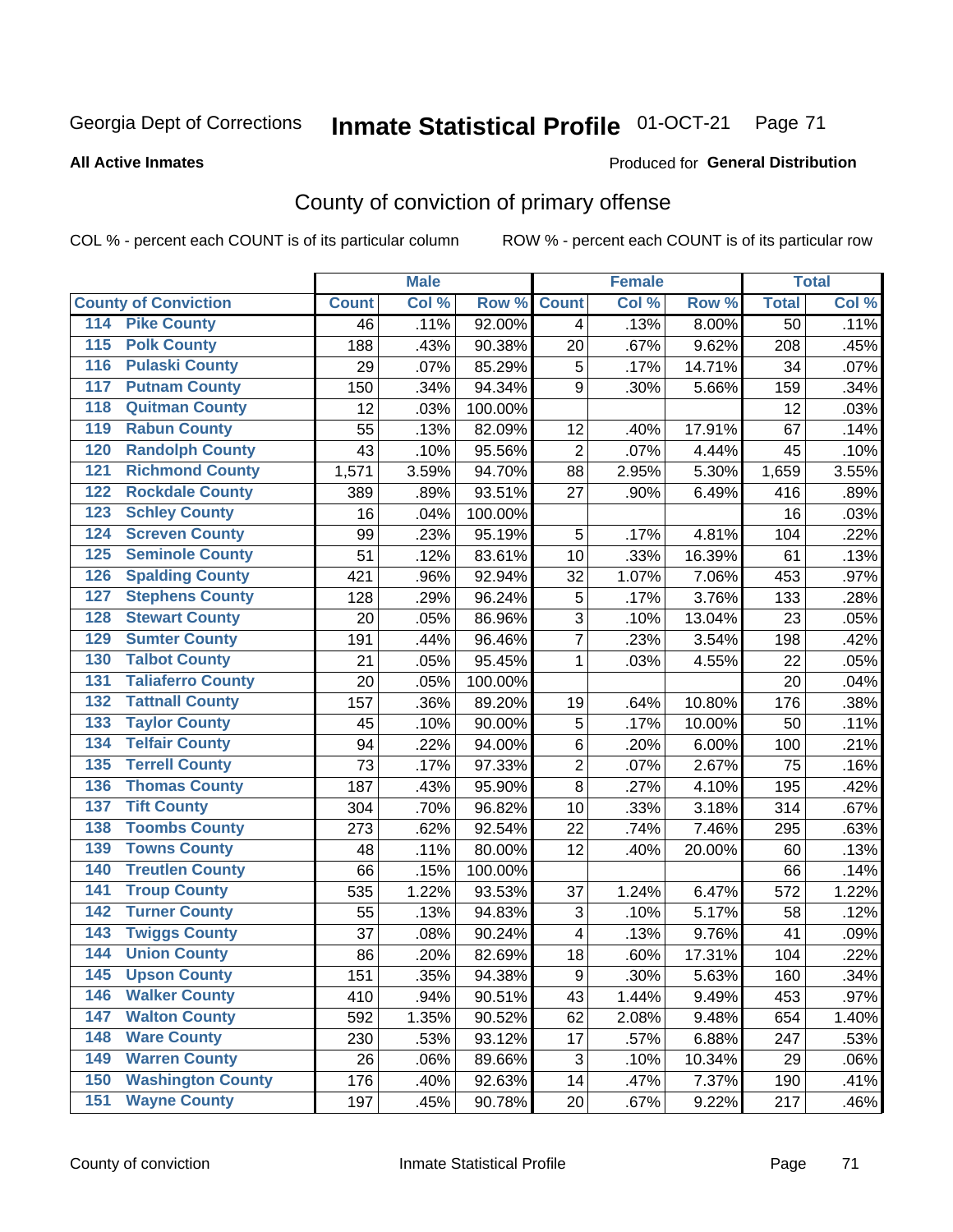# Inmate Statistical Profile 01-OCT-21 Page 72

**All Active Inmates** 

#### Produced for General Distribution

## County of conviction of primary offense

COL % - percent each COUNT is of its particular column

|                                |              | <b>Male</b> |             |       | <b>Female</b> |        |              | <b>Total</b> |
|--------------------------------|--------------|-------------|-------------|-------|---------------|--------|--------------|--------------|
| <b>County of Conviction</b>    | <b>Count</b> | Col %       | Row % Count |       | Col %         | Row %  | <b>Total</b> | Col %        |
| <b>Webster County</b><br>152   | 6            | .01%        | 75.00%      | 2     | $.07\%$       | 25.00% | 8            | .02%         |
| <b>Wheeler County</b><br>153   | 15           | .03%        | 88.24%      | 2     | $.07\%$       | 11.76% | 17           | .04%         |
| <b>White County</b><br>154     | 74           | $.17\%$     | 93.67%      | 5     | $.17\%$       | 6.33%  | 79           | $.17\%$      |
| <b>Whitfield County</b><br>155 | 711          | 1.63%       | 88.32%      | 94    | 3.15%         | 11.68% | 805          | 1.72%        |
| <b>Wilcox County</b><br>156    | 51           | .12%        | 96.23%      | 2     | $.07\%$       | 3.77%  | 53           | .11%         |
| <b>Wilkes County</b><br>157    | 61           | .14%        | 96.83%      | 2     | $.07\%$       | 3.17%  | 63           | .13%         |
| <b>Wilkinson County</b><br>158 | 41           | .09%        | 95.35%      | 2     | $.07\%$       | 4.65%  | 43           | .09%         |
| <b>Worth County</b><br>159     | 117          | .27%        | 89.31%      | 14    | .47%          | 10.69% | 131          | .28%         |
| <b>Total Rported</b>           | 43,715       | 100%        | 93.6%       | 2,987 | 100%          | 6.4%   | 46,702       | 100%         |

| <b>Not Reported</b> |        |       |        |
|---------------------|--------|-------|--------|
| <b>Grand Total</b>  | 43,715 | 2,987 | 46,702 |

| Mode (most frequent) | <b>Fulton County</b> | <b>Fulton County</b> | <b>Fulton County</b> |
|----------------------|----------------------|----------------------|----------------------|
|                      |                      |                      |                      |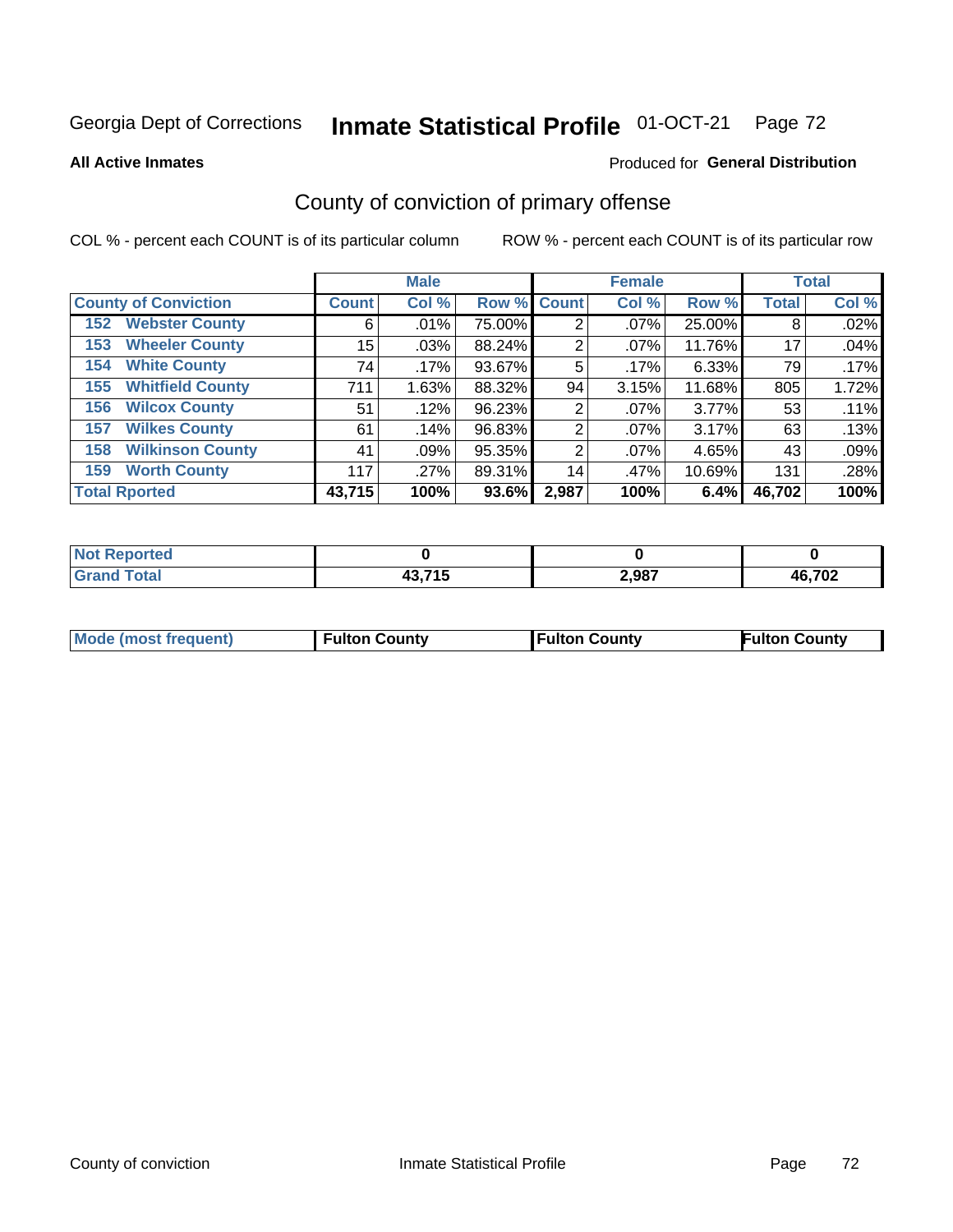### Georgia Dept of Corrections **All Active Inmates**

#### Inmate Statistical Profile 01-OCT-21 Page 73

Produced for General Distribution

# Circuit of conviction of primary offense

|                         |                                 |                  | <b>Male</b> |        |              | <b>Female</b> |        |              | <b>Total</b> |
|-------------------------|---------------------------------|------------------|-------------|--------|--------------|---------------|--------|--------------|--------------|
|                         | <b>Circuit of Conviction</b>    | <b>Count</b>     | Col %       | Row %  | <b>Count</b> | Col %         | Row %  | <b>Total</b> | Col %        |
| 1                       | <b>Alapaha Circuit</b>          | $\overline{317}$ | .73%        | 93.79% | 21           | .71%          | 6.21%  | 338          | .73%         |
| $\overline{2}$          | <b>Alcovy Circuit</b>           | 1,210            | 2.78%       | 91.11% | 118          | 3.97%         | 8.89%  | 1,328        | 2.86%        |
| $\overline{\mathbf{3}}$ | <b>Atlanta Circuit</b>          | 4,214            | 9.68%       | 96.32% | 161          | 5.41%         | 3.68%  | 4,375        | 9.41%        |
| 4                       | <b>Atlantic Circuit</b>         | 577              | 1.33%       | 92.03% | 50           | 1.68%         | 7.97%  | 627          | 1.35%        |
| 5                       | <b>Augusta Circuit</b>          | 2,123            | 4.88%       | 94.48% | 124          | 4.17%         | 5.52%  | 2,247        | 4.83%        |
| $\overline{\mathbf{6}}$ | <b>Blue Ridge Circuit</b>       | 493              | 1.13%       | 92.50% | 40           | 1.34%         | 7.50%  | 533          | 1.15%        |
| $\overline{7}$          | <b>Brunswick Circuit</b>        | 1,029            | 2.36%       | 94.23% | 63           | 2.12%         | 5.77%  | 1,092        | 2.35%        |
| 8                       | <b>Chattahoochee Circuit</b>    | 1,178            | 2.71%       | 94.92% | 63           | 2.12%         | 5.08%  | 1,241        | 2.67%        |
| $\overline{9}$          | <b>Cherokee Circuit</b>         | 950              | 2.18%       | 90.82% | 96           | 3.23%         | 9.18%  | 1,046        | 2.25%        |
| 10                      | <b>Clayton Circuit</b>          | 1,143            | 2.63%       | 93.84% | 75           | 2.52%         | 6.16%  | 1,218        | 2.62%        |
| $\overline{11}$         | <b>Cobb Circuit</b>             | 2,077            | 4.77%       | 93.98% | 133          | 4.47%         | 6.02%  | 2,210        | 4.75%        |
| 12                      | <b>Conasauga Circuit</b>        | 901              | 2.07%       | 88.68% | 115          | 3.87%         | 11.32% | 1,016        | 2.18%        |
| $\overline{13}$         | <b>Cordele Circuit</b>          | 717              | 1.65%       | 94.59% | 41           | 1.38%         | 5.41%  | 758          | 1.63%        |
| $\overline{14}$         | <b>Coweta Circuit</b>           | 1,796            | 4.12%       | 94.08% | 113          | 3.80%         | 5.92%  | 1,909        | 4.10%        |
| $\overline{15}$         | <b>Dougherty Circuit</b>        | 708              | 1.63%       | 96.20% | 28           | .94%          | 3.80%  | 736          | 1.58%        |
| 16                      | <b>Dublin Circuit</b>           | 400              | .92%        | 94.34% | 24           | .81%          | 5.66%  | 424          | .91%         |
| $\overline{17}$         | <b>Eastern Circuit</b>          | 1,564            | 3.59%       | 96.48% | 57           | 1.92%         | 3.52%  | 1,621        | 3.48%        |
| 18                      | <b>Flint Circuit</b>            | 581              | 1.33%       | 91.21% | 56           | 1.88%         | 8.79%  | 637          | 1.37%        |
| 19                      | <b>Griffin Circuit</b>          | 914              | 2.10%       | 94.13% | 57           | 1.92%         | 5.87%  | 971          | 2.09%        |
| 20                      | <b>Gwinnett Circuit</b>         | 2,274            | 5.22%       | 93.97% | 146          | 4.91%         | 6.03%  | 2,420        | 5.20%        |
| $\overline{21}$         | <b>Houston Circuit</b>          | 704              | 1.62%       | 92.27% | 59           | 1.98%         | 7.73%  | 763          | 1.64%        |
| $\overline{22}$         | <b>Lookout Mountain Circuit</b> | 1,001            | 2.30%       | 91.92% | 88           | 2.96%         | 8.08%  | 1,089        | 2.34%        |
| 23                      | <b>Macon Circuit</b>            | 1,053            | 2.42%       | 95.29% | 52           | 1.75%         | 4.71%  | 1,105        | 2.38%        |
| 24                      | <b>Middle Circuit</b>           | 831              | 1.91%       | 92.64% | 66           | 2.22%         | 7.36%  | 897          | 1.93%        |
| $\overline{25}$         | <b>Mountain Circuit</b>         | 284              | .65%        | 91.61% | 26           | .87%          | 8.39%  | 310          | .67%         |
| 26                      | <b>Northeastern Circuit</b>     | 727              | 1.67%       | 93.44% | 51           | 1.71%         | 6.56%  | 778          | 1.67%        |
| $\overline{27}$         | <b>Northern Circuit</b>         | 624              | 1.43%       | 92.31% | 52           | 1.75%         | 7.69%  | 676          | 1.45%        |
| 28                      | <b>Ocmulgee Circuit</b>         | 963              | 2.21%       | 91.89% | 85           | 2.86%         | 8.11%  | 1,048        | 2.25%        |
| 29                      | <b>Oconee Circuit</b>           | 335              | .77%        | 90.79% | 34           | 1.14%         | 9.21%  | 369          | .79%         |
| 30                      | <b>Ogeechee Circuit</b>         | 801              | 1.84%       | 92.92% | 61           | 2.05%         | 7.08%  | 862          | 1.85%        |
| $\overline{31}$         | <b>Pataula Circuit</b>          | 308              | .71%        | 94.19% | 19           | .64%          | 5.81%  | 327          | .70%         |
| 32                      | <b>Piedmont Circuit</b>         | 616              | 1.41%       | 90.59% | 64           | 2.15%         | 9.41%  | 680          | 1.46%        |
| 33                      | <b>Rome Circuit</b>             | 849              | 1.95%       | 90.61% | 88           | 2.96%         | 9.39%  | 937          | 2.01%        |
| 34                      | <b>South Georgia Circuit</b>    | 543              | 1.25%       | 94.76% | 30           | 1.01%         | 5.24%  | 573          | 1.23%        |
| 35                      | <b>Southern Circuit</b>         | 868              | 1.99%       | 95.07% | 45           | 1.51%         | 4.93%  | 913          | 1.96%        |
| 36                      | <b>Southwestern Circuit</b>     | 339              | .78%        | 94.17% | 21           | .71%          | 5.83%  | 360          | .77%         |
| 37                      | <b>Stone Mountain Circuit</b>   | 2,335            | 5.36%       | 95.50% | 110          | 3.70%         | 4.50%  | 2,445        | 5.26%        |
| 38                      | <b>Tallapoosa Circuit</b>       | 298              | .68%        | 90.30% | 32           | 1.08%         | 9.70%  | 330          | .71%         |
| 39                      | <b>Tifton Circuit</b>           | 536              | 1.23%       | 95.04% | 28           | .94%          | 4.96%  | 564          | 1.21%        |
| 40                      | <b>Toombs Circuit</b>           | 301              | .69%        | 93.77% | 20           | .67%          | 6.23%  | 321          | .69%         |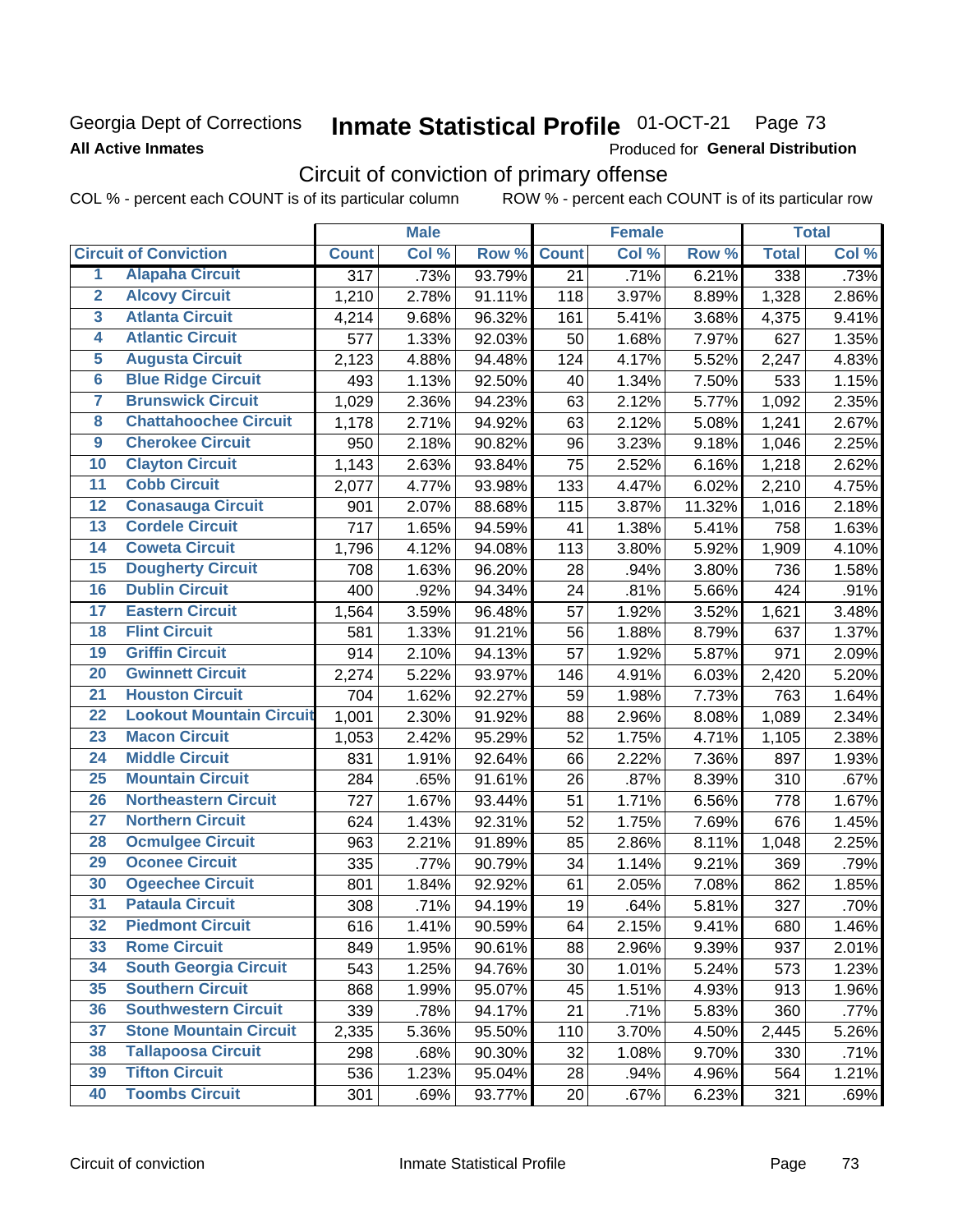### Georgia Dept of Corrections **All Active Inmates**

# Inmate Statistical Profile 01-OCT-21 Page 74

Produced for General Distribution

### Circuit of conviction of primary offense

|                                        |              | <b>Male</b> |        |              | <b>Female</b> |        |              | <b>Total</b> |
|----------------------------------------|--------------|-------------|--------|--------------|---------------|--------|--------------|--------------|
| <b>Circuit of Conviction</b>           | <b>Count</b> | Col %       | Row %  | <b>Count</b> | Col %         | Row %  | <b>Total</b> | Col %        |
| <b>Waycross Circuit</b><br>41          | 819          | 1.88%       | 92.44% | 67           | 2.25%         | 7.56%  | 886          | 1.90%        |
| <b>Western Circuit</b><br>42           | 498          | 1.14%       | 94.14% | 31           | 1.04%         | 5.86%  | 529          | 1.14%        |
| <b>Rockdale Circuit</b><br>43          | 389          | .89%        | 93.51% | 27           | .91%          | 6.49%  | 416          | .89%         |
| <b>Douglas Circuit</b><br>44           | 883          | 2.03%       | 91.69% | 80           | 2.69%         | 8.31%  | 963          | 2.07%        |
| <b>Appalachian Circuit</b><br>45       | 282          | .65%        | 89.81% | 32           | 1.08%         | 10.19% | 314          | .68%         |
| <b>Enotah Circuit</b><br>46            | 281          | .65%        | 87.54% | 40           | 1.34%         | 12.46% | 321          | .69%         |
| <b>Bell-Forsyth J.C.</b><br>47         | 342          | .79%        | 91.20% | 33           | 1.11%         | 8.80%  | 375          | .81%         |
| <b>Towaliga Judicial Circuit</b><br>48 | 346          | .79%        | 90.58% | 36           | 1.21%         | 9.42%  | 382          | .82%         |
| <b>Paulding Circuit</b><br>49          | 218          | .50%        | 93.16% | 16           | .54%          | 6.84%  | 234          | .50%         |
| <b>Total Rported</b>                   | 43,540       | 100%        | 93.61% | 2,974        | 100%          | 6.39%  | 46,514       | 100%         |
| <b>Not Reported</b>                    |              | 175         |        |              | 13            |        |              | 188          |
| <b>Grand Total</b>                     |              | 43,715      |        |              | 2,987         |        |              | 46,702       |

|                  | ____    | $\sim$ $-$ |         |  |
|------------------|---------|------------|---------|--|
|                  |         |            |         |  |
| Mode<br>requent) | Atlanta | Atlanta    | Atlanta |  |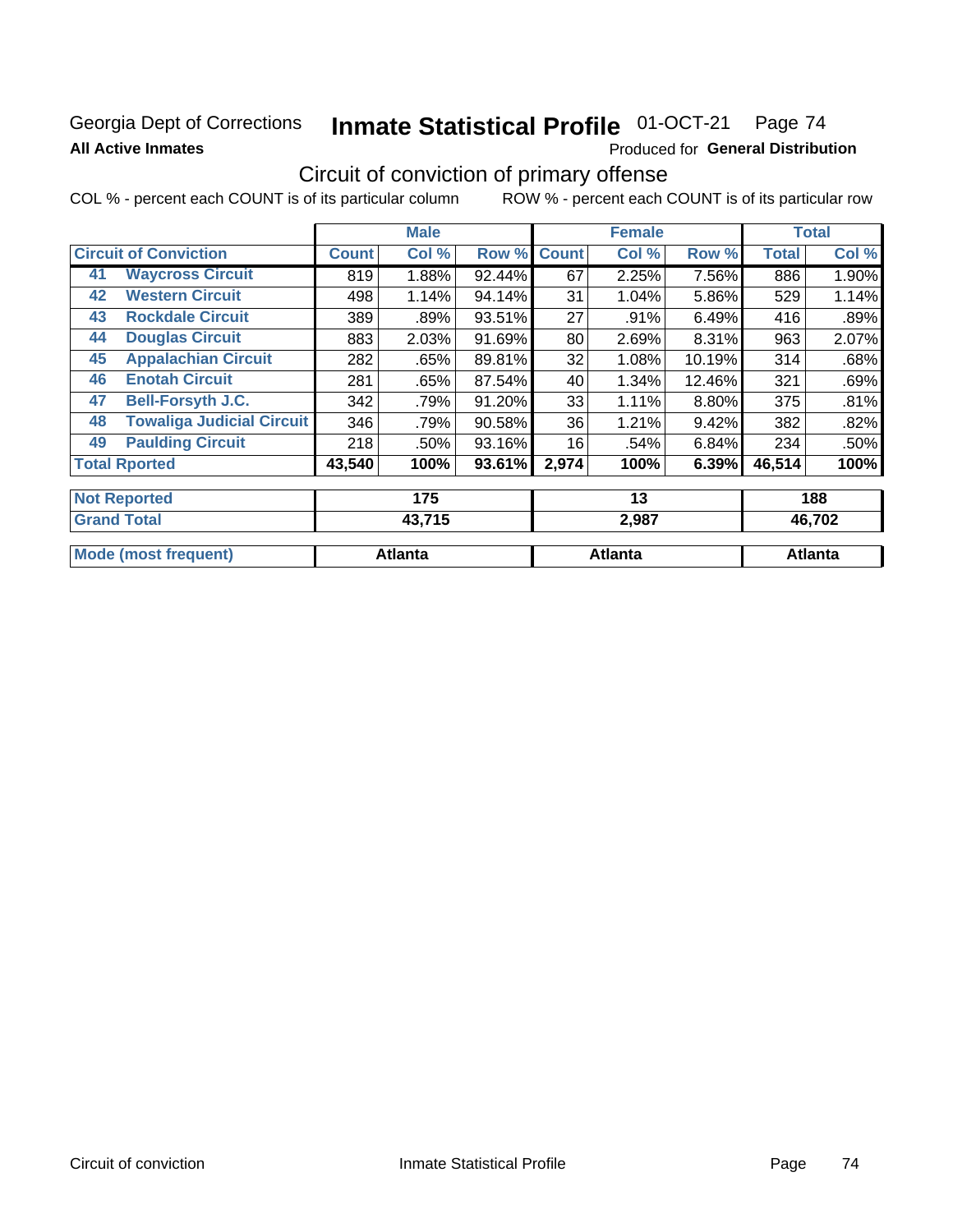#### **All Active Inmates**

#### Produced for **General Distribution**

### Years served (jail + prison) in this incarceration

|                       |              | <b>Male</b> |        |                  | <b>Female</b> |                  |              | <b>Total</b> |
|-----------------------|--------------|-------------|--------|------------------|---------------|------------------|--------------|--------------|
| <b>Years Served</b>   | <b>Count</b> | Col %       | Row %  | <b>Count</b>     | Col %         | Row <sub>%</sub> | <b>Total</b> | Col %        |
| Less than one year    | 6,784        | 15.54%      | 92.11% | 581              | 19.46%        | 7.89%            | 7,365        | 15.79%       |
| 1 to 1.99 years       | 4,249        | 9.73%       | 91.51% | 394              | 13.19%        | 8.49%            | 4,643        | 9.95%        |
| 2 to 2.99 years       | 4,814        | 11.02%      | 91.47% | 449              | 15.04%        | 8.53%            | 5,263        | 11.28%       |
| 3 to 3.99 years       | 4,009        | 9.18%       | 92.12% | 343              | 11.49%        | 7.88%            | 4,352        | 9.33%        |
| 4 to 4.99 years       | 3,173        | 7.27%       | 93.52% | 220              | 7.37%         | 6.48%            | 3,393        | 7.27%        |
| 5 to 5.99 years       | 2,580        | 5.91%       | 94.09% | 162              | 5.43%         | 5.91%            | 2,742        | 5.88%        |
| 6 to 6.99 years       | 2,109        | 4.83%       | 93.94% | 136              | 4.55%         | 6.06%            | 2,245        | 4.81%        |
| 7 to 7.99 years       | 1,857        | 4.25%       | 94.46% | 109              | 3.65%         | 5.54%            | 1,966        | 4.21%        |
| 8 to 8.99 years       | 1,665        | 3.81%       | 94.39% | 99               | 3.32%         | 5.61%            | 1,764        | 3.78%        |
| 9 to 9.99 years       | 1,405        | 3.22%       | 95.06% | 73               | 2.44%         | 4.94%            | 1,478        | 3.17%        |
| 10 to 10.99 years     | 1,237        | 2.83%       | 95.60% | 57               | 1.91%         | 4.40%            | 1,294        | 2.77%        |
| 11 to 11.99 years     | 912          | 2.09%       | 95.10% | 47               | 1.57%         | 4.90%            | 959          | 2.06%        |
| 12 to 12.99 years     | 807          | 1.85%       | 94.94% | 43               | 1.44%         | 5.06%            | 850          | 1.82%        |
| 13 to 13.99 years     | 795          | 1.82%       | 96.48% | 29               | 0.97%         | 3.52%            | 824          | 1.77%        |
| 14 to 14.99 years     | 795          | 1.82%       | 96.36% | 30               | 1.00%         | 3.64%            | 825          | 1.77%        |
| 15 to 15.99 years     | 598          | 1.37%       | 95.83% | 26               | 0.87%         | 4.17%            | 624          | 1.34%        |
| 16 to 16.99 years     | 485          | 1.11%       | 95.28% | 24               | 0.80%         | 4.72%            | 509          | 1.09%        |
| 17 to 17.99 years     | 450          | 1.03%       | 94.94% | 24               | 0.80%         | 5.06%            | 474          | 1.02%        |
| 18 to 18.99 years     | 472          | 1.08%       | 95.35% | 23               | 0.77%         | 4.65%            | 495          | 1.06%        |
| 19 to 19.99 years     | 422          | 0.97%       | 95.91% | 18               | 0.60%         | 4.09%            | 440          | 0.94%        |
| 20 to 20.99 years     | 352          | 0.81%       | 97.51% | $\boldsymbol{9}$ | 0.30%         | 2.49%            | 361          | 0.77%        |
| 21 to 21.99 years     | 344          | 0.79%       | 96.09% | 14               | 0.47%         | 3.91%            | 358          | 0.77%        |
| 22 to 22.99 years     | 284          | 0.65%       | 94.98% | 15               | 0.50%         | 5.02%            | 299          | 0.64%        |
| 23 to 23.99 years     | 317          | 0.73%       | 96.65% | 11               | 0.37%         | 3.35%            | 328          | 0.70%        |
| 24 to 24.99 years     | 347          | 0.79%       | 97.20% | 10               | 0.33%         | 2.80%            | 357          | 0.77%        |
| 25 to 25.99 years     | 309          | 0.71%       | 96.87% | 10               | 0.33%         | 3.13%            | 319          | 0.68%        |
| 26 to 26.99 years     | 283          | 0.65%       | 98.95% | 3                | 0.10%         | 1.05%            | 286          | 0.61%        |
| 27 to 27.99 years     | 227          | 0.52%       | 97.01% | $\overline{7}$   | 0.23%         | 2.99%            | 234          | 0.50%        |
| 28 to 28.99 years     | 188          | 0.43%       | 98.95% | $\overline{2}$   | 0.07%         | 1.05%            | 190          | 0.41%        |
| 29 to 29.99 years     | 157          | 0.36%       | 96.91% | 5                | 0.17%         | 3.09%            | 162          | 0.35%        |
| Thirty + years        | 1,242        | 2.84%       | 98.96% | 13               | 0.44%         | 1.04%            | 1,255        | 2.69%        |
| <b>Total Reported</b> | 43,668       | 100%        | 93.60% | 2,986            | 100%          | 6.40%            | 46,654       | 100%         |

| <b>Not</b><br><b>Reported</b> | T 8    |       | 48     |
|-------------------------------|--------|-------|--------|
| Total<br><b>Grand</b>         | 43,715 | 2,987 | 46,702 |
|                               |        |       |        |

| Mean (average)       | 7.93               | 5.13               | 7.75          |
|----------------------|--------------------|--------------------|---------------|
| Median (middle)      | 4.57               | 3.18               | 4.45          |
| Mode (most frequent) | Less than one year | Less than one year | Less than one |
|                      |                    |                    | vear          |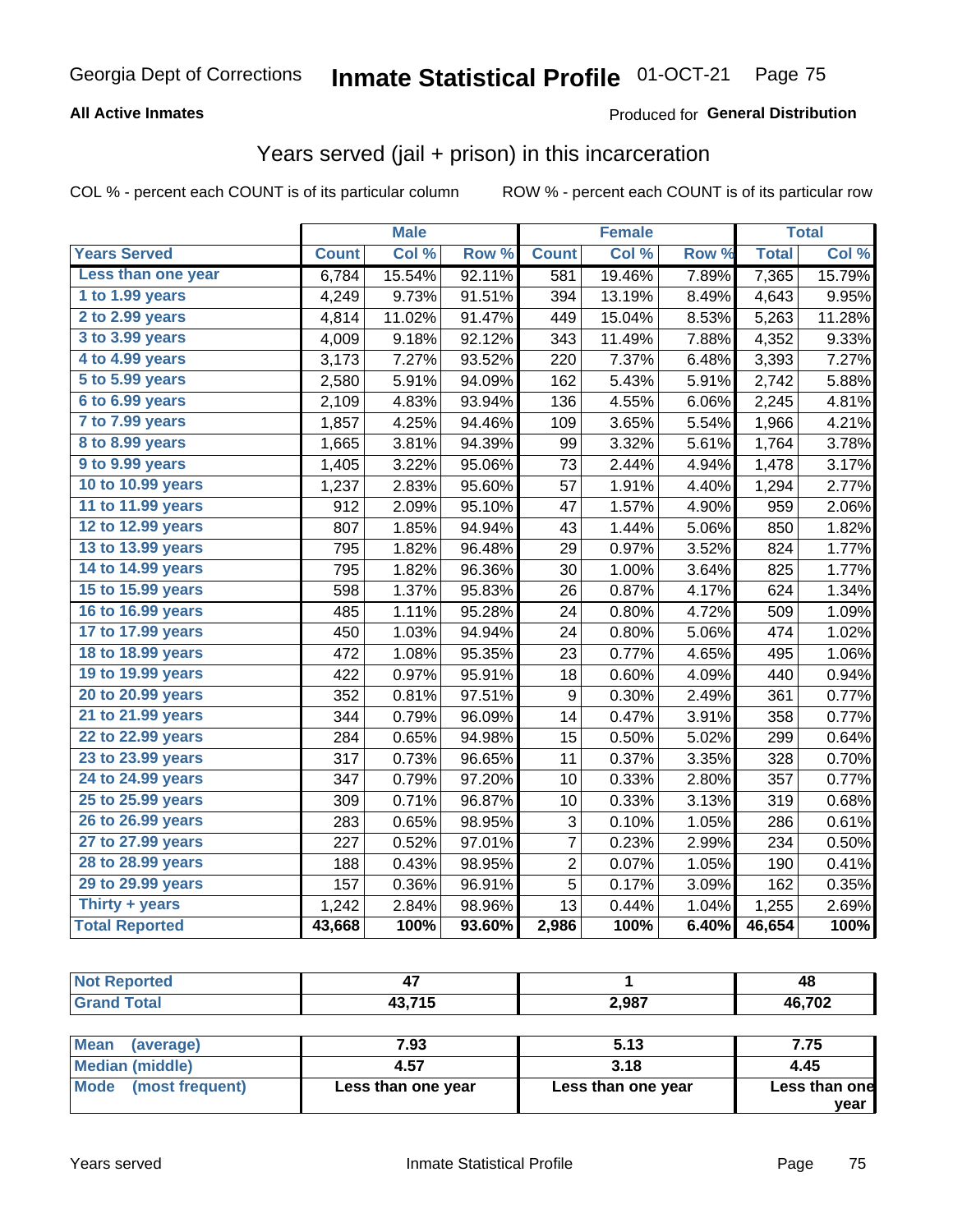#### **All Active Inmates**

Produced for **General Distribution**

### Results of most recent HIV tests

|                         |              | <b>Male</b> |         |              | <b>Female</b> |          |        | <b>Total</b> |
|-------------------------|--------------|-------------|---------|--------------|---------------|----------|--------|--------------|
| <b>HIV Test Results</b> | <b>Count</b> | Col %       | Row %I  | <b>Count</b> | Col %         | Row %    | Total  | Col %        |
| <b>Positive</b>         | 509          | 1.28%       | 93.74%  | 34           | 1.41%         | $6.26\%$ | 543    | 1.29%        |
| <b>Negative</b>         | 39,156       | 98.71%      | 94.26%  | 2,385        | 98.59%        | 5.74%    | 41,541 | 98.70%       |
| <b>Indeterminate</b>    | ີ            | 0.01%       | 100.00% |              |               |          |        | 0.01%        |
| <b>Total Reported</b>   | 39,668       | 100%        | 94.25%  | 2,419        | 100%          | 5.75%    | 42,087 | 100%         |

| <b>Not Reported</b> | 4,047          | 568   | 61F<br>F. O I J |
|---------------------|----------------|-------|-----------------|
| Total<br>Gran       | 43.715<br>. טר | 2,987 | 46,702          |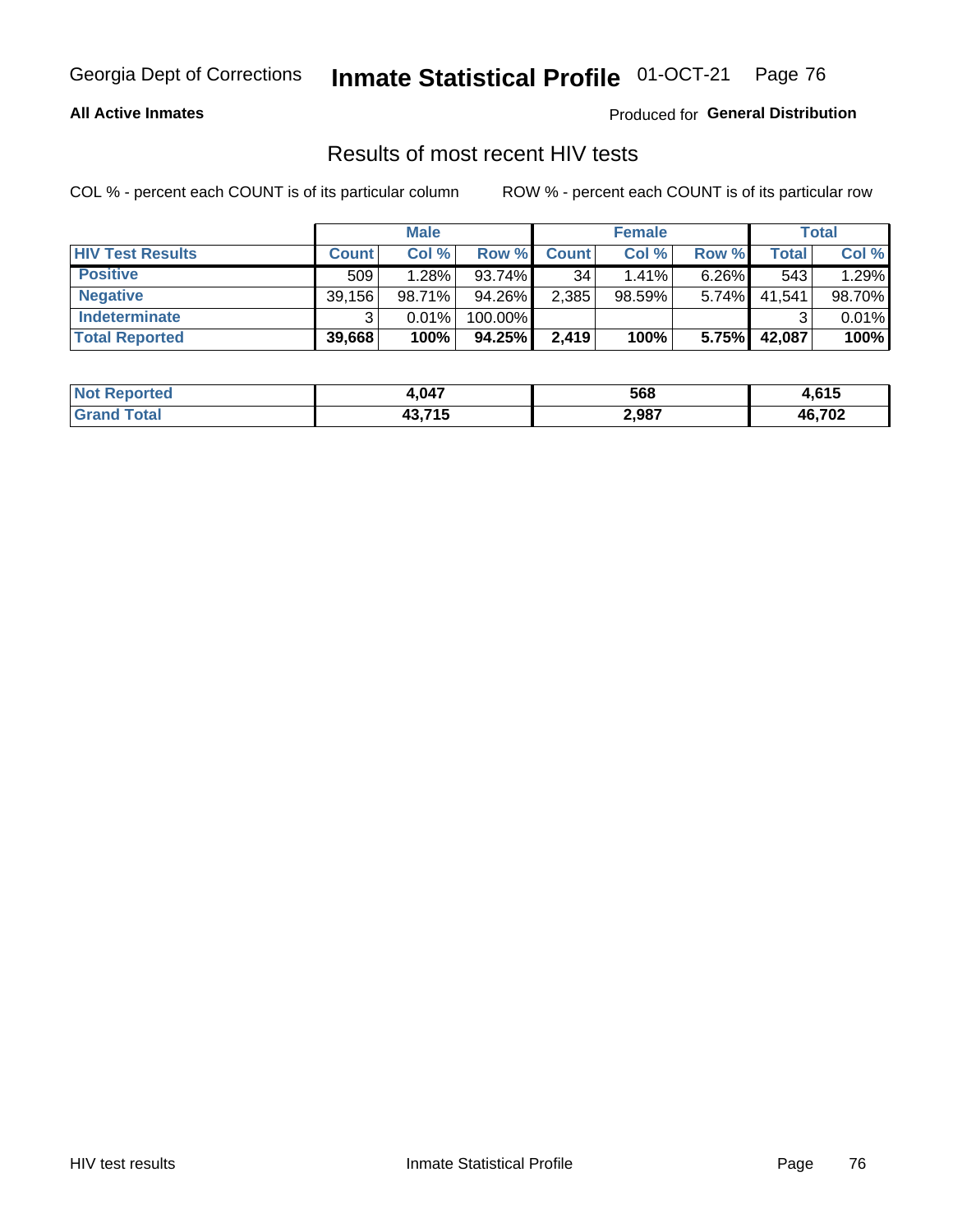#### **All Active Inmates**

#### Produced for **General Distribution**

### Results of most recent tuberculosis test

|                                  |              | <b>Male</b> |           |              | <b>Female</b> |          |              | Total  |
|----------------------------------|--------------|-------------|-----------|--------------|---------------|----------|--------------|--------|
| <b>Tuberculosis Test Results</b> | <b>Count</b> | Col%        | Row %     | <b>Count</b> | Col %         | Row %    | <b>Total</b> | Col %  |
| <b>Positive on current test</b>  | 4,925        | $12.04\%$   | $98.09\%$ | 96           | 3.83%         | $1.91\%$ | 5,021        | 11.57% |
| <b>Positive on previous test</b> | ົ            | $0.01\%$    | 100.00%   |              |               |          |              | 0.01%  |
| <b>Negative</b>                  | 35,963       | 87.95%      | 93.71%    | 2.412        | $96.17\%$     | $6.29\%$ | 38,375       | 88.43% |
| <b>Total Reported</b>            | 40,890       | 100%        | 94.22%    | 2,508        | 100%          | 5.78%    | 43,398       | 100.0% |

| <b>Not Reported</b> | 2,825          | 170<br>475 | 3,304  |
|---------------------|----------------|------------|--------|
| Total<br>Gran       | 43.715<br>. טר | 2,987      | 46,702 |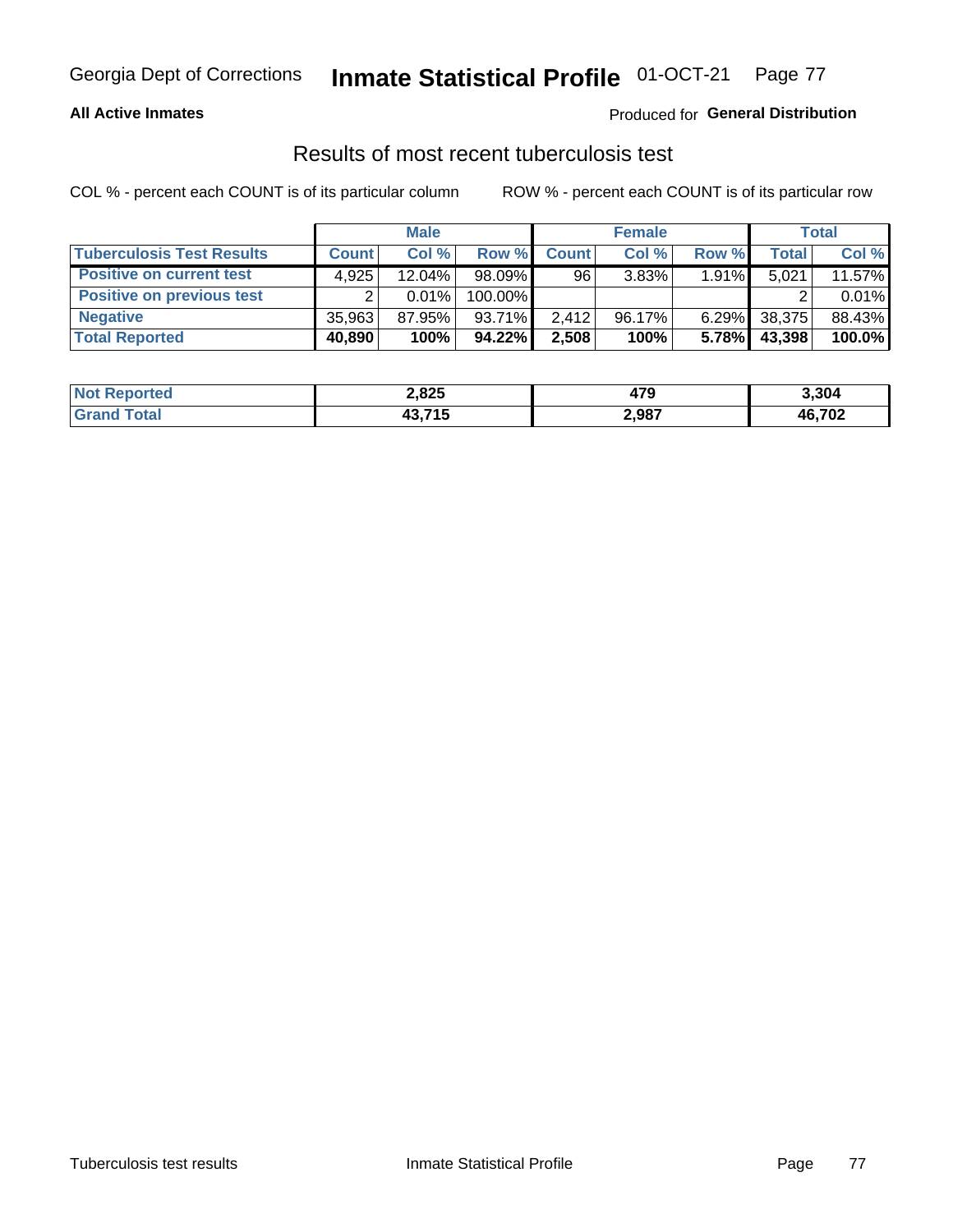#### **All Active Inmates**

Produced for **General Distribution**

### Results of most recent syphilis test

|                                 |              | <b>Male</b> |           |              | <b>Female</b> |          |       | Total  |
|---------------------------------|--------------|-------------|-----------|--------------|---------------|----------|-------|--------|
| <b>Syphilis Test Results</b>    | <b>Count</b> | Col%        | Row %     | <b>Count</b> | Col %         | Row %    | Total | Col %  |
| <b>Positive on current test</b> | 129          | 1.43%       | $94.85\%$ |              | 2.22%         | $5.15\%$ | 136   | .46%   |
| <b>Negative</b>                 | 8.876        | $98.57\%$   | 96.65%    | 308          | $97.78\%$     | $3.35\%$ | 9,184 | 98.54% |
| <b>Total Reported</b>           | 9,005        | 100%        | 96.62%    | 315          | 100%          | $3.38\%$ | 9,320 | 100%   |

| <b>Not Reported</b> | 34,710 | 2,672 | 37,382 |
|---------------------|--------|-------|--------|
| <b>Grand Total</b>  | 43,715 | 2,987 | 46,702 |